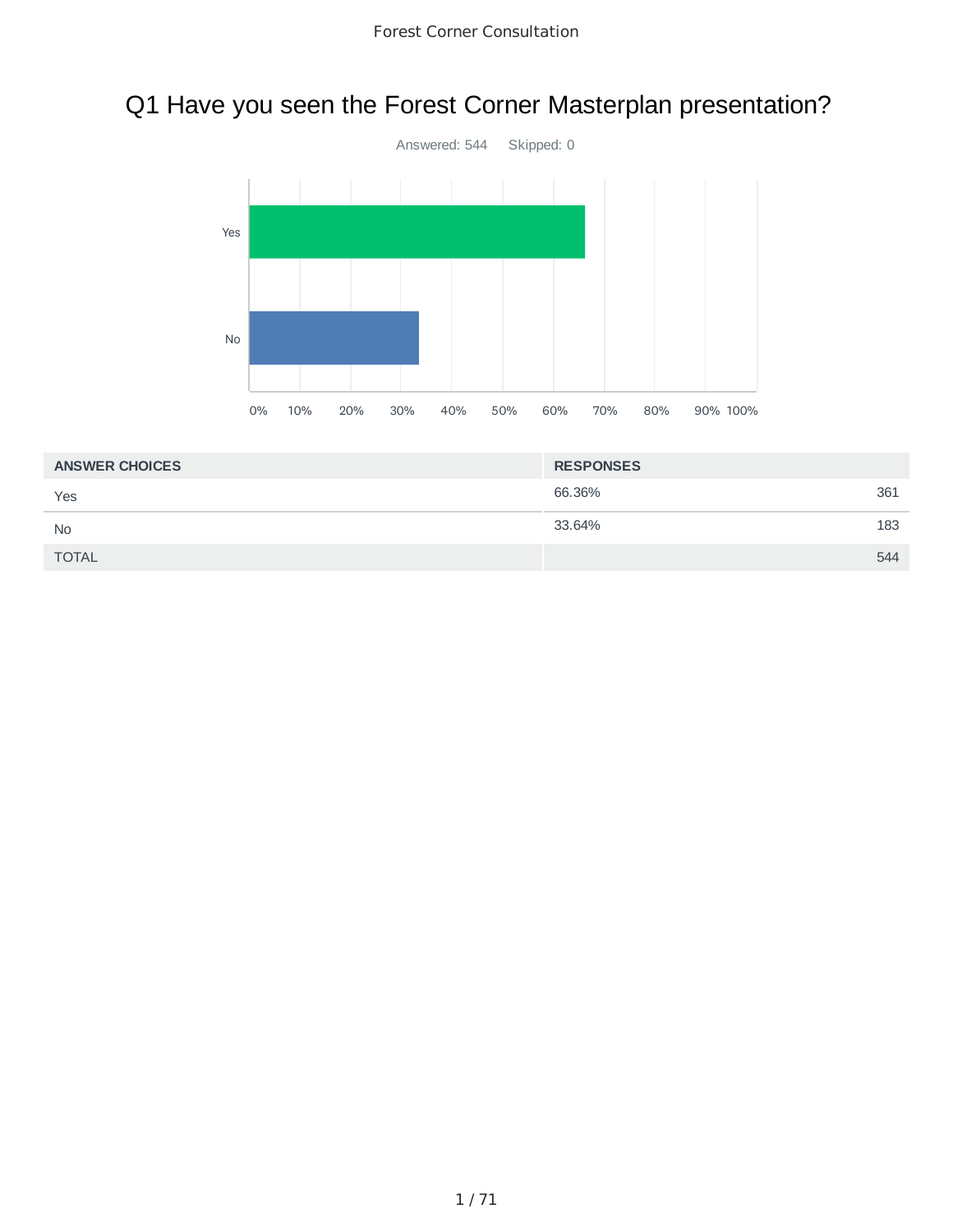



| <b>ANSWER CHOICES</b> | <b>RESPONSES</b> |     |
|-----------------------|------------------|-----|
| Under 18 years        | 0.92%            | 5   |
| 18 - 24 years         | 5.15%            | 28  |
| 25 - 34 years         | 9.74%            | 53  |
| 35 - 44 years         | 19.67%           | 107 |
| 45 - 54 years         | 22.43%           | 122 |
| 55 - 64 years         | 24.08%           | 131 |
| 65+ years             | 15.63%           | 85  |
| Rather not say        | 2.39%            | 13  |
| <b>TOTAL</b>          |                  | 544 |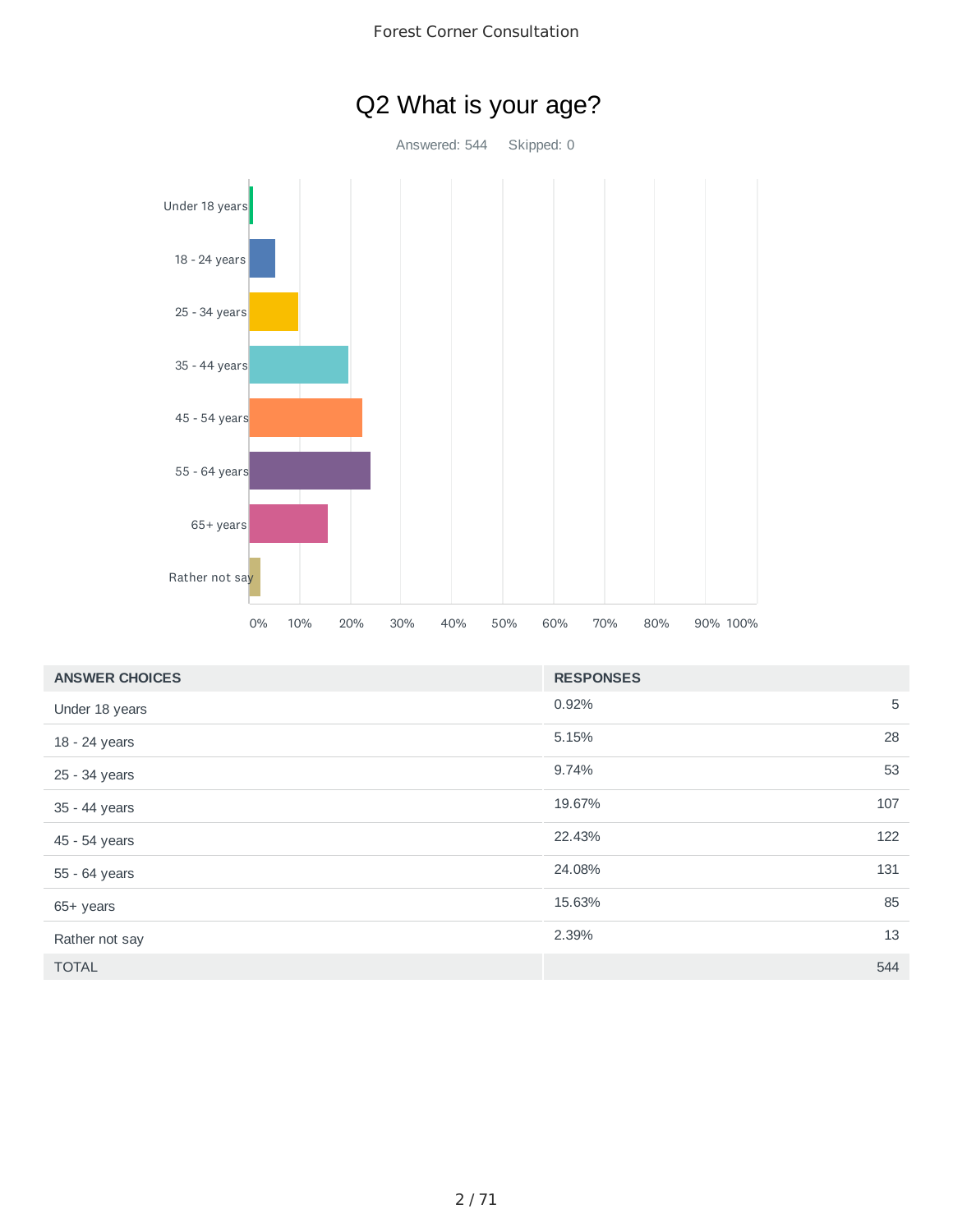# Q3 With regard to Sherwood Forest, how would you best decribe yourself?



| <b>ANSWER CHOICES</b>   |                                           | <b>RESPONSES</b> |             |     |
|-------------------------|-------------------------------------------|------------------|-------------|-----|
| Public - Local Resident |                                           | 73.35%           |             | 399 |
| Public - Visitor        |                                           | 21.14%           |             | 115 |
|                         | Stakeholder - Private Sector              | 2.21%            |             | 12  |
|                         | Stakeholder - Voluntary/Charitable Sector | 2.21%            |             | 12  |
|                         | Stakeholder - Public Sector               | 1.10%            |             | 6   |
| <b>TOTAL</b>            |                                           |                  |             | 544 |
|                         |                                           |                  |             |     |
| #                       | <b>OTHER (PLEASE SPECIFY)</b>             |                  | <b>DATE</b> |     |
|                         | There are no responses.                   |                  |             |     |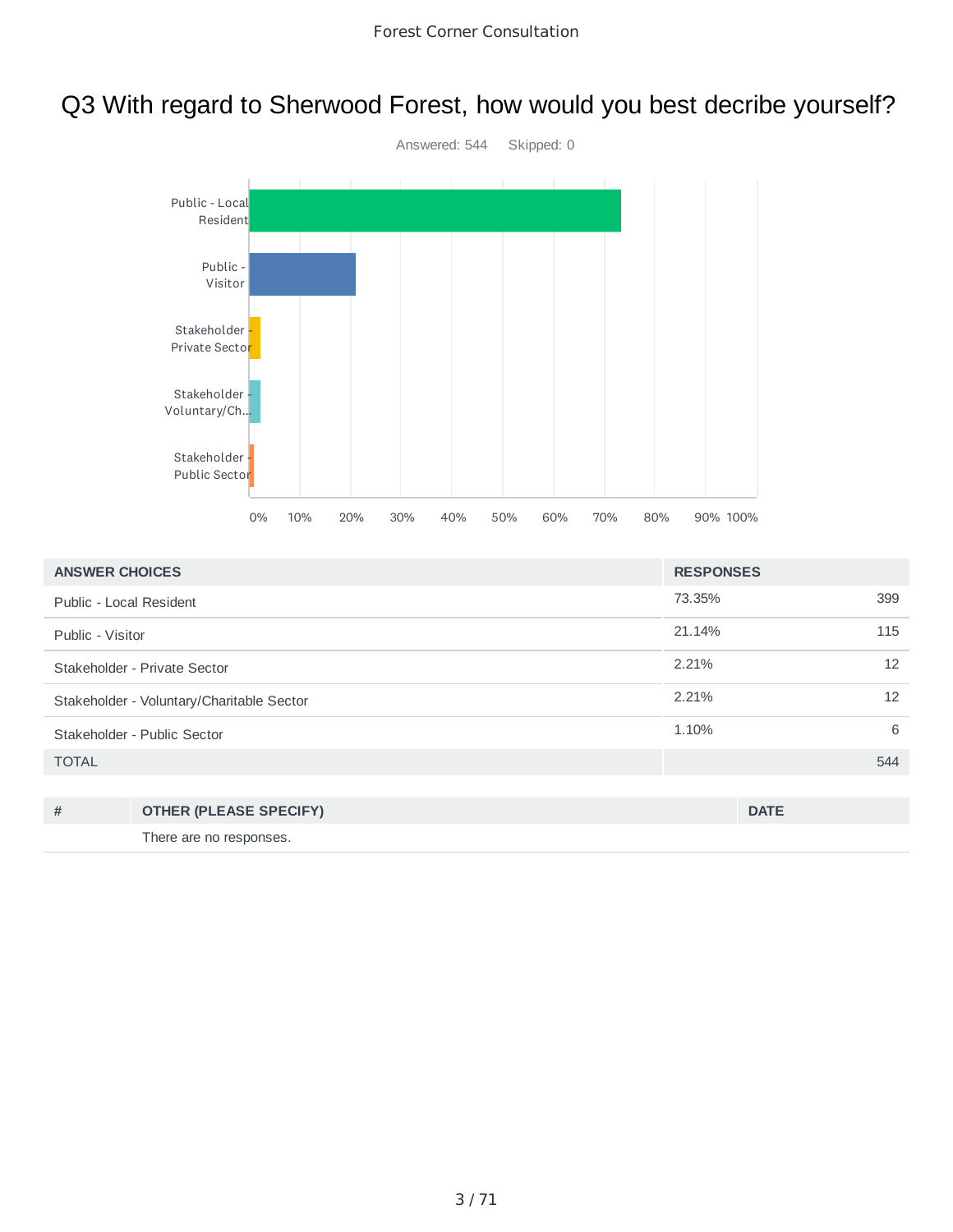# Q4 On average, how often do you go to the following places?

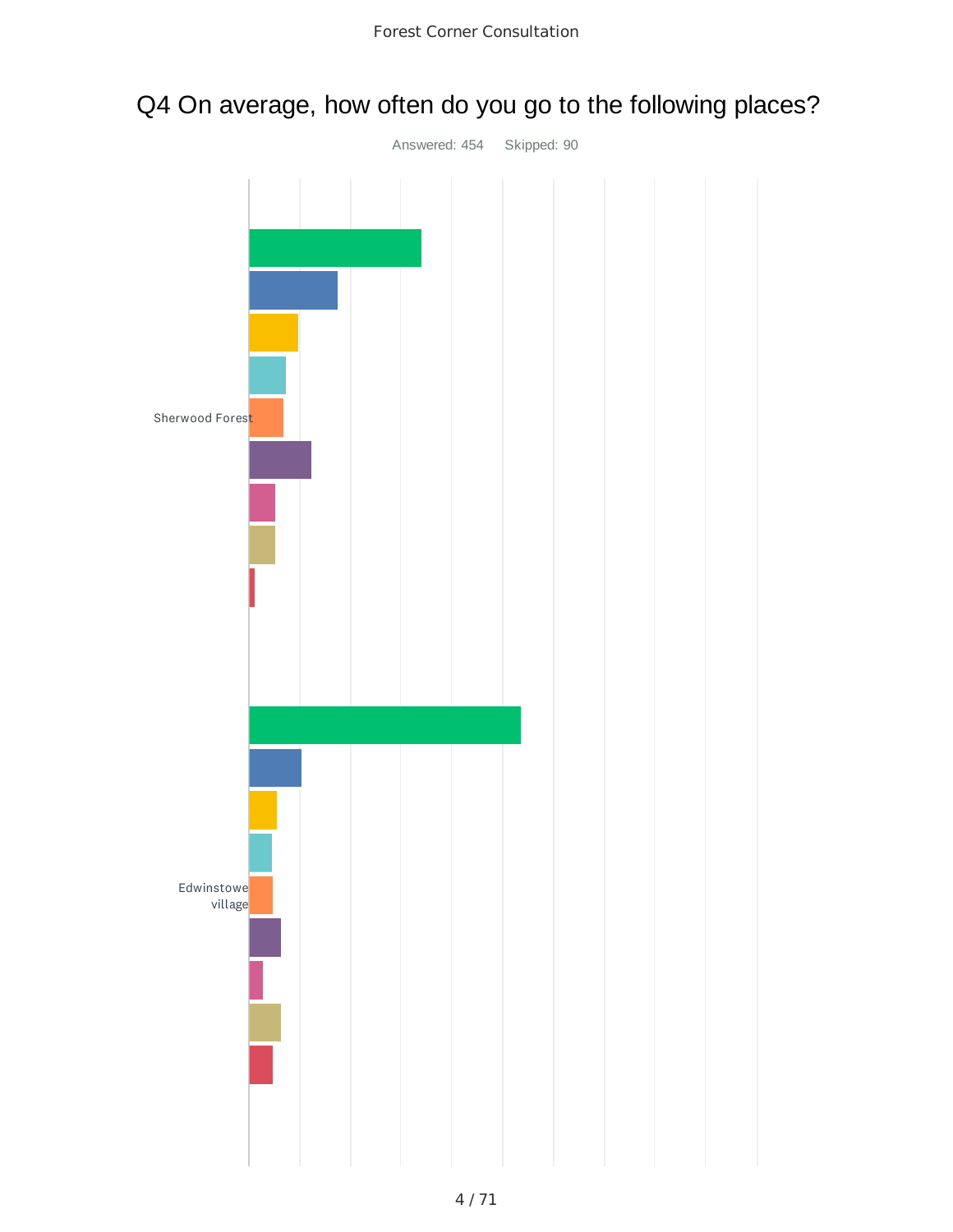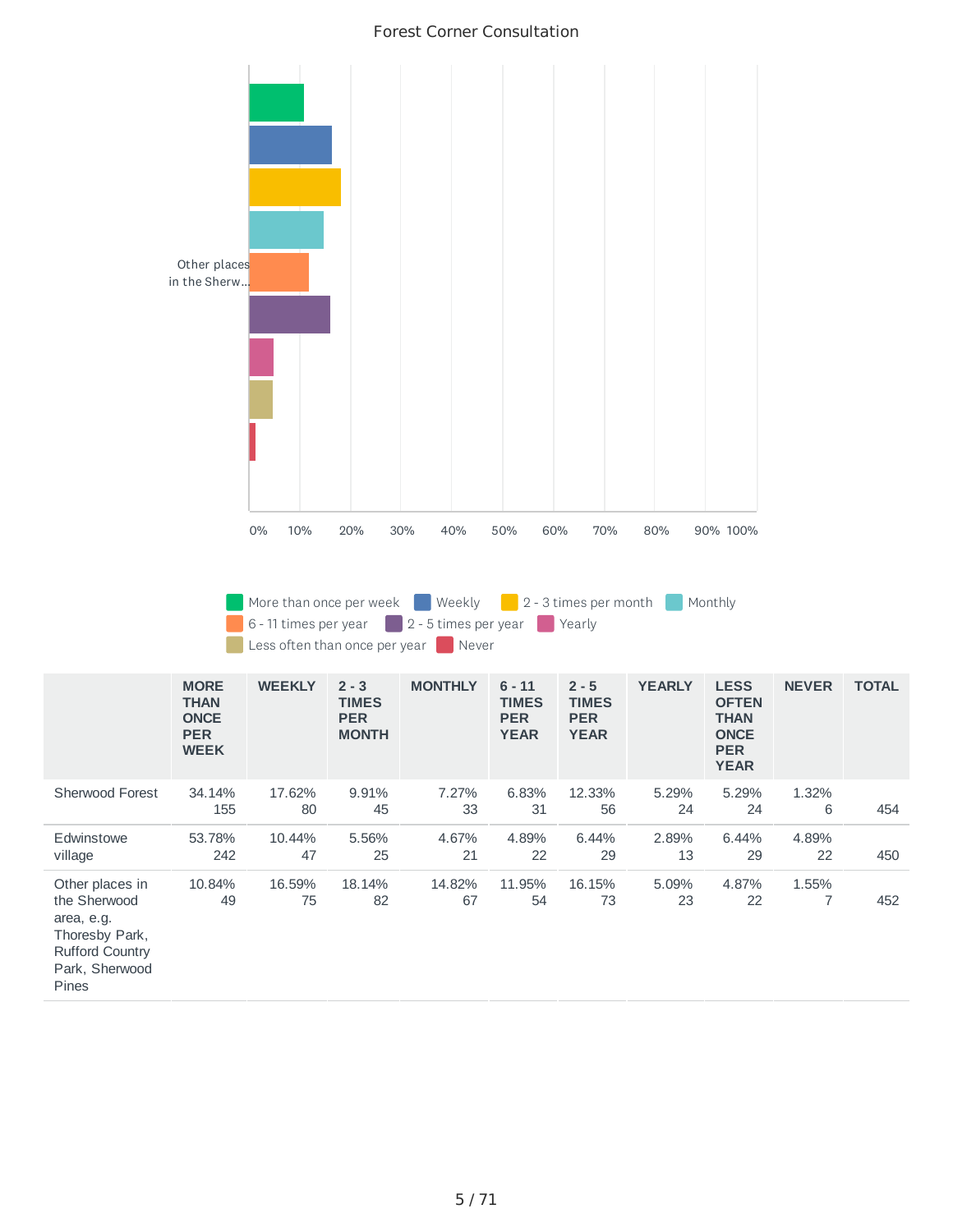# Q5 How far do you normally travel to Sherwood Forest?



| <b>ANSWER CHOICES</b> | <b>RESPONSES</b> |     |
|-----------------------|------------------|-----|
| $1 - 9$ miles         | 69.23%           | 315 |
| 10 - 24 miles         | 15.82%           | 72  |
| 25 - 50 miles         | 2.20%            | 10  |
| $50 + miles$          | 1.76%            | 8   |
| N/A                   | 10.99%           | 50  |
| <b>TOTAL</b>          |                  | 455 |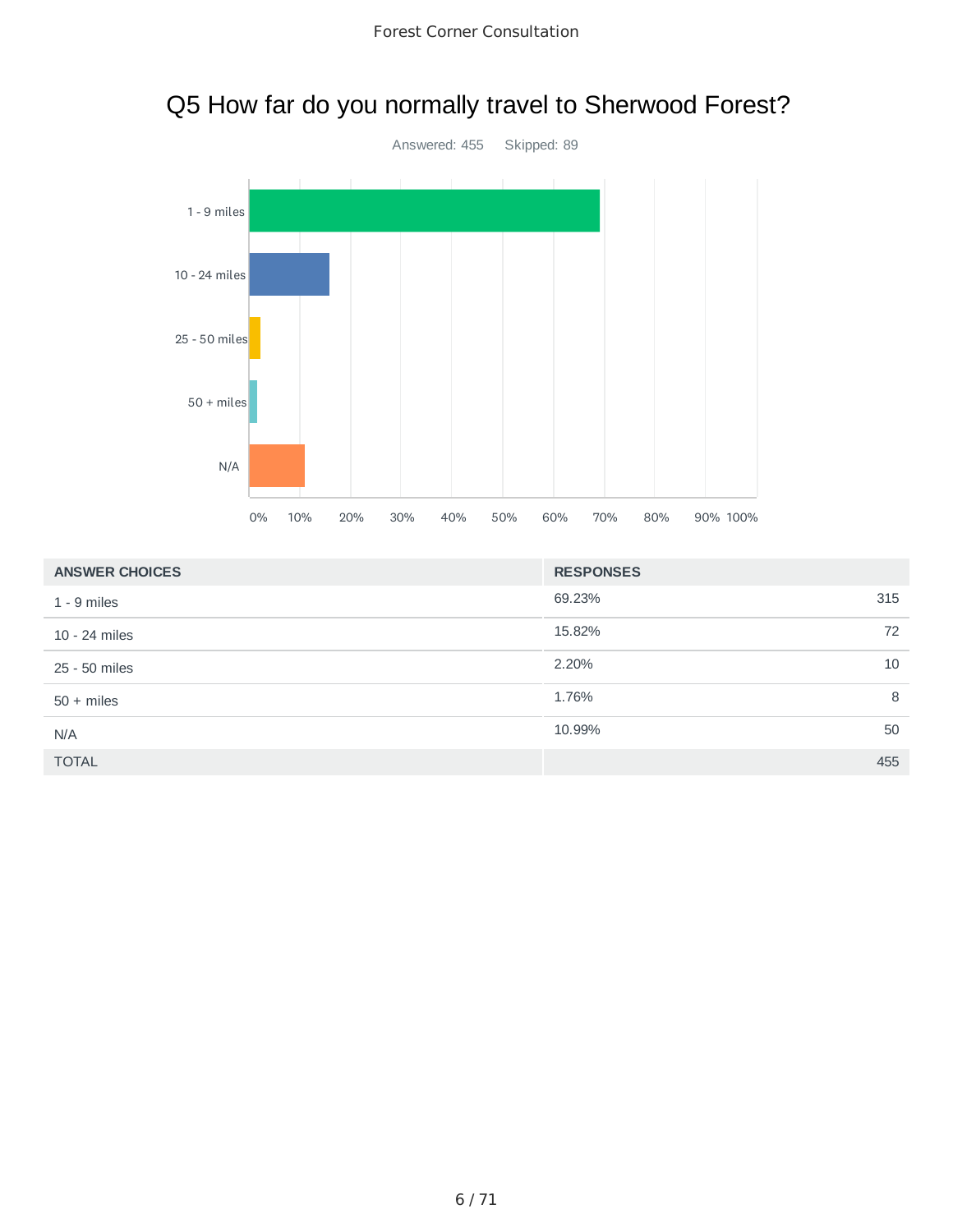

|  | Q6 How do you normally travel to Sherwood Forest? |  |  |  |
|--|---------------------------------------------------|--|--|--|
|--|---------------------------------------------------|--|--|--|

| <b>ANSWER CHOICES</b>  | <b>RESPONSES</b> |                |
|------------------------|------------------|----------------|
| Private car            | 45.73%           | 209            |
| Car share lift         | 1.09%            | 5              |
| Taxi                   | 0.00%            | $\mathbf 0$    |
| <b>Bus</b>             | 1.09%            | 5              |
| Train                  | 0.44%            | 2              |
| Cycle                  | 4.16%            | 19             |
| Walk                   | 44.86%           | 205            |
| N/A                    | 0.88%            | $\overline{4}$ |
| Other (please specify) | 1.75%            | 8              |
| <b>TOTAL</b>           |                  | 457            |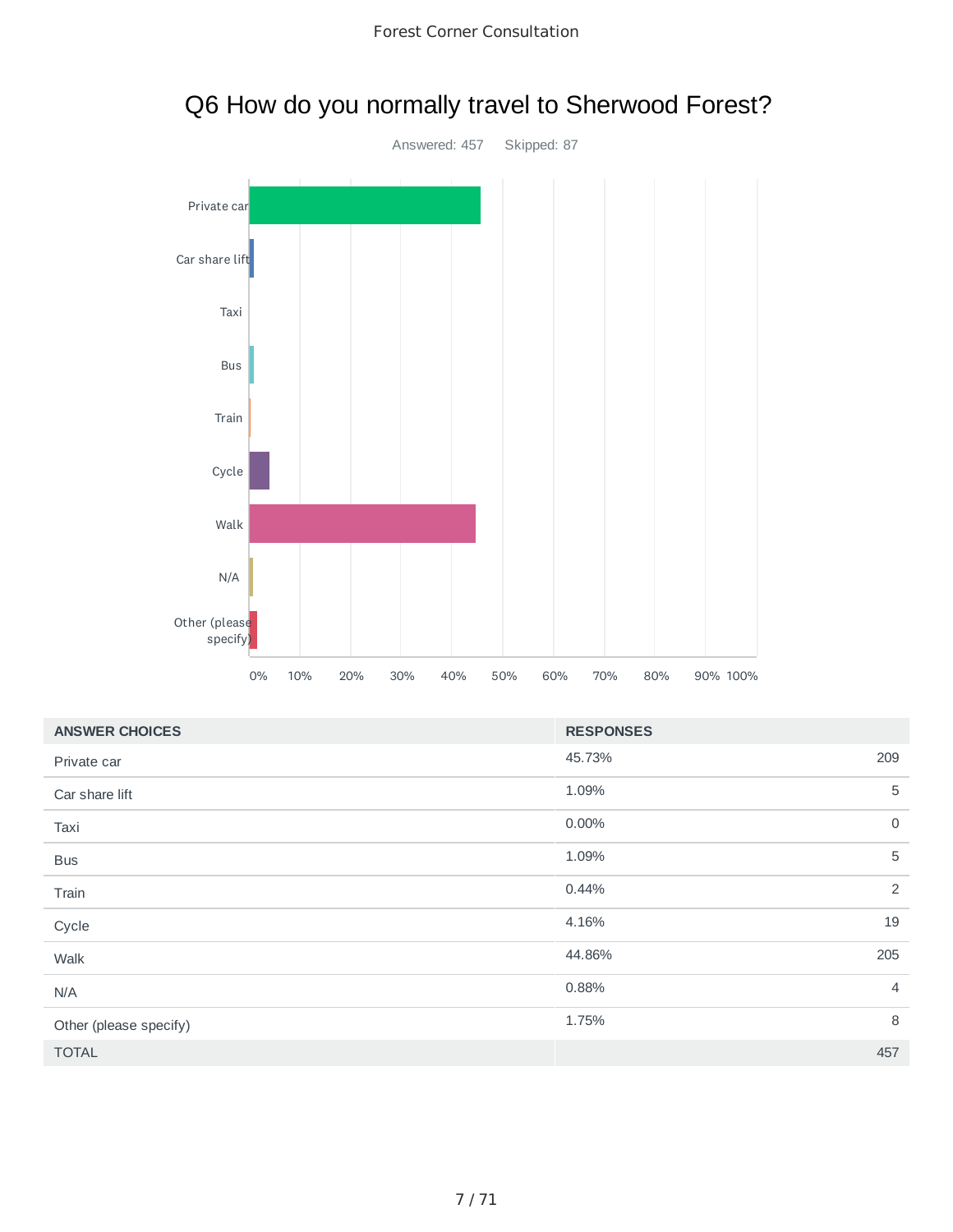| #                       | <b>OTHER (PLEASE SPECIFY)</b> | <b>DATE</b>        |
|-------------------------|-------------------------------|--------------------|
| $\mathbf{\overline{1}}$ | Walk                          | 7/27/2020 10:08 PM |
| $\mathcal{P}$           | Walk                          | 7/25/2020 4:48 PM  |
| 3                       | Live there                    | 7/25/2020 3:46 PM  |
| 4                       | <b>Bike</b>                   | 7/13/2020 10:31 AM |
| 5                       | Campervan                     | 7/12/2020 1:11 PM  |
| 6                       | Mobility scooter              | 7/9/2020 11:36 AM  |
|                         | Walk                          | 7/7/2020 10:41 PM  |
| 8                       | Walk                          | 7/7/2020 9:44 PM   |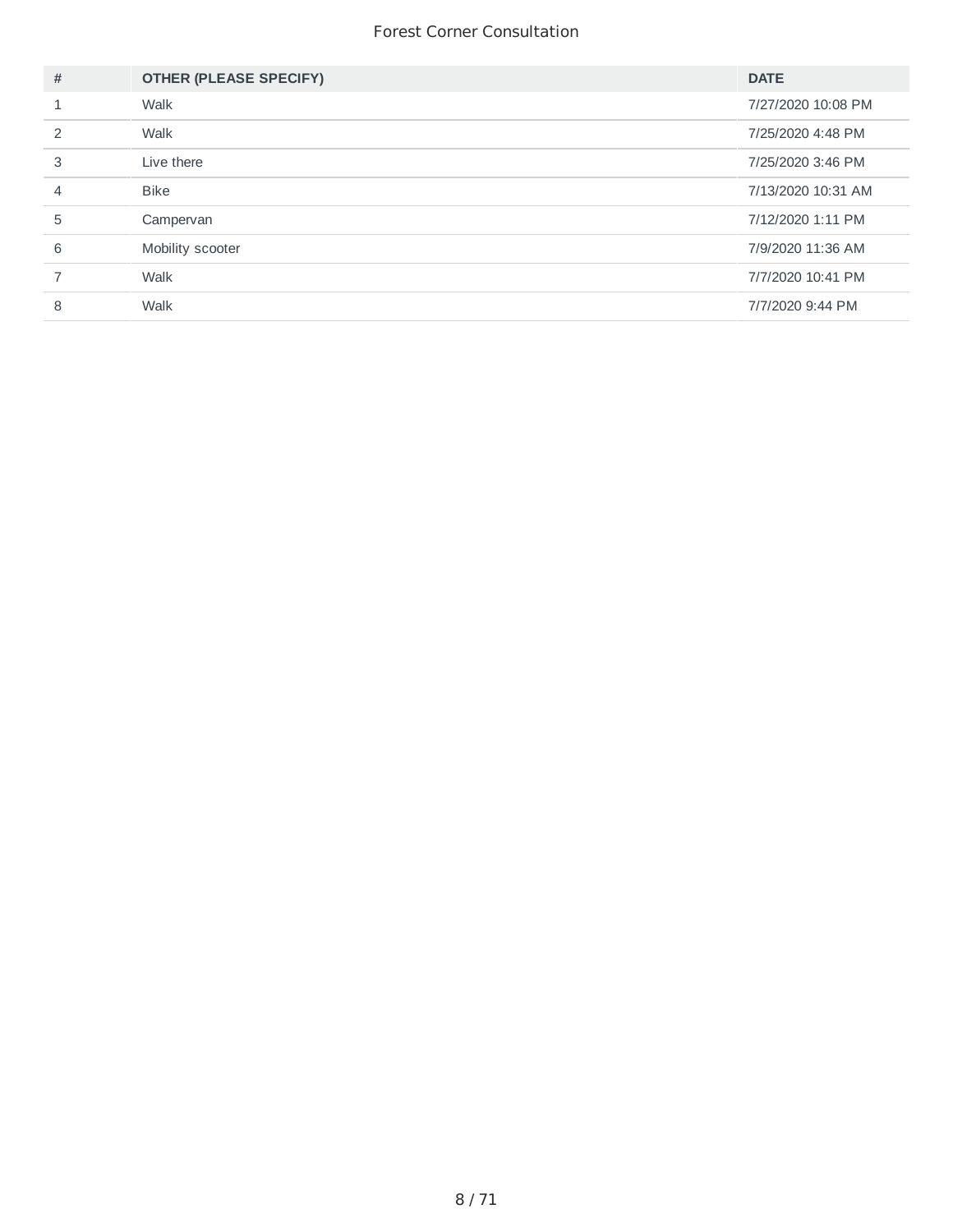# Q7 What do you go to Sherwood Forest for? Please choose all that apply.

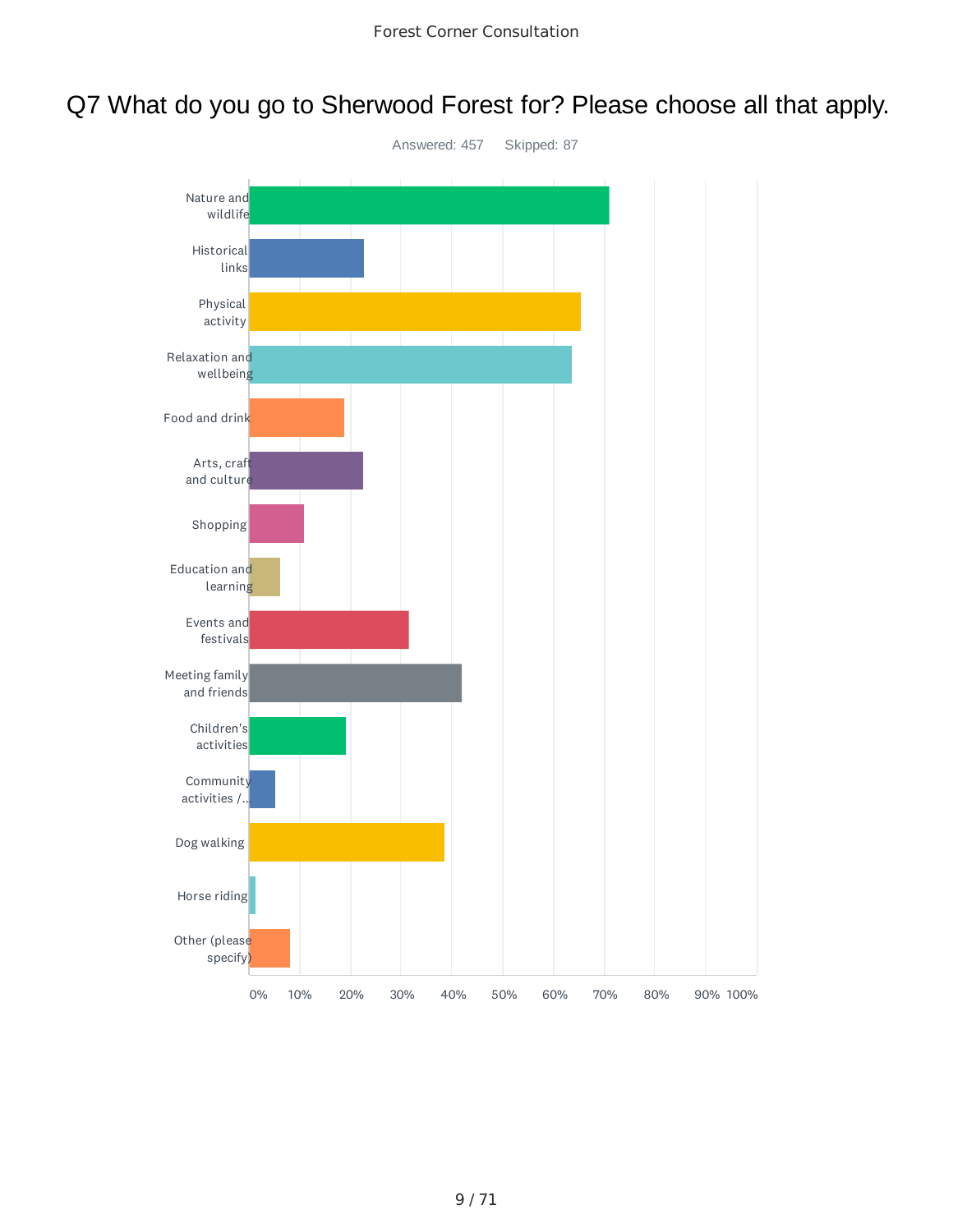| <b>ANSWER CHOICES</b>                 | <b>RESPONSES</b> |                |
|---------------------------------------|------------------|----------------|
| Nature and wildlife                   | 71.12%           | 325            |
| <b>Historical links</b>               | 22.76%           | 104            |
| Physical activity                     | 65.43%           | 299            |
| Relaxation and wellbeing              | 63.89%           | 292            |
| Food and drink                        | 18.82%           | 86             |
| Arts, craft and culture               | 22.54%           | 103            |
| Shopping                              | 10.94%           | 50             |
| Education and learning                | 6.35%            | 29             |
| Events and festivals                  | 31.51%           | 144            |
| Meeting family and friends            | 42.01%           | 192            |
| Children's activities                 | 19.26%           | 88             |
| Community activities / groups / clubs | 5.25%            | 24             |
| Dog walking                           | 38.73%           | 177            |
| Horse riding                          | 1.53%            | $\overline{7}$ |
| Other (please specify)                | 8.10%            | 37             |
| Total Respondents: 457                |                  |                |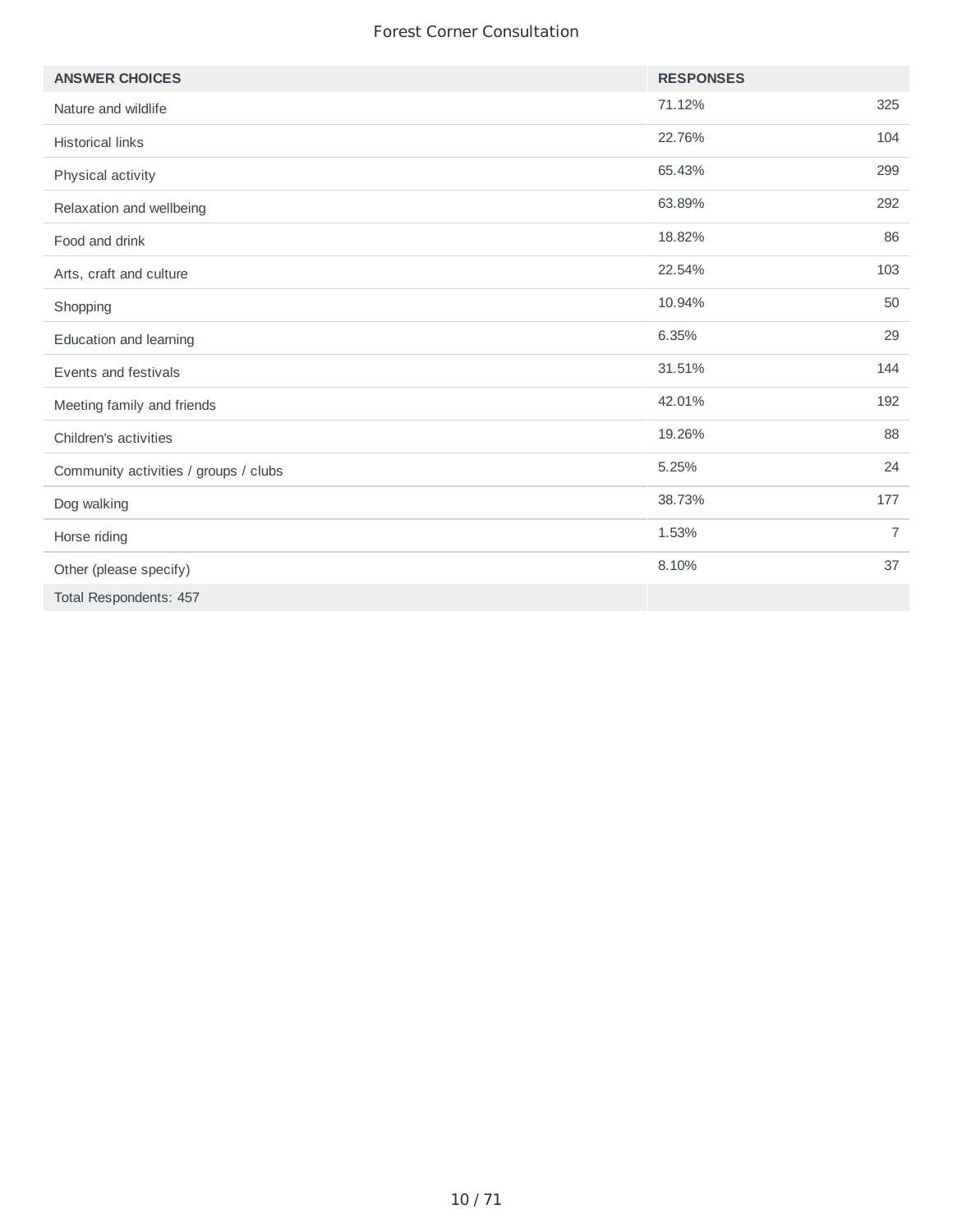| #  | <b>OTHER (PLEASE SPECIFY)</b>                           | <b>DATE</b>        |
|----|---------------------------------------------------------|--------------------|
| 1  | visit stone treasures in craft centre                   | 8/1/2020 6:05 PM   |
| 2  | visit family graves in cemetery                         | 7/31/2020 11:07 PM |
| 3  | cycling                                                 | 7/31/2020 11:43 AM |
| 4  | Parkrun                                                 | 7/29/2020 7:00 AM  |
| 5  | Mountain biking                                         | 7/28/2020 12:16 PM |
| 6  | Visit the fair                                          | 7/27/2020 10:48 PM |
| 7  | Photography                                             | 7/26/2020 10:24 AM |
| 8  | Visit the cemetery                                      | 7/25/2020 10:16 PM |
| 9  | Cemetery                                                | 7/25/2020 8:12 PM  |
| 10 | never gone even though im local, hate what council done | 7/25/2020 4:02 PM  |
| 11 | live there                                              | 7/25/2020 3:46 PM  |
| 12 | Youth Cricket                                           | 7/25/2020 12:42 PM |
| 13 | watching Cricket                                        | 7/24/2020 2:18 PM  |
| 14 | I have been to the festival a few times                 | 7/23/2020 11:37 AM |
| 15 | Volunteering                                            | 7/20/2020 4:53 PM  |
| 16 | Swimming                                                | 7/17/2020 8:58 PM  |
| 17 | Robin Hood Legend                                       | 7/15/2020 12:45 AM |
| 18 | Robin Hood                                              | 7/10/2020 6:38 PM  |
| 19 | <b>Business</b>                                         | 7/10/2020 4:11 PM  |
| 20 | Robin Hood                                              | 7/9/2020 9:20 PM   |
| 21 | Cycling                                                 | 7/9/2020 1:41 PM   |
| 22 | visit the cemetery                                      | 7/9/2020 11:36 AM  |
| 23 | Dogging                                                 | 7/8/2020 10:01 PM  |
| 24 | Cycling                                                 | 7/8/2020 7:18 PM   |
| 25 | cemetery                                                | 7/8/2020 6:44 PM   |
| 26 | N/A                                                     | 7/8/2020 10:18 AM  |
| 27 | walking after visiting cemetery                         | 7/8/2020 8:30 AM   |
| 28 | Walk with 2 year old                                    | 7/8/2020 8:27 AM   |
| 29 | Walking after visiting cemetery                         | 7/8/2020 7:36 AM   |
| 30 | Visit cemetary                                          | 7/7/2020 11:37 PM  |
| 31 | Its in me to be there                                   | 7/7/2020 10:50 PM  |
| 32 | Walking                                                 | 7/7/2020 9:44 PM   |
| 33 | RSPB Volunteer                                          | 7/7/2020 8:56 PM   |
| 34 | Volunteering                                            | 7/7/2020 8:44 PM   |
| 35 | Mountain biking                                         | 7/7/2020 7:45 PM   |
| 36 | To watch cricket                                        | 7/7/2020 7:40 PM   |
| 37 | Cycling                                                 | 7/7/2020 2:38 PM   |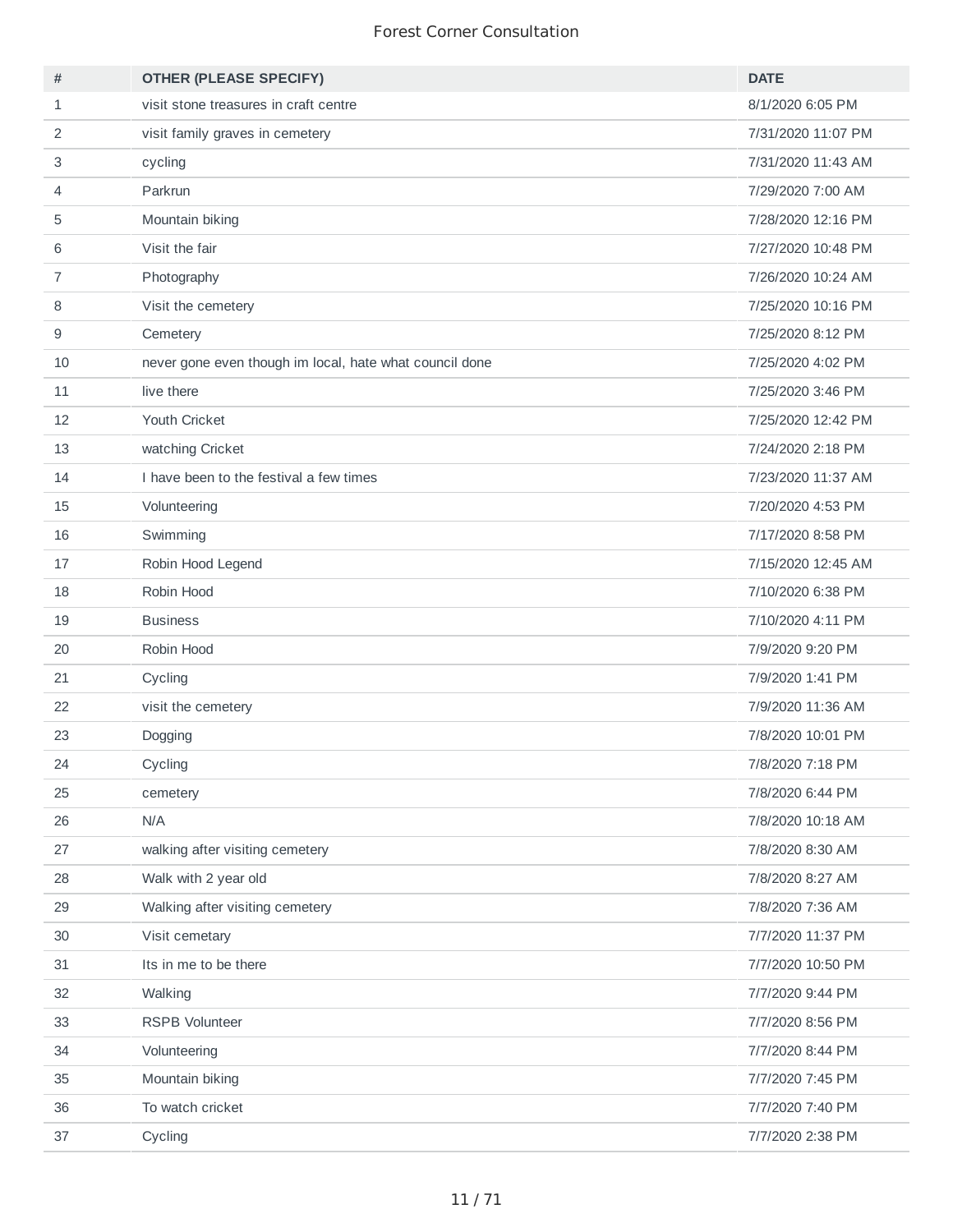# Q8 How would you rate the following at Sherwood Forest?

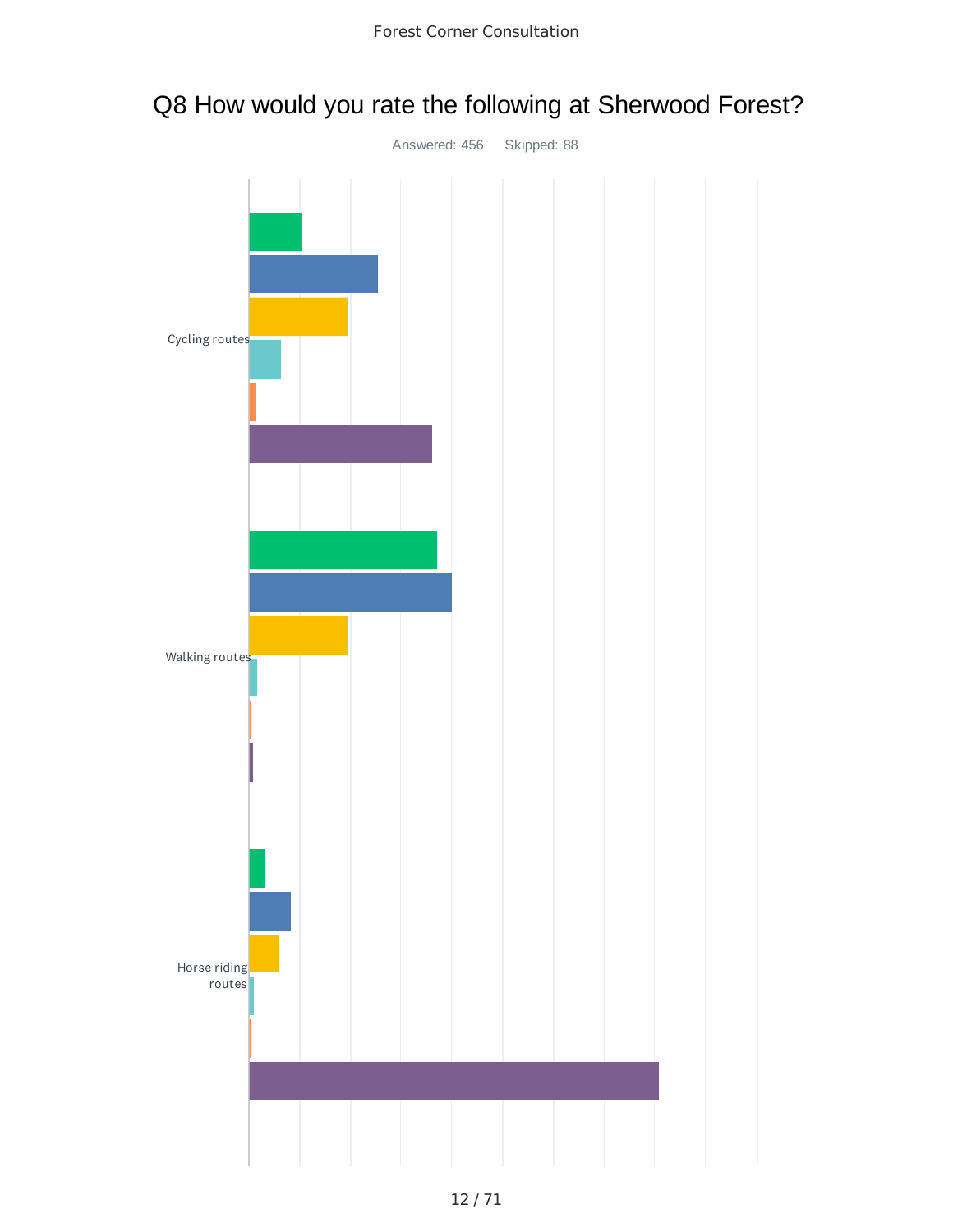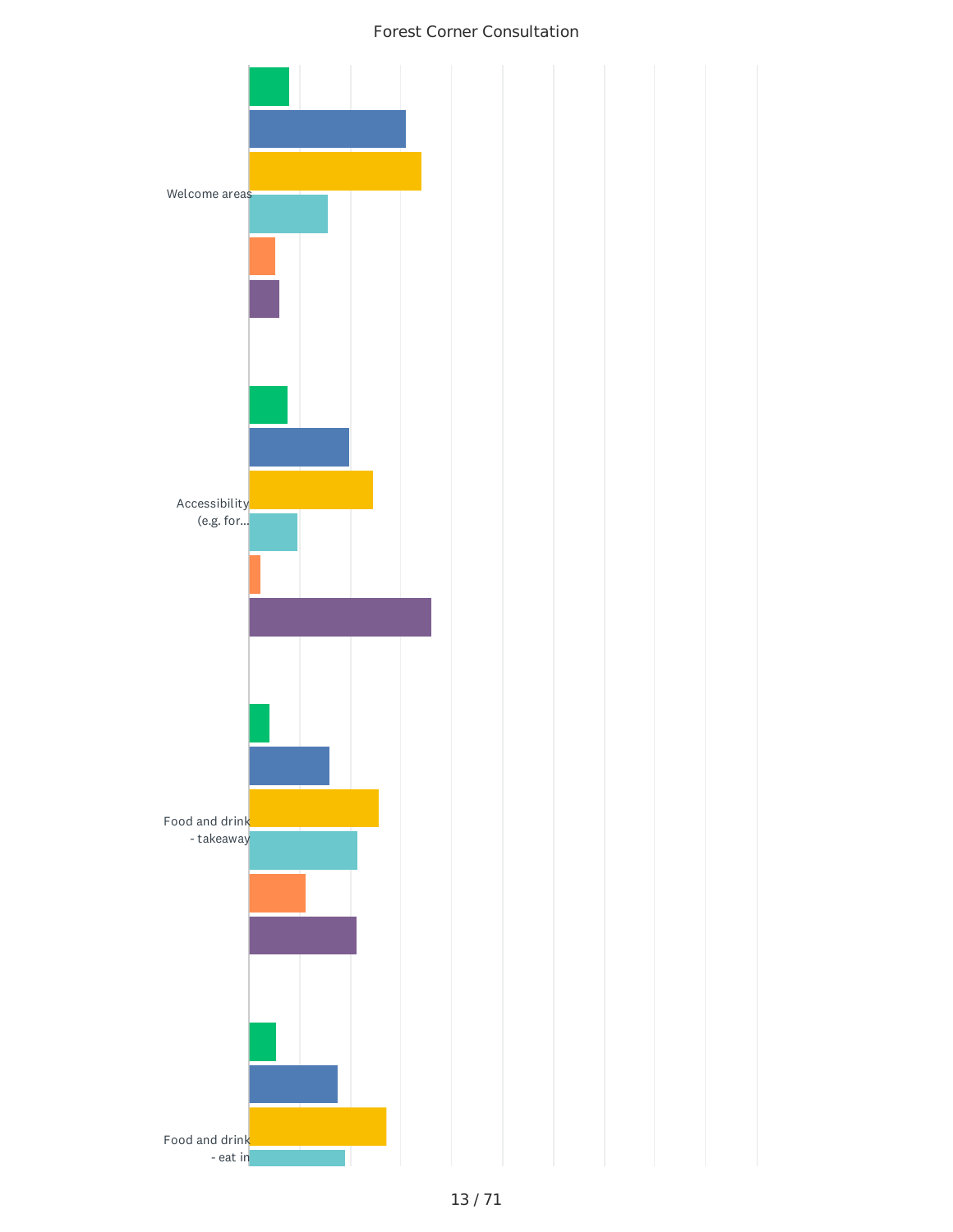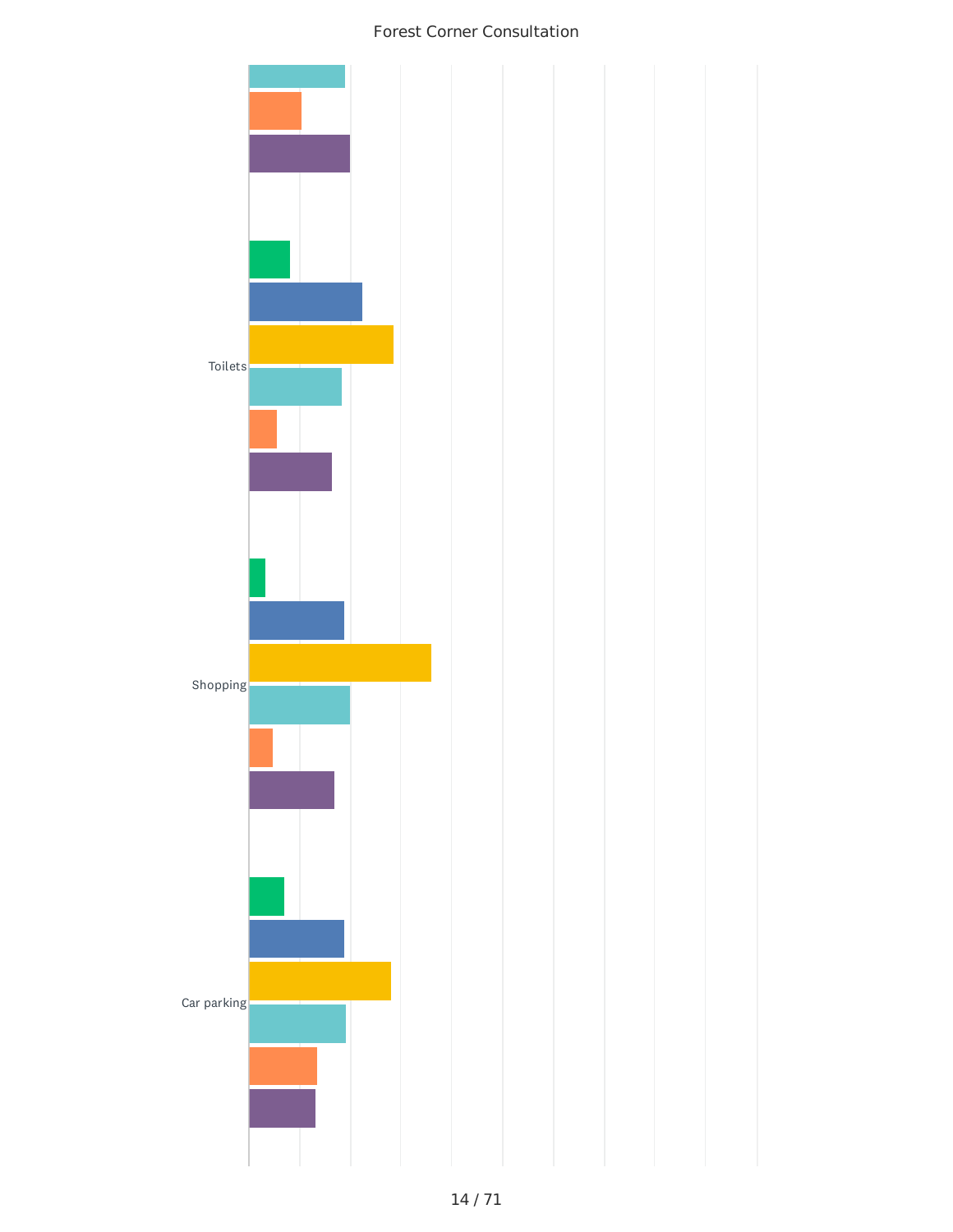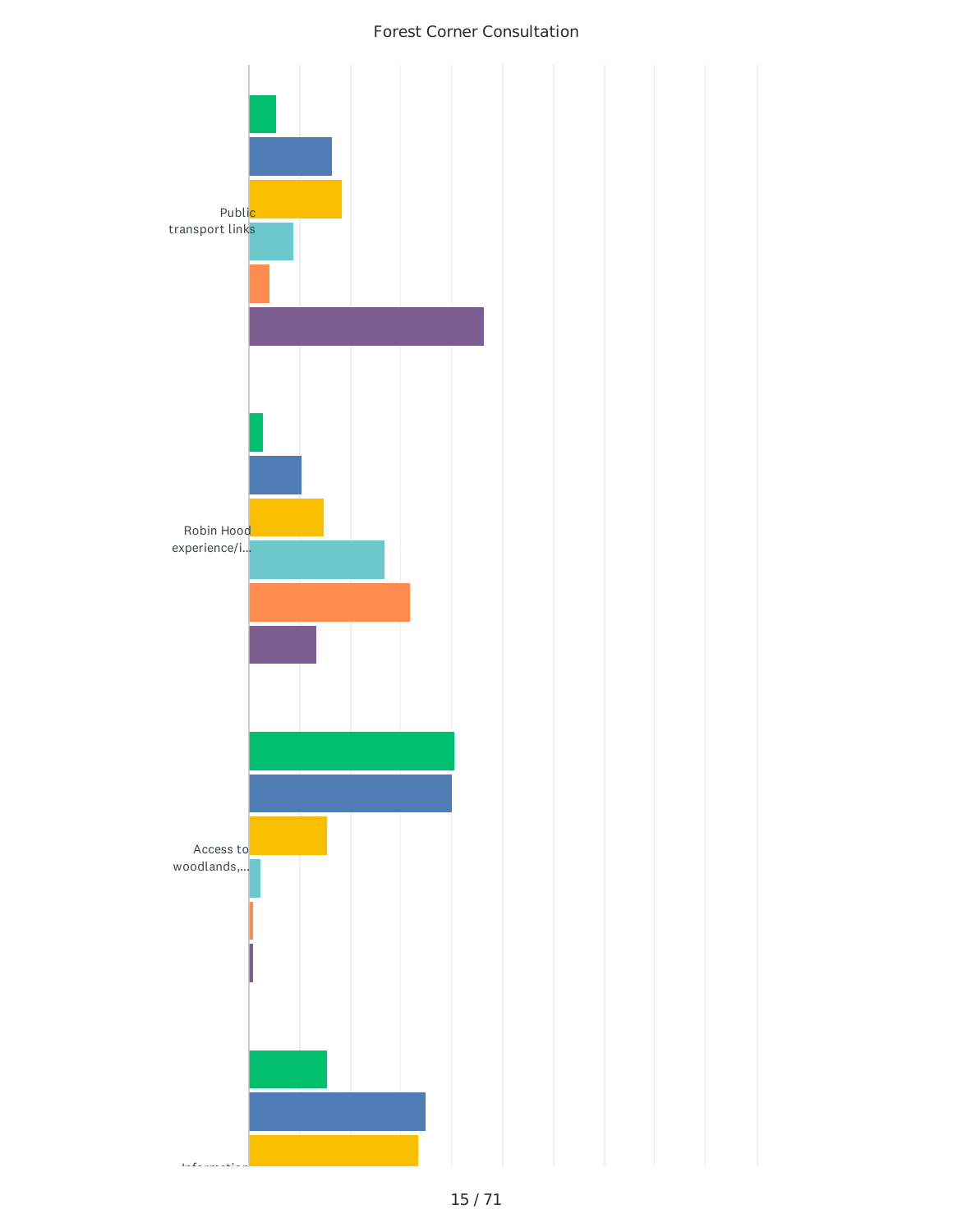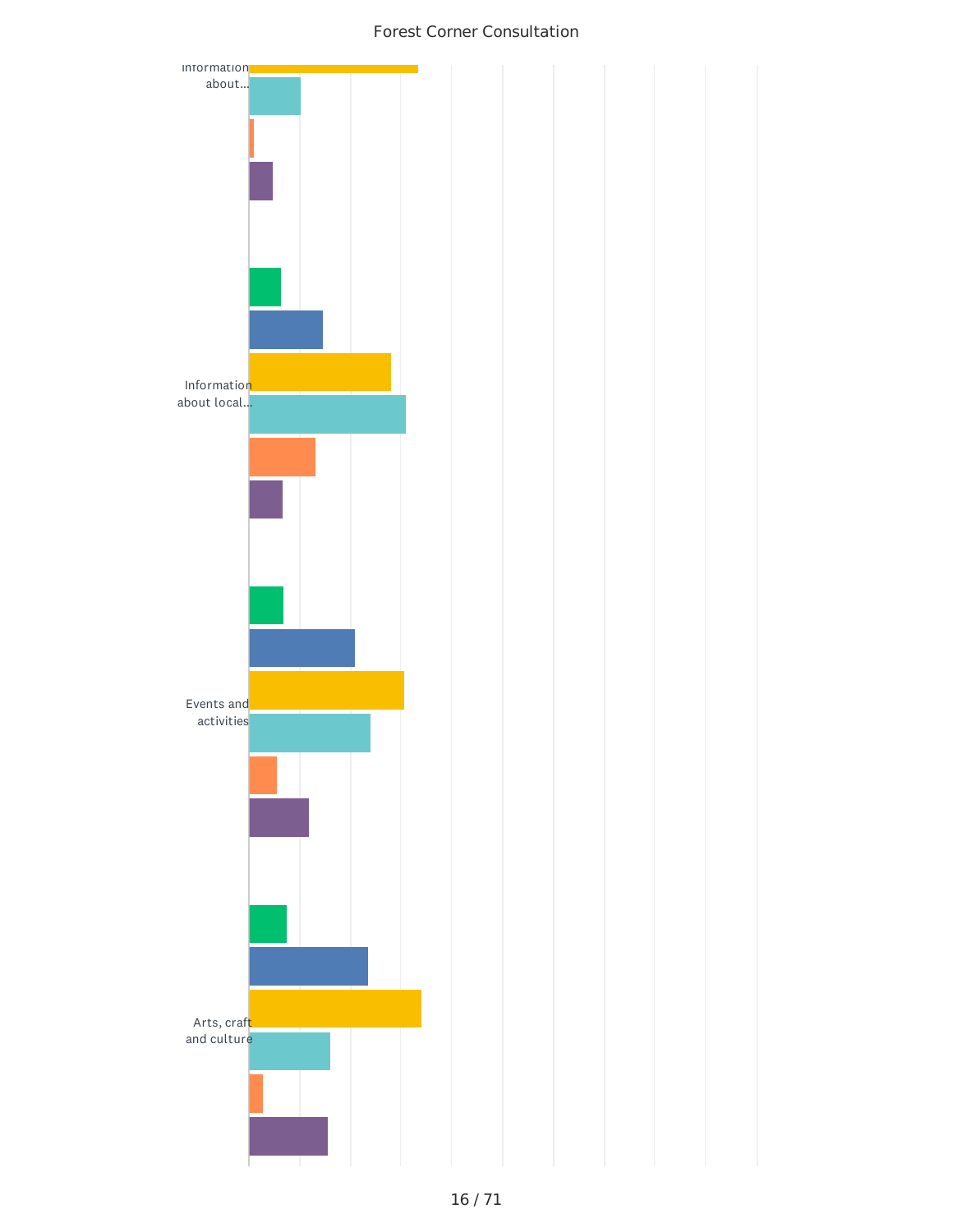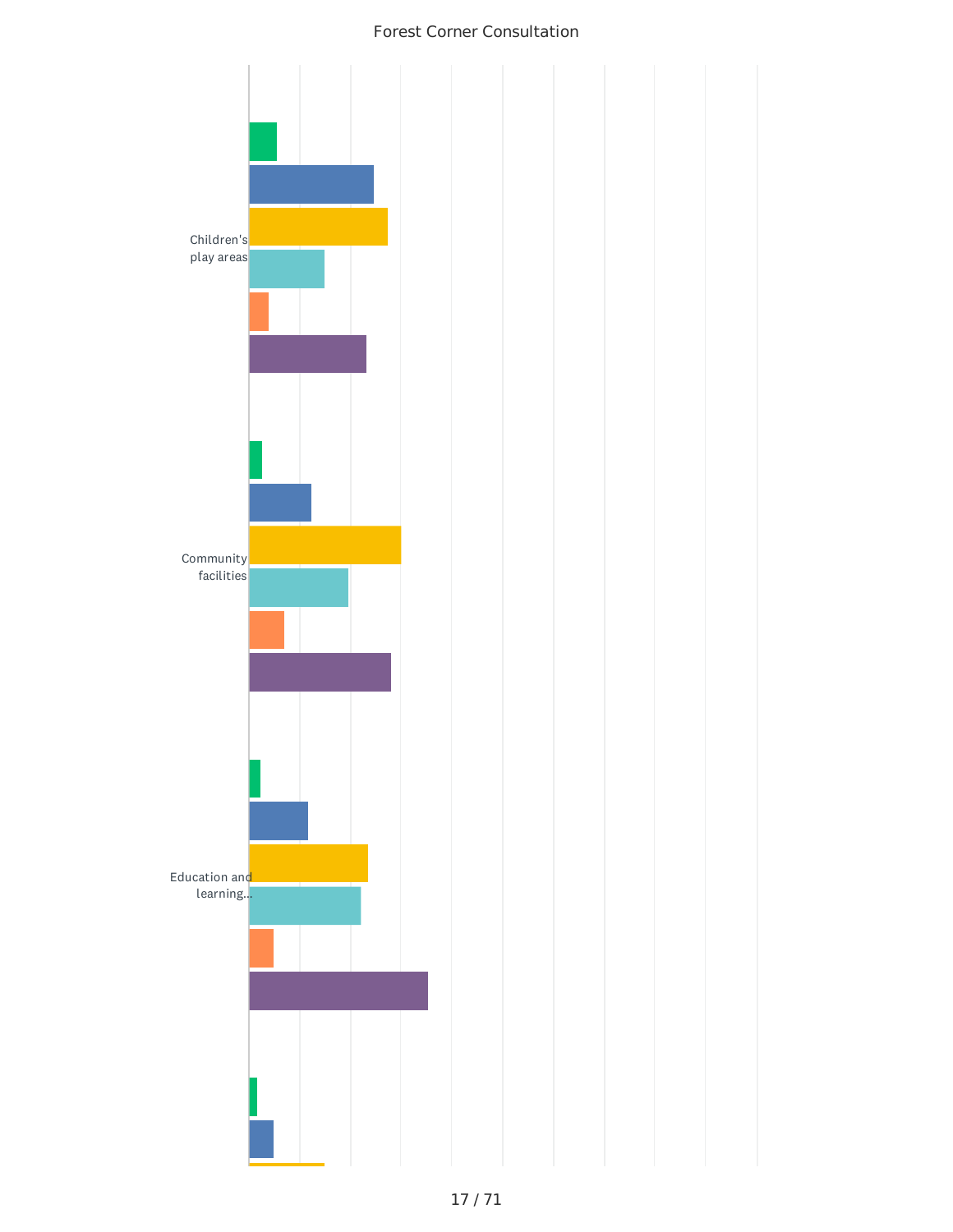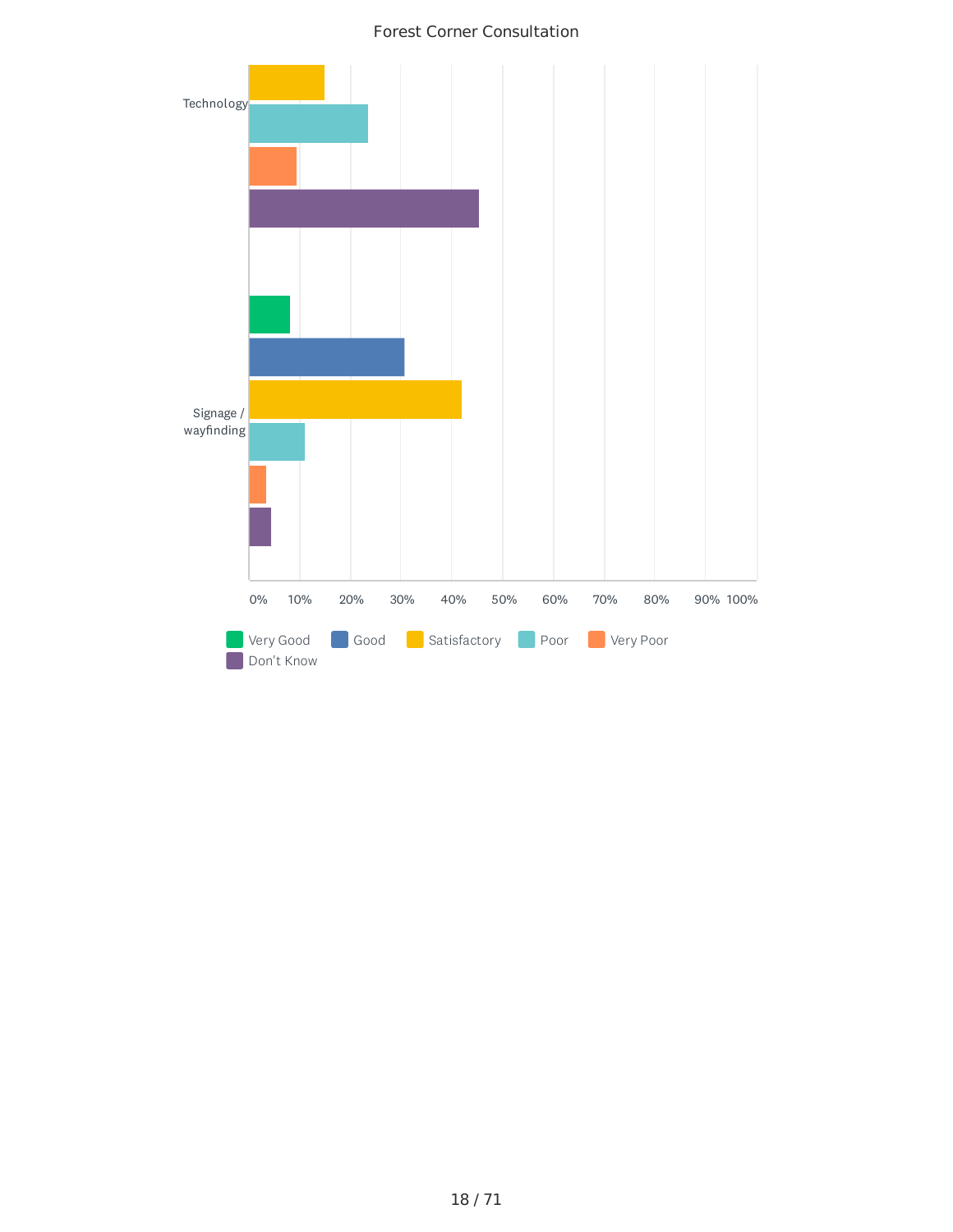|                                                     | <b>VERY</b><br><b>GOOD</b> | <b>GOOD</b>   | <b>SATISFACTORY</b> | <b>POOR</b>   | <b>VERY</b><br><b>POOR</b> | <b>DON'T</b><br><b>KNOW</b> | <b>TOTAL</b> |
|-----------------------------------------------------|----------------------------|---------------|---------------------|---------------|----------------------------|-----------------------------|--------------|
| Cycling routes                                      | 10.71%<br>48               | 25.45%<br>114 | 19.64%<br>88        | 6.47%<br>29   | 1.56%<br>7                 | 36.16%<br>162               | 448          |
| <b>Walking routes</b>                               | 37.17%<br>168              | 40.27%<br>182 | 19.47%<br>88        | 1.77%<br>8    | 0.44%<br>2                 | 0.88%<br>4                  | 452          |
| Horse riding routes                                 | 3.19%<br>14                | 8.43%<br>37   | 5.92%<br>26         | 1.14%<br>5    | 0.46%<br>2                 | 80.87%<br>355               | 439          |
| Welcome areas                                       | 8.04%<br>36                | 31.03%<br>139 | 34.15%<br>153       | 15.63%<br>70  | 5.13%<br>23                | 6.03%<br>27                 | 448          |
| Accessibility (e.g. for wheelchairs,<br>prams)      | 7.81%<br>35                | 19.87%<br>89  | 24.55%<br>110       | 9.60%<br>43   | 2.23%<br>10                | 35.94%<br>161               | 448          |
| Food and drink - takeaway                           | 4.21%<br>19                | 15.96%<br>72  | 25.72%<br>116       | 21.51%<br>97  | 11.31%<br>51               | 21.29%<br>96                | 451          |
| Food and drink - eat in                             | 5.54%<br>25                | 17.52%<br>79  | 27.27%<br>123       | 19.07%<br>86  | 10.42%<br>47               | 20.18%<br>91                | 451          |
| <b>Toilets</b>                                      | 8.15%<br>37                | 22.47%<br>102 | 28.63%<br>130       | 18.50%<br>84  | 5.73%<br>26                | 16.52%<br>75                | 454          |
| Shopping                                            | 3.38%<br>15                | 18.92%<br>84  | 36.04%<br>160       | 20.05%<br>89  | 4.73%<br>21                | 16.89%<br>75                | 444          |
| Car parking                                         | 7.11%<br>32                | 18.89%<br>85  | 28.00%<br>126       | 19.33%<br>87  | 13.56%<br>61               | 13.11%<br>59                | 450          |
| Public transport links                              | 5.39%<br>24                | 16.63%<br>74  | 18.43%<br>82        | 8.76%<br>39   | 4.27%<br>19                | 46.52%<br>207               | 445          |
| Robin Hood experience/interpretation                | 2.88%<br>13                | 10.42%<br>47  | 14.86%<br>67        | 26.83%<br>121 | 31.71%<br>143              | 13.30%<br>60                | 451          |
| Access to woodlands, nature and wildlife            | 40.53%<br>184              | 40.09%<br>182 | 15.42%<br>70        | 2.20%<br>10   | 0.88%<br>4                 | 0.88%<br>4                  | 454          |
| Information about woodlands, nature and<br>wildlife | 15.45%<br>70               | 34.88%<br>158 | 33.55%<br>152       | 10.15%<br>46  | 1.10%<br>5                 | 4.86%<br>22                 | 453          |
| Information about local history                     | 6.42%<br>29                | 14.60%<br>66  | 28.10%<br>127       | 30.97%<br>140 | 13.27%<br>60               | 6.64%<br>30                 | 452          |
| Events and activities                               | 6.89%<br>31                | 20.89%<br>94  | 30.67%<br>138       | 24.00%<br>108 | 5.56%<br>25                | 12.00%<br>54                | 450          |
| Arts, craft and culture                             | 7.59%<br>34                | 23.66%<br>106 | 34.15%<br>153       | 16.07%<br>72  | 2.90%<br>13                | 15.63%<br>70                | 448          |
| Children's play areas                               | 5.61%<br>25                | 24.66%<br>110 | 27.35%<br>122       | 15.02%<br>67  | 4.04%<br>18                | 23.32%<br>104               | 446          |
| Community facilities                                | 2.68%<br>12                | 12.30%<br>55  | 30.20%<br>135       | 19.69%<br>88  | 7.16%<br>32                | 27.96%<br>125               | 447          |
| Education and learning facilities                   | 2.24%<br>10                | 11.66%<br>52  | 23.54%<br>105       | 22.20%<br>99  | 4.93%<br>22                | 35.43%<br>158               | 446          |
| Technology                                          | 1.57%<br>7                 | 4.94%<br>22   | 15.06%<br>67        | 23.60%<br>105 | 9.44%<br>42                | 45.39%<br>202               | 445          |
| Signage / wayfinding                                | 8.19%<br>37                | 30.75%<br>139 | 42.04%<br>190       | 11.06%<br>50  | 3.54%<br>16                | 4.42%<br>20                 | 452          |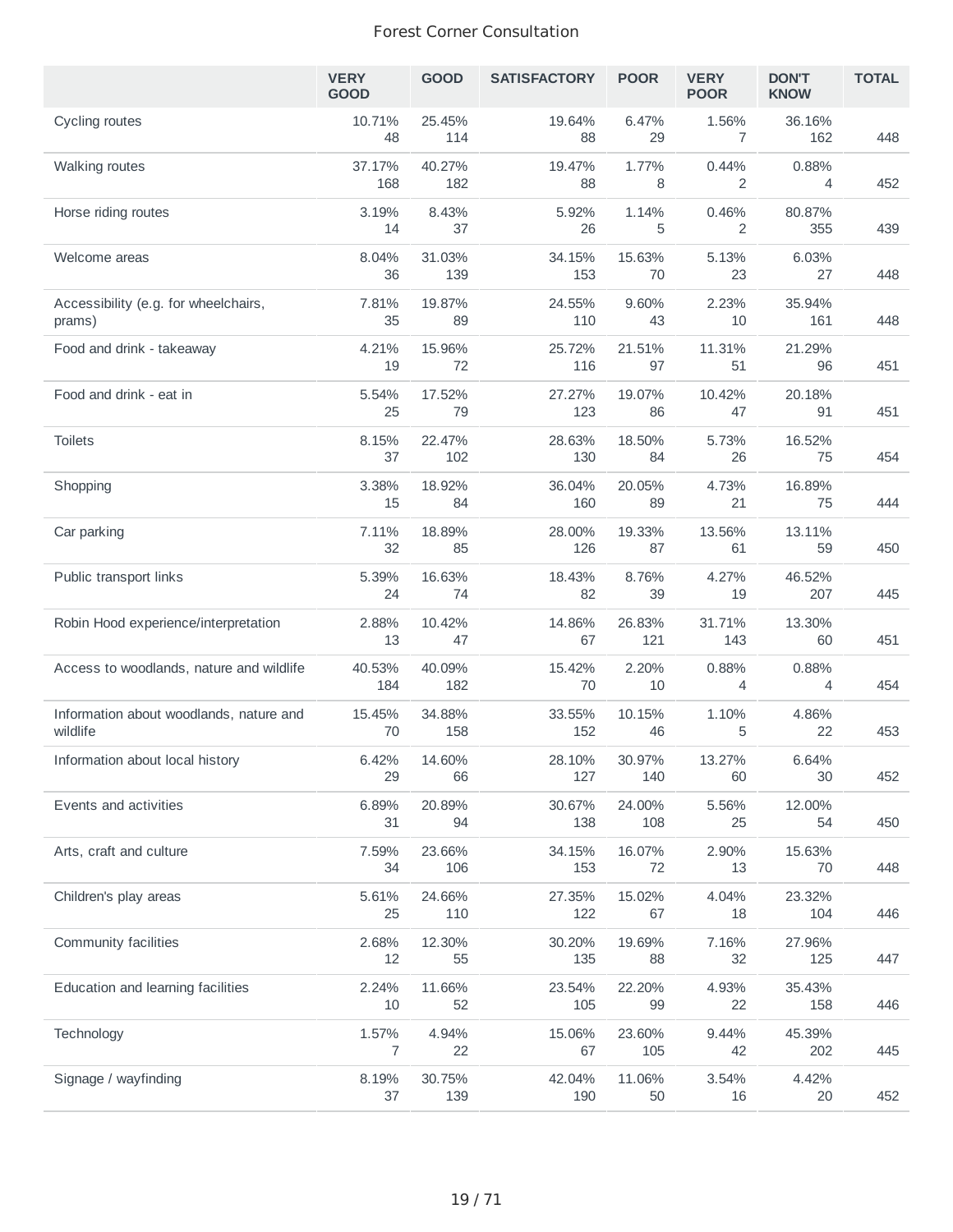## Q9 Overall, how would you rate your experience of Sherwood Forest to date?



| <b>ANSWER CHOICES</b> | <b>RESPONSES</b> |     |
|-----------------------|------------------|-----|
| Very Good             | 20.04%           | 91  |
| Good                  | 34.80%           | 158 |
| Satisfactory          | 29.52%           | 134 |
| Poor                  | 13.00%           | 59  |
| Very Poor             | 1.98%            | 9   |
| N/A                   | 0.66%            | 3   |
| <b>TOTAL</b>          |                  | 454 |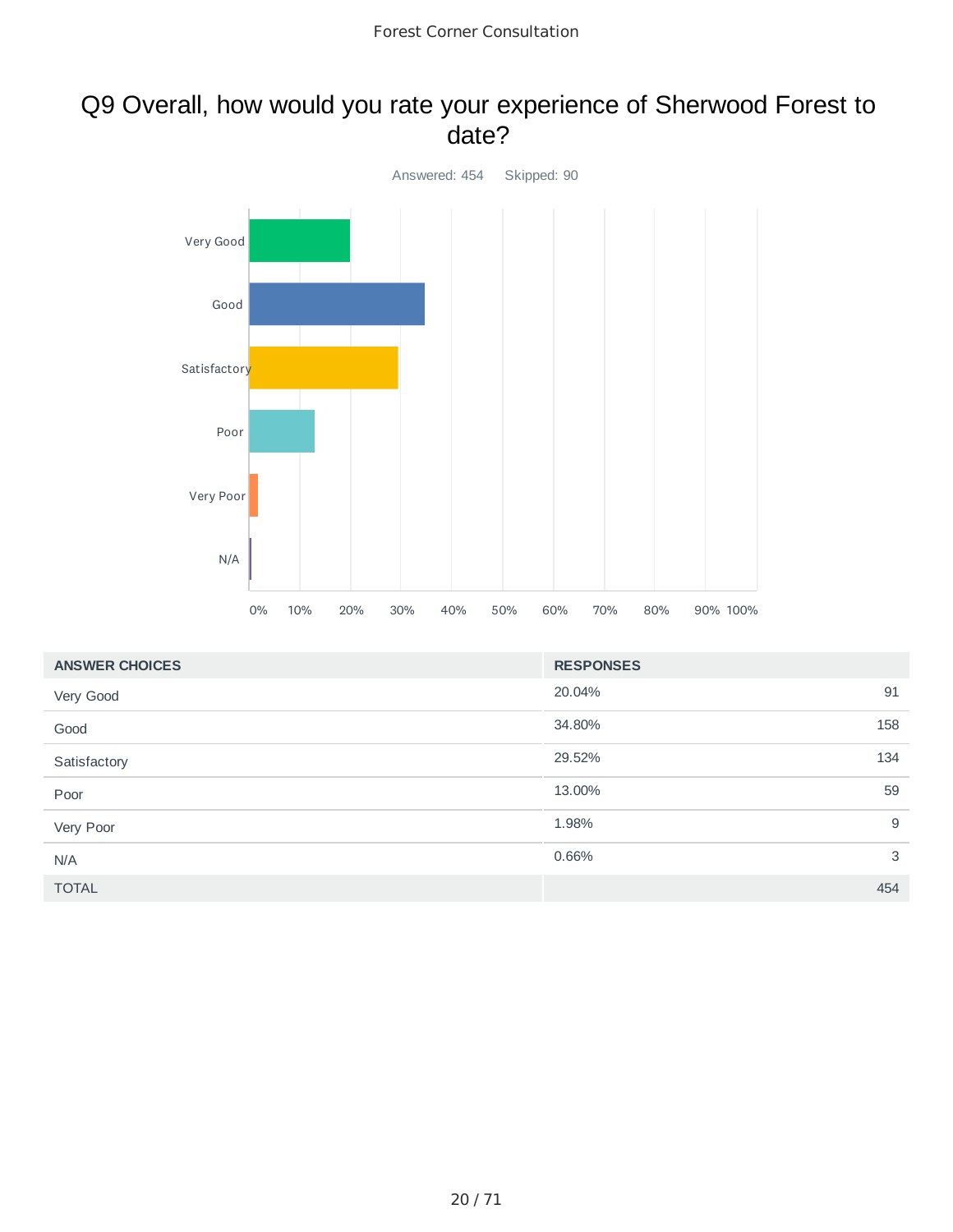## Q10 Which of the following would be your priorities for developing the experience of Sherwood Forest?

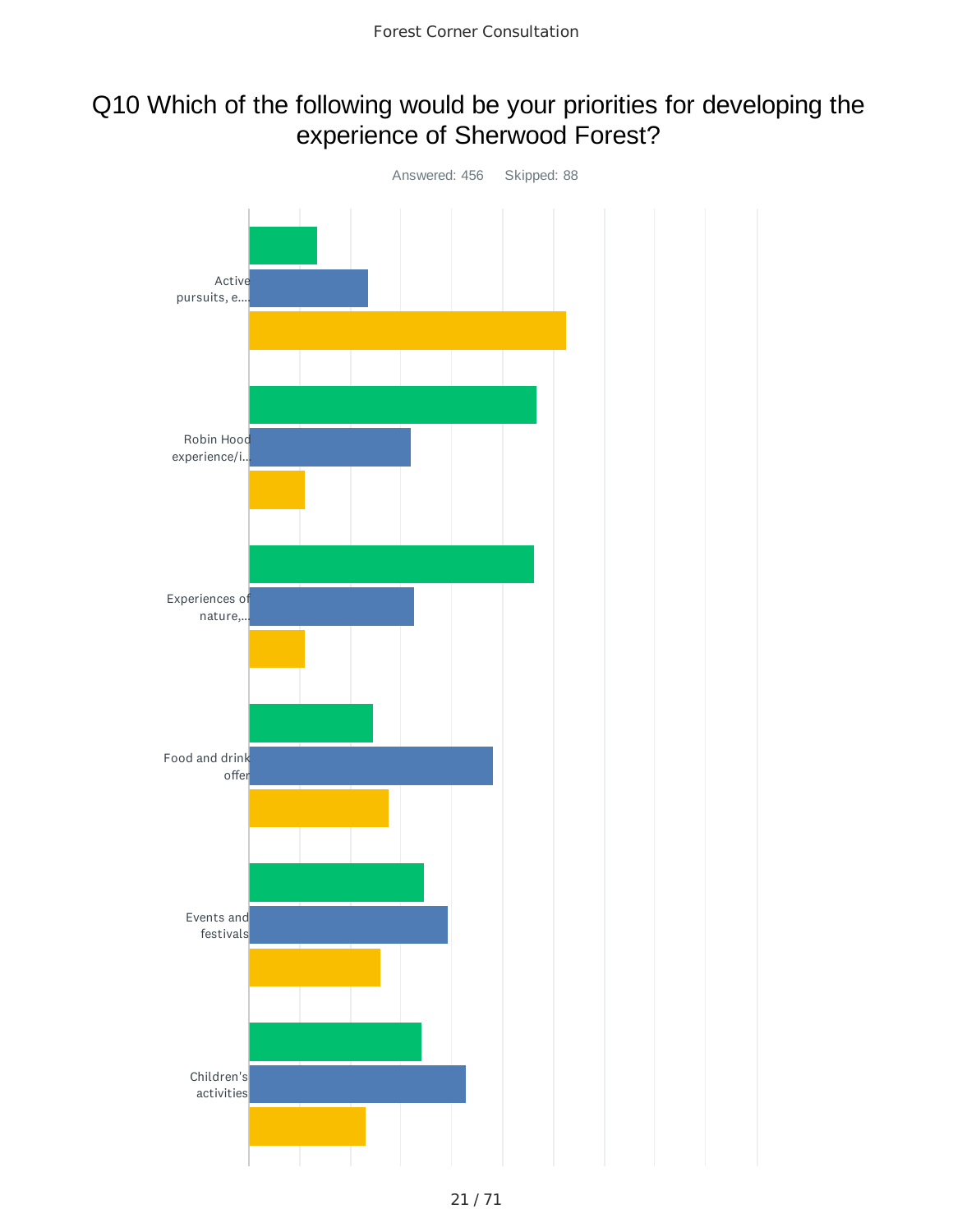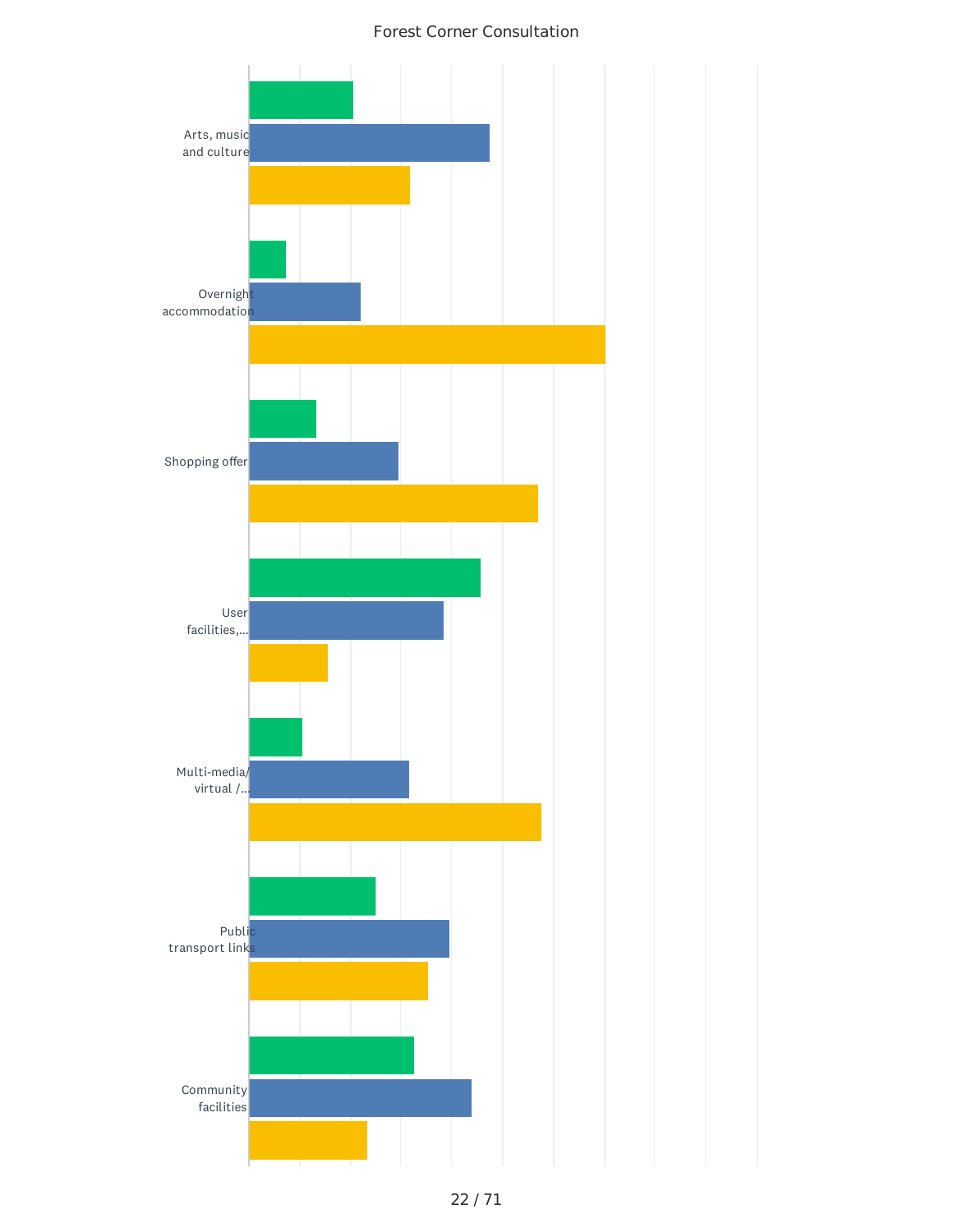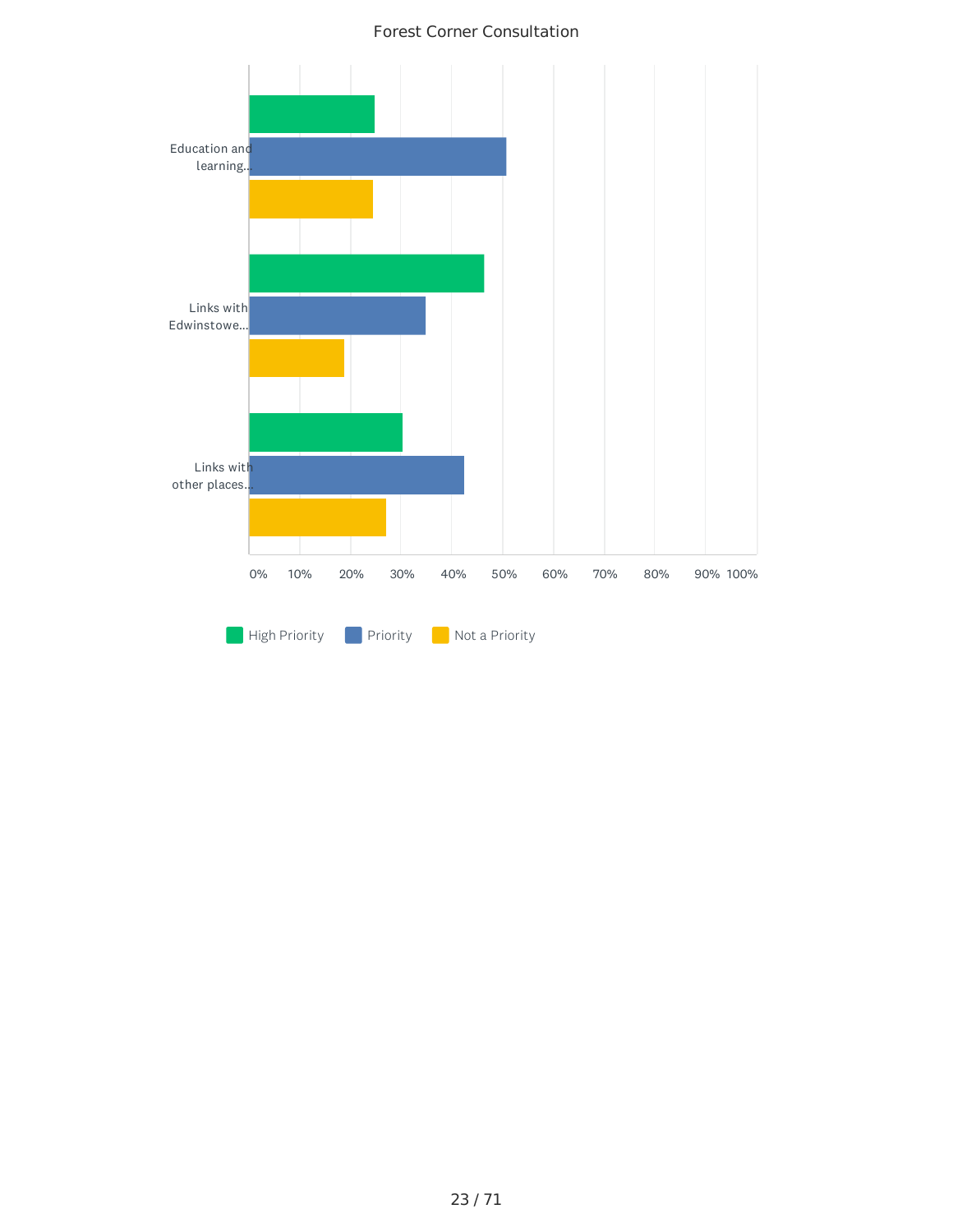|                                                                | <b>HIGH</b><br><b>PRIORITY</b> | <b>PRIORITY</b> | <b>NOT A</b><br><b>PRIORITY</b> | <b>TOTAL</b> | <b>WEIGHTED</b><br><b>AVERAGE</b> |
|----------------------------------------------------------------|--------------------------------|-----------------|---------------------------------|--------------|-----------------------------------|
| Active pursuits, e.g. cycle hire, trails, segways,<br>zip-wire | 13.67%<br>60                   | 23.69%<br>104   | 62.64%<br>275                   | 439          | 0.51                              |
| Robin Hood experience/interpretation                           | 56.79%<br>255                  | 32.07%<br>144   | 11.14%<br>50                    | 449          | 1.46                              |
| Experiences of nature, landscape and wildlife                  | 56.22%<br>253                  | 32.67%<br>147   | 11.11%<br>50                    | 450          | 1.45                              |
| Food and drink offer                                           | 24.38%<br>108                  | 48.08%<br>213   | 27.54%<br>122                   | 443          | 0.97                              |
| Events and festivals                                           | 34.62%<br>153                  | 39.37%<br>174   | 26.02%<br>115                   | 442          | 1.09                              |
| Children's activities                                          | 34.17%<br>150                  | 42.82%<br>188   | 23.01%<br>101                   | 439          | 1.11                              |
| Arts, music and culture                                        | 20.68%<br>91                   | 47.50%<br>209   | 31.82%<br>140                   | 440          | 0.89                              |
| Overnight accommodation                                        | 7.42%<br>33                    | 22.25%<br>99    | 70.34%<br>313                   | 445          | 0.37                              |
| Shopping offer                                                 | 13.38%<br>59                   | 29.48%<br>130   | 57.14%<br>252                   | 441          | 0.56                              |
| User facilities, e.g. car parking, toilets, signage            | 45.86%<br>205                  | 38.48%<br>172   | 15.66%<br>70                    | 447          | 1.30                              |
| Multi-media/ virtual / augmented reality<br>experiences        | 10.68%<br>47                   | 31.59%<br>139   | 57.73%<br>254                   | 440          | 0.53                              |
| Public transport links                                         | 25.17%<br>112                  | 39.55%<br>176   | 35.28%<br>157                   | 445          | 0.90                              |
| Community facilities                                           | 32.64%<br>142                  | 43.91%<br>191   | 23.45%<br>102                   | 435          | 1.09                              |
| Education and learning facilities                              | 24.83%<br>109                  | 50.80%<br>223   | 24.37%<br>107                   | 439          | 1.00                              |
| Links with Edwinstowe village                                  | 46.38%<br>205                  | 34.84%<br>154   | 18.78%<br>83                    | 442          | 1.28                              |
| Links with other places in the Sherwood area                   | 30.39%<br>134                  | 42.40%<br>187   | 27.21%<br>120                   | 441          | 1.03                              |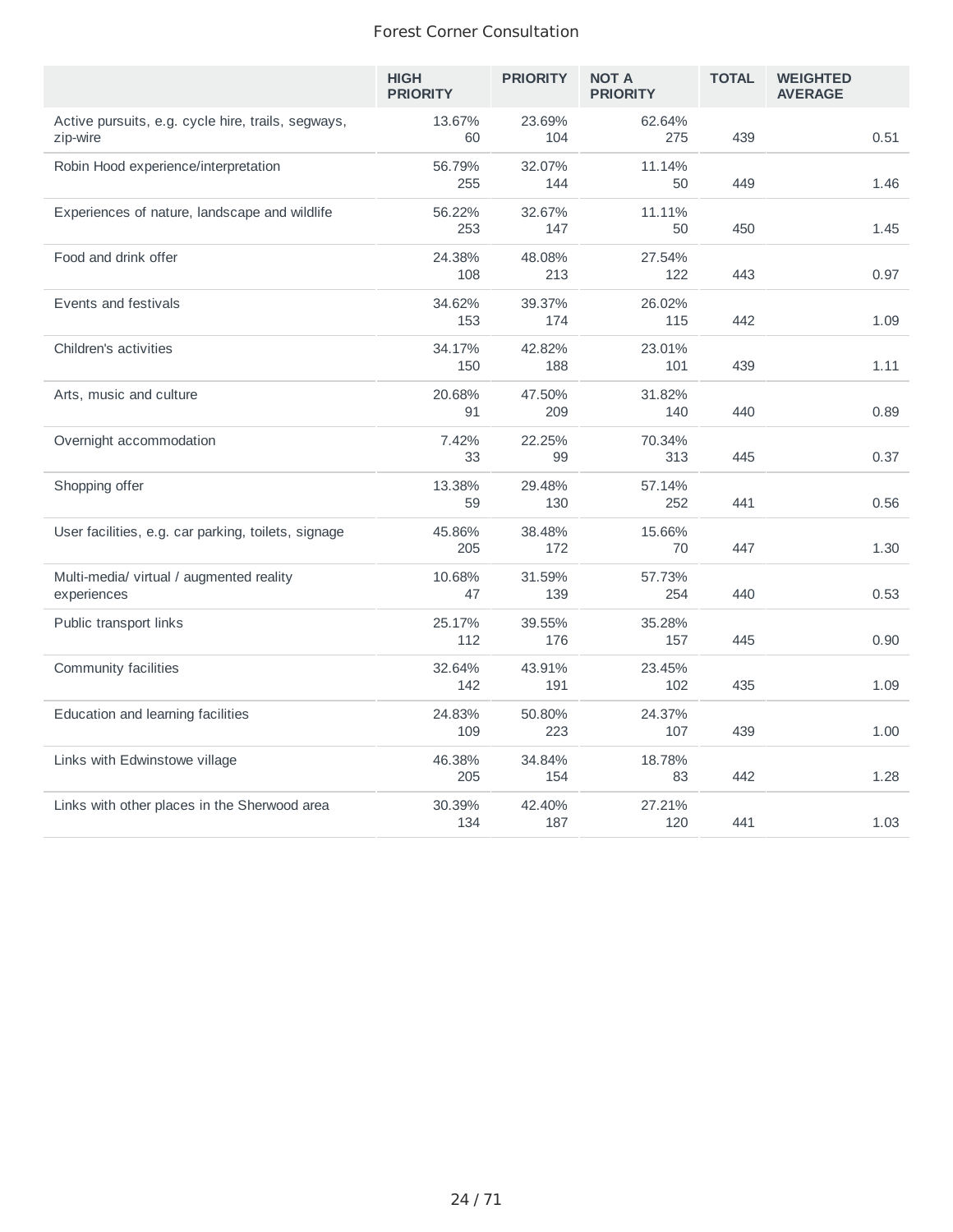| #              | <b>OTHER (PLEASE SPECIFY)</b>                                                                                                                                                                                                                                                                                                             | <b>DATE</b>        |
|----------------|-------------------------------------------------------------------------------------------------------------------------------------------------------------------------------------------------------------------------------------------------------------------------------------------------------------------------------------------|--------------------|
| $\mathbf{1}$   | Improve car parking to avoid and minimise current disruption to local residents who are<br>constantly inconvenienced when visitors are parking on our streets, outside our homes, to<br>avoid paying excessive parking fees. ~~ Car park is nowhere near large enough to support the<br>invasion of visitors we currently have to endure. | 8/1/2020 6:05 PM   |
| $\overline{c}$ | Parking so local residents do not have people visiting Sherwood Forest parked outside their<br>houses. Visitors park on housing estates nearby as they do not want to pay for parking                                                                                                                                                     | 8/1/2020 4:16 PM   |
| 3              | Additional protection for Major Oak and Cemetery sites - high priority                                                                                                                                                                                                                                                                    | 7/31/2020 11:07 PM |
| 4              | Cycle paths (SAFE) ungently needed on pubic roads                                                                                                                                                                                                                                                                                         | 7/31/2020 8:14 PM  |
| 5              | Need to ensure that the integrity of the NNR and SSSI is not compromised by<br>overcomercialism and that the facility does not take away business from existing facilities in<br>the surrounding area like the bike hire in Sherwood Pines and the craft centre activities                                                                | 7/30/2020 4:46 PM  |
| 6              | Please bring back then magic of Robin Hood which has been recently lost on the redesign.                                                                                                                                                                                                                                                  | 7/29/2020 4:16 PM  |
| $\overline{7}$ | Protection of ancient trees                                                                                                                                                                                                                                                                                                               | 7/29/2020 10:31 AM |
| 8              | High level walk through the trees. Make Sherwood Forest a real destination                                                                                                                                                                                                                                                                | 7/29/2020 7:35 AM  |
| 9              | put ALL dogs on leads & fine people that litter                                                                                                                                                                                                                                                                                           | 7/28/2020 5:44 PM  |
| 10             | Explain why the new RSPB visitor centre appears to be less successful than originally<br>envisaged                                                                                                                                                                                                                                        | 7/28/2020 4:48 PM  |
| 11             | Tidy up the new visitor centre so looks amazing                                                                                                                                                                                                                                                                                           | 7/28/2020 12:16 PM |
| 12             | Parking round the village is a huge issue for locals. Cheaper parking for visitors would<br>encourage them to use the carpark instead of blocking up local streets would                                                                                                                                                                  | 7/28/2020 8:26 AM  |
| 13             | Would be good to link in Worksop and Retford too                                                                                                                                                                                                                                                                                          | 7/27/2020 10:00 PM |
| 14             | An experience, the old village offered an authenricish experience I. The woods, the new centre<br>is nice but not authentic. It needs to not be like everywhere else ! It should represent the<br>surroundings. Shopping and hotel accommodation, tree top rooms and a feel of being in the<br>middle of the forest (like when on Safari) | 7/26/2020 11:18 PM |
| 15             | Fully accessible areas                                                                                                                                                                                                                                                                                                                    | 7/26/2020 4:45 PM  |
| 16             | Major blow to development when rspb refused to work with Harworth.                                                                                                                                                                                                                                                                        | 7/26/2020 10:24 AM |
| 17             | Church Road, made safer, resurfacing. Monitoring of parking like used to have. To lessen the<br>amount of people parking at cme                                                                                                                                                                                                           | 7/25/2020 3:48 PM  |
| 18             | The beauty of the forest is the ability to lose oneself in such a peaceful location, just you and<br>nature                                                                                                                                                                                                                               | 7/25/2020 1:19 PM  |
| 19             | people come to Sherwood because of Robin Hood - the area needs to reinvest in that<br>connection and history. People leave the forst asking where is the info on Robin Hood                                                                                                                                                               | 7/24/2020 2:18 PM  |
| 20             | Needs so much more Robin Hood and experiences and entertainment                                                                                                                                                                                                                                                                           | 7/20/2020 6:49 PM  |
| 21             | Earlier car park and facilities for dog walkers-eating area/toilet access                                                                                                                                                                                                                                                                 | 7/18/2020 4:00 PM  |
| 22             | Need some kind of link with Nottingham Castle for attract national and international tourists.<br>They will want to see both.                                                                                                                                                                                                             | 7/15/2020 4:02 PM  |
| 23             | More visual Robin Hood elements.                                                                                                                                                                                                                                                                                                          | 7/15/2020 12:45 AM |
| 24             | Don't spoil our village with too much tourism locals don't want it                                                                                                                                                                                                                                                                        | 7/14/2020 3:15 PM  |
| 25             | Nature conservation with LESS impact from visitors                                                                                                                                                                                                                                                                                        | 7/13/2020 3:25 PM  |
| 26             | There needs to be more about Robin Hood like the museum on the old site                                                                                                                                                                                                                                                                   | 7/10/2020 8:07 AM  |
| 27             | Needs to be integrated with the village                                                                                                                                                                                                                                                                                                   | 7/9/2020 8:33 PM   |
| 28             | More toilets across the site so that people can go for longer walks. We tend to choose clumber<br>park rather than Sherwood Forest for this reason, even though it takes us longer to get there.                                                                                                                                          | 7/9/2020 2:03 PM   |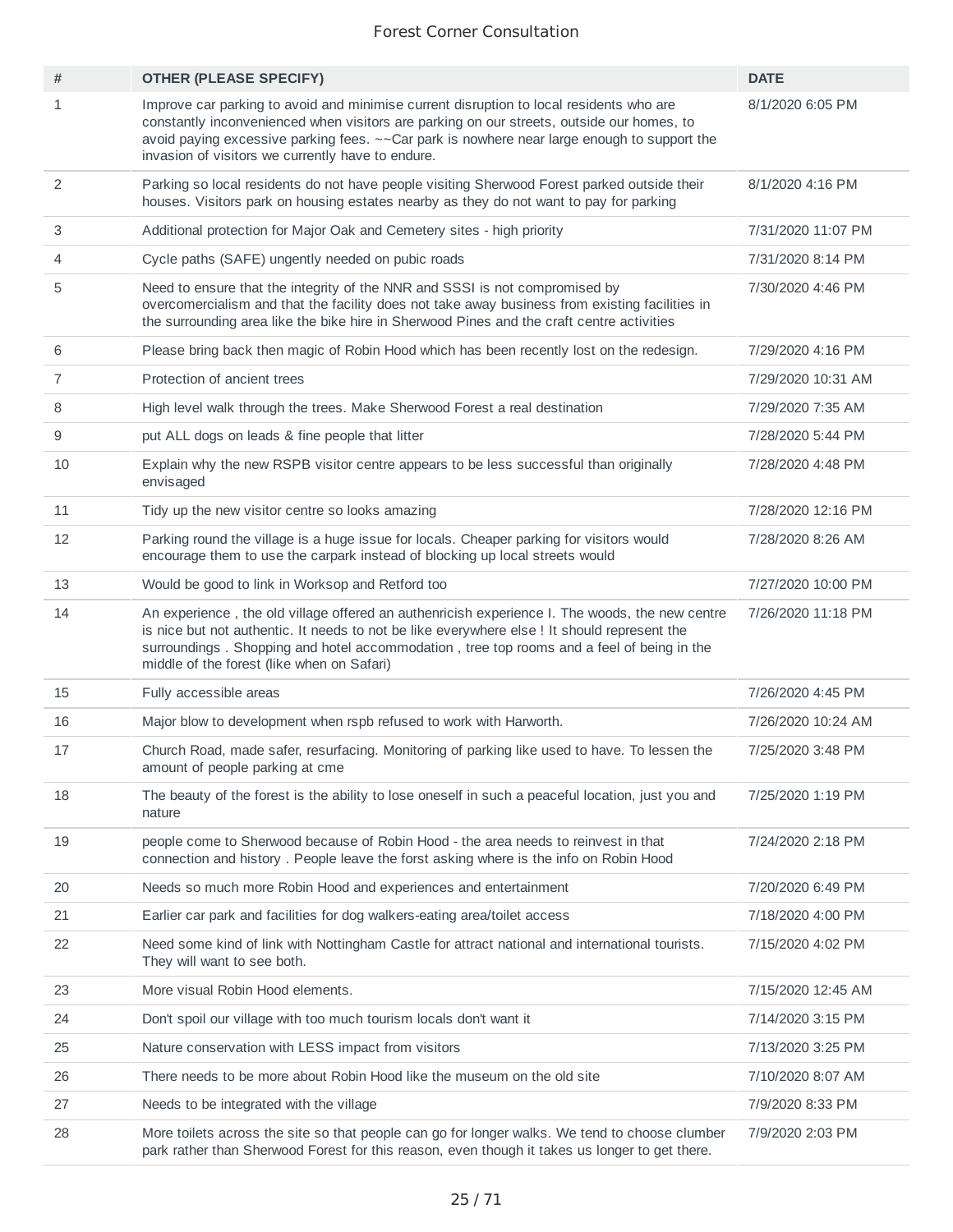| <b>Newark</b>                                                                                                                                                                                                                                                                                                                                                                                                                                                                                                                                                                                                                                                                               | 7/9/2020 8:14 AM  |
|---------------------------------------------------------------------------------------------------------------------------------------------------------------------------------------------------------------------------------------------------------------------------------------------------------------------------------------------------------------------------------------------------------------------------------------------------------------------------------------------------------------------------------------------------------------------------------------------------------------------------------------------------------------------------------------------|-------------------|
| maintain peaceful atmosphere of the Forest                                                                                                                                                                                                                                                                                                                                                                                                                                                                                                                                                                                                                                                  | 7/8/2020 6:44 PM  |
| The cafe at the visitor's centre is not as appealing as the cafe in the craft centre. The cafe in<br>the visitor's centre is not where I want to spend time.                                                                                                                                                                                                                                                                                                                                                                                                                                                                                                                                | 7/8/2020 3:56 PM  |
| Pay attention to Edwinstowe Cricket Club! Because you do realise they don't have a men's<br>team this year?                                                                                                                                                                                                                                                                                                                                                                                                                                                                                                                                                                                 | 7/8/2020 3:23 PM  |
| A wheel based land train, fee based, taking visitors through the forest, with points of interest<br>and fun to create a delightful, not boring journey, for adults and children alike. See how this has<br>been achieved at Portmeirion in Wales through their woodland. It is a very popular attraction.<br>DO NOT charge local residents if you decide to charge entry to the forest itself.                                                                                                                                                                                                                                                                                              | 7/8/2020 8:30 AM  |
| Offer a land train journey through the forest at a fair price with a robin hood theme and specific<br>planned points of interest delight and fun discoveries for visitors at points along the route.<br>Potential has a wonderful example of successfully integrating this into their woodland without<br>spoiling the surroundings. The whole experience enhances and improves the attraction for<br>visitors.                                                                                                                                                                                                                                                                             | 7/8/2020 7:36 AM  |
| A place for people do drink by Sherwood Forest                                                                                                                                                                                                                                                                                                                                                                                                                                                                                                                                                                                                                                              | 7/7/2020 11:00 PM |
| An robin hood experience walk through for the visitors to learn the story plus music near the<br>centre to give medieval atmosphere lots of music events story telling plus speak to Ade<br>Andrew's from Nottingham !! Events through the forest for Halloween etc . I worked 10 years at<br>the old centre and people came from all over the work for the Robin Hood Experience and its<br>lost now sadly. So maybe with more events the forest corner could come alive again. The<br>reason I havented been able to fill in the question is because I cant now walk very well so hvt<br>been up more than twice in the year, but would come for events and a Robin hood experience<br>Π. | 7/7/2020 10:54 PM |
| keep the cricket pitch                                                                                                                                                                                                                                                                                                                                                                                                                                                                                                                                                                                                                                                                      | 7/7/2020 10:50 PM |
| Public Transport Links between Rufford, Sherwood, Thoresby and Clumber also Rail Link                                                                                                                                                                                                                                                                                                                                                                                                                                                                                                                                                                                                       | 7/7/2020 9:06 PM  |
| I hope that the forest does not become a managed park. How have members of the public<br>been able to take part in the planning and who decided this?                                                                                                                                                                                                                                                                                                                                                                                                                                                                                                                                       | 7/7/2020 7:57 PM  |
|                                                                                                                                                                                                                                                                                                                                                                                                                                                                                                                                                                                                                                                                                             | 7/7/2020 6:00 PM  |
| Spread the parking to allow access from different areas to spread erosion etc.                                                                                                                                                                                                                                                                                                                                                                                                                                                                                                                                                                                                              |                   |
|                                                                                                                                                                                                                                                                                                                                                                                                                                                                                                                                                                                                                                                                                             |                   |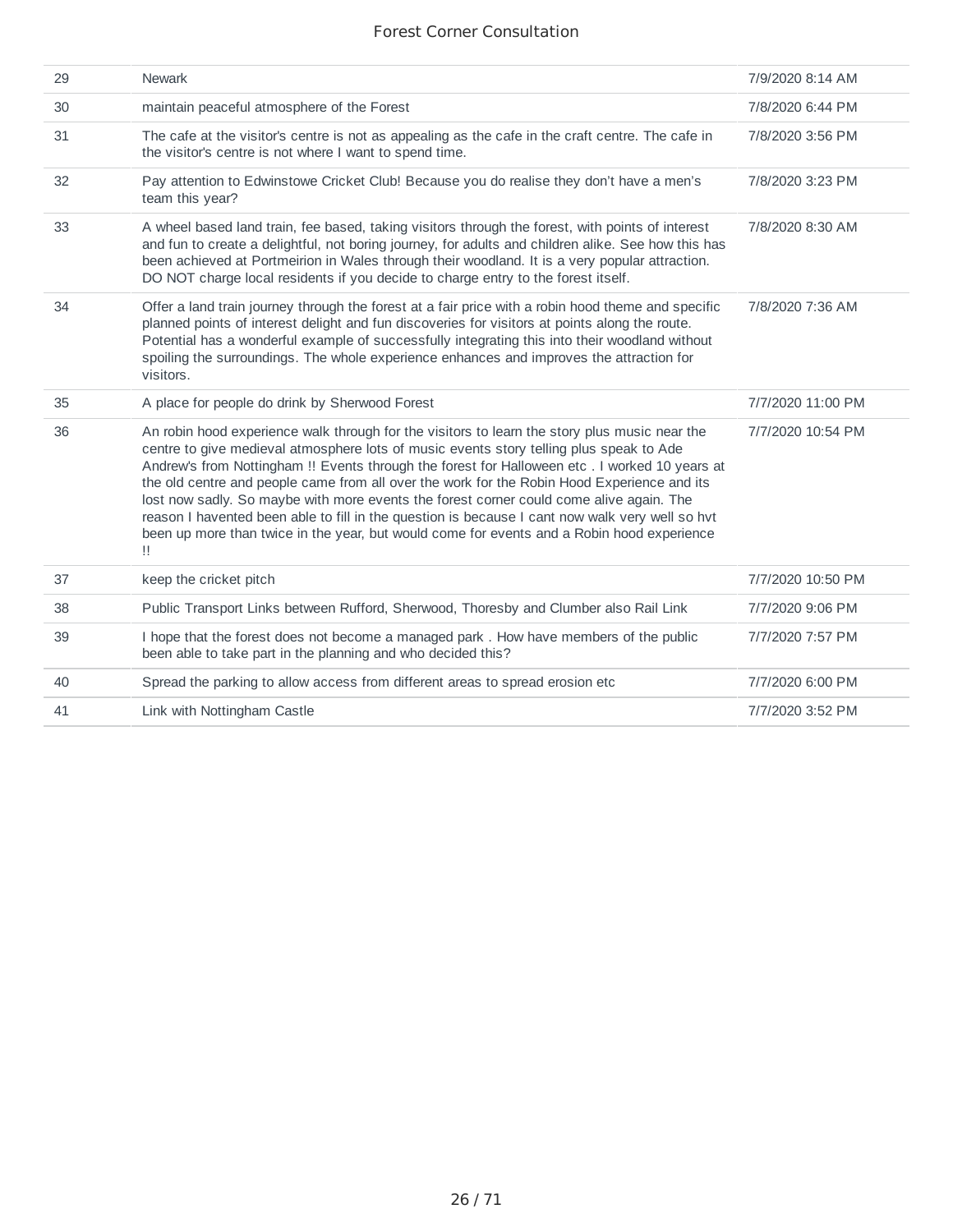## Q11 What concerns, if any, do you have about potential developments at Forest Corner?

Answered: 350 Skipped: 194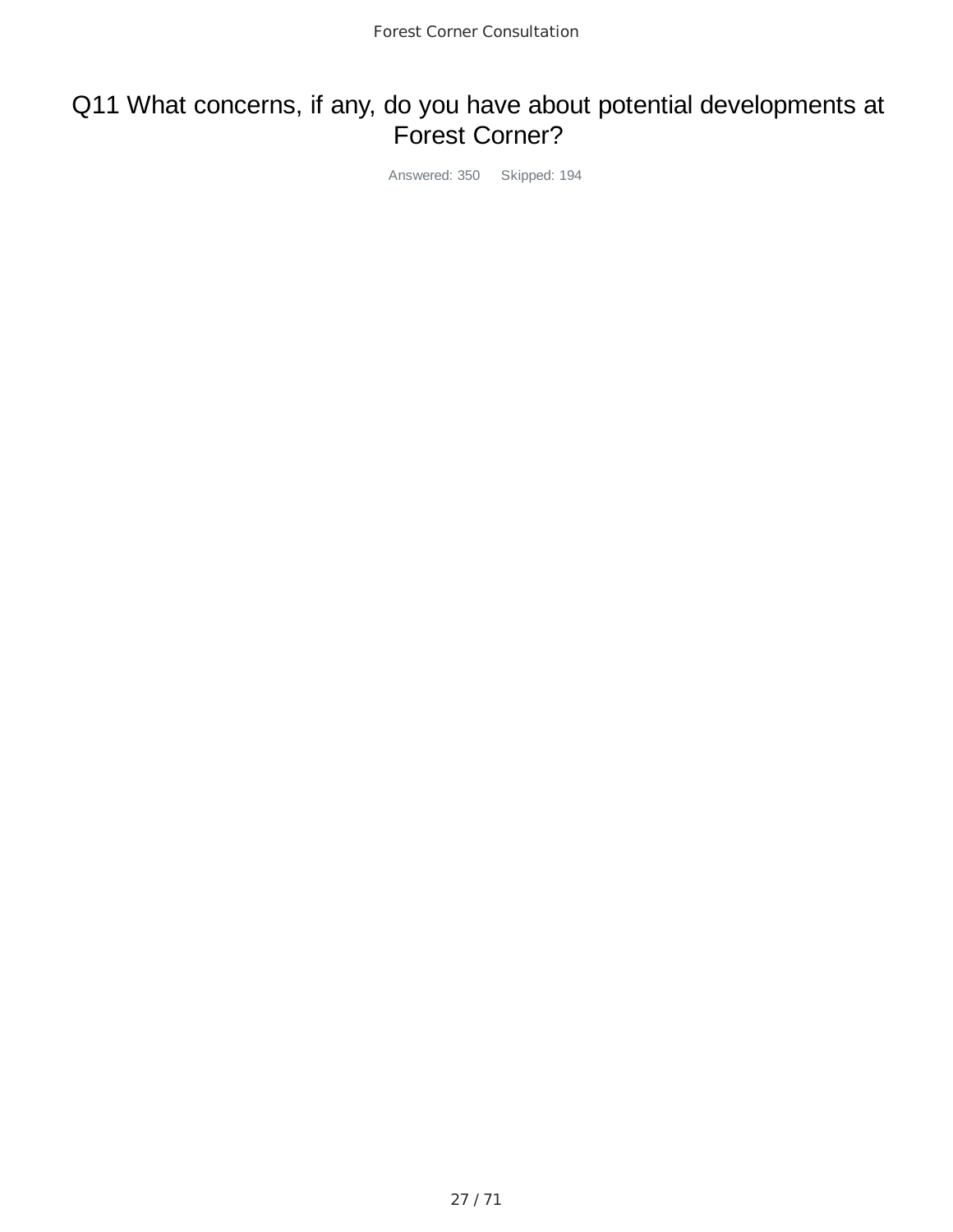| #              | <b>RESPONSES</b>                                                                                                                                                                                                                                                                                                                                                                                                                                                                                                                                                                                                                                                                                                                                                                                                                                                                                                                                                                                                                                                                                                                                                                                                                                                                                                                                                                                                                                                                                                                                                                                                                                                                      | <b>DATE</b>       |
|----------------|---------------------------------------------------------------------------------------------------------------------------------------------------------------------------------------------------------------------------------------------------------------------------------------------------------------------------------------------------------------------------------------------------------------------------------------------------------------------------------------------------------------------------------------------------------------------------------------------------------------------------------------------------------------------------------------------------------------------------------------------------------------------------------------------------------------------------------------------------------------------------------------------------------------------------------------------------------------------------------------------------------------------------------------------------------------------------------------------------------------------------------------------------------------------------------------------------------------------------------------------------------------------------------------------------------------------------------------------------------------------------------------------------------------------------------------------------------------------------------------------------------------------------------------------------------------------------------------------------------------------------------------------------------------------------------------|-------------------|
| $\mathbf 1$    | What is the purpose of the new building on Forest Corner is it ever going to be used                                                                                                                                                                                                                                                                                                                                                                                                                                                                                                                                                                                                                                                                                                                                                                                                                                                                                                                                                                                                                                                                                                                                                                                                                                                                                                                                                                                                                                                                                                                                                                                                  | 8/2/2020 11:33 PM |
| 2              | Extra traffic. No extra parking for residents                                                                                                                                                                                                                                                                                                                                                                                                                                                                                                                                                                                                                                                                                                                                                                                                                                                                                                                                                                                                                                                                                                                                                                                                                                                                                                                                                                                                                                                                                                                                                                                                                                         | 8/2/2020 2:14 PM  |
| 3              | Edwinstowe has expanded rapidly over the years. The amount of traffic that has been forced<br>upon the village has meant that a number of residents have been unable to park outside their<br>own houses due to the number of people unwilling to pay for parking at the forest corner. The<br>speed at which people travel through the village is not considered and with the Recent housing<br>developments and these current proposals I would like to know what measures will be taken to<br>deal with the amount of traffic this will bring to the area? Also what measures will be taken to<br>protect our forest? There has been recent vandalism to the major oak the reason a number of<br>tourists travel to this destination, what measures to protect our ancient woodland and the<br>wildlife that inhabits it will be taken? You put emphasis on local business there are a number of<br>accommodation providers in the village that benefit from visitors to the forest and With the<br>current Covid pandemic have struggled. Surely it would make more sense to let them profit<br>from an increase in visitors as opposed to another large corporation who I assume will be<br>providing the services you are proposing. As a life long resident of the village myself and my<br>family feel that we would not be able to enjoy the forest which has been a major part of our<br>community for many years. It appears money is the only thing being considered in this<br>proposal and how it will benefit big businesses. It saddens me to think the forest will no long<br>we belong to the residents of Edwinstowe who have championed it for hundreds of years. | 8/2/2020 7:54 AM  |
| $\overline{4}$ | That there is enough parking and bus links to stop people parking on streets in village (which<br>I'm sure they do so they don't have to pay also). That it includes more on the history of Robin<br>Hood and the village not just more about the wildlife in the forest.                                                                                                                                                                                                                                                                                                                                                                                                                                                                                                                                                                                                                                                                                                                                                                                                                                                                                                                                                                                                                                                                                                                                                                                                                                                                                                                                                                                                             | 8/1/2020 6:58 PM  |
| 5              | As previously stated car parking should be addressed. Local residents should not have to<br>endure visitors parking on our streets, outside our homes to avoid paying car parking fees. Car<br>park is far too small to accommodate the numbers of visitors. Something must also be done to<br>address the problems at the point where visitors cross the road from the car park/funfair to<br>Forest Corner. Traffic is constantly held up at the zebra crossing. Traffic also blocks the road<br>in both ways at the entrance to the car park.                                                                                                                                                                                                                                                                                                                                                                                                                                                                                                                                                                                                                                                                                                                                                                                                                                                                                                                                                                                                                                                                                                                                      | 8/1/2020 6:05 PM  |
| 6              | That the needs of the local community will not be met eg visitors to the forest cemetery have<br>already had difficulties particularly with parking and nearby residents have found visitors<br>obstructing access to their properties                                                                                                                                                                                                                                                                                                                                                                                                                                                                                                                                                                                                                                                                                                                                                                                                                                                                                                                                                                                                                                                                                                                                                                                                                                                                                                                                                                                                                                                | 8/1/2020 5:47 PM  |
| $\overline{7}$ | As a resident, as much as I want to encourage additional tourism into the village, thought<br>should then be given to excess traffic flow. As a villager I'm happy to walk to most places<br>however when I do need to use my car to travel, excessive traffic on Mansfield Road/Ollerton<br>Road can be problematic. Could consideration be given to encouraging more vehicle users to<br>make more use of Swinecote Lane and Rufford Road to help evenly distribute the increase in<br>vehicles?                                                                                                                                                                                                                                                                                                                                                                                                                                                                                                                                                                                                                                                                                                                                                                                                                                                                                                                                                                                                                                                                                                                                                                                    | 8/1/2020 4:34 PM  |
| 8              | Parking. Noise. Traffic. Accidents. Rubbish                                                                                                                                                                                                                                                                                                                                                                                                                                                                                                                                                                                                                                                                                                                                                                                                                                                                                                                                                                                                                                                                                                                                                                                                                                                                                                                                                                                                                                                                                                                                                                                                                                           | 8/1/2020 4:16 PM  |
| 9              | Too much in too small a space. Unless this is going to totally change the layout I don't see<br>there being enough space for all these lovely ideas. Also, caution exercised when encouraging<br>more visitors, can we cope?                                                                                                                                                                                                                                                                                                                                                                                                                                                                                                                                                                                                                                                                                                                                                                                                                                                                                                                                                                                                                                                                                                                                                                                                                                                                                                                                                                                                                                                          | 8/1/2020 3:28 PM  |
| 10             | the new visitors' centre is not a patch on the old one - it is just like an airport lounge and is<br>reduced to a glorified café and gift shop, with a couple of interactive 'games' stuck on the was<br>as an afterthought! I, and many of my local friends, do NOT want to see more of the same,<br>especially in the vein of the plans we also discovered at the 11th hour earlier in the year: There<br>are plenty of events held nearby at Clumber, Thoresby Hall, Rufford Country Park and<br>Sherwood Pines without adding to the events already held in the Forest.                                                                                                                                                                                                                                                                                                                                                                                                                                                                                                                                                                                                                                                                                                                                                                                                                                                                                                                                                                                                                                                                                                           | 8/1/2020 1:57 PM  |
| 11             | Traffic congestion, noise pollution outside of acceptable hours especially for older residents in<br>the area, large volumes of visitors in a small location, litter, loss of village feel (don't want to<br>be licked in our own homes because of a grab for tourist money) parking issues already been<br>unable to access my own home because visitors have parked across the my drive to avoid car<br>park payments. Invest in the area's identity but don't remove it - were already about to be<br>swallowed up by Thoresby development, more holiday cabins etc. Spread the live to other<br>areas you have a huge opportunity in Clipstone which is begging for investment on in used<br>brownfield areas.                                                                                                                                                                                                                                                                                                                                                                                                                                                                                                                                                                                                                                                                                                                                                                                                                                                                                                                                                                    | 8/1/2020 11:38 AM |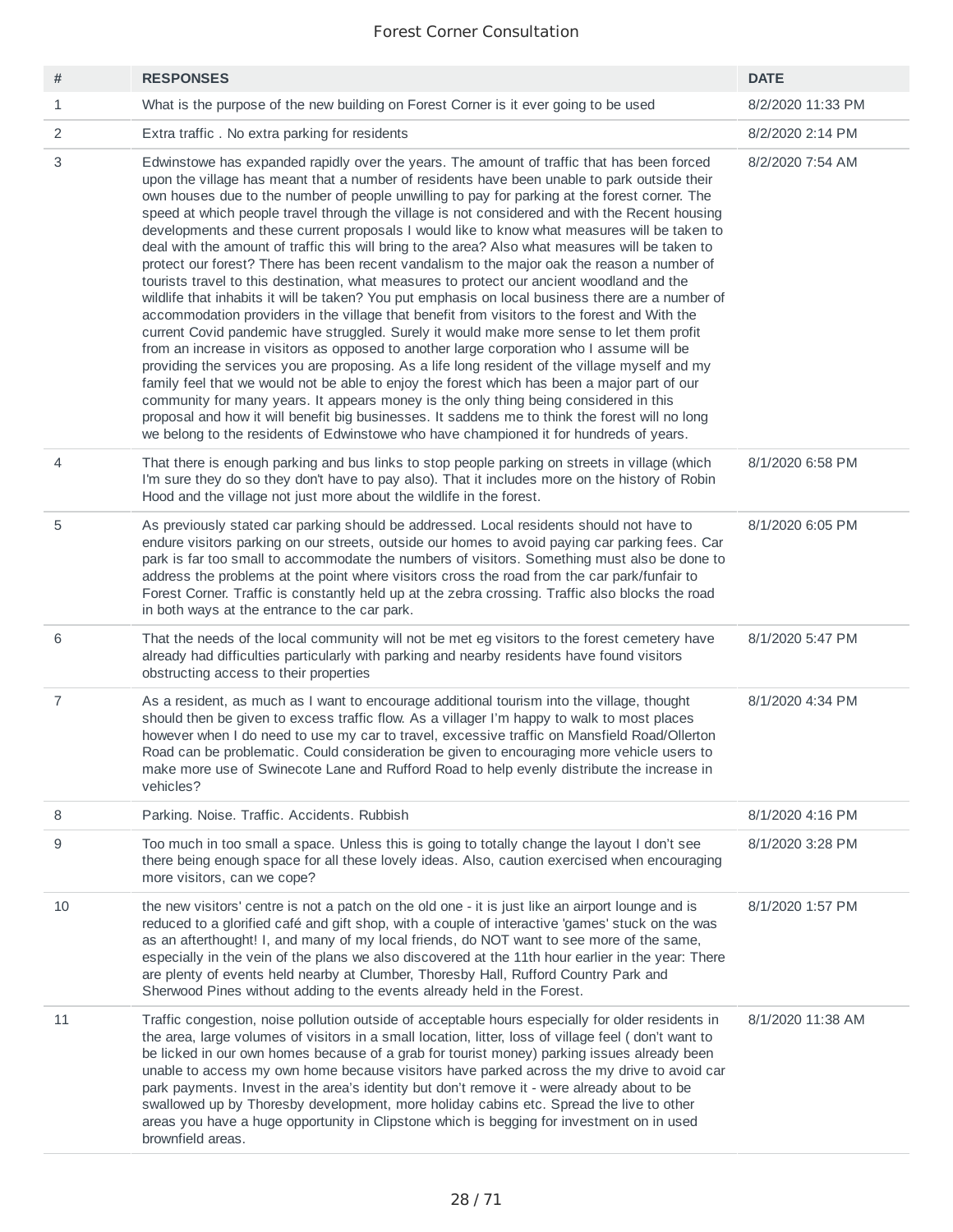| 12 | Small and done well is much better then large and crap                                                                                                                                                                                                                                                                                                                                                                                                                                                                                                                                                                                                                                                                                                                                 | 8/1/2020 9:14 AM   |
|----|----------------------------------------------------------------------------------------------------------------------------------------------------------------------------------------------------------------------------------------------------------------------------------------------------------------------------------------------------------------------------------------------------------------------------------------------------------------------------------------------------------------------------------------------------------------------------------------------------------------------------------------------------------------------------------------------------------------------------------------------------------------------------------------|--------------------|
| 13 | This smacks of a moneymaking scheme to the detriment of local residents' quiet enjoyment of<br>the area. Is this proposal intended to replace the earlier one rejected by residents earlier in the<br>year? There are plenty of good local restaurants, as well as event facilities nearby at Rufford<br>country Park, Sherwood Pines, Clumber Park and Thoresby Hall The existing events<br>programme in The Forest is considered to be sufficient by local residents, as was emphasised<br>in response to the previous moneymaking scheme's plans. PLEASE GO ELSEWHERE AND<br>LEAVE OUR VILLAGE AS IT IS !!                                                                                                                                                                          | 8/1/2020 8:43 AM   |
| 14 | Too many cars. People speed up through the forest and over the pedestrian crossing. The New<br>Forest has speed limits within its boundaries. We already have 700 houses on the way that we<br>didn't want. The high street and two parking areas are already being used by walkers and<br>visitors to the forest. Only going to get worse. We need more Forest being planted not more<br>visitors or more houses.                                                                                                                                                                                                                                                                                                                                                                     | 8/1/2020 5:50 AM   |
| 15 | Commercialising a nature area, a forest area should be kept as a true nature area for wildlife<br>and not commercialise it and scare half the nature/wildlife away.                                                                                                                                                                                                                                                                                                                                                                                                                                                                                                                                                                                                                    | 8/1/2020 12:29 AM  |
| 16 | Making the facilities more about people visiting from outside the local area as opposed to<br>locals. I understand that tourism is important to the local economy but I wouldn't want to see<br>the sort of garish tourism you see in parts of Scotland, Snowdonia and the Lakes (for e.g.)                                                                                                                                                                                                                                                                                                                                                                                                                                                                                            | 7/31/2020 11:41 PM |
| 17 | That the prices are Aimed at drawing in the rich tourists and are then excluding the local<br>community                                                                                                                                                                                                                                                                                                                                                                                                                                                                                                                                                                                                                                                                                | 7/31/2020 11:26 PM |
| 18 | Edwinstowe village being unable to cope with massive influx of people, particularly road<br>infrastructure and parking. Am not keen on space near to residential areas for music festivals -<br>i live on extreme far edge of village from Sherwood Pines, and I can almost hear song lyrics<br>from there in the evenings from my own back garden when pop concerts are staged. Noise<br>pollution will be horrific if staged so much nearer to centre of village. Am also concerned for<br>safety of Major Oak (it was vandalised/damaged only last week), and for safety of cemetery if<br>parking or events space is very close to it. Bus transport links are very poor and don't even<br>pick up from all areas of Edwinstowe let alone elsewhere to bring people into the site. | 7/31/2020 11:07 PM |
| 19 | Traffic and parking                                                                                                                                                                                                                                                                                                                                                                                                                                                                                                                                                                                                                                                                                                                                                                    | 7/31/2020 10:18 PM |
| 20 | Edwinstowe is a small village we do not need an equivalent to Disney world. There is not the<br>infrastructure or the want by residents                                                                                                                                                                                                                                                                                                                                                                                                                                                                                                                                                                                                                                                | 7/31/2020 9:40 PM  |
| 21 | - Effects on nature by increasing tourism. - Any negative Impacts on local high street<br>business. - Increased traffic and air pollution with increasing tourism. - Road safety with<br>increasing cars to the area. - Litter in nature reserve from increased events and tourism.                                                                                                                                                                                                                                                                                                                                                                                                                                                                                                    | 7/31/2020 9:31 PM  |
| 22 | The sufficient transport links and facilities are made available                                                                                                                                                                                                                                                                                                                                                                                                                                                                                                                                                                                                                                                                                                                       | 7/31/2020 9:10 PM  |
| 23 | Allowing camper van, caravans and a camping site to be located right next to residents homes<br>near maythorn grove or the forest car park, it is inconsiderate to expect retired and many in ill<br>health residents who pay rent and council tax to live here and be subjected to even more noise<br>and disruption than there already is thank you                                                                                                                                                                                                                                                                                                                                                                                                                                  | 7/31/2020 8:31 PM  |
| 24 | That rather than Forest Corner be part of our natural, cultural heritage, it will be turned into a<br>theme park. If this happens it will ultimately be destroyed as a rural retreat so many people<br>currently visit the area for.                                                                                                                                                                                                                                                                                                                                                                                                                                                                                                                                                   | 7/31/2020 8:23 PM  |
| 25 | Possibly increased traffic in the area but it all sounds very positive                                                                                                                                                                                                                                                                                                                                                                                                                                                                                                                                                                                                                                                                                                                 | 7/31/2020 8:18 PM  |
| 26 | Traffic congestion, parking on off street areas, noise, spoiling the area. Too many bikes and<br>not able to walk safely.                                                                                                                                                                                                                                                                                                                                                                                                                                                                                                                                                                                                                                                              | 7/31/2020 8:17 PM  |
| 27 | Must not be any more 'commercial' than at present - the very valuable 'Craft Centre' must be<br>protected!! We do NOT want a theme park to destroy the nature reserve                                                                                                                                                                                                                                                                                                                                                                                                                                                                                                                                                                                                                  | 7/31/2020 8:14 PM  |
| 28 | Main concern is only just heard about these proposals on 30th July in a locally delivered<br>magazine and have hardly any time to comment on them!! Where has this been advertised?<br>Not enough parking for locals and getting worse with all the new house building, so certainly<br>not enough if you want to encourage people to come here. People are encouraged to go to the<br>Forest but not down the High Street and use local shops. Frightened to death we'll become a<br>theme park and not a village.                                                                                                                                                                                                                                                                    | 7/31/2020 6:55 PM  |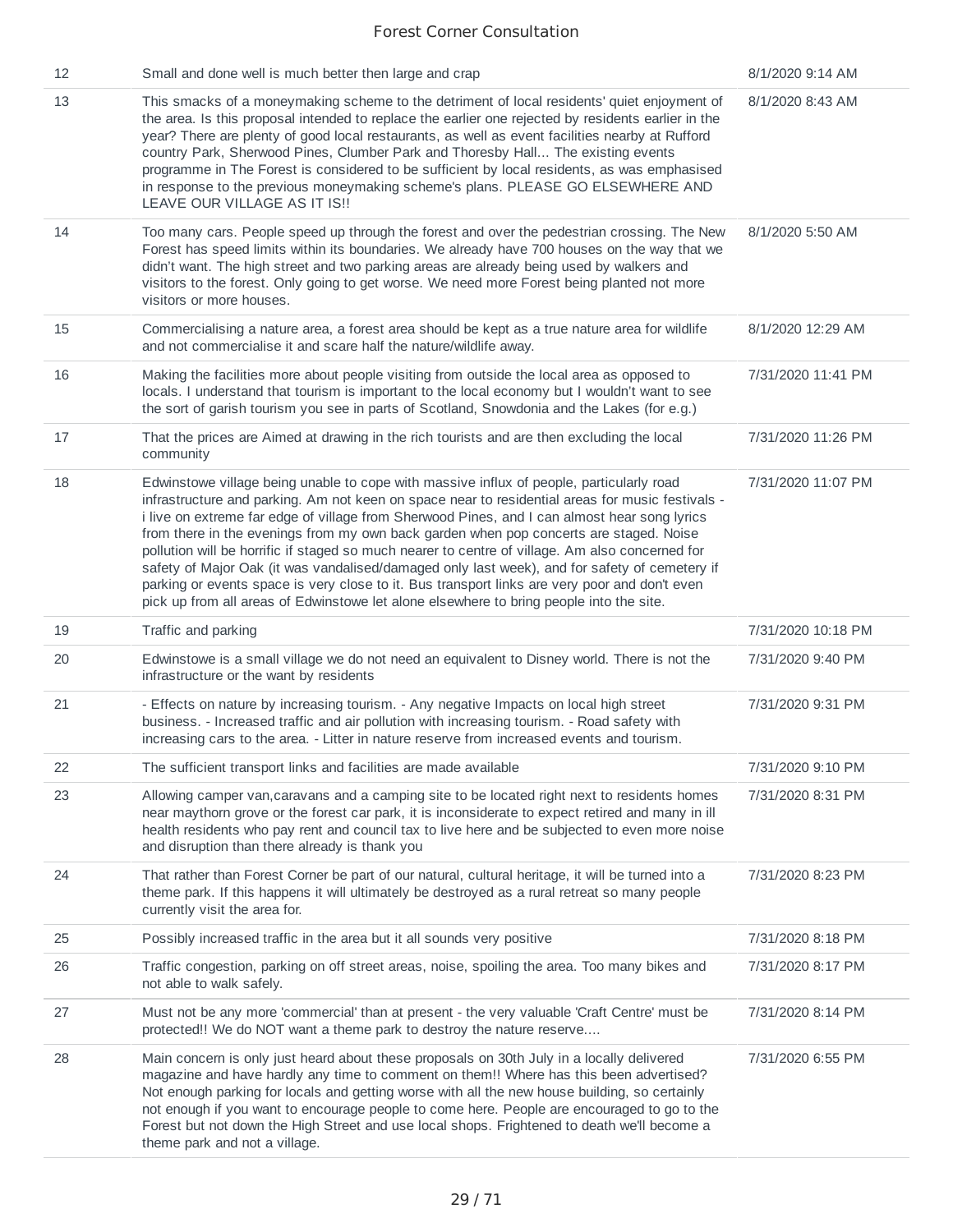7/31/2020 4:44 PM

29 Very concerned that 'development ' means taking away from the natural beauty of the place and making it a crowd pleaser rather than a place to enjoy a pleasanter pace of life for all the family. Can't help but feel that when 'developing' is mentioned, wildlife suffers through loss of habitat and changes to the environment, and behind it all is making money, sometimes with no consideration to knock on effect for example the building at Ollerton corner of fast food outlets, with traffic mayhem and the smell of fast food overpowering the smell of the forest, not to mention the litter strewn far and wide.

| 30 | Traffic .no quiet area enjoy wildlife dog walking                                                                                                                                                                                                                                                                                                                                                                                                                                                                                                                                                                                                                                                                                                                                                                                                                                                                                                                                                                                                                                                                                                                    | 7/31/2020 4:37 PM  |
|----|----------------------------------------------------------------------------------------------------------------------------------------------------------------------------------------------------------------------------------------------------------------------------------------------------------------------------------------------------------------------------------------------------------------------------------------------------------------------------------------------------------------------------------------------------------------------------------------------------------------------------------------------------------------------------------------------------------------------------------------------------------------------------------------------------------------------------------------------------------------------------------------------------------------------------------------------------------------------------------------------------------------------------------------------------------------------------------------------------------------------------------------------------------------------|--------------------|
| 31 | overcrowding of the forest                                                                                                                                                                                                                                                                                                                                                                                                                                                                                                                                                                                                                                                                                                                                                                                                                                                                                                                                                                                                                                                                                                                                           | 7/31/2020 11:43 AM |
| 32 | Loss of the cricket field In reased traffic causing congestion for the village Pollution                                                                                                                                                                                                                                                                                                                                                                                                                                                                                                                                                                                                                                                                                                                                                                                                                                                                                                                                                                                                                                                                             | 7/30/2020 10:05 PM |
| 33 | Noise levels. Excess traffic and strain on local infrastructure. The fact that previous visitor<br>centre was levelled for "environmental reasons" only to then want to bulldose to create further<br>built up areas. What happened to the old car parks??                                                                                                                                                                                                                                                                                                                                                                                                                                                                                                                                                                                                                                                                                                                                                                                                                                                                                                           | 7/30/2020 8:10 PM  |
| 34 | More needs to be made of the legend of Robin Hood to maximise tourism but I don't think we<br>need a huge input of outdoor activities. There is already plenty of that in Sherwood Pines.                                                                                                                                                                                                                                                                                                                                                                                                                                                                                                                                                                                                                                                                                                                                                                                                                                                                                                                                                                            | 7/30/2020 8:01 PM  |
| 35 | Not to waste money on statues/art installations that have the capacity to be<br>vandalisedbecause they inevitably will                                                                                                                                                                                                                                                                                                                                                                                                                                                                                                                                                                                                                                                                                                                                                                                                                                                                                                                                                                                                                                               | 7/30/2020 7:16 PM  |
| 36 | That it does not comflict with the historic buildings or nature conservation                                                                                                                                                                                                                                                                                                                                                                                                                                                                                                                                                                                                                                                                                                                                                                                                                                                                                                                                                                                                                                                                                         | 7/30/2020 7:08 PM  |
| 37 | If the Cycling hire, segway and fitness activities go ahead it will be to the detriment of the<br>natural environment of the forest and the culture of the village. I also think that some of the<br>events and activities being considered will destroy the private businesses which already<br>provide these facilities. The car parking is a mess and too far for elderly people to walk so<br>people use the drop off point and then they have to wait for the driver to park the car and come<br>and find them but there is inadequate facilities for waiting. A shuttle transport should be<br>provided. Too many people use the cemetery car park and the village car parks to avoid<br>parking fees as they are no further to walk from than the current car park. The cemetery car<br>park should be open 24 x 7 for mourners not closed at before the evening when most people<br>are available to visit. I therefore welcome the idea of a new car park but it should be closed off<br>from Sherwood Forest and access should not be via Forest Corner that is and has always<br>been inappropriate for mourners since the new visitors centre was opened | 7/30/2020 4:46 PM  |
| 38 | Potential unsympathetic development without consideration for wildlife conservation/ corridor.<br>Increase in car traffic as opposed to cycling and public transport.                                                                                                                                                                                                                                                                                                                                                                                                                                                                                                                                                                                                                                                                                                                                                                                                                                                                                                                                                                                                | 7/30/2020 3:35 PM  |
| 39 | That it becomes too built up and crowded, impacting wildlife and tha enviroment                                                                                                                                                                                                                                                                                                                                                                                                                                                                                                                                                                                                                                                                                                                                                                                                                                                                                                                                                                                                                                                                                      | 7/30/2020 2:33 PM  |
| 40 | It encroaches on the forest ever more.                                                                                                                                                                                                                                                                                                                                                                                                                                                                                                                                                                                                                                                                                                                                                                                                                                                                                                                                                                                                                                                                                                                               | 7/29/2020 9:48 PM  |
| 41 | Traffic and noise after 9pm                                                                                                                                                                                                                                                                                                                                                                                                                                                                                                                                                                                                                                                                                                                                                                                                                                                                                                                                                                                                                                                                                                                                          | 7/29/2020 4:16 PM  |
| 42 | Losing protected space for wildlife and not having waypoints and trails with things along the<br>path to interact with climb on take a scan using a QR code etc having links to the area                                                                                                                                                                                                                                                                                                                                                                                                                                                                                                                                                                                                                                                                                                                                                                                                                                                                                                                                                                             | 7/29/2020 2:55 PM  |
| 43 | I am concerned that there is very little mention in the video of the many ancient trees and<br>important wildlife habitats and how it is proposed to protect these from damage by the<br>increased visitor numbers that you are trying to attract                                                                                                                                                                                                                                                                                                                                                                                                                                                                                                                                                                                                                                                                                                                                                                                                                                                                                                                    | 7/29/2020 10:31 AM |
| 44 | Always been amazing for horse riding and this needs to be protected                                                                                                                                                                                                                                                                                                                                                                                                                                                                                                                                                                                                                                                                                                                                                                                                                                                                                                                                                                                                                                                                                                  | 7/29/2020 9:21 AM  |
| 45 | The new Sherwood Forest centre is very disappointing with almost nothing about Robin Hood.<br>This is a bad mistake as people all over the world say Robin Hood when you mention you are<br>from Nottingham.                                                                                                                                                                                                                                                                                                                                                                                                                                                                                                                                                                                                                                                                                                                                                                                                                                                                                                                                                         | 7/29/2020 8:48 AM  |
| 46 | That the cost of visiting is too high and puts people off coming.                                                                                                                                                                                                                                                                                                                                                                                                                                                                                                                                                                                                                                                                                                                                                                                                                                                                                                                                                                                                                                                                                                    | 7/29/2020 8:47 AM  |
| 47 | Preservation of the woodland and provision to accept an increased capacity.                                                                                                                                                                                                                                                                                                                                                                                                                                                                                                                                                                                                                                                                                                                                                                                                                                                                                                                                                                                                                                                                                          | 7/29/2020 7:35 AM  |
| 48 | N/A                                                                                                                                                                                                                                                                                                                                                                                                                                                                                                                                                                                                                                                                                                                                                                                                                                                                                                                                                                                                                                                                                                                                                                  | 7/29/2020 7:06 AM  |
| 49 | I worry we are building too much and the increase in visitor traffic needs more parking at<br>reasonable costs                                                                                                                                                                                                                                                                                                                                                                                                                                                                                                                                                                                                                                                                                                                                                                                                                                                                                                                                                                                                                                                       | 7/29/2020 7:00 AM  |
| 50 | Increase in traffic, pressure on village infrastructure, lack of parking for residents. Cohesive                                                                                                                                                                                                                                                                                                                                                                                                                                                                                                                                                                                                                                                                                                                                                                                                                                                                                                                                                                                                                                                                     | 7/29/2020 6:30 AM  |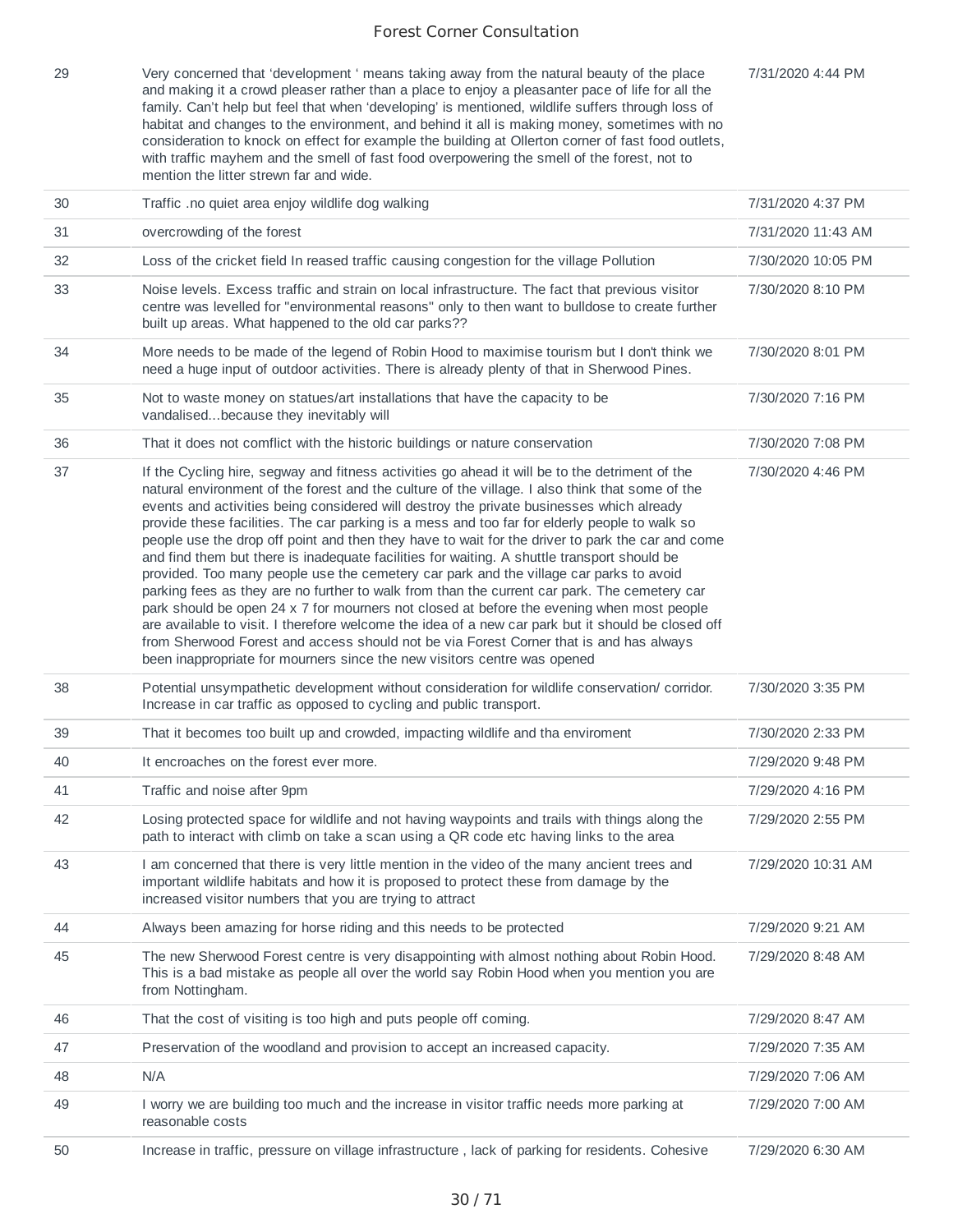|    | partnership with village needed                                                                                                                                                                                                                                                                                                                                                                                                                                                  |                    |
|----|----------------------------------------------------------------------------------------------------------------------------------------------------------------------------------------------------------------------------------------------------------------------------------------------------------------------------------------------------------------------------------------------------------------------------------------------------------------------------------|--------------------|
| 51 | Over commercialisation of the forest, for example theme park type feel attractions. Balance<br>between robin hood and how important the forest is on its own and also limiting larger events.<br>Extensive shop areas (not including the current rspb and craft centre ones)                                                                                                                                                                                                     | 7/28/2020 9:47 PM  |
| 52 | Was born in Edwinstowe. Now live away. When I visit I no longer visit the forest as I believe<br>since the RSPB built it's new centre the area of the forest corner has decreased the popularity.<br>Family fairground forced to move. Visitors to cemetery locked in as gates shut and locked<br>without concern to who may be visiting lost ones. The area had been totally overhauled in the<br>wrong way. Local history lost. RSPB are only time interested in making money. | 7/28/2020 8:55 PM  |
| 53 | Making it worse than it is now it's horrendous since the new build was done can honestly say<br>most people feel the same the festival changes the fair moved the new building it's all been<br>done horrible wrong and not for the better                                                                                                                                                                                                                                       | 7/28/2020 7:33 PM  |
| 54 | You have messed up with the forest letting rspb take over it's not Sherwood Forest any more<br>with Robin Hood experiences. You've tried to make it a bird sanctuaries. Any way you do not<br>listen to comments you have already made your minds up what to do like you did when rspb<br>took over.                                                                                                                                                                             | 7/28/2020 7:14 PM  |
| 55 | too many people destroy any peacefull natural experience with nature. un-controlled dogs<br>terrfify kids                                                                                                                                                                                                                                                                                                                                                                        | 7/28/2020 5:44 PM  |
| 56 | Consultation not widely advertised - eg via Parish, District and County Council websites. Only<br>found out about this 5 days before the consultation closing date.                                                                                                                                                                                                                                                                                                              | 7/28/2020 4:48 PM  |
| 57 | Whats happened to Robin Hood??? Everything is now about birds!!!! Even the festival last<br>year was poor. Nothing compared to when the origional jousters attended                                                                                                                                                                                                                                                                                                              | 7/28/2020 3:03 PM  |
| 58 | Annoyance to the residents, by noise, traffic litter, everything people bring and leave behind.<br>And the effect that will have on the wildlife.                                                                                                                                                                                                                                                                                                                                | 7/28/2020 2:41 PM  |
| 59 | We bought the property looking over 5&6 which is currently fields what is suggested why not<br>use brown site land back of the old mine why use green belt to put parking on? 5&6 will spoil<br>the overall look of Sherwood's current BEAUTY! For what???                                                                                                                                                                                                                       | 7/28/2020 12:16 PM |
| 60 | It must not become a Robin Hood theme park or taken over by 'fitness enthusiasts'. It is a<br>unique place and visitors can't experience the benefits of the wonders of nature with a minstrel<br>or cyclist around every corner!                                                                                                                                                                                                                                                | 7/28/2020 11:47 AM |
| 61 | Dont want the overall feel of the forest to be too commercialized                                                                                                                                                                                                                                                                                                                                                                                                                | 7/28/2020 11:09 AM |
| 62 | Access to and from the village during busy times because of the tight turns at the traffic lights<br>and narrow junction, not enough pavement space for wheelchairs, prams etc.                                                                                                                                                                                                                                                                                                  | 7/28/2020 9:05 AM  |
| 63 | Congestion on surround routes/roads                                                                                                                                                                                                                                                                                                                                                                                                                                              | 7/28/2020 8:41 AM  |
| 64 | Already dealt with in previous comment  an increased number of cars when people just park<br>on the streets all around instead of paying for the car park causes locals a problem. Though<br>encouragement to walk down the High Street would boost local businesses if visitors could find<br>shops and places of interest there                                                                                                                                                | 7/28/2020 8:26 AM  |
| 65 | the zebra crossing access is an absolute death trap as motorists don't seem to realise it is<br>there access to the fair is there and main access to the forest this needs looking at ASAP                                                                                                                                                                                                                                                                                       | 7/28/2020 7:27 AM  |
| 66 | The traffic and parking. The toilets if lots of people are in the area. People urinating in the<br>woods                                                                                                                                                                                                                                                                                                                                                                         | 7/27/2020 11:46 PM |
| 67 | Car parking, needs to be open longer                                                                                                                                                                                                                                                                                                                                                                                                                                             | 7/27/2020 11:25 PM |
| 68 | Cafe far too expensive                                                                                                                                                                                                                                                                                                                                                                                                                                                           | 7/27/2020 11:23 PM |
| 69 | Losing the Robin Hood attractions                                                                                                                                                                                                                                                                                                                                                                                                                                                | 7/27/2020 10:48 PM |
| 70 | To many people in such a small area, will spoil the forest.                                                                                                                                                                                                                                                                                                                                                                                                                      | 7/27/2020 10:08 PM |
| 71 | I am concerned about making the village too busy. Car parking/ traffic on the roads but also<br>just turning a quiet village into a bustling busy place generally and affecting our day to day life,<br>eg when we shop on the high street for example. The reason edwinstowe that edwinstowe is<br>such a lovely place to live is that it is relatively quiet and is a small community.                                                                                         | 7/27/2020 9:15 PM  |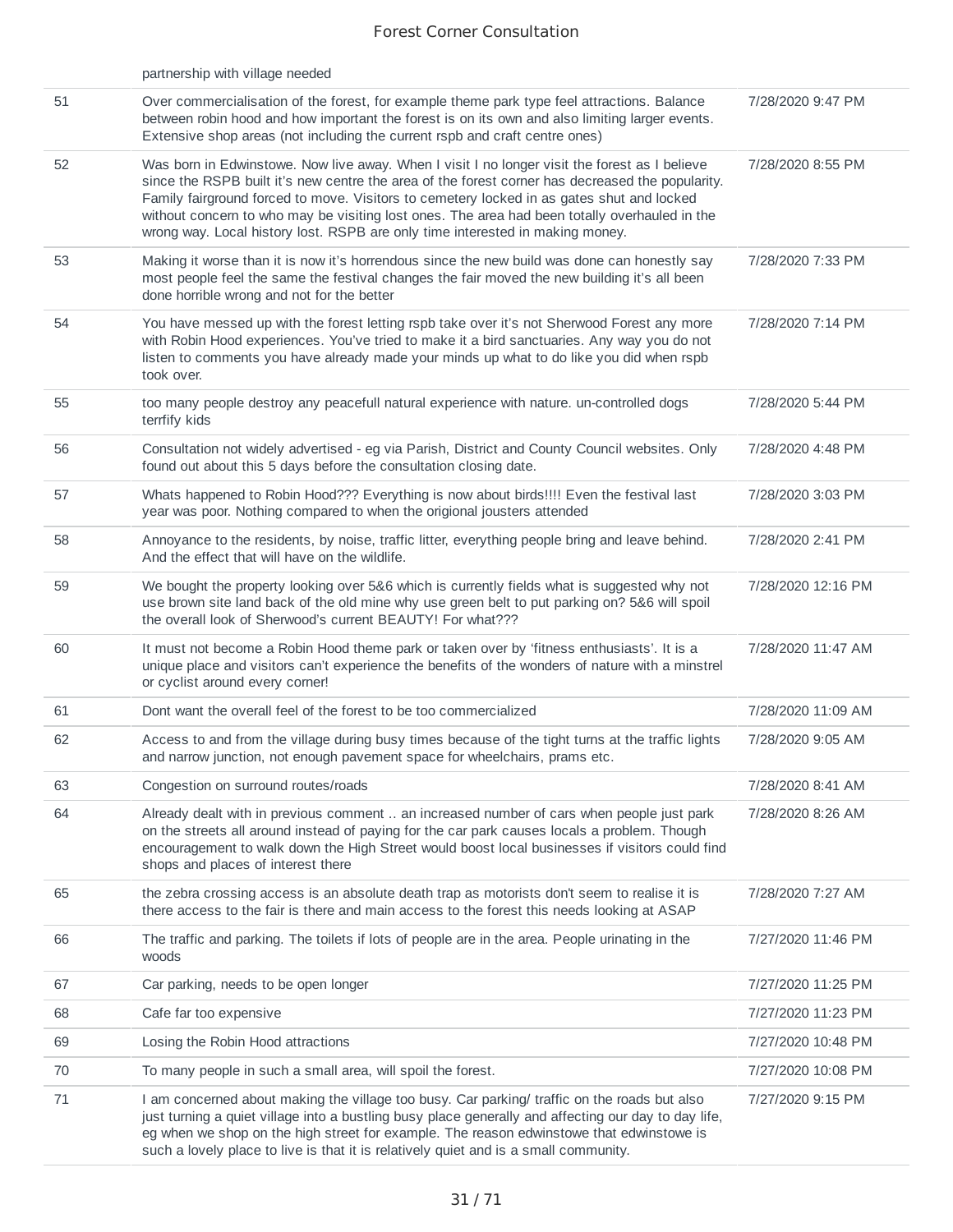| 72 | We don't want the field to change it's residential Area do it on the other side near<br>thefairgrounds                                                                                                                                                                                                                                                                                                                                                                                                                                                                                                                                                                                                                                                                                                                                                                                                                                                                                                                          | 7/27/2020 8:46 PM  |
|----|---------------------------------------------------------------------------------------------------------------------------------------------------------------------------------------------------------------------------------------------------------------------------------------------------------------------------------------------------------------------------------------------------------------------------------------------------------------------------------------------------------------------------------------------------------------------------------------------------------------------------------------------------------------------------------------------------------------------------------------------------------------------------------------------------------------------------------------------------------------------------------------------------------------------------------------------------------------------------------------------------------------------------------|--------------------|
| 73 | Traffic congestion.                                                                                                                                                                                                                                                                                                                                                                                                                                                                                                                                                                                                                                                                                                                                                                                                                                                                                                                                                                                                             | 7/27/2020 7:27 PM  |
| 74 | The proximity to existing residential areas when there are other sites near the existing car park<br>that could be used.                                                                                                                                                                                                                                                                                                                                                                                                                                                                                                                                                                                                                                                                                                                                                                                                                                                                                                        | 7/27/2020 6:27 PM  |
| 75 | It needs to bring the legend to life. What has always been missing is theatre (aside from the<br>annual festival). The number of shops outweighed the amount of actual experiences there                                                                                                                                                                                                                                                                                                                                                                                                                                                                                                                                                                                                                                                                                                                                                                                                                                        | 7/27/2020 5:31 PM  |
| 76 | 1) There is already a lot of 'Sherwood Forest' parking on Paddock Close which causes road<br>traffic accidental potential. Unless measures are put in place this would be increased by the<br>master plan. 2) Creating a road around the existing cemetery for 'new cemetery parking' would<br>again increase illegal parking and ruin the peace & tranquility of the existing cemetery &<br>provide distress to those visiting deceased love ones.                                                                                                                                                                                                                                                                                                                                                                                                                                                                                                                                                                             | 7/27/2020 4:17 PM  |
| 77 | Environmental impact from additional development and traffic, particularly as the area is being<br>developed around the old colliery. The further loss of green spaces and farm land is of serious<br>concern, particularly when there is already Sherwood Pines that has outdoor pursuits and<br>hosts events.                                                                                                                                                                                                                                                                                                                                                                                                                                                                                                                                                                                                                                                                                                                 | 7/27/2020 4:17 PM  |
| 78 | The proposal to place a car park close to Normanton Close is not acceptable. Where are the<br>access routes on the plan? What is wrong with the existing location? There is no need to build<br>a car park so close to residential properties and thus damaging their environment. The original<br>car park behind Paddock Close was a cause of disruption to residents' lives by groups<br>gathering there.                                                                                                                                                                                                                                                                                                                                                                                                                                                                                                                                                                                                                    | 7/27/2020 4:04 PM  |
| 79 | The forest is a superb location for quiet walks and seeing nature. Any attempts to change this<br>into theme park attraction would be a disaster to nature and the existing pleasure of visiting the<br>forest.                                                                                                                                                                                                                                                                                                                                                                                                                                                                                                                                                                                                                                                                                                                                                                                                                 | 7/27/2020 3:28 PM  |
| 80 | No, concerns                                                                                                                                                                                                                                                                                                                                                                                                                                                                                                                                                                                                                                                                                                                                                                                                                                                                                                                                                                                                                    | 7/27/2020 8:03 AM  |
| 81 | Increase in traffic in and around the Centre                                                                                                                                                                                                                                                                                                                                                                                                                                                                                                                                                                                                                                                                                                                                                                                                                                                                                                                                                                                    | 7/27/2020 7:59 AM  |
| 82 | Loosing the wildlife and peaceful areas                                                                                                                                                                                                                                                                                                                                                                                                                                                                                                                                                                                                                                                                                                                                                                                                                                                                                                                                                                                         | 7/27/2020 7:53 AM  |
| 83 | Just development of access to handle increase traffic to the site . Access roads poor for huge<br>volumes and queues tend to form and poor parking facilities It is currently not a 'destination' to<br>spend a whole day out unless you want to walk all day. Not enough events on                                                                                                                                                                                                                                                                                                                                                                                                                                                                                                                                                                                                                                                                                                                                             | 7/26/2020 11:18 PM |
| 84 | Ruining what we already have, negative impact on nature. Increased traffic to the area.                                                                                                                                                                                                                                                                                                                                                                                                                                                                                                                                                                                                                                                                                                                                                                                                                                                                                                                                         | 7/26/2020 10:22 PM |
| 85 | Volume of traffic, more people parking in Edwinstowe and walking up to forest. This is already<br>happening daily. Makes it hazardous getting round the village.                                                                                                                                                                                                                                                                                                                                                                                                                                                                                                                                                                                                                                                                                                                                                                                                                                                                | 7/26/2020 7:53 PM  |
| 86 | Don't want to see it overdeveloped it should feature more on nature and the Robin Hood legend                                                                                                                                                                                                                                                                                                                                                                                                                                                                                                                                                                                                                                                                                                                                                                                                                                                                                                                                   | 7/26/2020 7:45 PM  |
| 87 | The agricultural land in areas 5 and 6 should be retained as is. The land forms a natural<br>separation between the village and the forest. I would object strongly to any proposed<br>development in this area.                                                                                                                                                                                                                                                                                                                                                                                                                                                                                                                                                                                                                                                                                                                                                                                                                | 7/26/2020 7:19 PM  |
| 88 | Car parking is extremely extortionate!! Hence people parking all over Edwinstowe and verges<br>annoying locals! Lower parking for goodness sake and people will spend more on coffee shops<br>ect, if they feel raped before they have left the car they will not return!! When will local<br>authorities learn this, encouraging people to return would be the priority!! Iam local and park on<br>residential streets as it's ridiculous the price of parking, I will not pay exorbitant amount for<br>parking then part with more money in shops and tea shops and that is a fact of everyone I<br>know, please learn, encouragement to come bk introduces more money to the local<br>businesses!! £4 at Rufford is shameful, lower to £2 more people will come and buy an ice<br>cream or even a cream tea ect, please listen and learn, ive seen the fairground carpark empty<br>but every available verge has a car on it !!!! Lower prices of parking immediately more people<br>will use it instead of upsetting locals | 7/26/2020 7:16 PM  |
| 89 | Edwinstowe roads would become more congested                                                                                                                                                                                                                                                                                                                                                                                                                                                                                                                                                                                                                                                                                                                                                                                                                                                                                                                                                                                    | 7/26/2020 6:30 PM  |
| 90 | Traffic at Ollerton roundabout and poor road infrastructure                                                                                                                                                                                                                                                                                                                                                                                                                                                                                                                                                                                                                                                                                                                                                                                                                                                                                                                                                                     | 7/26/2020 4:45 PM  |
| 91 | Traffic congestion in the area. Disability access and pushchair access.                                                                                                                                                                                                                                                                                                                                                                                                                                                                                                                                                                                                                                                                                                                                                                                                                                                                                                                                                         | 7/26/2020 12:10 PM |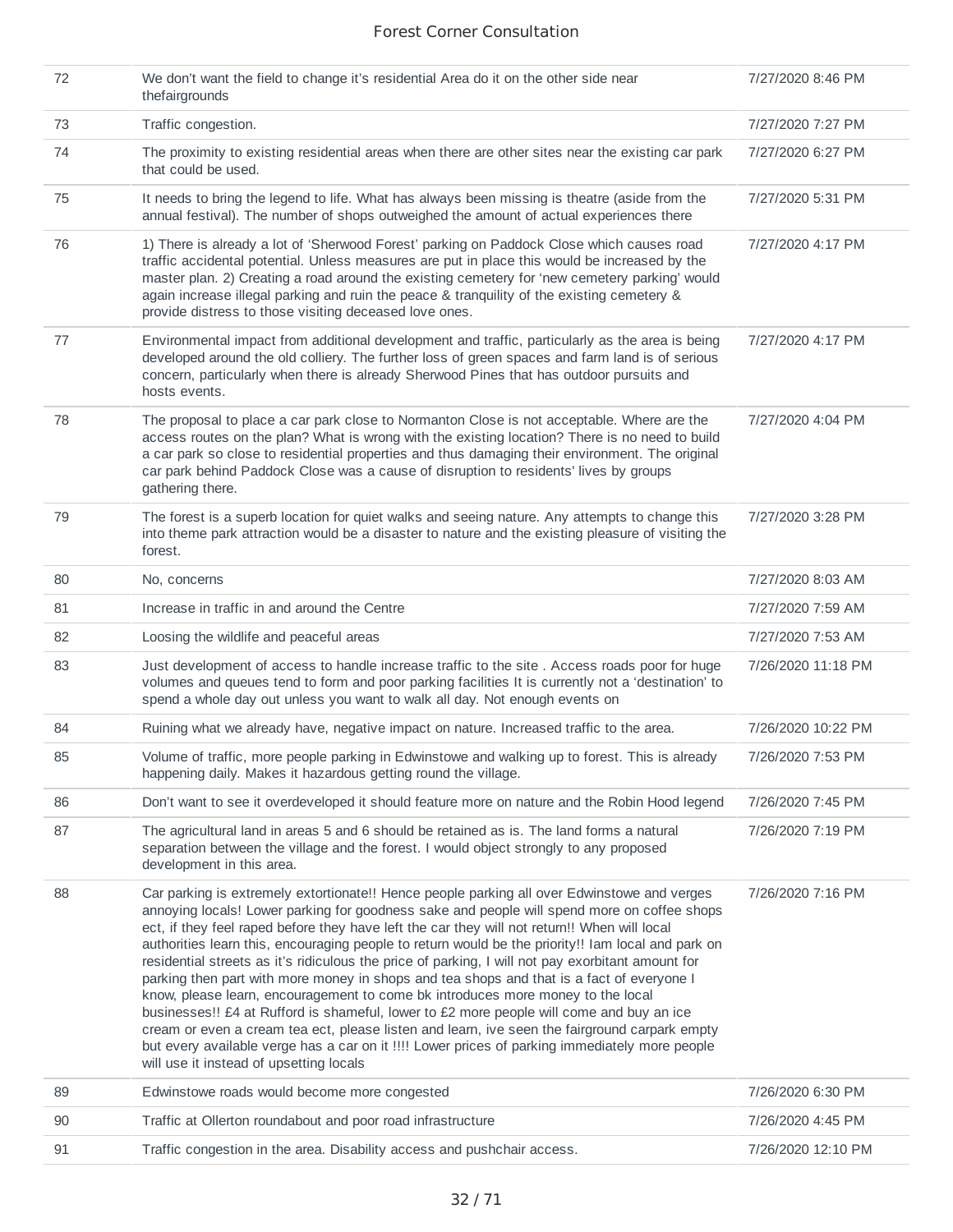| 92  | No trouble makers                                                                                                                                                                                                                                                                                                                                                                                                                                                                                                                                                                                                                                            | 7/26/2020 11:12 AM |
|-----|--------------------------------------------------------------------------------------------------------------------------------------------------------------------------------------------------------------------------------------------------------------------------------------------------------------------------------------------------------------------------------------------------------------------------------------------------------------------------------------------------------------------------------------------------------------------------------------------------------------------------------------------------------------|--------------------|
| 93  | Local roads are an accident waiting to happen, too much arrogance on behalf of local<br>authorities to achieve any hope of real sucess. Rspb not helping the situation creating sewage<br>smell from anerobic digester. Read Tripadvisor for genuine feedback on present day efforts, it's<br>really bad. Lost the game when a multitude of opportunities were thrown out of the window<br>refusing to work with Harworth road situation could have been improved, new attractions added<br>and steam trains from London brought in as day trips. Messed up big time and now you are<br>looking for ideas to get yourselves out of the mire, don't think so. | 7/26/2020 10:24 AM |
| 94  | Traffic, mainly. Also strain on High Street services in peak times. Litter, vandalism etc around<br>the Forest and Village.                                                                                                                                                                                                                                                                                                                                                                                                                                                                                                                                  | 7/26/2020 10:21 AM |
| 95  | I'd like to see more live events and sports facilities offered and more leisure facilities in<br>general                                                                                                                                                                                                                                                                                                                                                                                                                                                                                                                                                     | 7/26/2020 8:22 AM  |
| 96  | Over commercializing and spoiling the natural area                                                                                                                                                                                                                                                                                                                                                                                                                                                                                                                                                                                                           | 7/26/2020 7:34 AM  |
| 97  | The traffic flow in/out of Edwinstowe, the pedestrian crossing at Forest Corner is an accident<br>waiting to happen as people walk straight out when returning to the car park, drivers are unable<br>to see around the stone wall.                                                                                                                                                                                                                                                                                                                                                                                                                          | 7/26/2020 7:32 AM  |
| 98  | Disruption caused for local residents by causing traffic congestion and noise. Local residents<br>must be made to feel welcome. Access to the cemetery is important and that it remains a<br>quiet restful place.                                                                                                                                                                                                                                                                                                                                                                                                                                            | 7/25/2020 10:16 PM |
| 99  | Damage to the environment                                                                                                                                                                                                                                                                                                                                                                                                                                                                                                                                                                                                                                    | 7/25/2020 9:39 PM  |
| 100 | To much traffic in our village now.                                                                                                                                                                                                                                                                                                                                                                                                                                                                                                                                                                                                                          | 7/25/2020 9:28 PM  |
| 101 | It'll be unfinished and uninformed- despite this survey. By giving stewardship to RSPB you<br>have annihilated all links to Robin Hood and as a tourist attraction                                                                                                                                                                                                                                                                                                                                                                                                                                                                                           | 7/25/2020 9:24 PM  |
| 102 | Lack of parking and traffic congestion in Edwinstowe                                                                                                                                                                                                                                                                                                                                                                                                                                                                                                                                                                                                         | 7/25/2020 9:21 PM  |
| 103 | Too much commercialism will tend to destroy the rural atmosphere which people over the<br>years have come to enjoy in order to get away from hurley burley of town life. There is a safety<br>angle to take into account when viewing the approach to the Visitor Centre and Craft Centre.                                                                                                                                                                                                                                                                                                                                                                   | 7/25/2020 9:11 PM  |
| 104 | Loss of existing green/open space                                                                                                                                                                                                                                                                                                                                                                                                                                                                                                                                                                                                                            | 7/25/2020 8:52 PM  |
| 105 | Being overtaken, Should have been left as it was, very expensive for food at the visitor<br>centre, Terrible parking now for all our village, horrendous on weekend, Bank holidays, for<br>traffic and all comes to a stand still,                                                                                                                                                                                                                                                                                                                                                                                                                           | 7/25/2020 8:52 PM  |
| 106 | access to the cemetery, people already park in the carpark to walk in the forest                                                                                                                                                                                                                                                                                                                                                                                                                                                                                                                                                                             | 7/25/2020 8:12 PM  |
| 107 | Whatever the residents of Edwinstowe think, nobody takes any notice. We have been kept in<br>the dark about all underhand dealings.                                                                                                                                                                                                                                                                                                                                                                                                                                                                                                                          | 7/25/2020 7:49 PM  |
| 108 | Need likes of premier Inn or travel lodge near Alders pub                                                                                                                                                                                                                                                                                                                                                                                                                                                                                                                                                                                                    | 7/25/2020 7:36 PM  |
| 109 | Not too near the roads. We need room to expand the roundabout and make safe exit and entry<br>for the future. Traffic is progressively getting busier tear on year. Think 30 years ahead.                                                                                                                                                                                                                                                                                                                                                                                                                                                                    | 7/25/2020 7:30 PM  |
| 110 | Increase in traffic for village. There is not enough made of the link to Robin Hood. I don't mind<br>the look of the RSPB building, but the cafe and shop are poor!                                                                                                                                                                                                                                                                                                                                                                                                                                                                                          | 7/25/2020 7:27 PM  |
| 111 | Increase of traffic down the high street. Lack of long stay car parking in the area.                                                                                                                                                                                                                                                                                                                                                                                                                                                                                                                                                                         | 7/25/2020 7:03 PM  |
| 112 | Should focus on nature and wildlife not on shopping and virtual experiences                                                                                                                                                                                                                                                                                                                                                                                                                                                                                                                                                                                  | 7/25/2020 6:52 PM  |
| 113 | That it doesn't become like a theme park!                                                                                                                                                                                                                                                                                                                                                                                                                                                                                                                                                                                                                    | 7/25/2020 6:49 PM  |
| 114 | Dogs off leads, cyclists and children tend not to mix - worry sometimes when walking                                                                                                                                                                                                                                                                                                                                                                                                                                                                                                                                                                         | 7/25/2020 6:46 PM  |
| 115 | My concern is that the real connection with Sherwood Forest and Robin Hood will be lost<br>forever. People from all over the world know of Robin Hood and when they travel to Sherwood<br>Forest that is what they expect to find - everything Robin Hood! Not only does this boost our<br>tourism and visits to Sherwood Forest, it impacts on sales/visits to Edwinstowe village which<br>in turn keeps our shops/businesses going. Keep the legend of Robin Hood alive!                                                                                                                                                                                   | 7/25/2020 5:55 PM  |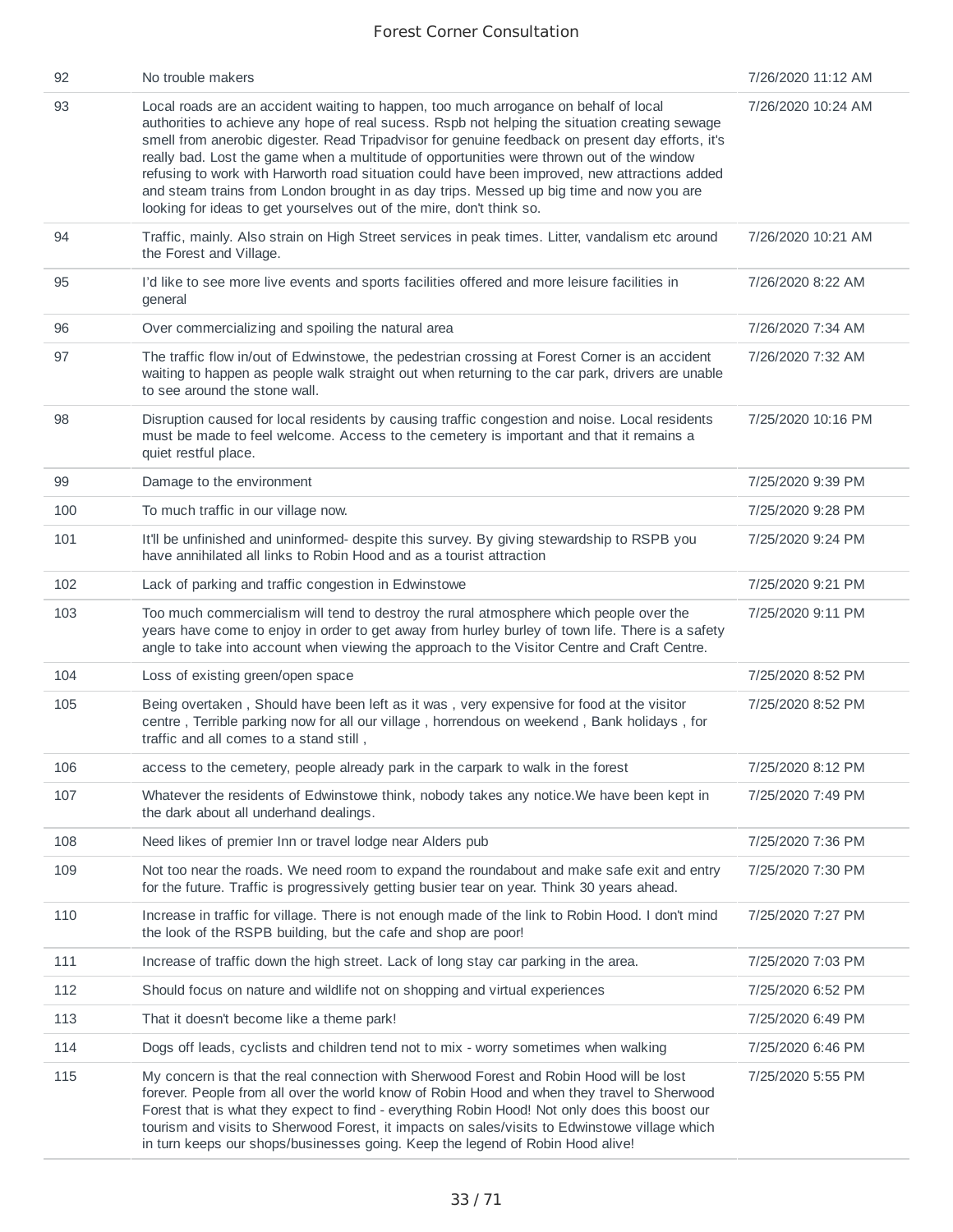| 116 | Queue for parking on church street not enabling locals to get past to Worksop or into village<br>noise on events days especially for residents on paddock close and surrounding areas.                                                                                                                                                                                                                                                                                                                                                                                                                                                                                                                                                                                                                                                                                                                                                                                                                                                                                                     | 7/25/2020 5:53 PM |
|-----|--------------------------------------------------------------------------------------------------------------------------------------------------------------------------------------------------------------------------------------------------------------------------------------------------------------------------------------------------------------------------------------------------------------------------------------------------------------------------------------------------------------------------------------------------------------------------------------------------------------------------------------------------------------------------------------------------------------------------------------------------------------------------------------------------------------------------------------------------------------------------------------------------------------------------------------------------------------------------------------------------------------------------------------------------------------------------------------------|-------------------|
| 117 | There needs to be more parking and more toilet facilities                                                                                                                                                                                                                                                                                                                                                                                                                                                                                                                                                                                                                                                                                                                                                                                                                                                                                                                                                                                                                                  | 7/25/2020 5:43 PM |
| 118 | None                                                                                                                                                                                                                                                                                                                                                                                                                                                                                                                                                                                                                                                                                                                                                                                                                                                                                                                                                                                                                                                                                       | 7/25/2020 5:14 PM |
| 119 | Loss of local businesses or community has no opinion                                                                                                                                                                                                                                                                                                                                                                                                                                                                                                                                                                                                                                                                                                                                                                                                                                                                                                                                                                                                                                       | 7/25/2020 5:12 PM |
| 120 | Too many different strands - may lead to the area not knowing what identity it wants to<br>promote. Need to focus development more specifically, not try to be all things to all people                                                                                                                                                                                                                                                                                                                                                                                                                                                                                                                                                                                                                                                                                                                                                                                                                                                                                                    | 7/25/2020 5:03 PM |
| 121 | 1. volume of traffic in an already busy village with very limited parking. 2. Ollerton roundabout<br>and increased housing which will make roads even busier- all within half a mile of the proposed<br>development 3. Edwinstowe will no longer be a village but will become a small town and<br>possibly the community spirit could be lost if these proposals go ahead 4. 3SI site is not<br>suited to some of the commercial proposals being made 5. Concern for wildlife with a greater<br>volume of visitors to Sherwood Forest. Also disappointed that the RSPB can countenance<br>some of these proposals. 6. Completely oppose any form of Regional Events or concerns<br>because of the disruption to village life. 7. Sherwood Pines holds open air concerts every<br>summer which cause problems with noise pollution, traffic and increased litter. The argument<br>will be that the noise only continues until whatever time, but if it is a problem with Sherwood<br>Pines; it would a far greater problem in Edwinstowe as housing is very close to the proposed<br>venue. | 7/25/2020 4:59 PM |
| 122 | Traffic, not enough car parking                                                                                                                                                                                                                                                                                                                                                                                                                                                                                                                                                                                                                                                                                                                                                                                                                                                                                                                                                                                                                                                            | 7/25/2020 4:49 PM |
| 123 | The architects and other commercial interests will attempt to make a lot of money from this<br>very environmentally damaging scheme. The ugly, under used, boring new visitors' centre<br>replaced what was a very popular Robin Hood Experience in the old visitors' centre which was<br>well used and offered plenty of facilities. My fear is that the scheme will encroach on what<br>should be a natural, rural place and not a theme park.                                                                                                                                                                                                                                                                                                                                                                                                                                                                                                                                                                                                                                           | 7/25/2020 4:48 PM |
| 124 | It needs to encompass MORE in order to encourage visitors to return. Traffic.                                                                                                                                                                                                                                                                                                                                                                                                                                                                                                                                                                                                                                                                                                                                                                                                                                                                                                                                                                                                              | 7/25/2020 4:37 PM |
| 125 | Whatever development i hope it doesnt become overbearing & take away our village character.                                                                                                                                                                                                                                                                                                                                                                                                                                                                                                                                                                                                                                                                                                                                                                                                                                                                                                                                                                                                | 7/25/2020 4:30 PM |
| 126 | Traffic through the village which is already a concern. Increased parking on the housing<br>estates close to the forest and on the surrounding main roads.                                                                                                                                                                                                                                                                                                                                                                                                                                                                                                                                                                                                                                                                                                                                                                                                                                                                                                                                 | 7/25/2020 4:23 PM |
| 127 | What you have already done is a disgrace. Too modern. Bring back the traditional fair to where<br>it was originally. What is there to represent Robin Hood in the visitors centre?                                                                                                                                                                                                                                                                                                                                                                                                                                                                                                                                                                                                                                                                                                                                                                                                                                                                                                         | 7/25/2020 3:54 PM |
| 128 | Overrun as a tourist town; congregation around the zebra crossing makes traffic difficult in a<br>small space. The shopping area is pleasant but practical gift companies brought in would make<br>better use of the space (e.g. soap, rustic (affordable) furniture, local artists) as much of the<br>shopping area is cheap gift items that do little to encourage spending and further investment.<br>Whilst is makes sense to keep the facilities together, it risks too many people in one area,<br>which is precisely what people coming to enjoy the true spirit of Sherwood forest, would be<br>against. Invest in the nature and SSSI, this is what people truly come for. A cafe nestled in the<br>heart of the forest draws more interest from myself, than one used as an 'end of the zoo gift<br>shop' type experience.                                                                                                                                                                                                                                                       | 7/25/2020 3:52 PM |
| 129 | The amount of parking at cemetery when they not even visiting cemetery. Condition of church<br>road. Badly needs resurfacing. If ticketed events held then local residents should get<br>discounts. Dire need of a secondary school now Thoresby Vale being developed and also a<br>surgery as the current one won't be sufficient with all the families that will be moving into the<br>area. More emphasis on Robin Hood as since old visitor center gone new one doesn't give half<br>the story its all based on the wild life.                                                                                                                                                                                                                                                                                                                                                                                                                                                                                                                                                         | 7/25/2020 3:48 PM |
| 130 | <b>NA</b>                                                                                                                                                                                                                                                                                                                                                                                                                                                                                                                                                                                                                                                                                                                                                                                                                                                                                                                                                                                                                                                                                  | 7/25/2020 3:47 PM |
| 131 | car parking. As a resident on paddock Close why have not been contacted about these<br>proposals directly.                                                                                                                                                                                                                                                                                                                                                                                                                                                                                                                                                                                                                                                                                                                                                                                                                                                                                                                                                                                 | 7/25/2020 3:46 PM |
| 132 | Not at all clear what might be involved in the "mixed open space for wildlife and recreation". I<br>would be extremely concerned if this were to involve the rumoured concerts or other live<br>events in such close proximity to housing. Noise pollution would be a serious issue for both<br>residents and the wildlife in the adjacent SSI.                                                                                                                                                                                                                                                                                                                                                                                                                                                                                                                                                                                                                                                                                                                                            | 7/25/2020 3:17 PM |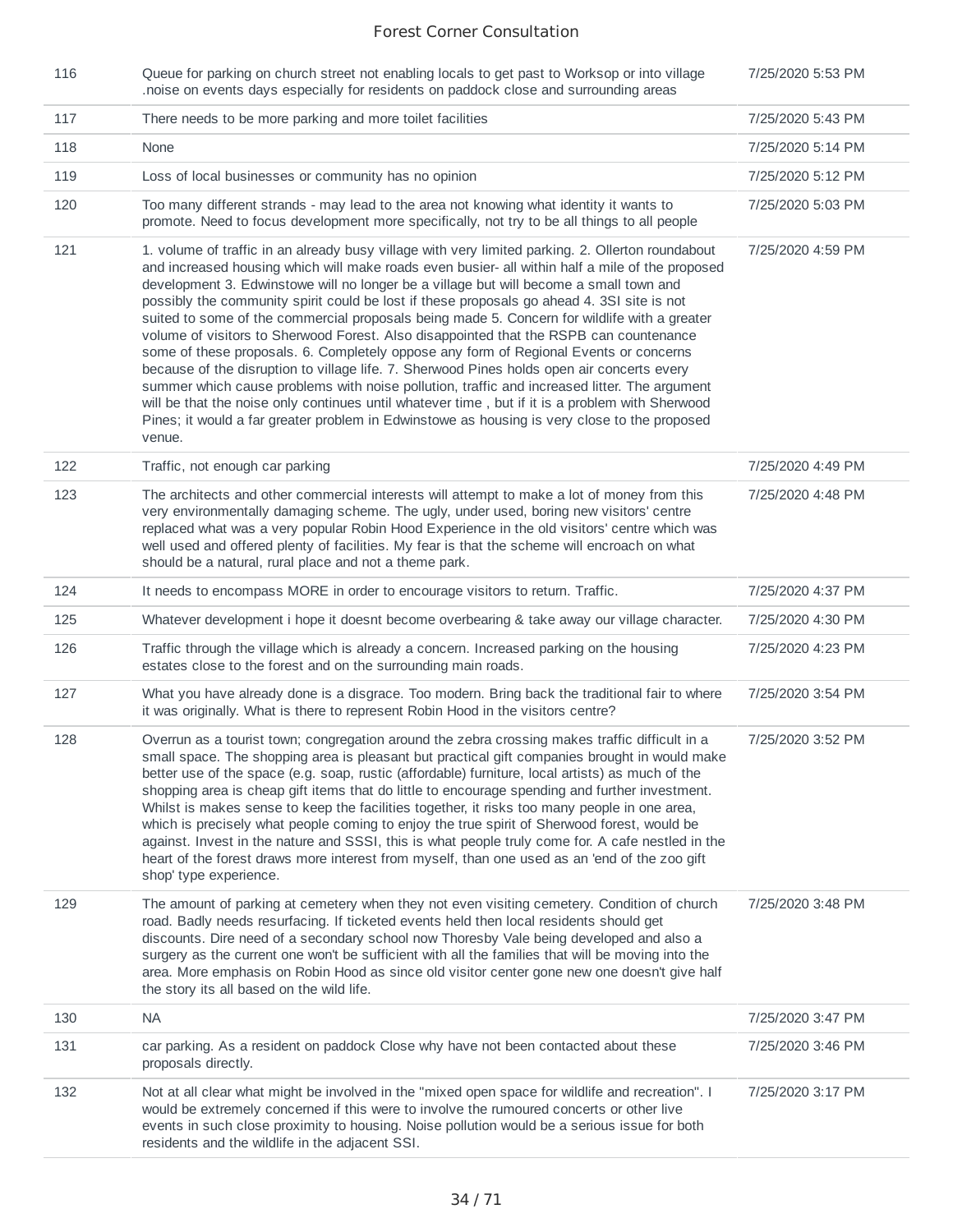| 133 | Encouraging more traffic, noise and the self contained nature of the proposals i.e. little benefit<br>to the village just about the landowner                                                                                                                                                                                                                                                                                                                                                                                 | 7/25/2020 1:19 PM  |
|-----|-------------------------------------------------------------------------------------------------------------------------------------------------------------------------------------------------------------------------------------------------------------------------------------------------------------------------------------------------------------------------------------------------------------------------------------------------------------------------------------------------------------------------------|--------------------|
| 134 | Looking at area 6 for the development, which is immediately behind our house, we are<br>concerned at what is EXACTLY the ideas being put forward! Also, we have had NO information<br>or prior warning yet we have one week to respond! Living on the edge of this so called<br>development I would have expected to receive proper consultative information. MW                                                                                                                                                              | 7/25/2020 12:42 PM |
| 135 | None                                                                                                                                                                                                                                                                                                                                                                                                                                                                                                                          | 7/25/2020 8:48 AM  |
| 136 | Car parking charges                                                                                                                                                                                                                                                                                                                                                                                                                                                                                                           | 7/24/2020 9:51 PM  |
| 137 | That development will not happen and that any development will still ignore the legend of Robin<br>Hood. Any development has got to focus on benefitting the local area and the local people and<br>businesses first. Give the local youth something to do, some class social events. The main<br>concern for all parents is bored youth !!!                                                                                                                                                                                  | 7/24/2020 2:18 PM  |
| 138 | That it becomes too commercial. Need a balance between enhancing the offering and<br>improving the local economy and being too commercial and spoiling the area.                                                                                                                                                                                                                                                                                                                                                              | 7/23/2020 11:44 PM |
| 139 | The area needs bringing up to date, so any improvement is a bonus                                                                                                                                                                                                                                                                                                                                                                                                                                                             | 7/23/2020 3:40 PM  |
| 140 | Impact on wildlife                                                                                                                                                                                                                                                                                                                                                                                                                                                                                                            | 7/23/2020 2:51 PM  |
| 141 | Parking! During the robin hood festival parking blocks the whole area and it is very challenging<br>to access the site.                                                                                                                                                                                                                                                                                                                                                                                                       | 7/23/2020 11:37 AM |
| 142 | Over development of the natural beauty of that area. Over commercialisation for money and<br>business to the detriment of the local area and population. The area will be over populated with<br>the housing development at the old colliery site and if thousands of tourists and day trippers<br>descend on the area it would drive me away from enjoying this natural facility and probably<br>hundreds more like me. Progress or so called progress has to be managed slowly and not to<br>the detriment of the existing. | 7/23/2020 9:27 AM  |
| 143 | None                                                                                                                                                                                                                                                                                                                                                                                                                                                                                                                          | 7/23/2020 9:19 AM  |
| 144 | Increases in traffic for the area and sufficient parking in suitable locations for visitors.                                                                                                                                                                                                                                                                                                                                                                                                                                  | 7/23/2020 9:08 AM  |
| 145 | How the traffic could be managed and the impact on local residents.                                                                                                                                                                                                                                                                                                                                                                                                                                                           | 7/23/2020 8:13 AM  |
| 146 | That trees (it is a Forest afterall) and secondarily Robin Hood, will not be high enough of a<br>priority. Plesae plant more trees where you can, and increase the woodland available.                                                                                                                                                                                                                                                                                                                                        | 7/22/2020 5:25 PM  |
| 147 | Very little to do with robin hood compared to the old visitors centre                                                                                                                                                                                                                                                                                                                                                                                                                                                         | 7/21/2020 7:14 PM  |
| 148 | The zebra crossing from the new car park to the forest is very dangerous, cars come at speed<br>entering the village. The forest was more appealing to walk round before they knocked<br>everything down                                                                                                                                                                                                                                                                                                                      | 7/21/2020 2:59 PM  |
| 149 | Needs more of the Robin Hood experience. I feel it has been completely lost since the change<br>in visitors centre                                                                                                                                                                                                                                                                                                                                                                                                            | 7/21/2020 2:38 PM  |
| 150 | The RSPB have ruined the Robin Hood festival for a start and they seem to be too stupid to<br>take advice in regards to making it better and want to take unfair amounts of money off traders<br>and entertainers wanting to set up in the Forest                                                                                                                                                                                                                                                                             | 7/21/2020 1:09 PM  |
| 151 | Current visitors centre very close to residents. If loud music in regular basis this may cause<br>concern. Also parking near residents property.                                                                                                                                                                                                                                                                                                                                                                              | 7/21/2020 11:33 AM |
| 152 | I fear we will not get a lot of entertainment and things that link to Robin Hood as it is lacking                                                                                                                                                                                                                                                                                                                                                                                                                             | 7/21/2020 11:05 AM |
| 153 | N/a                                                                                                                                                                                                                                                                                                                                                                                                                                                                                                                           | 7/20/2020 6:49 PM  |
| 154 | Effect on wildlife and the telling of the robin hod story                                                                                                                                                                                                                                                                                                                                                                                                                                                                     | 7/20/2020 4:53 PM  |
| 155 | That it fits in with the local area and with the robin hood legend                                                                                                                                                                                                                                                                                                                                                                                                                                                            | 7/20/2020 12:20 PM |
| 156 | Needs to take account of local opinion in the wider context ie not just online                                                                                                                                                                                                                                                                                                                                                                                                                                                | 7/19/2020 11:23 PM |
| 157 | None, I think things need a change up. Bring more visitors in                                                                                                                                                                                                                                                                                                                                                                                                                                                                 | 7/19/2020 6:31 PM  |
| 158 | Too many people spoiling the countryside experience                                                                                                                                                                                                                                                                                                                                                                                                                                                                           | 7/19/2020 4:43 PM  |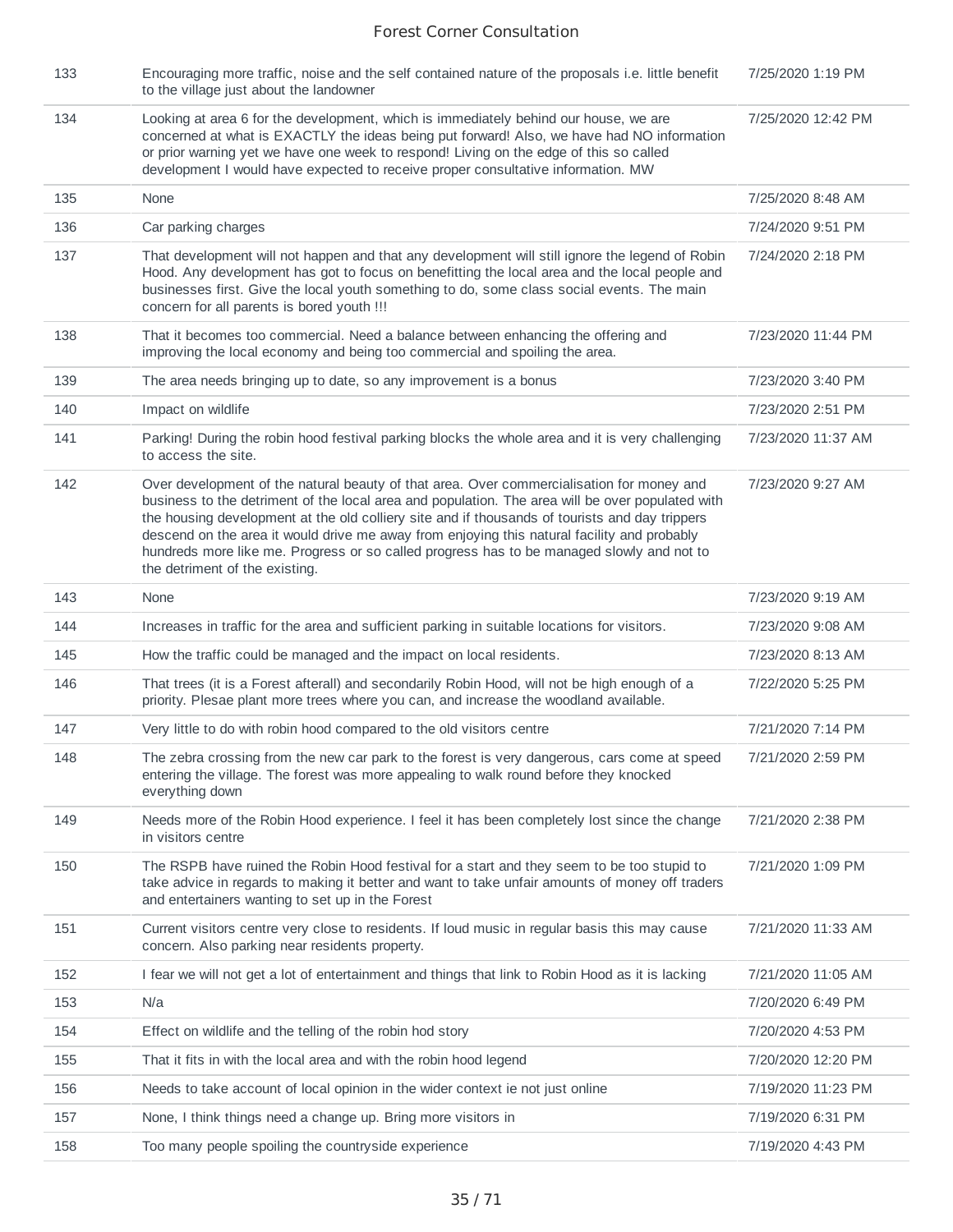| 159 | Over development into an busy adventure activity zone/area rather than historical/event/nature<br>area                                                                                                                                                                                                                                                                                                                                                                                                                                                                                                                                                                                                                                | 7/19/2020 11:16 AM |
|-----|---------------------------------------------------------------------------------------------------------------------------------------------------------------------------------------------------------------------------------------------------------------------------------------------------------------------------------------------------------------------------------------------------------------------------------------------------------------------------------------------------------------------------------------------------------------------------------------------------------------------------------------------------------------------------------------------------------------------------------------|--------------------|
| 160 | None                                                                                                                                                                                                                                                                                                                                                                                                                                                                                                                                                                                                                                                                                                                                  | 7/19/2020 10:51 AM |
| 161 | Turning it into too much of a manufactured tourist attraction and losing the connection to<br>nature. As well as the legendary Robin Hood story, I think the legend of the forest itself is a<br>huge attraction that needs to be carefully nurtured to allow people to escape the digital age and<br>commercial pressures of modern life to reconnect with nature. As Robin Hood and his band of<br>men lived in the forest, wouldn't it be a great way to engage with that story if visitors were able<br>to experience what life in the forest may have been like for them (bush camping workshops?)                                                                                                                               | 7/19/2020 7:57 AM  |
| 162 | Village becomes overrun                                                                                                                                                                                                                                                                                                                                                                                                                                                                                                                                                                                                                                                                                                               | 7/19/2020 7:55 AM  |
| 163 | Area already ruined by the recent poorly thought out development, much to residents<br>embarrassment, which has reduced the facilities previously available to visitors. There isn't<br>any further room for commercial expansion in this area. Thoresby (which your narrator<br>pronounces incorrectly), pit site is the only place for commercial expansion.                                                                                                                                                                                                                                                                                                                                                                        | 7/18/2020 4:54 PM  |
| 164 | The local dog walkers that use the area being pushed out at the expense of bringing in visitors.<br>There are no dog friendly areas to sit in and eat and no accessible toilets if you have a dog<br>with you. Car parks open late and close early which doesn't support local use for walkers.<br>Used to be much better at the old carpark/centre                                                                                                                                                                                                                                                                                                                                                                                   | 7/18/2020 4:00 PM  |
| 165 | Lack of public consultation with the village and parish Council, concerns with losing parts of<br>the village such as St Mary's school and cricket pitch to make way for developments. Poor<br>transport infrastructure lack of public transport links, roads already congested increased<br>housing will further contribute to this problem.                                                                                                                                                                                                                                                                                                                                                                                         | 7/18/2020 4:00 PM  |
| 166 | This area shouldn't be made heavily residential, it should be the heart of the community. An<br>area for the village to come together. I don't agree with the increase in traffic around this area<br>or the relief road to Thoresby Vale, it would not reduce traffic in the centre of the village.                                                                                                                                                                                                                                                                                                                                                                                                                                  | 7/18/2020 3:03 PM  |
| 167 | Traffic                                                                                                                                                                                                                                                                                                                                                                                                                                                                                                                                                                                                                                                                                                                               | 7/18/2020 2:29 PM  |
| 168 | Not destroying the landscape, and history                                                                                                                                                                                                                                                                                                                                                                                                                                                                                                                                                                                                                                                                                             | 7/16/2020 11:50 PM |
| 169 | That it will be another waste of effort with too much consultation and money going to agencies<br>etc and not enough actual action                                                                                                                                                                                                                                                                                                                                                                                                                                                                                                                                                                                                    | 7/15/2020 4:02 PM  |
| 170 | Volume of traffic leading to parking issues. Noise for local residents and parking on local<br>streets when none available in car parks or unwillingness to pay car park fees.                                                                                                                                                                                                                                                                                                                                                                                                                                                                                                                                                        | 7/15/2020 8:21 AM  |
| 171 | You wont make the most of the ROBIN HOOD legend. I want to be immersed in the legend<br>when I visit! Its a crime you are not doing this. Children especially need visual Robin Hood<br>cues to intrigue them and light the spark of the stories in their minds. The legend will then live<br>on. People come from around the world for Robin. Please start to realise this and make the<br>most of it. I imagine statues in the woodland acting out famous scenes from the tales. I would<br>think when americans visit they just say "Really! Is that it? I dont care about rare fungus. Im in<br>Sherwood I want Robin Hood". I get the conservation but be realistic. Robin will bring the<br>visitors to pay for that good work. | 7/15/2020 12:45 AM |
| 172 | Turning our beautiful village into a Alton Towers. Why can't you leave it alone, we have lived in<br>Edwinstowe all our lives and love the forest and cricket ground, please don't ruin a wonderful<br>thing                                                                                                                                                                                                                                                                                                                                                                                                                                                                                                                          | 7/14/2020 3:15 PM  |
| 173 | It's a stunning part of the country. It should be protected and not turned into a money making<br>cash cow.                                                                                                                                                                                                                                                                                                                                                                                                                                                                                                                                                                                                                           | 7/14/2020 11:25 AM |
| 174 | None, great centre. Managed well for nature                                                                                                                                                                                                                                                                                                                                                                                                                                                                                                                                                                                                                                                                                           | 7/13/2020 8:01 PM  |
| 175 | Over commercialisation, and damage to habitat                                                                                                                                                                                                                                                                                                                                                                                                                                                                                                                                                                                                                                                                                         | 7/13/2020 5:40 PM  |
| 176 | Sherwood Forest (part of Birklands and Bilhaugh SSSI) is a highly protected site - I want to<br>know how these developments will SUPPORT conservation efforts rather than just increase<br>visitor numbers which will have a negative impact on the site.                                                                                                                                                                                                                                                                                                                                                                                                                                                                             | 7/13/2020 3:25 PM  |
| 177 | That the village lifestyle that is so loved by many, will be lost and Edwinstowe becomes too<br>much like a town. We still need to keep the village community spirit. It needs to be retained as<br>a peaceful retreat to be enjoyed by many, a place of serenity that cultivates the history of the                                                                                                                                                                                                                                                                                                                                                                                                                                  | 7/13/2020 1:01 PM  |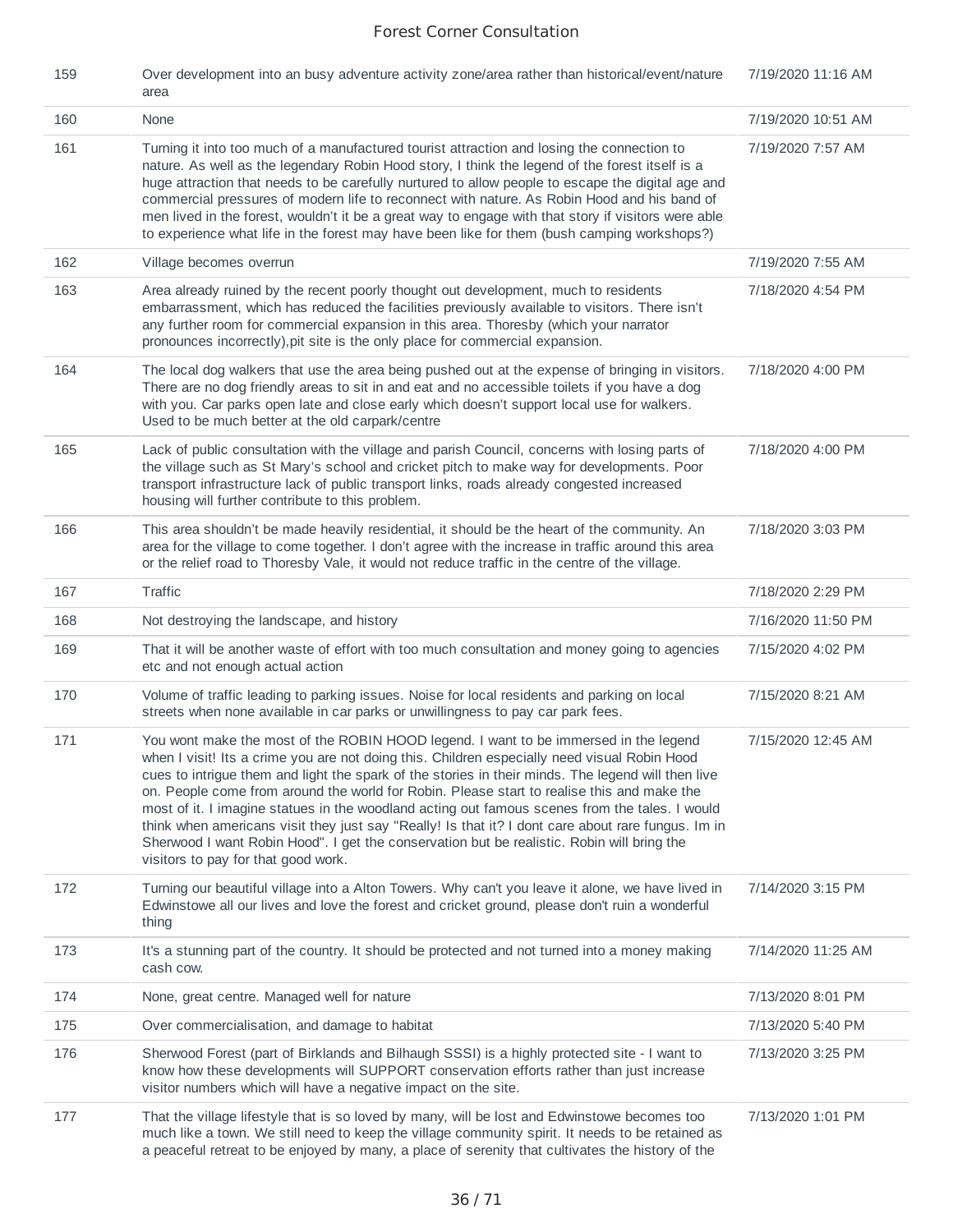area and legend of Robin Hood. If it is commercialised too much it will lose the beauty that nature has given us. It needs to strike the right balance. The cricket club offers much to local residents and I would like that to be something that is kept for future generations to enjoy. I'm not sure it's about having more attractions, but developing in a way that is eco friendly, nature preserving and promotes the village to be self sufficient without needing extra funds. There could be an area for growing local produce, therapeutic activities such as yoga retreats and mindfulness or educational workshops to support anxiety and how the forest and nature can help heal that. I am a resident who is passionate about Edwinstowe. Thank you for asking my opinion.

| 178 | Car parking New outlets taking business from high street instead of enhancing existing<br>business Need clearer maps and marking of routes to secure gate walkers from cyclists, horse<br>riders, etc Need to provide a serious tourist offering for the Legend of Robin Hood - currently<br>woeful                                                                                                                                                                                                                                                                                                                                                                                                                                                                                                                                                                                                                                                                                                                                         | 7/13/2020 10:31 AM |
|-----|---------------------------------------------------------------------------------------------------------------------------------------------------------------------------------------------------------------------------------------------------------------------------------------------------------------------------------------------------------------------------------------------------------------------------------------------------------------------------------------------------------------------------------------------------------------------------------------------------------------------------------------------------------------------------------------------------------------------------------------------------------------------------------------------------------------------------------------------------------------------------------------------------------------------------------------------------------------------------------------------------------------------------------------------|--------------------|
| 179 | Robin Hood has gone. Birds have arrived. A joke.                                                                                                                                                                                                                                                                                                                                                                                                                                                                                                                                                                                                                                                                                                                                                                                                                                                                                                                                                                                            | 7/12/2020 5:10 PM  |
| 180 | We have been regular visitors to Sherwood Forest for about 50 years and when I heard the<br>plans to pull down the old Saxon village and not replace it I could have cried. Although the<br>reasons have been explained by the RSPB about the closure I really dont think the new build<br>is in any shape or form in keeping with Sherwood Forest. For instance what happened to the<br>living roof? The food on offer is abysmal compared to the lovely cafe and restaurant that has<br>been destroyed. We never eat or drink there any more but prefer to go to the cafe in the craft<br>centre. Even the Robin Hood event was not the same as all the little areas where the players<br>juggled and acted have been fenced off. Throughout the years we have attended Halloween<br>nights, (spectacular) Hog roasts and village fairs, jousting and Rangers talks and the parties on<br>the Green, all great memories. You seriously need to rethink your plans if all that is on offer<br>now is a dismal dark play area for the kids. | 7/12/2020 4:46 PM  |
| 181 | Rspb involvement limiting access to areas of the forest. Horrific commercial rape of the forest,<br>turning a "wild" place into a return trudge from carpark to shopping opportunity and back                                                                                                                                                                                                                                                                                                                                                                                                                                                                                                                                                                                                                                                                                                                                                                                                                                               | 7/12/2020 3:17 PM  |
| 182 | I used to visit but can't anymore because of the loss of the old carpark, we come to visit the<br>Oak but the extra walking from the new carpark means I can't take my mum anymore, we<br>used to come every Sunday. It's really bad that people who can't walk far are excluded. We<br>used to see the tree then walk around the old Robin Hood area it's totally ruined now so have<br>got a pass for Sherwood pines instead for last 2 years, such a shame folk who can't walk far<br>are excluded                                                                                                                                                                                                                                                                                                                                                                                                                                                                                                                                       | 7/12/2020 1:11 PM  |
| 183 | Increased traffic into the village. Need better protection of the wildlife, especially birds in<br>nesting season. Noise disruption to locals for evening events                                                                                                                                                                                                                                                                                                                                                                                                                                                                                                                                                                                                                                                                                                                                                                                                                                                                            | 7/12/2020 10:20 AM |
| 184 | Damage to natural habitats                                                                                                                                                                                                                                                                                                                                                                                                                                                                                                                                                                                                                                                                                                                                                                                                                                                                                                                                                                                                                  | 7/12/2020 6:17 AM  |
| 185 | I'd like them to be much better than the original Sherwood Forest visitor centre                                                                                                                                                                                                                                                                                                                                                                                                                                                                                                                                                                                                                                                                                                                                                                                                                                                                                                                                                            | 7/11/2020 7:11 PM  |
| 186 | Need to see master plan Needs to enhance the Hugh street Litter management Better history /<br>folklore                                                                                                                                                                                                                                                                                                                                                                                                                                                                                                                                                                                                                                                                                                                                                                                                                                                                                                                                     | 7/11/2020 4:19 PM  |
| 187 | Moving the cricket pitch, and the very worrying possibilities of further housing development<br>which would totally ruin the outlook and feeling of the village which could not cope especially<br>with the ongoing 800 plus house's being developed at Thoresby colliery site.                                                                                                                                                                                                                                                                                                                                                                                                                                                                                                                                                                                                                                                                                                                                                             | 7/11/2020 2:55 PM  |
| 188 | Over developed at the present time. Leave the area alone!                                                                                                                                                                                                                                                                                                                                                                                                                                                                                                                                                                                                                                                                                                                                                                                                                                                                                                                                                                                   | 7/11/2020 1:30 PM  |
| 189 | That the history and essence of the forest and it's story will be lost.                                                                                                                                                                                                                                                                                                                                                                                                                                                                                                                                                                                                                                                                                                                                                                                                                                                                                                                                                                     | 7/11/2020 10:06 AM |
| 190 | None                                                                                                                                                                                                                                                                                                                                                                                                                                                                                                                                                                                                                                                                                                                                                                                                                                                                                                                                                                                                                                        | 7/10/2020 6:38 PM  |
| 191 | The impact on the wildlife of potentially 1000's of more people visiting the immediate site                                                                                                                                                                                                                                                                                                                                                                                                                                                                                                                                                                                                                                                                                                                                                                                                                                                                                                                                                 | 7/10/2020 4:49 PM  |
| 192 | Saddened to hear the cricket club is in decline                                                                                                                                                                                                                                                                                                                                                                                                                                                                                                                                                                                                                                                                                                                                                                                                                                                                                                                                                                                             | 7/10/2020 4:11 PM  |
| 193 | Insufficient infrastructure to cope with potential tourists. Damage to local fauna and flora                                                                                                                                                                                                                                                                                                                                                                                                                                                                                                                                                                                                                                                                                                                                                                                                                                                                                                                                                | 7/10/2020 3:48 PM  |
| 194 | That it becomes too commercial - events and weddings may easily impact local and frequent<br>visitors when competition for wedding and event venues is already high. The area already has<br>many options for these. A focus on the forest, nature, wildlife and what the site organically has<br>to offer would be more beneficial.                                                                                                                                                                                                                                                                                                                                                                                                                                                                                                                                                                                                                                                                                                        | 7/10/2020 2:30 PM  |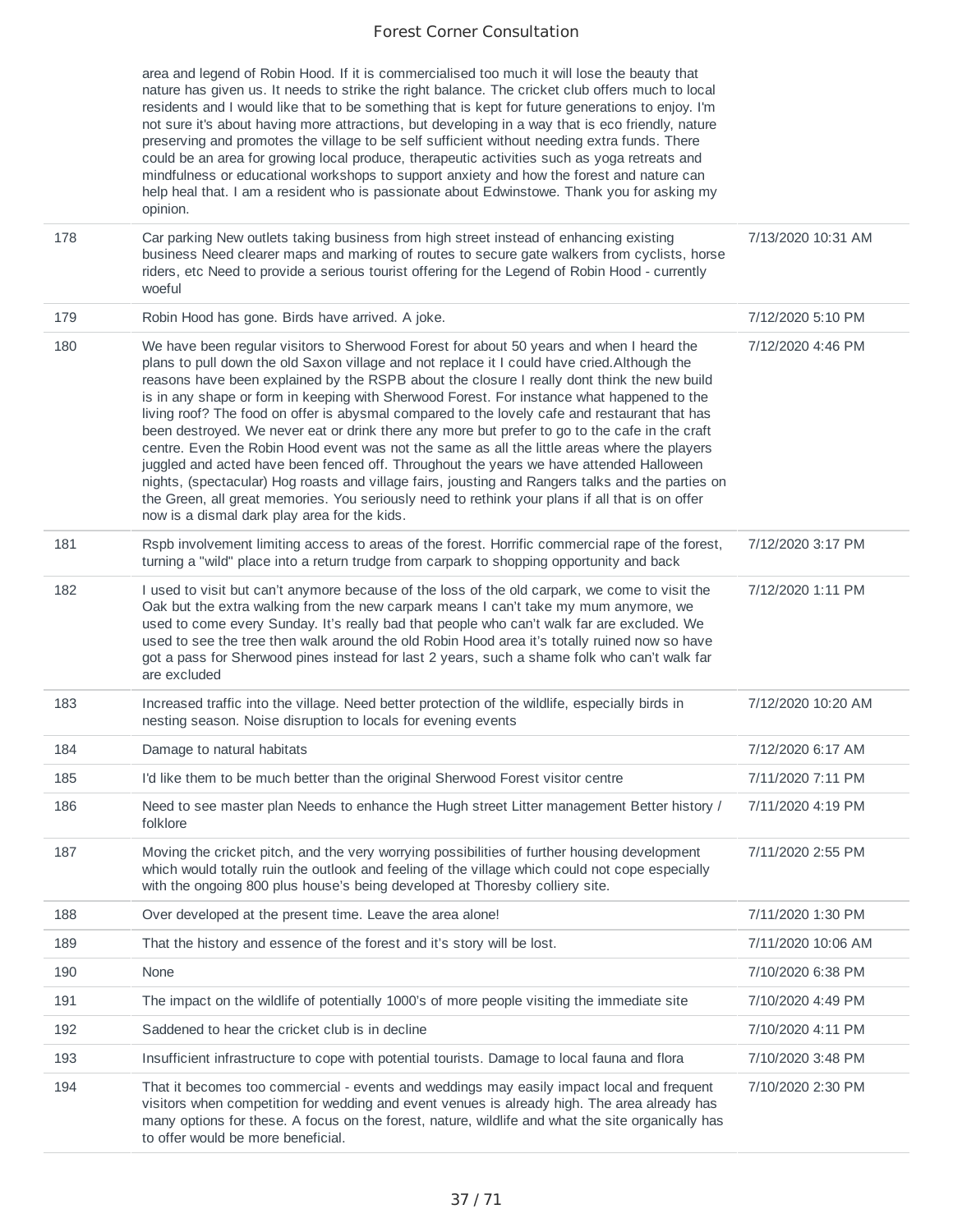| 195 | So far their is little searing around the site, the old car park areas are just fenced off and really<br>have somes alternative seating as a mid way stop. The Robin hood festival last year was<br>laughable. And their are no links at the forest to the edwinstowe highstreet. The craft centre is<br>falling apart and looks poor. Having only one play park which is aimed at only 1 age group is a<br>bad idea and needs revising. Where to toddlers play? The back of the play park is full of glass<br>from broken bottles. This was never the case before. The dog bins aren't changed enough<br>anymore. The car park time limit is laughable. Who leaves the forest in the summer before<br>5pm!! Revise the parking time frame asap or they will park where their unwanted and free. | 7/10/2020 12:17 PM |
|-----|--------------------------------------------------------------------------------------------------------------------------------------------------------------------------------------------------------------------------------------------------------------------------------------------------------------------------------------------------------------------------------------------------------------------------------------------------------------------------------------------------------------------------------------------------------------------------------------------------------------------------------------------------------------------------------------------------------------------------------------------------------------------------------------------------|--------------------|
| 196 | No damage to existing wildlife                                                                                                                                                                                                                                                                                                                                                                                                                                                                                                                                                                                                                                                                                                                                                                   | 7/10/2020 10:14 AM |
| 197 | None. I feel that developing the site to make it more attractive to both visitors and residents is<br>long overdue. We use the forest as our local walk but would speend more time there if there<br>were more activities for the children.                                                                                                                                                                                                                                                                                                                                                                                                                                                                                                                                                      | 7/10/2020 9:06 AM  |
| 198 | none                                                                                                                                                                                                                                                                                                                                                                                                                                                                                                                                                                                                                                                                                                                                                                                             | 7/10/2020 8:07 AM  |
| 199 | Safeguard the habitat.                                                                                                                                                                                                                                                                                                                                                                                                                                                                                                                                                                                                                                                                                                                                                                           | 7/10/2020 6:23 AM  |
| 200 | No commercialisation                                                                                                                                                                                                                                                                                                                                                                                                                                                                                                                                                                                                                                                                                                                                                                             | 7/10/2020 5:01 AM  |
| 201 | Risk of impact on nature or on the forest itself                                                                                                                                                                                                                                                                                                                                                                                                                                                                                                                                                                                                                                                                                                                                                 | 7/10/2020 1:20 AM  |
| 202 | Need to link forest and village without overwhelming the village                                                                                                                                                                                                                                                                                                                                                                                                                                                                                                                                                                                                                                                                                                                                 | 7/9/2020 10:25 PM  |
| 203 | To many cars coming in would block up all the roads in and out of Edwinstowe                                                                                                                                                                                                                                                                                                                                                                                                                                                                                                                                                                                                                                                                                                                     | 7/9/2020 9:23 PM   |
| 204 | where is Robin Hood                                                                                                                                                                                                                                                                                                                                                                                                                                                                                                                                                                                                                                                                                                                                                                              | 7/9/2020 9:20 PM   |
| 205 | None as long as if it's in the interest of the historical Sherwood Forest and arra                                                                                                                                                                                                                                                                                                                                                                                                                                                                                                                                                                                                                                                                                                               | 7/9/2020 8:49 PM   |
| 206 | Being too intrusive to the village - late night events that are noisy                                                                                                                                                                                                                                                                                                                                                                                                                                                                                                                                                                                                                                                                                                                            | 7/9/2020 8:33 PM   |
| 207 | To many develpements will change the village not good for residents try developing other areas                                                                                                                                                                                                                                                                                                                                                                                                                                                                                                                                                                                                                                                                                                   | 7/9/2020 8:09 PM   |
| 208 | Need care not to damage designated site through too many people or inappropriate<br>development, especially as there is all the new housing being built on the old pit site.                                                                                                                                                                                                                                                                                                                                                                                                                                                                                                                                                                                                                     | 7/9/2020 6:33 PM   |
| 209 | it should remain natural                                                                                                                                                                                                                                                                                                                                                                                                                                                                                                                                                                                                                                                                                                                                                                         | 7/9/2020 6:28 PM   |
| 210 | Links to Edwinstowe highstreet & local businesses.                                                                                                                                                                                                                                                                                                                                                                                                                                                                                                                                                                                                                                                                                                                                               | 7/9/2020 6:09 PM   |
| 211 | That it becomes a tourist attraction with us locals priced out of using any facilities, attending<br>events etc. For Example sherwood pines does outside gigs but no tickets available to locals<br>and they are also very expensive.                                                                                                                                                                                                                                                                                                                                                                                                                                                                                                                                                            | 7/9/2020 5:56 PM   |
| 212 | - The Cricket Pitch must be protected. - Development should avoid more traffic in the village                                                                                                                                                                                                                                                                                                                                                                                                                                                                                                                                                                                                                                                                                                    | 7/9/2020 4:26 PM   |
| 213 | to much technology which detracts from the history and beauty of the nature                                                                                                                                                                                                                                                                                                                                                                                                                                                                                                                                                                                                                                                                                                                      | 7/9/2020 4:20 PM   |
| 214 | Rubbish/litter Damage/vandalism to trees Over commercialisation                                                                                                                                                                                                                                                                                                                                                                                                                                                                                                                                                                                                                                                                                                                                  | 7/9/2020 3:58 PM   |
| 215 | I wud not like to be competition between businesses so 1 of everything                                                                                                                                                                                                                                                                                                                                                                                                                                                                                                                                                                                                                                                                                                                           | 7/9/2020 3:03 PM   |
| 216 | You may unsettle some people who are use to the way things are currently. But in the long run<br>will bring new audiences to the space of different ages, more investment in local businesses<br>and will be worth it.                                                                                                                                                                                                                                                                                                                                                                                                                                                                                                                                                                           | 7/9/2020 2:50 PM   |
| 217 | As we walk our dog there most nights we have noticed youths walking into the forest after<br>10pm. This can be a bit concerning as to what they are doing but more so if there are lone dog<br>walkers the youths could become intimidating                                                                                                                                                                                                                                                                                                                                                                                                                                                                                                                                                      | 7/9/2020 2:45 PM   |
| 218 | Traffic                                                                                                                                                                                                                                                                                                                                                                                                                                                                                                                                                                                                                                                                                                                                                                                          | 7/9/2020 2:27 PM   |
| 219 | Don't try to focus on too many different things at once. For example, although active pursuits<br>are nice, we've got Sherwood Pines 5 minutes away. And the village needs to be able to cope<br>with any increase in visitor numbers, cars, etc.                                                                                                                                                                                                                                                                                                                                                                                                                                                                                                                                                | 7/9/2020 2:18 PM   |
| 220 | Over development and poor quality infrastructure of an SAC                                                                                                                                                                                                                                                                                                                                                                                                                                                                                                                                                                                                                                                                                                                                       | 7/9/2020 2:11 PM   |
| 221 | None                                                                                                                                                                                                                                                                                                                                                                                                                                                                                                                                                                                                                                                                                                                                                                                             | 7/9/2020 2:03 PM   |
| 222 | Should have more information about Robin Hood and the history.                                                                                                                                                                                                                                                                                                                                                                                                                                                                                                                                                                                                                                                                                                                                   | 7/9/2020 1:49 PM   |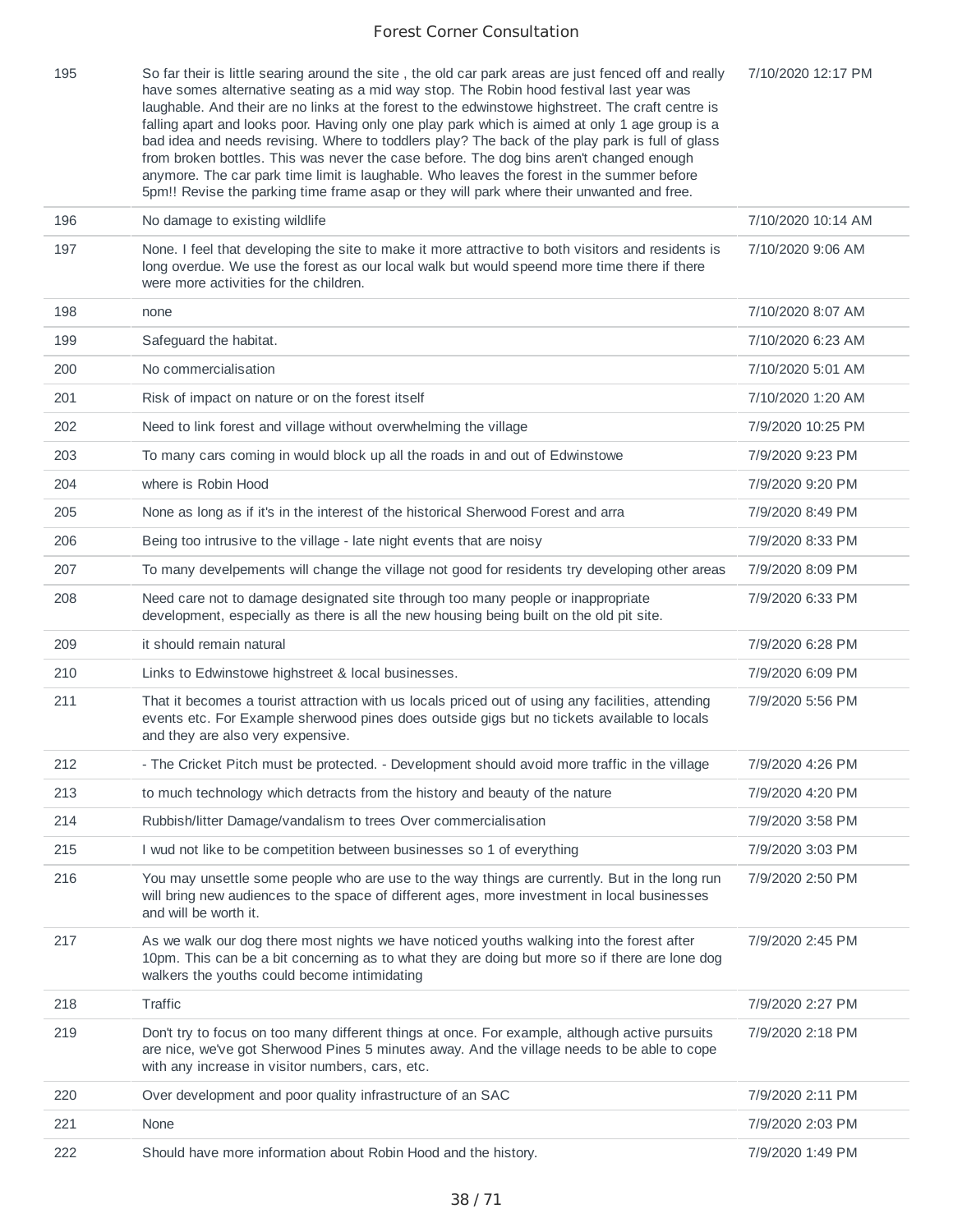| 223 | Sherwood Forest has suffered previously with overuse. It would be ideal to spread the load and<br>any subsequent economic benefits.                                                                                                                                                                                                                                                                                                                                                                                                                                                                                                                                                                                                                                                                                                                                                                                                                                                                                                                                                                                                                                                                                                                             | 7/9/2020 1:41 PM  |
|-----|-----------------------------------------------------------------------------------------------------------------------------------------------------------------------------------------------------------------------------------------------------------------------------------------------------------------------------------------------------------------------------------------------------------------------------------------------------------------------------------------------------------------------------------------------------------------------------------------------------------------------------------------------------------------------------------------------------------------------------------------------------------------------------------------------------------------------------------------------------------------------------------------------------------------------------------------------------------------------------------------------------------------------------------------------------------------------------------------------------------------------------------------------------------------------------------------------------------------------------------------------------------------|-------------------|
| 224 | Parking is very expensive at the minute and the new visitor centre facilities are very poor, the<br>coffee shop is awful, not very friendly and the coffee is awful.                                                                                                                                                                                                                                                                                                                                                                                                                                                                                                                                                                                                                                                                                                                                                                                                                                                                                                                                                                                                                                                                                            | 7/9/2020 1:38 PM  |
| 225 | None                                                                                                                                                                                                                                                                                                                                                                                                                                                                                                                                                                                                                                                                                                                                                                                                                                                                                                                                                                                                                                                                                                                                                                                                                                                            | 7/9/2020 1:29 PM  |
| 226 | It needs to be sympathetic to the surrounding areas                                                                                                                                                                                                                                                                                                                                                                                                                                                                                                                                                                                                                                                                                                                                                                                                                                                                                                                                                                                                                                                                                                                                                                                                             | 7/9/2020 1:26 PM  |
| 227 | that it will not happen - this is a very important project and should be delivered as quickly as<br>possible                                                                                                                                                                                                                                                                                                                                                                                                                                                                                                                                                                                                                                                                                                                                                                                                                                                                                                                                                                                                                                                                                                                                                    | 7/9/2020 1:02 PM  |
| 228 | None                                                                                                                                                                                                                                                                                                                                                                                                                                                                                                                                                                                                                                                                                                                                                                                                                                                                                                                                                                                                                                                                                                                                                                                                                                                            | 7/9/2020 12:58 PM |
| 229 | Impact on local residents and increase in traffic                                                                                                                                                                                                                                                                                                                                                                                                                                                                                                                                                                                                                                                                                                                                                                                                                                                                                                                                                                                                                                                                                                                                                                                                               | 7/9/2020 12:51 PM |
| 230 | Better parking facilities for local residents must be high priority, local residential interactions,<br>I'm born and bred to Edwinstowe and would like to invest in a steam train ride/attraction for<br>visitors & create local employment, with help from our local parish council.                                                                                                                                                                                                                                                                                                                                                                                                                                                                                                                                                                                                                                                                                                                                                                                                                                                                                                                                                                           | 7/9/2020 12:40 PM |
| 231 | The old St John's hut is currently used for local Rainbow/Brownie groups - I would be<br>concerned if it was removed to make place for other options that the local community would<br>lose a valuable space. Also, I think we need to celebrate the importance of nature/exercise<br>rather than making the area in an augmented reality zone so that people are looking at<br>technology when walking around rather than just appreciating the natural beauty                                                                                                                                                                                                                                                                                                                                                                                                                                                                                                                                                                                                                                                                                                                                                                                                 | 7/9/2020 12:20 PM |
| 232 | I have none. I think it would make the community thrive. We live in such a historic part of<br>country and we should celebrate that and share it with others                                                                                                                                                                                                                                                                                                                                                                                                                                                                                                                                                                                                                                                                                                                                                                                                                                                                                                                                                                                                                                                                                                    | 7/9/2020 11:55 AM |
| 233 | As a resident of Edwinstowe, 1) I am concerned about the sprawl of development and the<br>potential shift towards themed entertainment being tacked onto the edge of our village moving<br>us further away from the natural forest. 2) I am worried about the loss of scenic access to the<br>Forest through overcrowding of facilities in this area. The Visitors centre has already removed<br>the only attractive entrance. 3) I'm also very concerned that this proposed development will<br>make the area so commercially lucrative that the ordinary people of Edwinstowe will be priced<br>out. Making it difficult for many lower waged families unable to enjoy the forest 4) I am<br>concerned about the impact on local businesses by increased shopping facilities in the forest<br>5) Parking is a major problem in the village at all times and it is vastly worsened when people<br>seek free parking on our streets 6) Many streets in the village have no alternative route out<br>other than the Mansfield to Ollerton Road. Traffic on this road at times already severely<br>impeded access and egress to these houses for residents, deliveries, tradespeople and<br>emergency vehicles. Any plan must ensure that this is not made worse. | 7/9/2020 11:36 AM |
| 234 | It needs to be good for the whole community, including current and future business.                                                                                                                                                                                                                                                                                                                                                                                                                                                                                                                                                                                                                                                                                                                                                                                                                                                                                                                                                                                                                                                                                                                                                                             | 7/9/2020 10:28 AM |
| 235 | There appears to be no plan to support the Craft Centre and preserve their limited parking to<br>support these businesses who have been in the village for over 20 years. They need to be<br>valued and included.                                                                                                                                                                                                                                                                                                                                                                                                                                                                                                                                                                                                                                                                                                                                                                                                                                                                                                                                                                                                                                               | 7/9/2020 7:48 AM  |
| 236 | Don't make it too commercial. Car parking charges always seem high.                                                                                                                                                                                                                                                                                                                                                                                                                                                                                                                                                                                                                                                                                                                                                                                                                                                                                                                                                                                                                                                                                                                                                                                             | 7/8/2020 11:00 PM |
| 237 | I went at Christmas had visitor from New Zealand I hadn't been since it had changed thought it<br>was rubbish and a waste of time won't go again                                                                                                                                                                                                                                                                                                                                                                                                                                                                                                                                                                                                                                                                                                                                                                                                                                                                                                                                                                                                                                                                                                                | 7/8/2020 10:40 PM |
| 238 | To not spoil the environment                                                                                                                                                                                                                                                                                                                                                                                                                                                                                                                                                                                                                                                                                                                                                                                                                                                                                                                                                                                                                                                                                                                                                                                                                                    | 7/8/2020 10:19 PM |
| 239 | too busy                                                                                                                                                                                                                                                                                                                                                                                                                                                                                                                                                                                                                                                                                                                                                                                                                                                                                                                                                                                                                                                                                                                                                                                                                                                        | 7/8/2020 10:01 PM |
| 240 | Over development                                                                                                                                                                                                                                                                                                                                                                                                                                                                                                                                                                                                                                                                                                                                                                                                                                                                                                                                                                                                                                                                                                                                                                                                                                                | 7/8/2020 9:43 PM  |
| 241 | I'm not a fan of segways so don't think they would be a great idea, people even with instructors<br>are nightmares on them and would say they would need their own path                                                                                                                                                                                                                                                                                                                                                                                                                                                                                                                                                                                                                                                                                                                                                                                                                                                                                                                                                                                                                                                                                         | 7/8/2020 9:00 PM  |
| 242 | No concerns but would be nice to have more about Robin Hood like the old visitors centre did                                                                                                                                                                                                                                                                                                                                                                                                                                                                                                                                                                                                                                                                                                                                                                                                                                                                                                                                                                                                                                                                                                                                                                    | 7/8/2020 8:38 PM  |
| 243 | To make sure they don't loose the natural beauty and to make sure that the development uses<br>natural products to blend in with the natural landscape.                                                                                                                                                                                                                                                                                                                                                                                                                                                                                                                                                                                                                                                                                                                                                                                                                                                                                                                                                                                                                                                                                                         | 7/8/2020 7:18 PM  |
| 244 | Too many activities at once ruining peace and quiet. Lots of visitors and traffic would ruin                                                                                                                                                                                                                                                                                                                                                                                                                                                                                                                                                                                                                                                                                                                                                                                                                                                                                                                                                                                                                                                                                                                                                                    | 7/8/2020 7:14 PM  |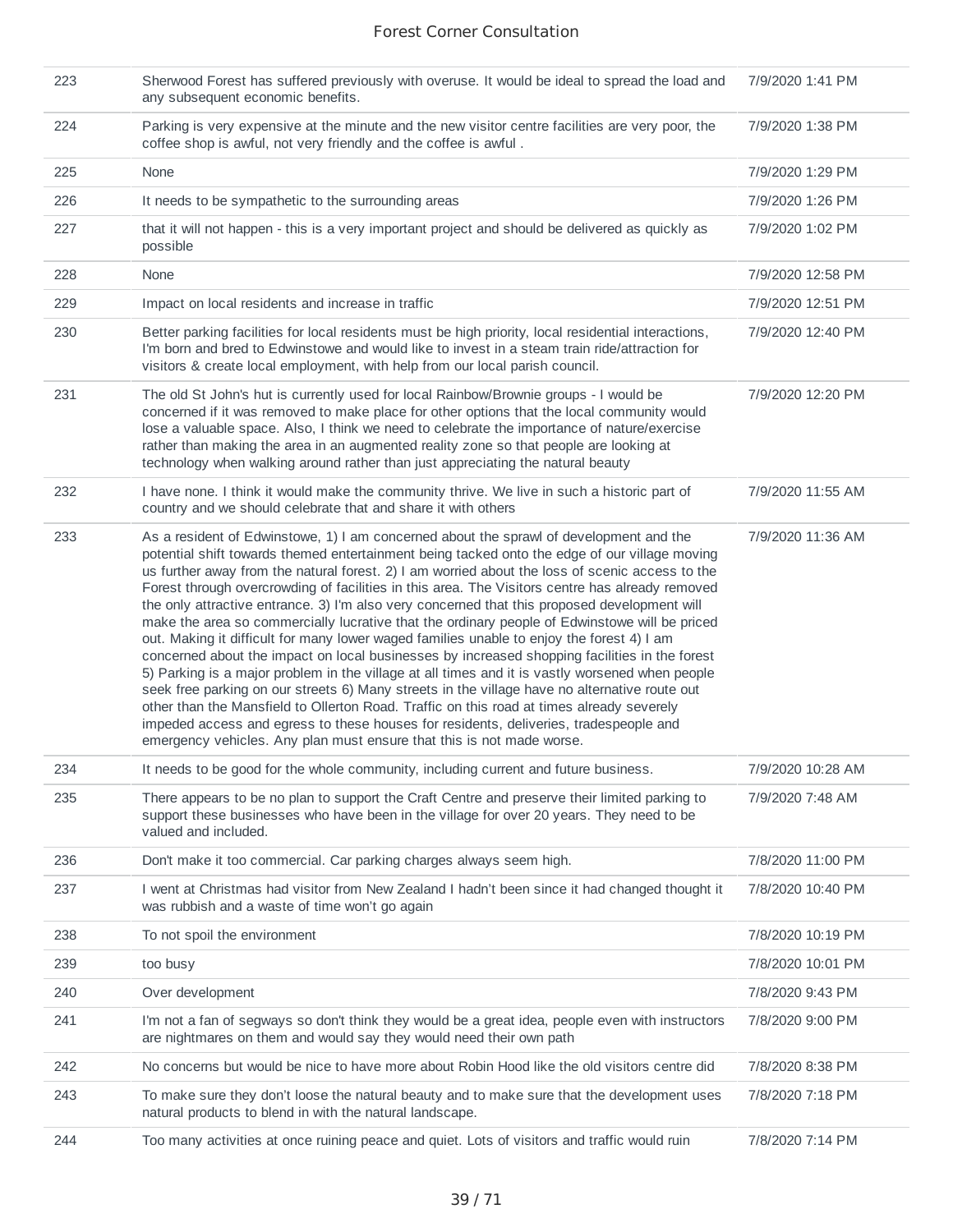|     | everything there.                                                                                                                                                                                                                                                                                                                                                                                                                                                                                                                                                                                                                                                                                             |                   |
|-----|---------------------------------------------------------------------------------------------------------------------------------------------------------------------------------------------------------------------------------------------------------------------------------------------------------------------------------------------------------------------------------------------------------------------------------------------------------------------------------------------------------------------------------------------------------------------------------------------------------------------------------------------------------------------------------------------------------------|-------------------|
| 245 | Too many activities and crowding ruin the atmosphere of peace and tranquillity eg when the<br>Robin Hood Festival comes it is absolutely full of people and noisy. Its fun for the week but<br>wouldn't be good to that intensity all year round. Noisy activities should be placed outside the<br>forested area.                                                                                                                                                                                                                                                                                                                                                                                             | 7/8/2020 6:44 PM  |
| 246 | Having overheard very disappointed visitors talking, it needs to bring the stories of Robin Hood<br>to the Forest, a few posters and a couple of statues are not enough for most visitors, who<br>often come because of their interest in RH. I think the forest needs to be left as much as<br>possible as it is, any sports that are going to disrupt the beauty and peace need to be kept to<br>one area. Cyclists are mainly fine but there are a minority that go too fast and also<br>motorcyclists occasionally, that show no respect for walkers. I walk there most days and very<br>much appreciate it as it is but I understand you need to draw in young people and they want<br>different things. | 7/8/2020 4:02 PM  |
| 247 | Disabled accessibility. Infrastructure affecting the village. Adding too many physical activities<br>to the forest resulting in congestion on footpaths. Adding physical activity centres so<br>overcrowding and detracting from the historical aspect of the sight i.e. Robin Hood, which is<br>why many tourists come. Adding too many attractions so people loose the tranquility of the<br>forest.                                                                                                                                                                                                                                                                                                        | 7/8/2020 3:56 PM  |
| 248 | Just don't forget that the cricket club is there and have clear communication with them<br>because they take up a lot of the space at Forest corner. I'm sure they would be welcoming of<br>events and what have you. It's a missed opportunity if you don't.                                                                                                                                                                                                                                                                                                                                                                                                                                                 | 7/8/2020 3:23 PM  |
| 249 | If things like a zip wire is built, will people really be coming for Robin Hood or just to go on that,<br>and then it takes the community feel out of it and it becomes just another tourist attraction and<br>not a place which is about Robin Hood and the wildlife.                                                                                                                                                                                                                                                                                                                                                                                                                                        | 7/8/2020 2:08 PM  |
| 250 | Losing the peace and tranquillity of the nature walk                                                                                                                                                                                                                                                                                                                                                                                                                                                                                                                                                                                                                                                          | 7/8/2020 1:25 PM  |
| 251 | Over development                                                                                                                                                                                                                                                                                                                                                                                                                                                                                                                                                                                                                                                                                              | 7/8/2020 11:29 AM |
| 252 | They must be connected with Robin Hood, it's a wonderful story to tell.                                                                                                                                                                                                                                                                                                                                                                                                                                                                                                                                                                                                                                       | 7/8/2020 11:14 AM |
| 253 | That they will continue turning it into an eyesore.                                                                                                                                                                                                                                                                                                                                                                                                                                                                                                                                                                                                                                                           | 7/8/2020 10:40 AM |
| 254 | Road safety at the corner                                                                                                                                                                                                                                                                                                                                                                                                                                                                                                                                                                                                                                                                                     | 7/8/2020 9:55 AM  |
| 255 | I feel that it could turn into being over developed, losing the actual forest part, Living in the<br>village i tend to stay clear of the visitors centre as it's just about signing up to the RSPB and<br>not really about the legend Robin Hood                                                                                                                                                                                                                                                                                                                                                                                                                                                              | 7/8/2020 9:34 AM  |
| 256 | The only concern I have is the fact that local residents don't seem to recognise the potential of<br>this site to bring opportunity and money into the area. Any programme MUST focus in a large<br>part in explaining to the residents why this is a positive thing for them - and I believe it very<br>much is a positive thing - and something that has the potential to bring so many benefits into<br>the area.                                                                                                                                                                                                                                                                                          | 7/8/2020 9:17 AM  |
| 257 | Residents will suffer through increased tourism and cost of living, parking, shopping and<br>decreased village facilities                                                                                                                                                                                                                                                                                                                                                                                                                                                                                                                                                                                     | 7/8/2020 9:15 AM  |
| 258 | Traffic issues within the village. Losing the tranquility of the forest because it's too busy                                                                                                                                                                                                                                                                                                                                                                                                                                                                                                                                                                                                                 | 7/8/2020 9:06 AM  |
| 259 | I have a mobility scooter and need the paths to be a little flatter. And more disabled facilities<br>please. Thank you                                                                                                                                                                                                                                                                                                                                                                                                                                                                                                                                                                                        | 7/8/2020 9:06 AM  |
| 260 | The precious ancient forest is protected and this is the main priority                                                                                                                                                                                                                                                                                                                                                                                                                                                                                                                                                                                                                                        | 7/8/2020 8:31 AM  |
| 261 | That you may start charging people to enter the forest. This is totally unacceptable for local<br>residents who should be given a free permit for entry if you do. I am concerned that any<br>development should not be half hearted or timid. Be bold and brave (just like Robin Hood :-)                                                                                                                                                                                                                                                                                                                                                                                                                    | 7/8/2020 8:30 AM  |
| 262 | Too hi tech Lost its cheesy charm                                                                                                                                                                                                                                                                                                                                                                                                                                                                                                                                                                                                                                                                             | 7/8/2020 8:27 AM  |
| 263 | Over commercialisation of the site. That the site takes away business from the already<br>existing businesses and facilities.                                                                                                                                                                                                                                                                                                                                                                                                                                                                                                                                                                                 | 7/8/2020 8:12 AM  |
| 264 | None - it was such a shame to see the previous visitor centre be demolished instead of<br>redeveloped. The restaurant in the old visitor centre was the hub of the community, reasonably                                                                                                                                                                                                                                                                                                                                                                                                                                                                                                                      | 7/8/2020 8:03 AM  |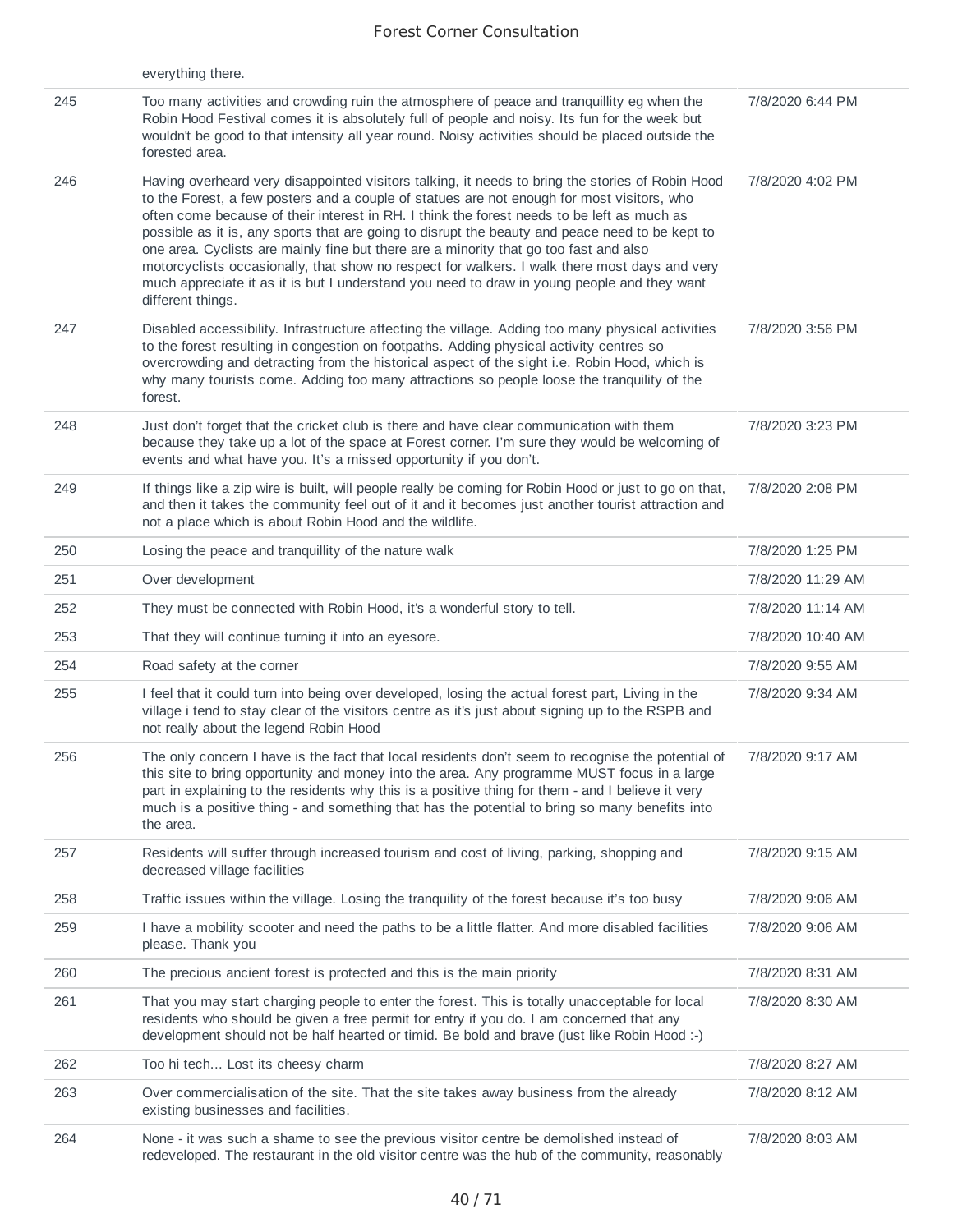|     | priced and good quality food. The cafe in the new building is overpriced, limited menu and poor<br>quality food. It feels very clinical when walking into the restaurant. I would also like to add that<br>there is an immense pressure when walking into the visitor centre to become members. You<br>feel under pressure with Staff staring at you and asking you (more than once).                             |                   |
|-----|-------------------------------------------------------------------------------------------------------------------------------------------------------------------------------------------------------------------------------------------------------------------------------------------------------------------------------------------------------------------------------------------------------------------|-------------------|
| 265 | The increase of cars. Especially at times when walking children to and from school. The zebra<br>crossing needs improvement. Barriers to stop you walking straight out into the road plus better<br>awareness of its presance to traffic. Also that development includes younger children. At<br>present the play area offers nothing for the younger child.                                                      | 7/8/2020 8:00 AM  |
| 266 | Access and egress                                                                                                                                                                                                                                                                                                                                                                                                 | 7/8/2020 7:46 AM  |
| 267 | That you will be too timid to create what is truly needed to celebrate this wonderful legend and<br>cater in a professional manner for the needs of visitors. This attraction should be world class<br>and something truly memorable. The telling of the story needs to be fun, engaging and<br>interactive, not just reading boards here and there. The land train (open but covered) could be a<br>great start. | 7/8/2020 7:36 AM  |
| 268 | Traffic through the village, the four way junction could be overloaded easily.                                                                                                                                                                                                                                                                                                                                    | 7/8/2020 7:26 AM  |
| 269 | N/A                                                                                                                                                                                                                                                                                                                                                                                                               | 7/8/2020 7:22 AM  |
| 270 | Taking away from the general feel of peacefulness you get from Sherwood Forest please don't<br>over commercialise the site                                                                                                                                                                                                                                                                                        | 7/8/2020 7:07 AM  |
| 271 | They should be community led and support community projects and provide jobs for local<br>people and like cricket should involve and support and provide better facility's without blocking<br>access to things like the cemetery including parking.                                                                                                                                                              | 7/8/2020 6:59 AM  |
| 272 | Traffic                                                                                                                                                                                                                                                                                                                                                                                                           | 7/8/2020 6:47 AM  |
| 273 | Overcrowding because of all the new houses.                                                                                                                                                                                                                                                                                                                                                                       | 7/8/2020 12:25 AM |
| 274 | The use of animals for profit and entertainment/ unsupervised interaction such as bug houses<br>etc                                                                                                                                                                                                                                                                                                               | 7/7/2020 11:37 PM |
| 275 | That the history and story of Robin Hood will be secondary to the wildlife making it less of a<br>draw for tourists                                                                                                                                                                                                                                                                                               | 7/7/2020 11:31 PM |
| 276 | Traffic Management ie speeding and congestion                                                                                                                                                                                                                                                                                                                                                                     | 7/7/2020 11:11 PM |
| 277 | Impact on already established businesses that are already struggling. I'd prefer to more footfall<br>between the forest/local attractions with the village.                                                                                                                                                                                                                                                       | 7/7/2020 11:06 PM |
| 278 | You haven't corrected the wrongs on the park since its been open There have been many<br>incidents involving children being hurt and you have never corrected this to stop it happening<br>again Why are dogs not allowed in the park area if left on leads[]? Children walk past them to<br>get to the park                                                                                                      | 7/7/2020 11:02 PM |
| 279 | Conservation of current wildlife and landscape                                                                                                                                                                                                                                                                                                                                                                    | 7/7/2020 11:00 PM |
| 280 | None I would like to see Robin Hood experience made a feature                                                                                                                                                                                                                                                                                                                                                     | 7/7/2020 10:59 PM |
| 281 | We'll lose the wilderness                                                                                                                                                                                                                                                                                                                                                                                         | 7/7/2020 10:55 PM |
| 282 | None so long as the theme is Robin hood. Plus a horse drawn carriage to take you round the<br>forest to see the major oak Tree                                                                                                                                                                                                                                                                                    | 7/7/2020 10:54 PM |
| 283 | Accessibility for disabled users. Changes to ecosystem and access for village residents.<br>Anything that might lead to damage to the forest by unthinking members of the public.                                                                                                                                                                                                                                 | 7/7/2020 10:53 PM |
| 284 | I think the plan is fantastic. The new visitor centre is appalling at the moment as there is<br>virtually no reference to Robin Hood and the legends surrounding the area. Any tourists must<br>be extremely disappointed when they arrive.                                                                                                                                                                       | 7/7/2020 10:52 PM |
| 285 | loss of cricket pitch. Cyclists are a nuisance, dogs on a lead at all times                                                                                                                                                                                                                                                                                                                                       | 7/7/2020 10:50 PM |
| 286 | I want them to support the Robin Hood theme and any buildings should be rustic in their<br>outward appearance to further enhance the Robin Hood theme.                                                                                                                                                                                                                                                            | 7/7/2020 10:34 PM |
| 287 | None                                                                                                                                                                                                                                                                                                                                                                                                              | 7/7/2020 10:28 PM |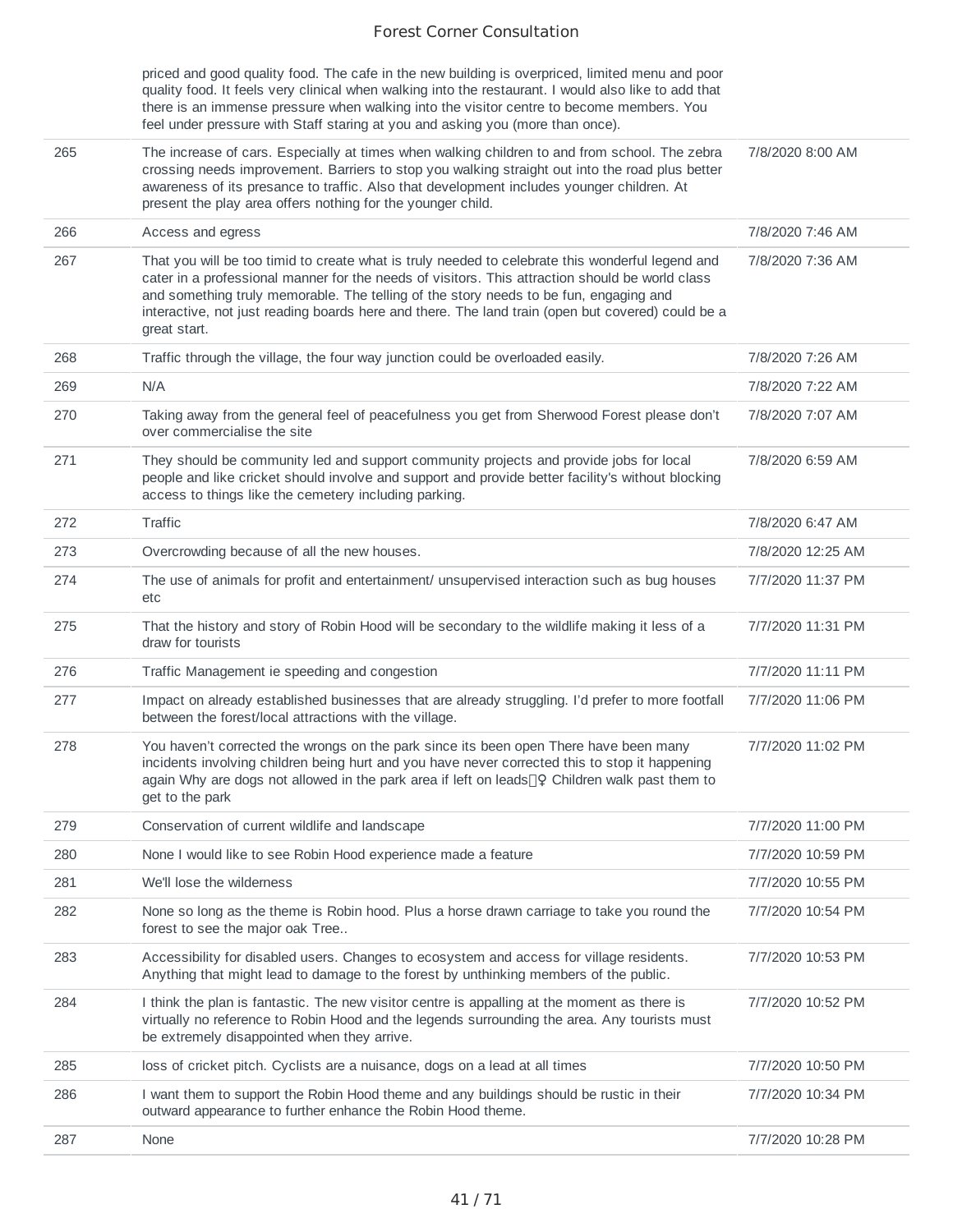| 288 | Being too commercial. I loved the old visitors centre (was very outdated) but it had the Robin       | 7/7/2020 10:21 PM |
|-----|------------------------------------------------------------------------------------------------------|-------------------|
|     | Hood experience! It also had interactive exhibits on local wildlife, I live in the village and still |                   |
|     | enjoyed these things. I never visit the new visitors centre as I see it as a gift shop and nothing   |                   |
|     | else.                                                                                                |                   |

| 289 | Parking is needed                                                                                                                                                                                                                                                                                                                                                                                                                                                                                                                                                                                                                                                                                                                                                                                                                                                                                                                                                    | 7/7/2020 10:13 PM |
|-----|----------------------------------------------------------------------------------------------------------------------------------------------------------------------------------------------------------------------------------------------------------------------------------------------------------------------------------------------------------------------------------------------------------------------------------------------------------------------------------------------------------------------------------------------------------------------------------------------------------------------------------------------------------------------------------------------------------------------------------------------------------------------------------------------------------------------------------------------------------------------------------------------------------------------------------------------------------------------|-------------------|
| 290 | Too many visitors. Litter. Too much traffic. Noise. Street parking on side streets. Damage to<br>the forest floor & ecosystem                                                                                                                                                                                                                                                                                                                                                                                                                                                                                                                                                                                                                                                                                                                                                                                                                                        | 7/7/2020 10:12 PM |
| 291 | Walking, running and cycle routes being blocked                                                                                                                                                                                                                                                                                                                                                                                                                                                                                                                                                                                                                                                                                                                                                                                                                                                                                                                      | 7/7/2020 10:10 PM |
| 292 | congestion on the roads during festivals etc. disabled parking there is never enough or it is too<br>far away. damage to the environment, and wildlife.                                                                                                                                                                                                                                                                                                                                                                                                                                                                                                                                                                                                                                                                                                                                                                                                              | 7/7/2020 10:09 PM |
| 293 | Potentially around traffic as it is near a busy main road into the village, plus it could get very<br>congested with people/traffic.                                                                                                                                                                                                                                                                                                                                                                                                                                                                                                                                                                                                                                                                                                                                                                                                                                 | 7/7/2020 10:09 PM |
| 294 | Privatisation.                                                                                                                                                                                                                                                                                                                                                                                                                                                                                                                                                                                                                                                                                                                                                                                                                                                                                                                                                       | 7/7/2020 9:44 PM  |
| 295 | That it could get too big and be spoilt                                                                                                                                                                                                                                                                                                                                                                                                                                                                                                                                                                                                                                                                                                                                                                                                                                                                                                                              | 7/7/2020 9:44 PM  |
| 296 | What are the plans for the cricket club in the development of the site. How can the activities<br>take place without losing the natural beauty of the site through over commercialisation.                                                                                                                                                                                                                                                                                                                                                                                                                                                                                                                                                                                                                                                                                                                                                                           | 7/7/2020 9:44 PM  |
| 297 | Lack of consideration to locals                                                                                                                                                                                                                                                                                                                                                                                                                                                                                                                                                                                                                                                                                                                                                                                                                                                                                                                                      | 7/7/2020 9:43 PM  |
| 298 | Road congestion and safety risks of lots people crossing the roads in and out of the village.                                                                                                                                                                                                                                                                                                                                                                                                                                                                                                                                                                                                                                                                                                                                                                                                                                                                        | 7/7/2020 9:42 PM  |
| 299 | The lack of some sort of connectivity to the village. Visitors tend to park in the village so as<br>not to have to pay car parking leaving few spaces for locals. This does NOT mean we want<br>paying car parks for village residents. Other solutions need to be mooted. Apart from parking<br>issues in the village there is little incentive for visitors to walk into the village and the<br>businesses are unable to take advantage of any increase in footfall. Some serious out of the<br>box thinking should be undertaken on this. There has to be ways to encourage people into the<br>village. Event advertising is very poor both locally and more widely. There are lots of events<br>that could be organised around the village and the centre if someone had a mind to sit down<br>with interested parties and dare to do something a little bit different to run alongside and<br>perhaps enhance the events and festivals that already take place. | 7/7/2020 9:42 PM  |
| 300 | We don't need anything tacky like rides etc. Forest Corner is about Robin Hood, nature and<br>forest trails.                                                                                                                                                                                                                                                                                                                                                                                                                                                                                                                                                                                                                                                                                                                                                                                                                                                         | 7/7/2020 9:40 PM  |
| 301 | None                                                                                                                                                                                                                                                                                                                                                                                                                                                                                                                                                                                                                                                                                                                                                                                                                                                                                                                                                                 | 7/7/2020 9:16 PM  |
| 302 | Should reflect the local folklore!                                                                                                                                                                                                                                                                                                                                                                                                                                                                                                                                                                                                                                                                                                                                                                                                                                                                                                                                   | 7/7/2020 9:13 PM  |
| 303 | Ollerton roundabout                                                                                                                                                                                                                                                                                                                                                                                                                                                                                                                                                                                                                                                                                                                                                                                                                                                                                                                                                  | 7/7/2020 9:11 PM  |
| 304 | Traffic                                                                                                                                                                                                                                                                                                                                                                                                                                                                                                                                                                                                                                                                                                                                                                                                                                                                                                                                                              | 7/7/2020 9:11 PM  |
| 305 | Traffic through Edwinstowe                                                                                                                                                                                                                                                                                                                                                                                                                                                                                                                                                                                                                                                                                                                                                                                                                                                                                                                                           | 7/7/2020 9:09 PM  |
| 306 | That it is accessible to all, parking is not overly expensive in order to alleviate village<br>disruption, that the fair is protected and any disruption kept to a minimum, Royal Charter not to<br>be ignored                                                                                                                                                                                                                                                                                                                                                                                                                                                                                                                                                                                                                                                                                                                                                       | 7/7/2020 9:06 PM  |
| 307 | Any development encroaching on the natural feel of the place. Would want any development to<br>be minimal and unobtrusive.                                                                                                                                                                                                                                                                                                                                                                                                                                                                                                                                                                                                                                                                                                                                                                                                                                           | 7/7/2020 8:58 PM  |
| 308 | Over-commercialisation of the forest. Lack of consideration for village residents. Amount of<br>tourists causing damage to natural environment.                                                                                                                                                                                                                                                                                                                                                                                                                                                                                                                                                                                                                                                                                                                                                                                                                      | 7/7/2020 8:56 PM  |
| 309 | It would be a shame to lose too much of the grassy area for picnics and playing.                                                                                                                                                                                                                                                                                                                                                                                                                                                                                                                                                                                                                                                                                                                                                                                                                                                                                     | 7/7/2020 8:55 PM  |
| 310 | Not enough for the community                                                                                                                                                                                                                                                                                                                                                                                                                                                                                                                                                                                                                                                                                                                                                                                                                                                                                                                                         | 7/7/2020 8:54 PM  |
| 311 | Lack of local housing for those employed in the project and having to travel in from afar, they<br>ought to be able to live locally                                                                                                                                                                                                                                                                                                                                                                                                                                                                                                                                                                                                                                                                                                                                                                                                                                  | 7/7/2020 8:50 PM  |
| 312 | That it will take away rather than enhance the natural beauty of the place.                                                                                                                                                                                                                                                                                                                                                                                                                                                                                                                                                                                                                                                                                                                                                                                                                                                                                          | 7/7/2020 8:46 PM  |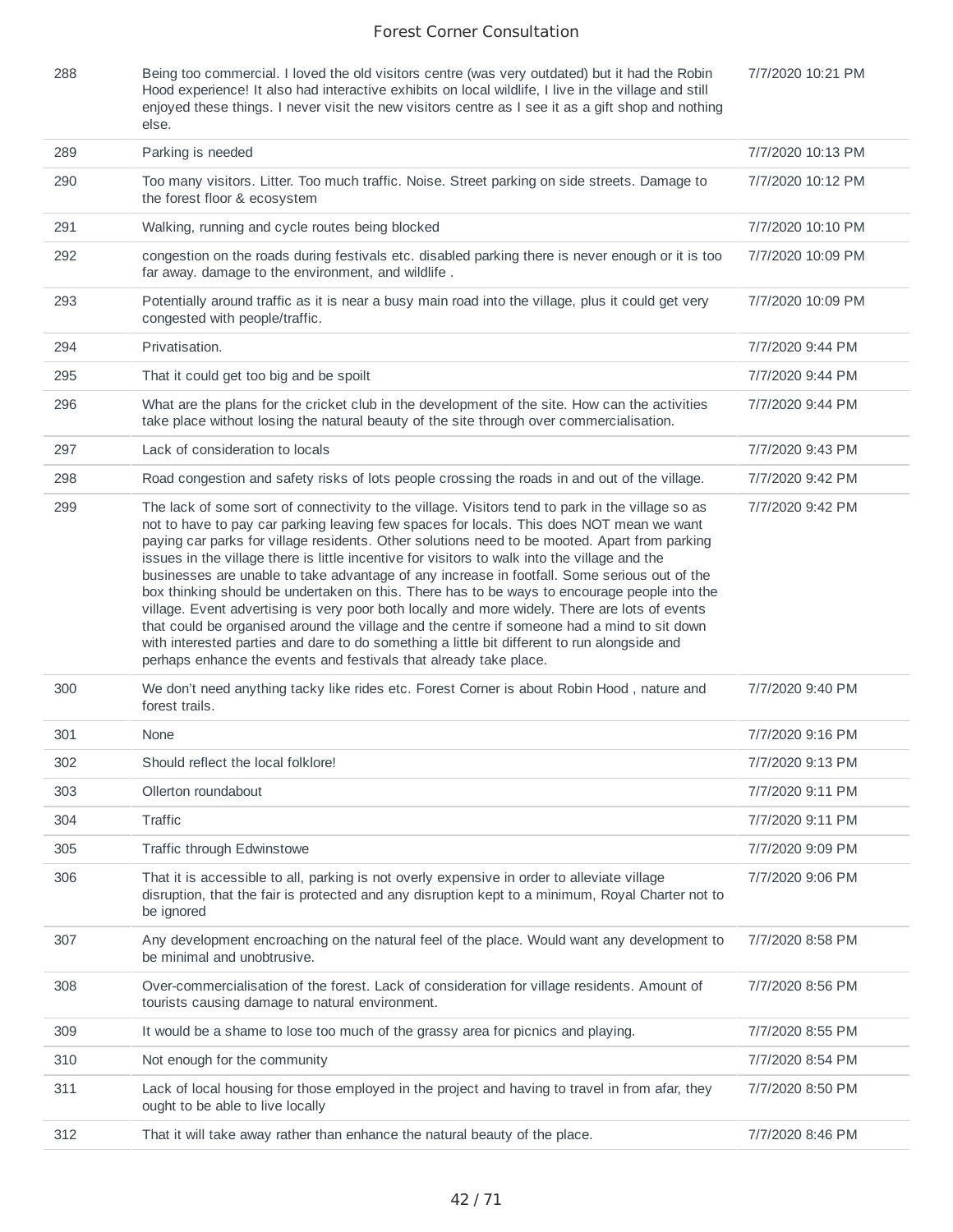| 313 | That it won't be ecological                                                                                                                                                                                                                                                                                                                    | 7/7/2020 8:45 PM |
|-----|------------------------------------------------------------------------------------------------------------------------------------------------------------------------------------------------------------------------------------------------------------------------------------------------------------------------------------------------|------------------|
| 314 | As more is developed, I think it should be questioned on what the bigger picture is trying to<br>achieve? What do people want to learn and take away from their visit? The new visitors centre<br>is much more commercialised than the older one and I don't think that is acceptable!                                                         | 7/7/2020 8:44 PM |
| 315 | concerns that no link to Robin Hood need to be more, like the old centre, inexpensive and a<br>good day out for all the family. Only good thing left is the fair                                                                                                                                                                               | 7/7/2020 8:41 PM |
| 316 | Only the potential traffic impact on the local area but imagine that could be mitigated                                                                                                                                                                                                                                                        | 7/7/2020 8:37 PM |
| 317 | Too busy, spoiling our village                                                                                                                                                                                                                                                                                                                 | 7/7/2020 8:26 PM |
| 318 | Over development will surely spoil what most visitors come for. Very concerned about the<br>almost total disappearance of Robin Hood since the closure of the old visitors centre.<br>Edwinstowe as the home of Robin Hood seems to be a bit of a joke now.                                                                                    | 7/7/2020 8:25 PM |
| 319 | Being a local resident parking on Paddock Close is becoming dangerous as a result of people<br>not using the official car park, if more people are attracted this will get worse. Noise from<br>events is a concern. A couple of evening events a year is fine, but regular events generating<br>noise at unsocial hours would be problematic. | 7/7/2020 8:21 PM |
| 320 | Robin Hood should be a priority for our tourism, it is our heritage of Sherwood Forest and not<br>promoted enough                                                                                                                                                                                                                              | 7/7/2020 8:18 PM |
| 321 | Over development for a small village. It is already increasingly busier with new housing. Large<br>vehicles                                                                                                                                                                                                                                    | 7/7/2020 8:18 PM |
| 322 | That it would distract from the legend of Robin Hood as since rspb have taken over the history<br>has been ripped out the forest                                                                                                                                                                                                               | 7/7/2020 8:16 PM |
| 323 | Impact on local residents especially those in bungalows adjacent to the forest corner                                                                                                                                                                                                                                                          | 7/7/2020 8:05 PM |
| 324 | That it might become a theme park spoiling that natural access and environment that we gave<br>enjoyed for decades                                                                                                                                                                                                                             | 7/7/2020 7:57 PM |
| 325 | Traffic                                                                                                                                                                                                                                                                                                                                        | 7/7/2020 7:48 PM |
| 326 | More visitors means more cars. With the car park charges people park on local streets and<br>walk to the forest. Please remove these costs to stop local streets being clogged with tourist<br>parking. Or offer free parking at the other end of edwinstowe so people have to walk through<br>the village to get to Sherwood Forest.          | 7/7/2020 7:47 PM |
| 327 | We already have restaurants that offer local produce. Why develop it? We already get tourists.<br>Is there enough room to develop it. Encourage people to walk down to the high street.                                                                                                                                                        | 7/7/2020 7:45 PM |
| 328 | Over development, losing the flavour of the community and village                                                                                                                                                                                                                                                                              | 7/7/2020 7:43 PM |
| 329 | That whatever is done, is given plenty of thought and isn't an on the spot decision. It needs to<br>benefit nature and wildlife, after all, that, and Robin Hood, are the main attractions.                                                                                                                                                    | 7/7/2020 7:43 PM |
| 330 | losing natural open spaces. due the the development of the 800 houses on the former colliery<br>site nothing should be built on the forest corner site. There are enough places to stay and eat<br>locally. The local history and preservation of the forest /wildlife should the the primary<br>objective.                                    | 7/7/2020 7:42 PM |
| 331 | Impact on Edwinstowe community                                                                                                                                                                                                                                                                                                                 | 7/7/2020 7:40 PM |
| 332 | Access to Forest Cemetery by car is far from satisfactory and further development may hinder<br>it more.                                                                                                                                                                                                                                       | 7/7/2020 7:40 PM |
| 333 | Lack of parking and cost of parking                                                                                                                                                                                                                                                                                                            | 7/7/2020 7:23 PM |
|     |                                                                                                                                                                                                                                                                                                                                                |                  |
| 334 | How it will affect local people who use the forest for exercise, we do not want lots of visitors.                                                                                                                                                                                                                                              | 7/7/2020 7:20 PM |
| 335 | Not enough emphasis on protecting and enhancing local nature and the amazing natural<br>wildlife. Too many visitors endangering the ancient trees and social biodiversity.                                                                                                                                                                     | 7/7/2020 7:13 PM |
| 336 | None                                                                                                                                                                                                                                                                                                                                           | 7/7/2020 7:12 PM |
| 337 | Traffic management Local free access to the forest                                                                                                                                                                                                                                                                                             | 7/7/2020 7:12 PM |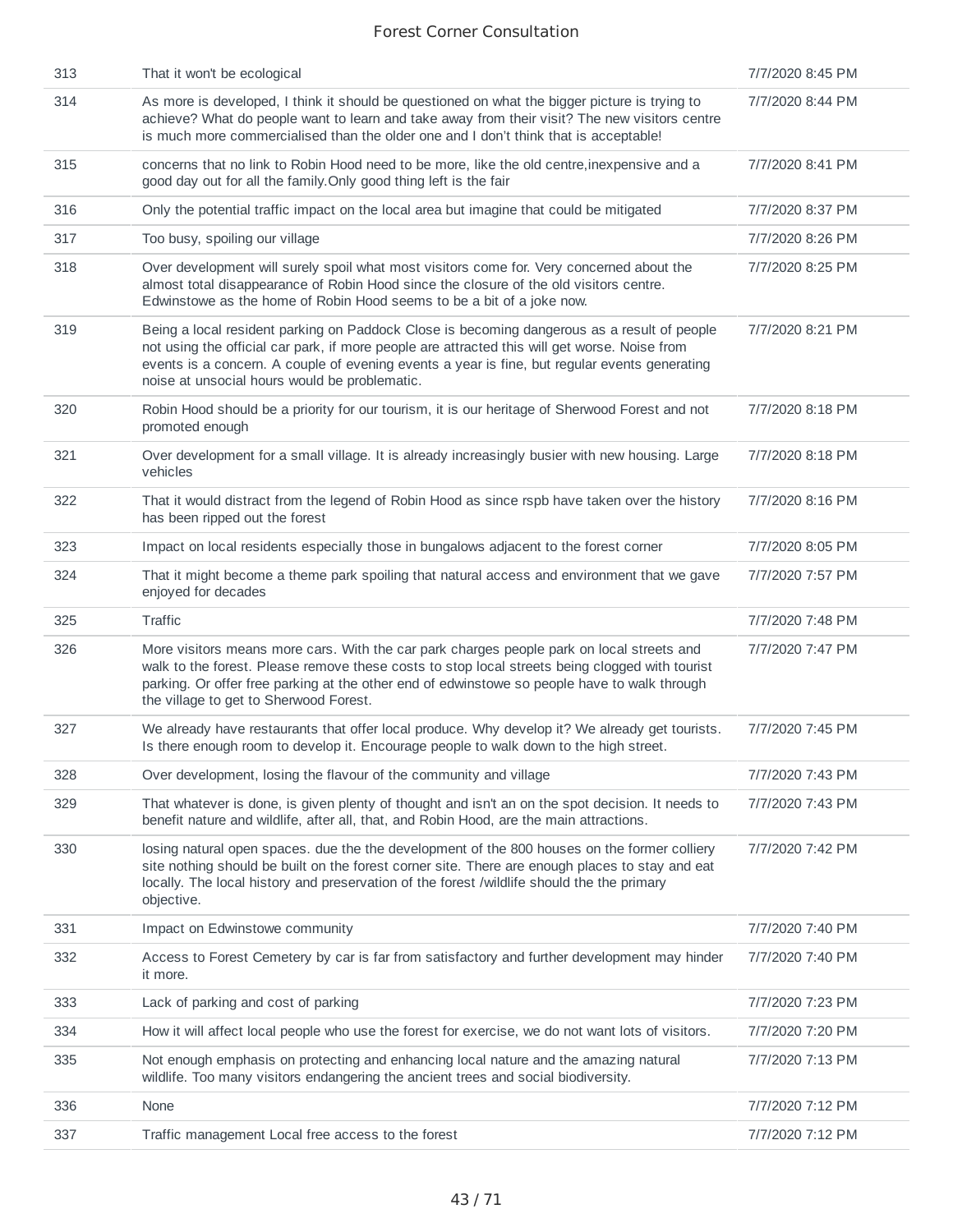| 338 | Traffic congestion, lack of parking. Keeping the cost of visitor centre car parking cheap.                                                      | 7/7/2020 6:55 PM |
|-----|-------------------------------------------------------------------------------------------------------------------------------------------------|------------------|
| 339 | None                                                                                                                                            | 7/7/2020 6:26 PM |
| 340 | Impact on environment and local village life. The attraction becoming like a theme park                                                         | 7/7/2020 6:00 PM |
| 341 | none                                                                                                                                            | 7/7/2020 4:53 PM |
| 342 | The facilities aren't good enough the toilets and disabled access in the new building really need<br>upgrading                                  | 7/7/2020 4:01 PM |
| 343 | None                                                                                                                                            | 7/7/2020 4:00 PM |
| 344 | That the Forest may become too commercialised, the are will be spilt by over<br>development, loss of countryside, impact on Edwinstowe village. | 7/7/2020 3:52 PM |
| 345 | Housing is getting to close to the borders. It endangers wildlife                                                                               | 7/7/2020 3:33 PM |
| 346 | Too much development would spoil the environment                                                                                                | 7/7/2020 2:42 PM |
| 347 | Don't want anything too disney-like! Low key and natural is good                                                                                | 7/7/2020 2:38 PM |
| 348 | Tourism offer has been so poor for so long we need this done right                                                                              | 7/7/2020 2:38 PM |
| 349 | Ensure that cycling is a priority for the area and support existing local businesses in the craft<br>centre                                     | 7/7/2020 2:32 PM |
| 350 | none                                                                                                                                            | 7/7/2020 2:05 PM |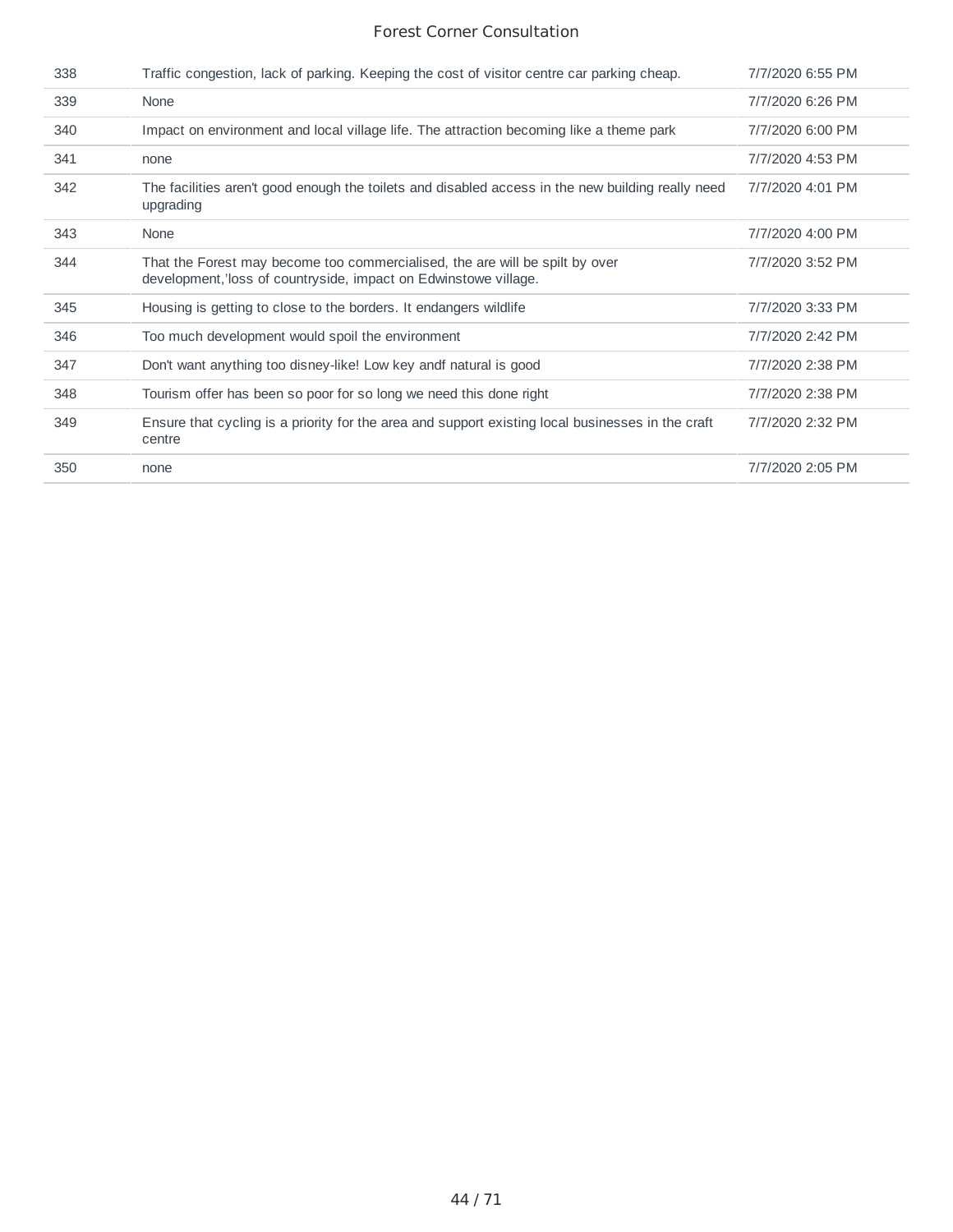# Q12 Please provide any other comments you would like to make on the Forest Corner Masterplan.

Answered: 228 Skipped: 316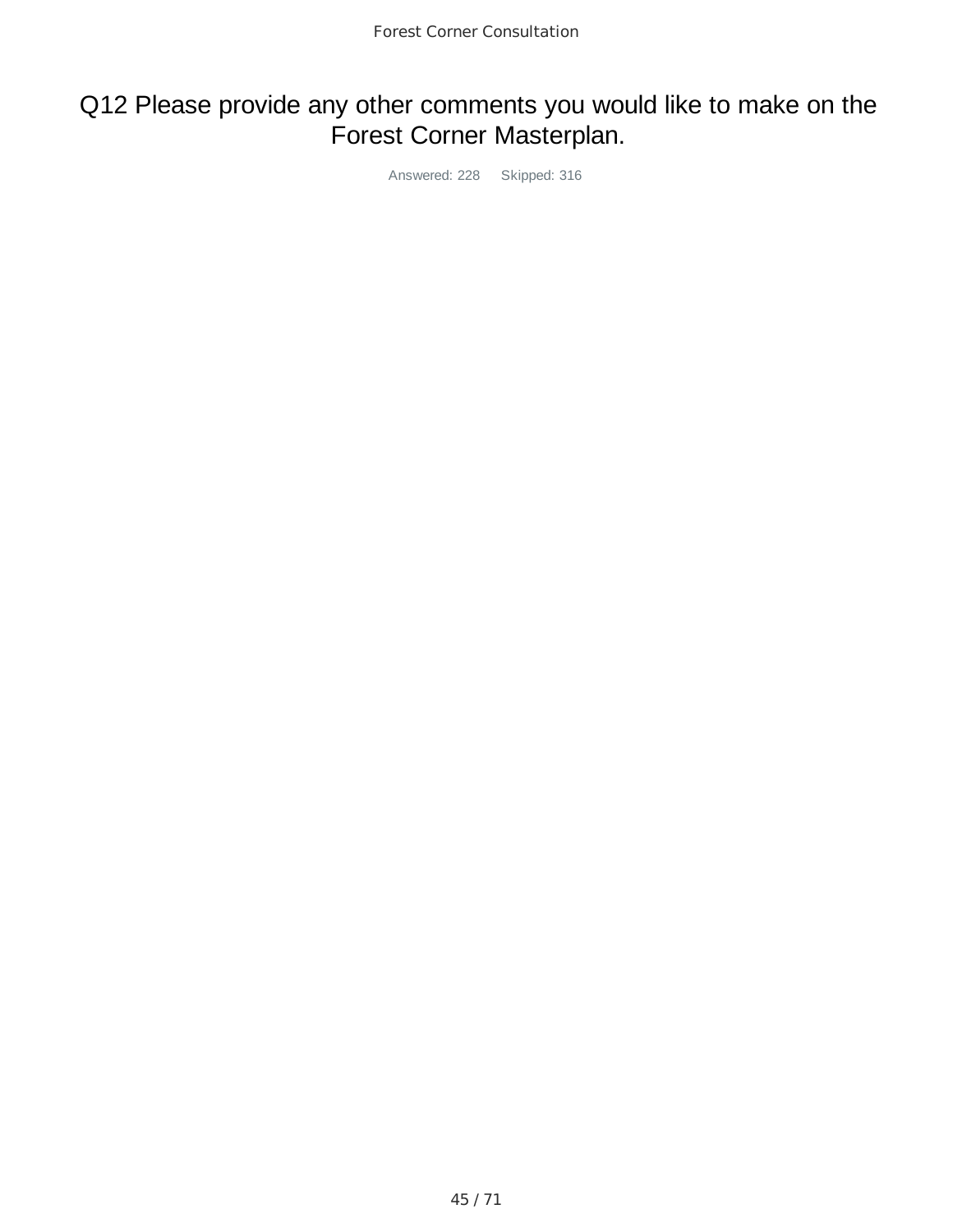| #              | <b>RESPONSES</b>                                                                                                                                                                                                                                                                                                                                                                                                                                                                                                                                                                                                                                                                                                                                                                                                                                                                                                                                                                                                                                                                                                                                      | <b>DATE</b>        |
|----------------|-------------------------------------------------------------------------------------------------------------------------------------------------------------------------------------------------------------------------------------------------------------------------------------------------------------------------------------------------------------------------------------------------------------------------------------------------------------------------------------------------------------------------------------------------------------------------------------------------------------------------------------------------------------------------------------------------------------------------------------------------------------------------------------------------------------------------------------------------------------------------------------------------------------------------------------------------------------------------------------------------------------------------------------------------------------------------------------------------------------------------------------------------------|--------------------|
| $\mathbf{1}$   | It needs more attractions for children on the area near the visitor centre                                                                                                                                                                                                                                                                                                                                                                                                                                                                                                                                                                                                                                                                                                                                                                                                                                                                                                                                                                                                                                                                            | 8/2/2020 11:33 PM  |
| $\overline{c}$ |                                                                                                                                                                                                                                                                                                                                                                                                                                                                                                                                                                                                                                                                                                                                                                                                                                                                                                                                                                                                                                                                                                                                                       | 8/1/2020 6:58 PM   |
| 3              | This is another blatant money-making scheme at the expense of locals' quiet enjoyment of<br>their village, not to mention the indigenous wildlife. Why don't you concentrate on the Harworth<br>regeneration site and put some zip wires in for them?                                                                                                                                                                                                                                                                                                                                                                                                                                                                                                                                                                                                                                                                                                                                                                                                                                                                                                 | 8/1/2020 1:57 PM   |
| 4              | Listen to local residents who live on this spot not developers with money who live elsewhere<br>and make money out of the impact upon our lives Consider the environmental impacts of yet<br>more development in an area which is meant to draw visitors to experience the tranquility of<br>nature not interactive technologies showing CGI interpretations of what used to be here before<br>you let the diggers in. Deliver on promises made - where's the tree planting promised as part of<br>car park and fun fair relocation???                                                                                                                                                                                                                                                                                                                                                                                                                                                                                                                                                                                                                | 8/1/2020 11:38 AM  |
| 5              | As aboveleave it alone!                                                                                                                                                                                                                                                                                                                                                                                                                                                                                                                                                                                                                                                                                                                                                                                                                                                                                                                                                                                                                                                                                                                               | 8/1/2020 8:43 AM   |
| 6              | Leave it as is. You stuffed up on the "visitor centre" don't make any more mistakes.                                                                                                                                                                                                                                                                                                                                                                                                                                                                                                                                                                                                                                                                                                                                                                                                                                                                                                                                                                                                                                                                  | 8/1/2020 5:50 AM   |
| 7              | Destroying fields where nature lives to create another car park seems a bit suspicious if your<br>trying to retain Sherwood Forest and it's wildlife and creating another very large recreational<br>area could create more noise and litter for the local community.                                                                                                                                                                                                                                                                                                                                                                                                                                                                                                                                                                                                                                                                                                                                                                                                                                                                                 | 8/1/2020 12:29 AM  |
| 8              | I like the idea of increasing the wildlife/birdlife/plantlife enjoyment and educational offer to the<br>public. However, its priority must be Robin Hood as it is world renowned for this and it has to<br>offer something different to Sherwood Pines and Rufford Park only two miles away from<br>Sherwood site. I have a damaged foot, but (hopefully) not permanently disabled, so must park<br>where everyone else does - for injured and disabled people it is too long to walk from current<br>car park to visitor centre. As a motorist, I am also concerned about additional parking and<br>pedestrians crossing Swinecote Road to get to the site. An original plan some years ago was<br>for a bridge (perhaps needs revisiting?) and a small 'road train' or golf buggy fleet driven by<br>Robin Hood's Merry Men would both add to the experience and give safety as a 'park and ride'<br>and help the disabled. In closer association with the village of Edwinstowe, would any open<br>spaces be available for community bonfires, rememberance day parades and royal jubilee<br>event celebrations - that's what I would like to see. | 7/31/2020 11:07 PM |
| 9              | <b>GO AWAY</b>                                                                                                                                                                                                                                                                                                                                                                                                                                                                                                                                                                                                                                                                                                                                                                                                                                                                                                                                                                                                                                                                                                                                        | 7/31/2020 9:40 PM  |
| 10             | Any increase in sports and leisure activities such as tennis, bowls, archery would be<br>welcomed. Local schools should be involved in designing future look of the forest.                                                                                                                                                                                                                                                                                                                                                                                                                                                                                                                                                                                                                                                                                                                                                                                                                                                                                                                                                                           | 7/31/2020 9:31 PM  |
| 11             | Any development has to take into consideration that families need to visit and costs should<br>not be prohibited to this being possible                                                                                                                                                                                                                                                                                                                                                                                                                                                                                                                                                                                                                                                                                                                                                                                                                                                                                                                                                                                                               | 7/31/2020 9:10 PM  |
| 12             | During the current lockdown we have seen birds and wildlife flourish, perhaps a little less<br>money making might be an idea!                                                                                                                                                                                                                                                                                                                                                                                                                                                                                                                                                                                                                                                                                                                                                                                                                                                                                                                                                                                                                         | 7/31/2020 8:31 PM  |
| 13             | Any development should not lose sight of our history and not become a circus type<br>environment.                                                                                                                                                                                                                                                                                                                                                                                                                                                                                                                                                                                                                                                                                                                                                                                                                                                                                                                                                                                                                                                     | 7/31/2020 8:23 PM  |
| 14             | Very little information about Robin Hood, new visitors centre poorly designed, tacty and basic<br>cafeteria. Events same old things. No incentive to revisit.                                                                                                                                                                                                                                                                                                                                                                                                                                                                                                                                                                                                                                                                                                                                                                                                                                                                                                                                                                                         | 7/31/2020 8:17 PM  |
| 15             | Congestion on Swinecote Lane would be exacerbated by a direct link with Thoresby Vale -<br>main accesss to Thoresby Vale should be on the Edwinstowe-Ollerton Road. Would damage<br>the character of the village completely sadly.                                                                                                                                                                                                                                                                                                                                                                                                                                                                                                                                                                                                                                                                                                                                                                                                                                                                                                                    | 7/31/2020 8:14 PM  |
| 16             | Don't think the video gives me any idea what the Masterplan really is. Will there will be<br>buildings created - if so we would be against it. The Forest is a significant ancient woodland of<br>scientific interest (which you mentioned) but you seem to want to bring many more<br>visitors/events which will impact on this specialist area and the peace of this village.                                                                                                                                                                                                                                                                                                                                                                                                                                                                                                                                                                                                                                                                                                                                                                       | 7/31/2020 6:55 PM  |
| 17             | I saw this advertised as in August's Sherwood Life which I received 4 days before the deadline<br>for response and have not had proper time to study the so called Masterplan.                                                                                                                                                                                                                                                                                                                                                                                                                                                                                                                                                                                                                                                                                                                                                                                                                                                                                                                                                                        | 7/31/2020 4:44 PM  |
| 18             | Need to develop ollerton roundabout free parking for locals.                                                                                                                                                                                                                                                                                                                                                                                                                                                                                                                                                                                                                                                                                                                                                                                                                                                                                                                                                                                                                                                                                          | 7/31/2020 4:37 PM  |
| 19             | Links to village. Would be great to re open victoria I train line. Also a weeding venue would be                                                                                                                                                                                                                                                                                                                                                                                                                                                                                                                                                                                                                                                                                                                                                                                                                                                                                                                                                                                                                                                      | 7/30/2020 10:05 PM |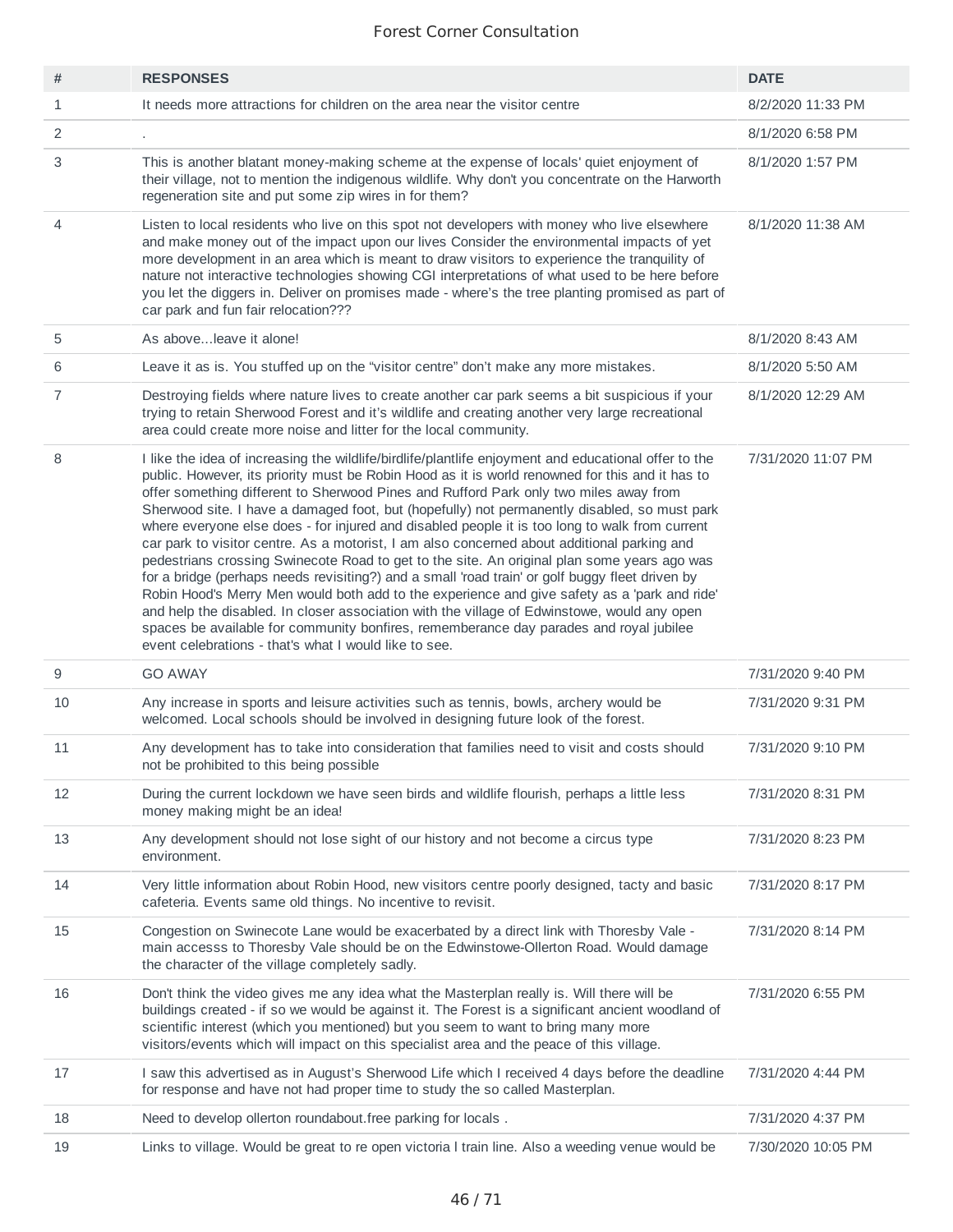|    | so beautiful and would bring in alot of business for the village                                                                                                                                                                                                                                                                                                                                                                                                                                                                                                                                                                                                                                                                                                                                                                                                                                  |                    |
|----|---------------------------------------------------------------------------------------------------------------------------------------------------------------------------------------------------------------------------------------------------------------------------------------------------------------------------------------------------------------------------------------------------------------------------------------------------------------------------------------------------------------------------------------------------------------------------------------------------------------------------------------------------------------------------------------------------------------------------------------------------------------------------------------------------------------------------------------------------------------------------------------------------|--------------------|
| 20 | Consider the residents                                                                                                                                                                                                                                                                                                                                                                                                                                                                                                                                                                                                                                                                                                                                                                                                                                                                            | 7/30/2020 8:01 PM  |
| 21 | Local bird sightings book and board at the visitors centre                                                                                                                                                                                                                                                                                                                                                                                                                                                                                                                                                                                                                                                                                                                                                                                                                                        | 7/30/2020 7:16 PM  |
| 22 | The main consideration and any future education programmes should be focused on the forest,<br>the ecology, wildlife and flora in the forest and preserving the nature of Sherwood Forest but<br>adding back the history of Robin Hood. NOT fitness, wellbeing, crafts etc there are other venue<br>which provide these facilities in the village                                                                                                                                                                                                                                                                                                                                                                                                                                                                                                                                                 | 7/30/2020 4:46 PM  |
| 23 | Its good to get everyone locally to buy in. The extension to the Robin Hood Railway line could<br>be good.                                                                                                                                                                                                                                                                                                                                                                                                                                                                                                                                                                                                                                                                                                                                                                                        | 7/30/2020 2:33 PM  |
| 24 | I think a link road across from Thoresby Vale is a bad idea and will only increase the traffic in<br>an area that is getting damaged by diffuse air pollution anyway.                                                                                                                                                                                                                                                                                                                                                                                                                                                                                                                                                                                                                                                                                                                             | 7/29/2020 9:48 PM  |
| 25 | On visiting the visitors centre last year with family (two of whom are children) from out of the<br>area, I felt the story of Robin Hood was not really told at all in the centre. The children in my<br>family were not familiar with Robin Hood (maybe all other children do know!). Lots to buy in<br>the centre, it seemed more commercial than about the area! As a child when I visited the area<br>things were simpler and we could stand in the Major Oak itself  of course understandably<br>this is not possible now, but then children need more stimulus of the imagination to understand<br>the area, and that I believe should be the role of the visitors centre or is it just a shop? One of<br>the storytelling sessions was on that daythats great, but time keeping very poor, so we in<br>fact could not stay for this. A lot of potential but disappointing delivery I felt. | 7/29/2020 6:29 PM  |
| 26 | It's a shame that this wasn't thought of when you had to move the Robin Hood experience.                                                                                                                                                                                                                                                                                                                                                                                                                                                                                                                                                                                                                                                                                                                                                                                                          | 7/29/2020 4:16 PM  |
| 27 | I want to see plenty of things not just this place but places like Ollerton and all around and<br>have trails leading to the area.                                                                                                                                                                                                                                                                                                                                                                                                                                                                                                                                                                                                                                                                                                                                                                | 7/29/2020 2:55 PM  |
| 28 | Needs to maintain the forest and not make it too commercialised as that's a concern the forest<br>will be second rather than the main thing people come for                                                                                                                                                                                                                                                                                                                                                                                                                                                                                                                                                                                                                                                                                                                                       | 7/29/2020 9:21 AM  |
| 29 | Really needs a key attraction. A high level walk in the forest where you are at treetop level will<br>give visitors a different view of the forest.                                                                                                                                                                                                                                                                                                                                                                                                                                                                                                                                                                                                                                                                                                                                               | 7/29/2020 7:35 AM  |
| 30 | Needs to be in keeping with the area, keep it simple!                                                                                                                                                                                                                                                                                                                                                                                                                                                                                                                                                                                                                                                                                                                                                                                                                                             | 7/29/2020 7:00 AM  |
| 31 | It must consider the impact on local community and what facilities are here already. The<br>calendar of events MUST be equally dispersed throughout the year not concentrated in the<br>summer months.                                                                                                                                                                                                                                                                                                                                                                                                                                                                                                                                                                                                                                                                                            | 7/29/2020 6:30 AM  |
| 32 | I would like to see Better crossings for access from car parks and edwinstowe. A proper cycle<br>route from ollerton, possibly alongside the back of thoresby pit tip starting at Sherwood heath<br>at ollerton roundabout.                                                                                                                                                                                                                                                                                                                                                                                                                                                                                                                                                                                                                                                                       | 7/28/2020 9:47 PM  |
| 33 | You just don't listen get on with what you have in mind.                                                                                                                                                                                                                                                                                                                                                                                                                                                                                                                                                                                                                                                                                                                                                                                                                                          | 7/28/2020 7:14 PM  |
| 34 | sound horrendous - the natural world does not need shops or activity centres/pastimes. We<br>should reduce consumerism of things in shops, we should increase CHEAP public transport,<br>because your proposal WILL increase pollution and disturbance to wildlide.                                                                                                                                                                                                                                                                                                                                                                                                                                                                                                                                                                                                                               | 7/28/2020 5:44 PM  |
| 35 | Not the way it has been Explain in greater why Edwinstowe needs a "Masterplan" to benefit the<br>whole village not just specific commercial interests.                                                                                                                                                                                                                                                                                                                                                                                                                                                                                                                                                                                                                                                                                                                                            | 7/28/2020 4:48 PM  |
| 36 | Far too expensive                                                                                                                                                                                                                                                                                                                                                                                                                                                                                                                                                                                                                                                                                                                                                                                                                                                                                 | 7/28/2020 3:03 PM  |
| 37 | It has to be inkeeping with the forest, building, playgrounds should blend in, as at Sherwood<br>pines. Nothing futuristic looking on the outside. Promote exercise, walking, cycling. Promote<br>wildlife conservation and groups. Promote forestry. Get local food business involved,eg Gifford<br>windmill local butchers, Ollerton watermill. Milton mausoleum, promoting other local<br>monuments in the area.                                                                                                                                                                                                                                                                                                                                                                                                                                                                               | 7/28/2020 2:41 PM  |
| 38 | Please use brown site land where the current new car park is? Plenty of space nor bothering<br>any tenants The Council spent hundreds of thousands of pounds taking the original car parks<br>and visitor centre back to nature why would you develop green site 5&6 to be part of any car<br>parking? Please note there is a plot of land which is wooded a joined to the cemetery think ear                                                                                                                                                                                                                                                                                                                                                                                                                                                                                                     | 7/28/2020 12:16 PM |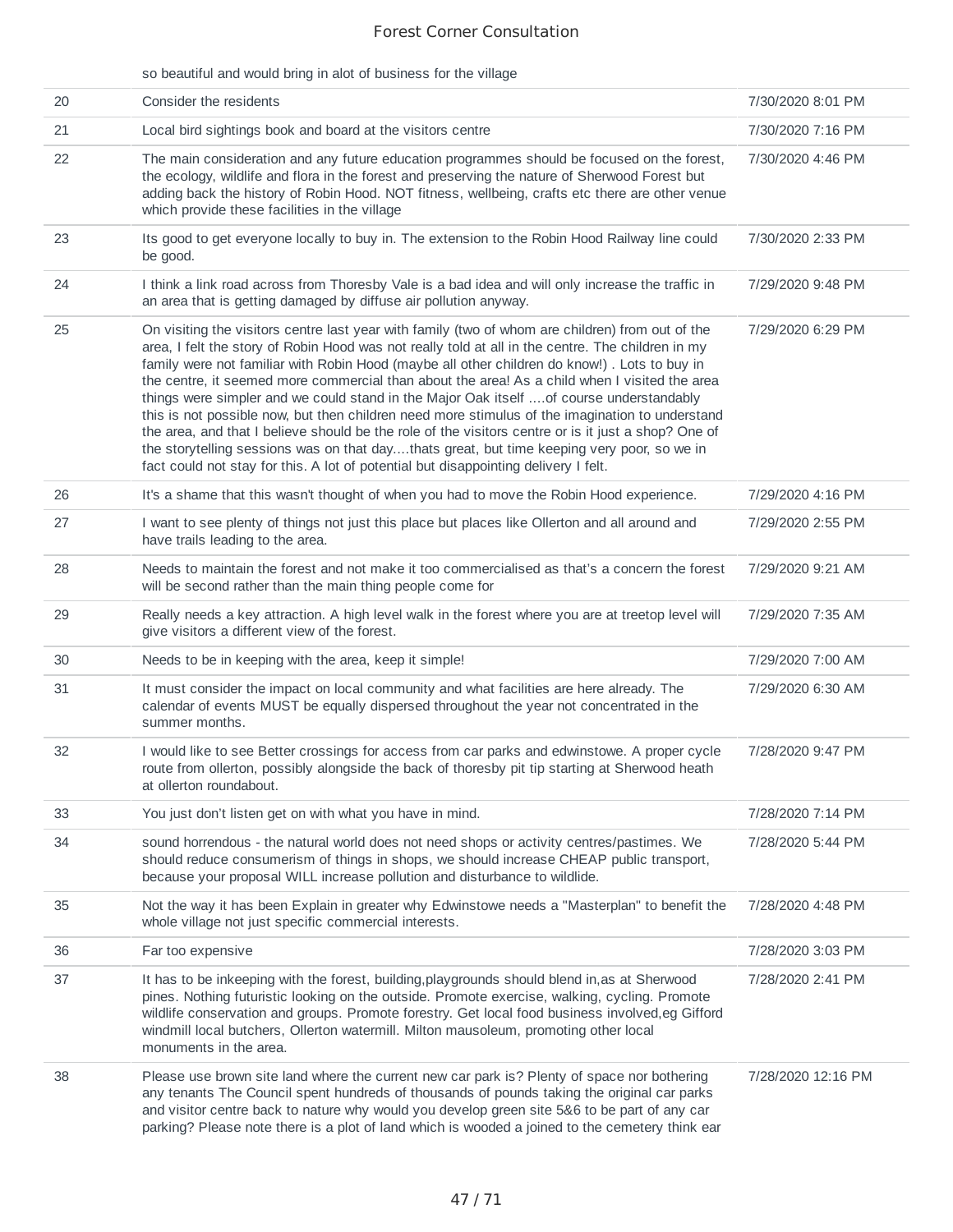marked for the extension of the cemetery so there is some land there? Please do NOT use this green belt land

| 39 | A varied seasonal calendar of events would attract local people and visitors to forest corner<br>and edwinstowe village. Can the December illuminations in the Forest be reinstated? It's<br>magical!                                                                                                                                                                                                                                                                                                                                                                                                                                                                                                                                                                                                                                                                                                                                                                                                                                                                                                                                                    | 7/28/2020 11:47 AM |
|----|----------------------------------------------------------------------------------------------------------------------------------------------------------------------------------------------------------------------------------------------------------------------------------------------------------------------------------------------------------------------------------------------------------------------------------------------------------------------------------------------------------------------------------------------------------------------------------------------------------------------------------------------------------------------------------------------------------------------------------------------------------------------------------------------------------------------------------------------------------------------------------------------------------------------------------------------------------------------------------------------------------------------------------------------------------------------------------------------------------------------------------------------------------|--------------------|
| 40 | Creating an area to increase a visitor's dwell time may improve the prospects of the plan. At<br>the moment there just doesn't seem enough to keep visitors there for a long period of time,<br>especially if the weather is inclement. Whilst the forest is a great place to spend the day with<br>family if it rains there doesn't seem much to do to keep people in the village. I believe that<br>education of our local heritage is important and more should be made of this, which the master<br>plan briefly addresses, coupled with local artisan food, crafts and experiences. I also think that<br>it's the local residents that you need to convince, particularly those that have lived in the<br>village the longest.                                                                                                                                                                                                                                                                                                                                                                                                                      | 7/28/2020 9:05 AM  |
| 41 | Be great to see some camping facilities that are affordable, this I feel would draw you more<br>tourists in all year round. However the site should not be too big to be sympathetic to the<br>environment.                                                                                                                                                                                                                                                                                                                                                                                                                                                                                                                                                                                                                                                                                                                                                                                                                                                                                                                                              | 7/28/2020 8:41 AM  |
| 42 | Please consider the effect on locals. Our village is already expanding and we have limited<br>infrastructure to support that                                                                                                                                                                                                                                                                                                                                                                                                                                                                                                                                                                                                                                                                                                                                                                                                                                                                                                                                                                                                                             | 7/28/2020 8:26 AM  |
| 43 | There needs to be a Robin Hood experience like before                                                                                                                                                                                                                                                                                                                                                                                                                                                                                                                                                                                                                                                                                                                                                                                                                                                                                                                                                                                                                                                                                                    | 7/27/2020 11:46 PM |
| 44 | support the fair. Been there though my family generations. And I now take my kids. Stop<br>making the forest a money making scheme                                                                                                                                                                                                                                                                                                                                                                                                                                                                                                                                                                                                                                                                                                                                                                                                                                                                                                                                                                                                                       | 7/27/2020 11:23 PM |
| 45 | This whole Master Plan is a joke, the proposed connecting road from Ollerton Road is the old<br>railway siding, at the moment a wonderful green wildlife corridor. It would cost a fortune to use<br>this as a connecting road. It is obvious any connecting road should be along the Spine Road<br>through the new development. The proposed Cycle Trails from the former workshop buildings<br>would be a disaster for the tip restoration. The tip is not part of the Thoresby Vale<br>development. 9. The support link to the High Street another joke. Number 10 connecting paths<br>another joke, this is obviously a desk top presentation, no one could have actually visited the<br>area to come up with this!! Who's paid for this consultation? Once again Edwinstowe and<br>Sherwood Forest are being exploited, we are just a cash cow for Newark & Sherwood District<br>Council. Local residents are never considered, over the next few years over a thousand new<br>houses will be built in the village bringing more traffic problems to the area. More and more<br>sites are approved for holiday accommodation. More cars more chaos. | 7/27/2020 10:08 PM |
| 46 | I think there could be more food/drink points and toilet facilities available and that the food<br>could be better value for money or more affordable offers. Also more options/ideas for family<br>events.                                                                                                                                                                                                                                                                                                                                                                                                                                                                                                                                                                                                                                                                                                                                                                                                                                                                                                                                              | 7/27/2020 10:00 PM |
| 47 | We came to live on Normanton because of the view and we was away from the visitors                                                                                                                                                                                                                                                                                                                                                                                                                                                                                                                                                                                                                                                                                                                                                                                                                                                                                                                                                                                                                                                                       | 7/27/2020 8:46 PM  |
| 48 | I think the education should be key, from the legend of Robin Hood to the wildlife. To inspire<br>the next generation.                                                                                                                                                                                                                                                                                                                                                                                                                                                                                                                                                                                                                                                                                                                                                                                                                                                                                                                                                                                                                                   | 7/27/2020 7:27 PM  |
| 49 | Why would you want to take land out of use from growing food which is essential with the<br>population of this country. Are we learning nothing from this pandemic? Surely it is best left to<br>nature than a car park and bigger recreation area - when the pit tip at over 200 acres of new<br>country park should surely be enough                                                                                                                                                                                                                                                                                                                                                                                                                                                                                                                                                                                                                                                                                                                                                                                                                   | 7/27/2020 6:27 PM  |
| 50 | Na                                                                                                                                                                                                                                                                                                                                                                                                                                                                                                                                                                                                                                                                                                                                                                                                                                                                                                                                                                                                                                                                                                                                                       | 7/27/2020 5:31 PM  |
| 51 | 1) a walkway(s) must be placed over Swinecote lane to address the accident potential & truly<br>link the two sides of the development. 2) illegal Sherwood Forest parking on Paddock Close &<br>in the Cemetery car park would be exacerbated. 3) the tranquility of the cemetery would be lost<br>which is unforgiveable.                                                                                                                                                                                                                                                                                                                                                                                                                                                                                                                                                                                                                                                                                                                                                                                                                               | 7/27/2020 4:17 PM  |
| 52 | There seems to have been very little communication about this. We were only made aware by<br>a neighbour. It's also not clear who's leading on this or what the underlying agenda is. There<br>are already many of the items suggested in this proposal at venues close to this site and given<br>the environmental impact and costs, will the proposal really deliver benefits?                                                                                                                                                                                                                                                                                                                                                                                                                                                                                                                                                                                                                                                                                                                                                                         | 7/27/2020 4:17 PM  |
| 53 | As a local resident, I welcome the work that has been done over the past few years and<br>applaud the effort to make the Forest more accessible and welcoming to more people. I do not                                                                                                                                                                                                                                                                                                                                                                                                                                                                                                                                                                                                                                                                                                                                                                                                                                                                                                                                                                   | 7/27/2020 4:04 PM  |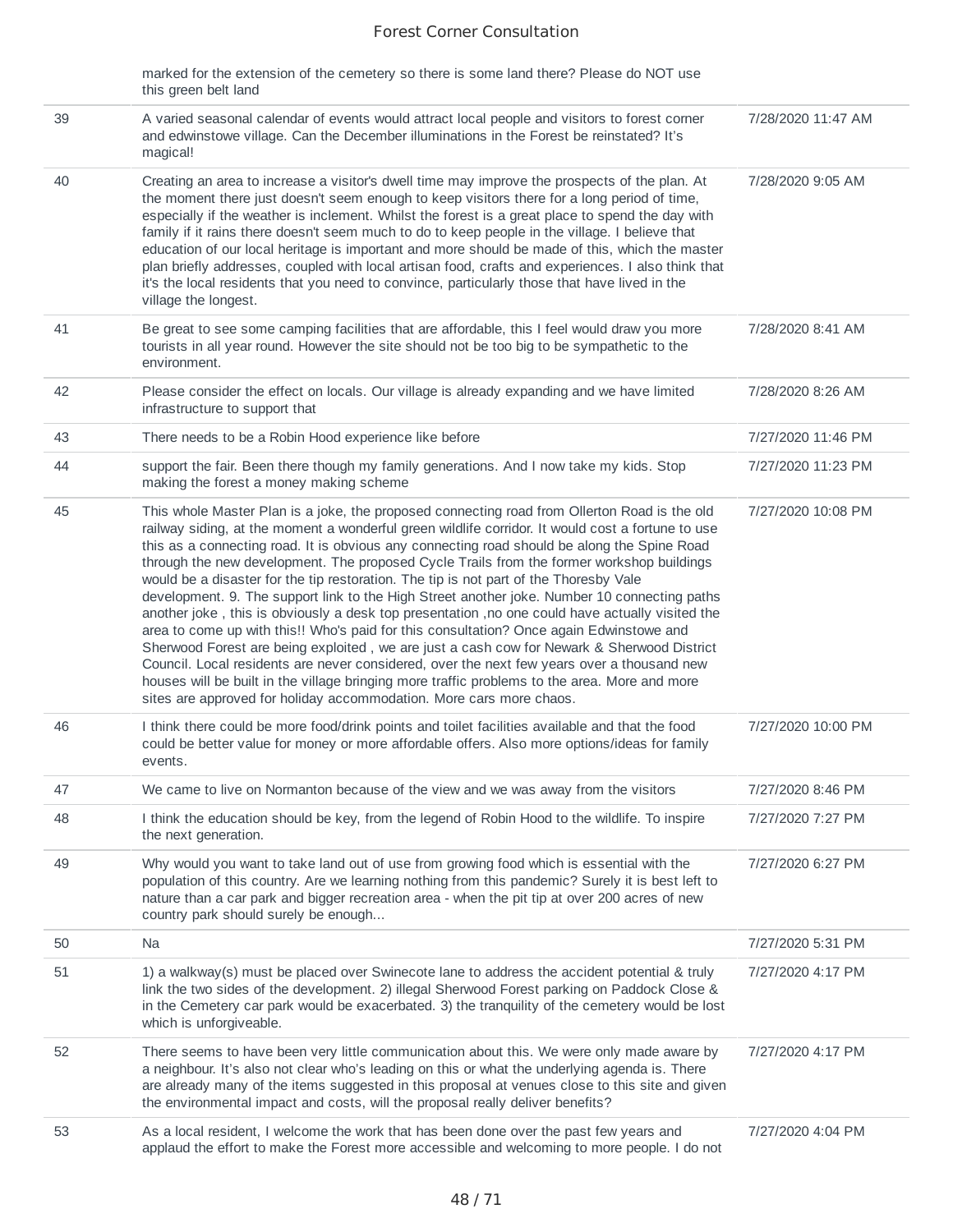|    | object in general to the proposals outlined in the masterplan and hope to be be able to be<br>involved in more detailed consultations.                                                                                                                                                                                                                                                                                                                                                                                                                |                    |
|----|-------------------------------------------------------------------------------------------------------------------------------------------------------------------------------------------------------------------------------------------------------------------------------------------------------------------------------------------------------------------------------------------------------------------------------------------------------------------------------------------------------------------------------------------------------|--------------------|
| 54 | I am not impressed with the suggestions shown it would destroy the ambience of the existing<br>pleasure that people derive from visiting the forest. The forest is a site for relaxation not<br>pleasure seeking.                                                                                                                                                                                                                                                                                                                                     | 7/27/2020 3:28 PM  |
| 55 | I have taken my now, two teenagers to Sherwood Forest over the past couple and there is just<br>not enough to do. They are bored by the time we have walked to the major oak and it's such a<br>long drive for having in entertained kids. We went to the Jorvik centre earlier this year and they<br>both loved there. Maybe would be a good idea to have something along those lines about<br>Robin Hood that could entertain a family as well as teenagers as they don't want to play on<br>parks. I look forward to seeing the outcome - Cheryl P | 7/27/2020 10:31 AM |
| 56 | A Robin Hood experience A destination worth travelling to Something unique to Sherwood<br>Forest Increased job opportunities for the local communities A more commercial isle operation                                                                                                                                                                                                                                                                                                                                                               | 7/26/2020 11:18 PM |
| 57 | Where is the plan?                                                                                                                                                                                                                                                                                                                                                                                                                                                                                                                                    | 7/26/2020 7:53 PM  |
| 58 | Lower parking and tea shops would be an idea                                                                                                                                                                                                                                                                                                                                                                                                                                                                                                          | 7/26/2020 7:16 PM  |
| 59 | Enforcement of traffic laws are important e.g. parking on grass verges and near dangerous<br>junctions.                                                                                                                                                                                                                                                                                                                                                                                                                                               | 7/26/2020 4:45 PM  |
| 60 | <b>None</b>                                                                                                                                                                                                                                                                                                                                                                                                                                                                                                                                           | 7/26/2020 12:10 PM |
| 61 | Get rid of that stench of sewage from the RSPB plant in front of the nvc. SERIOUS HEALTH<br>HAZARD.                                                                                                                                                                                                                                                                                                                                                                                                                                                   | 7/26/2020 10:24 AM |
| 62 | Please address the parking along Swinecote Road. It's getting out of hand with only dog<br>walkers. Increase in tourists will only exacerbate.                                                                                                                                                                                                                                                                                                                                                                                                        | 7/26/2020 10:21 AM |
| 63 | There needs to be a stronger link to Robin Hood to bring the tourists in, better / cheaper car<br>parking and better links down to the main high street                                                                                                                                                                                                                                                                                                                                                                                               | 7/26/2020 8:22 AM  |
| 64 | Think long and hard and learn from others. Keep it simple                                                                                                                                                                                                                                                                                                                                                                                                                                                                                             | 7/26/2020 7:34 AM  |
| 65 | Additional public events risk causing noise and traffic problems in and around the village                                                                                                                                                                                                                                                                                                                                                                                                                                                            | 7/25/2020 10:16 PM |
| 66 | Do we really have a say.                                                                                                                                                                                                                                                                                                                                                                                                                                                                                                                              | 7/25/2020 9:28 PM  |
| 67 | Like progress but think the plan is too ambitious and there lots of changes that have happened<br>in the area over the last 10 years and looks like there going to be a lot more which is very<br>concerning especially for local residents                                                                                                                                                                                                                                                                                                           | 7/25/2020 9:21 PM  |
| 68 | Leave it as it is                                                                                                                                                                                                                                                                                                                                                                                                                                                                                                                                     | 7/25/2020 8:52 PM  |
| 69 | will jobs be for local people                                                                                                                                                                                                                                                                                                                                                                                                                                                                                                                         | 7/25/2020 8:12 PM  |
| 70 | No comments, no point.                                                                                                                                                                                                                                                                                                                                                                                                                                                                                                                                | 7/25/2020 7:49 PM  |
| 71 | As previously said need premier Inn or travel lodge                                                                                                                                                                                                                                                                                                                                                                                                                                                                                                   | 7/25/2020 7:36 PM  |
| 72 | Cycling & segway available at sherwood pines. Developing these at forest corner wouldn't be<br>beneficial as the forest pathways aren't wide enough. However the option of having a high<br>ropes course in the area would be great as go ape at sherwood pines is always fully booked.                                                                                                                                                                                                                                                               | 7/25/2020 7:03 PM  |
| 73 | This area should compliment sherwood pines not compete with it.                                                                                                                                                                                                                                                                                                                                                                                                                                                                                       | 7/25/2020 6:52 PM  |
| 74 | Get it back to how it used to beabout Robin Hood and the history!                                                                                                                                                                                                                                                                                                                                                                                                                                                                                     | 7/25/2020 6:49 PM  |
| 75 | Think Robin Hood story needs more as it used to when there was the experience and history                                                                                                                                                                                                                                                                                                                                                                                                                                                             | 7/25/2020 6:46 PM  |
| 76 | See previous comment                                                                                                                                                                                                                                                                                                                                                                                                                                                                                                                                  | 7/25/2020 5:55 PM  |
| 77 | Need more updates on the master plan and development for local people We enquired at<br>RSPB last week and they were unable to help with information                                                                                                                                                                                                                                                                                                                                                                                                  | 7/25/2020 5:43 PM  |
| 78 | None                                                                                                                                                                                                                                                                                                                                                                                                                                                                                                                                                  | 7/25/2020 5:14 PM  |
| 79 | Traffic and transport management will need to be a priority if the aim is to increase footfall from<br>outside the village                                                                                                                                                                                                                                                                                                                                                                                                                            | 7/25/2020 5:03 PM  |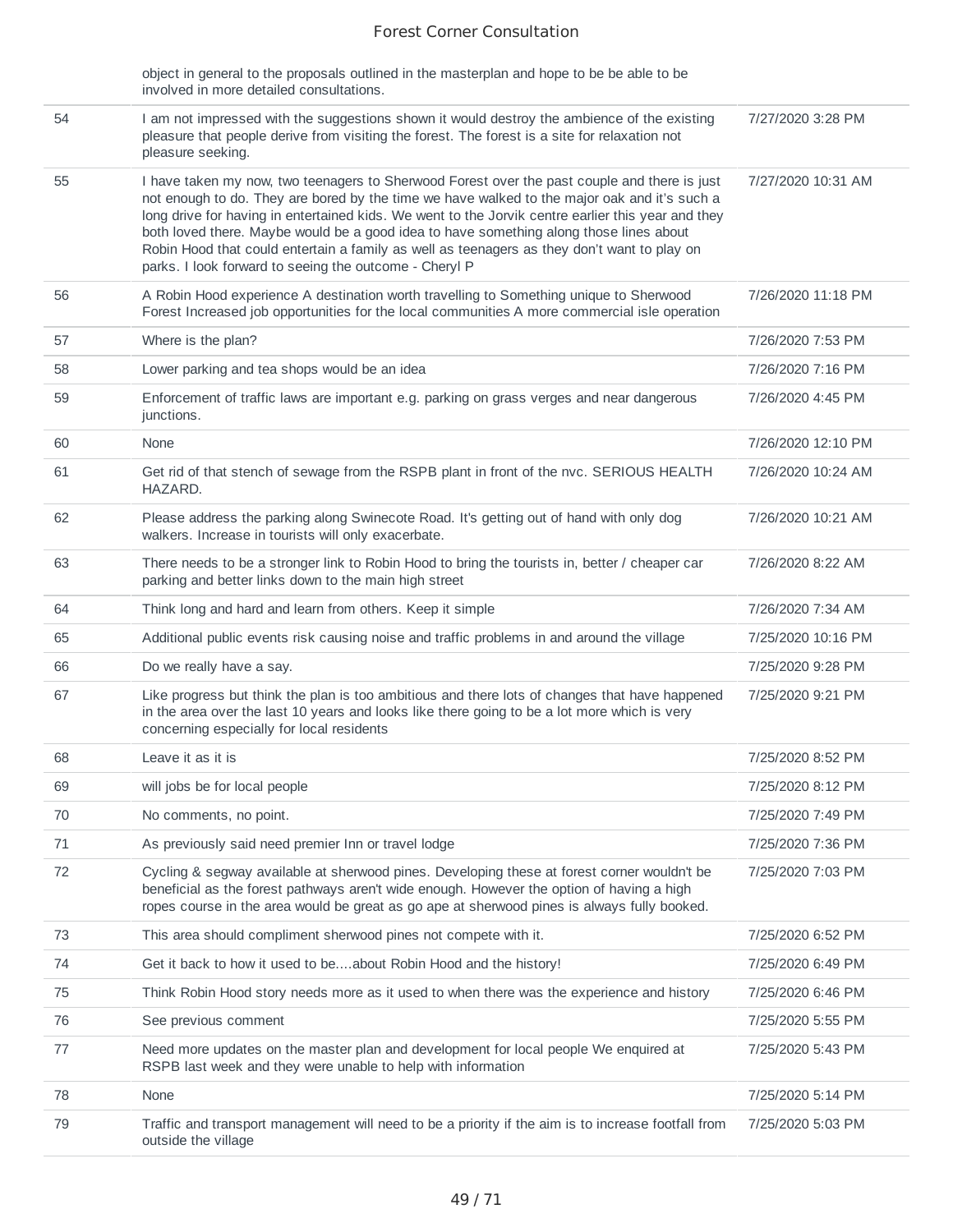| 80  | It looks very positive. At the moment the cross roads in Edwinstowe is a funnel that has to be<br>navigated to get in and out of the forest - having a number of extra walking/cycling routes into<br>the forest areas looks good. The more traffic free walking/cycling routes in Edwinstowe village<br>and surrounding forests the better.                                                                                                                                                                                                                                                                                                                                                                    | 7/25/2020 5:01 PM  |
|-----|-----------------------------------------------------------------------------------------------------------------------------------------------------------------------------------------------------------------------------------------------------------------------------------------------------------------------------------------------------------------------------------------------------------------------------------------------------------------------------------------------------------------------------------------------------------------------------------------------------------------------------------------------------------------------------------------------------------------|--------------------|
| 81  | Very glossy presentation but lacking substance and completely unsuitable because it proposes<br>too much development detrimental to the environment                                                                                                                                                                                                                                                                                                                                                                                                                                                                                                                                                             | 7/25/2020 4:48 PM  |
| 82  | Haven't seen it. Haven't seen any publicity to make me aware of it.                                                                                                                                                                                                                                                                                                                                                                                                                                                                                                                                                                                                                                             | 7/25/2020 4:37 PM  |
| 83  | Keep in mind the history behind sherwood forest & the major oak . The old visitor centre was<br>good for that & was a main attractin that brought visitors in.                                                                                                                                                                                                                                                                                                                                                                                                                                                                                                                                                  | 7/25/2020 4:30 PM  |
| 84  | Only saw this because someone shared it on Facebook otherwise would have had no idea<br>which is disappointing as we live so close to the forest.                                                                                                                                                                                                                                                                                                                                                                                                                                                                                                                                                               | 7/25/2020 4:23 PM  |
| 85  | As above. Keep it simple, keep it in one with nature, and don't overwhelm the site by<br>commercialling it beyond what it is - forest full of nature.                                                                                                                                                                                                                                                                                                                                                                                                                                                                                                                                                           | 7/25/2020 3:52 PM  |
| 86  | Provisions for influx on traffic. Maybe have visiting traffic come from budby/ worksop rather<br>than through Edwinstowe and creating holdups.                                                                                                                                                                                                                                                                                                                                                                                                                                                                                                                                                                  | 7/25/2020 3:48 PM  |
| 87  | This is very similar to the old Sherwood site which was a very good success before RSPB<br>took it over as they have more on the nature than the local history and the reason there is a<br>Sherwood forest so this is very good to bring back the old Sherwood as this is what people<br>come for not RSPB                                                                                                                                                                                                                                                                                                                                                                                                     | 7/25/2020 3:47 PM  |
| 88  | Car parking facilities. How will this be managed                                                                                                                                                                                                                                                                                                                                                                                                                                                                                                                                                                                                                                                                | 7/25/2020 3:46 PM  |
| 89  | Only found out about this consultation via a friend. Residents really ought be informed by post<br>and consulted directly.                                                                                                                                                                                                                                                                                                                                                                                                                                                                                                                                                                                      | 7/25/2020 3:17 PM  |
| 90  | Whilst understanding this is a masterplan, the vague proposals do not state what the goal is.<br>Is it to bring more people into the forest, more people into the area or to make money for a<br>developer. There are no commitments to improvements. Interesting that in question 5 there is<br>no option of less than a mile.                                                                                                                                                                                                                                                                                                                                                                                 | 7/25/2020 1:19 PM  |
| 91  | I want to know WHY I have to find out about this by accident? I live adjacent to a large area<br>which you intend to develop!!!!!!!!!!                                                                                                                                                                                                                                                                                                                                                                                                                                                                                                                                                                          | 7/25/2020 12:42 PM |
| 92  | None                                                                                                                                                                                                                                                                                                                                                                                                                                                                                                                                                                                                                                                                                                            | 7/25/2020 8:48 AM  |
| 93  | The master plan whichever way it gos has to develop the area into something w can be proud<br>of and which people from all over the country and thwe world want to come to again and again                                                                                                                                                                                                                                                                                                                                                                                                                                                                                                                      | 7/24/2020 2:18 PM  |
| 94  | Some good ideas                                                                                                                                                                                                                                                                                                                                                                                                                                                                                                                                                                                                                                                                                                 | 7/23/2020 11:44 PM |
| 95  | Hides and pools for wildlife watching                                                                                                                                                                                                                                                                                                                                                                                                                                                                                                                                                                                                                                                                           | 7/23/2020 2:51 PM  |
| 96  | The tree giveaway near Christmas was lovely                                                                                                                                                                                                                                                                                                                                                                                                                                                                                                                                                                                                                                                                     | 7/23/2020 11:37 AM |
| 97  | If the structures or buildings are To be anything like the new wildlife centre that has been built<br>god help us. It is a blot on the landscape!!!!                                                                                                                                                                                                                                                                                                                                                                                                                                                                                                                                                            | 7/23/2020 9:27 AM  |
| 98  | N/A                                                                                                                                                                                                                                                                                                                                                                                                                                                                                                                                                                                                                                                                                                             | 7/23/2020 9:19 AM  |
| 99  | I think it looks really exciting. I have always thought that Sherwood Forest and Edwinstowe<br>diserved to be showcased more. Most peopl ekno wthe story of Robin Hood and I think we<br>should be capitalising on this but also making it accessable to all. I think there needs to be a<br>mix of activities to fit all budgets. I think an outdoor theatre would be excellent. Glamping is so<br>popular now and being in the outdoors is big on the agenda at the moment. I think it is a great<br>way of getting people involved and if you can attract visitors from overseas by offering some<br>sort of package I think this could be a good income stream.                                             | 7/23/2020 8:13 AM  |
| 100 | I cannot adequately explain how viscerally angry I was at the one time I've visited Sherwood<br>Forest, since the RSPB took over. I thought the previous parking and visitor facilities provided<br>by the County Council whilst tired in places were, nestled in the trees, utterly fitting. At the<br>time of the visit the RSPB seemed to have relegated Robin Hood to a very distant second<br>place, in their efforts to make it more about birds (don't get me wrong - I'm a fan of birds). The<br>new visitor centre is far too small, not in the woods (people have come to visit a forest) the<br>food offering is grim and the toilet facilities inadequate. Parking people out in a field, devoid of | 7/22/2020 5:25 PM  |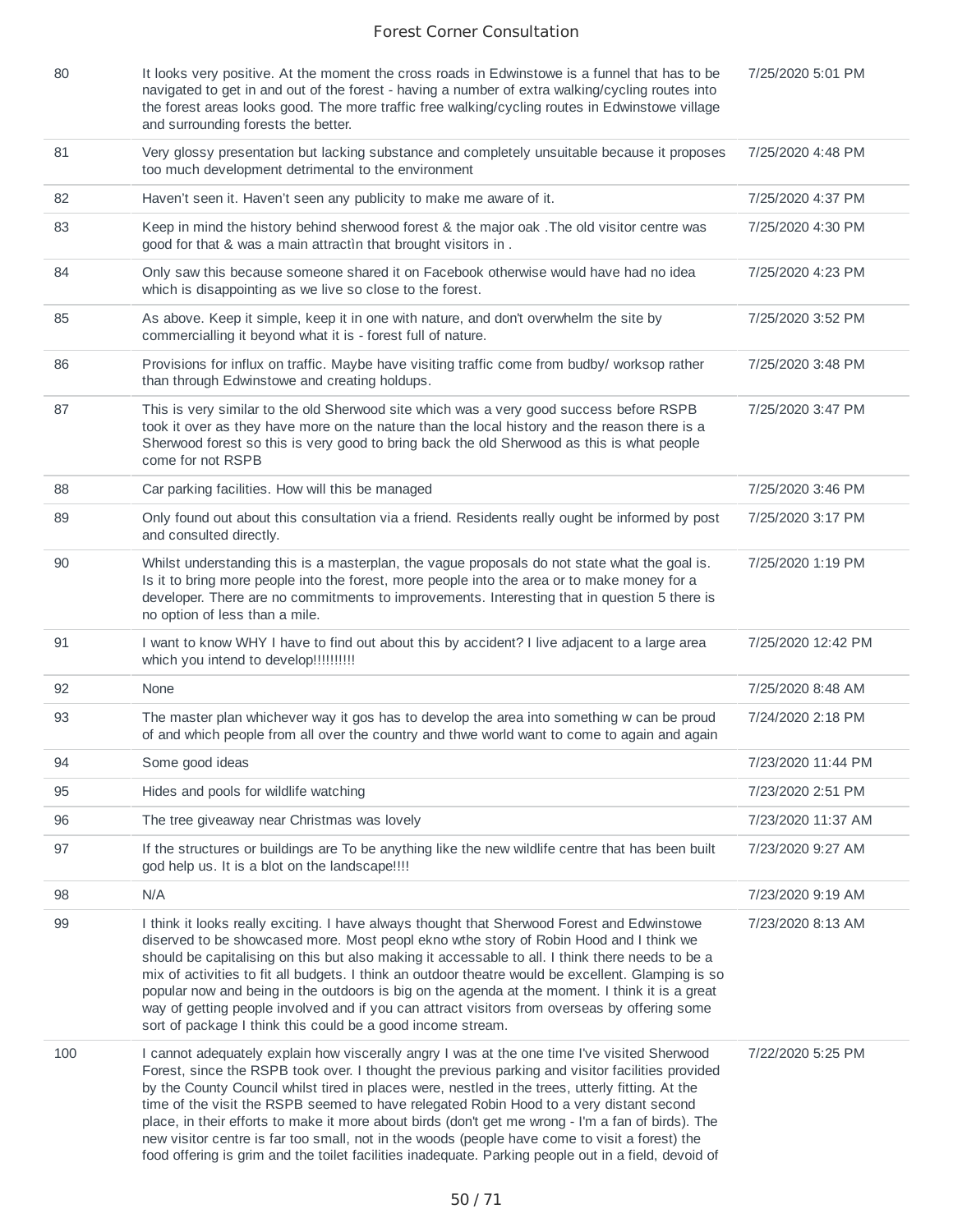trees and with a few cheap medieval stage props to "Robin"-ise things only served to cheapen and weaken. I recall going through Tripadvisor comments at the time and know there were a surprising number of people who thought similar. We used to go regularly, relish the trees and enjoy a cheap and cheerful meal afterward in the County Council facilities. After the RSPB took over we haven't been back.

| 101 | RSPB are idiots                                                                                                                                                                                                                                                                                                                                                                                                                                                                                                                                                                                                                                                                                                                                                                                                                                                                                                                                                                                                                                                                                                                                                                                                                                                                                                                                                                                                                                                                                                                                                                             | 7/21/2020 1:09 PM  |
|-----|---------------------------------------------------------------------------------------------------------------------------------------------------------------------------------------------------------------------------------------------------------------------------------------------------------------------------------------------------------------------------------------------------------------------------------------------------------------------------------------------------------------------------------------------------------------------------------------------------------------------------------------------------------------------------------------------------------------------------------------------------------------------------------------------------------------------------------------------------------------------------------------------------------------------------------------------------------------------------------------------------------------------------------------------------------------------------------------------------------------------------------------------------------------------------------------------------------------------------------------------------------------------------------------------------------------------------------------------------------------------------------------------------------------------------------------------------------------------------------------------------------------------------------------------------------------------------------------------|--------------------|
| 102 | Speaking on behalf of everyone I know from the village. Everyone misses the old style visitors<br>centre. Even though it was old, it had the medieval feel. The walkthrough story of Robin Hood<br>and the stocks was all outdated but still enjoyable for a young family. A meal in the restaurant<br>and a look in the little hut shops. It's ruined! To me there is no visitors centre! It's just a shop<br>and a school refractory feel cafe! Rubbish!! My first visit when it opened, my heart sank as did<br>my husbands. A waste of money. You've lost the Robin Hood feel and experience. You should<br>have listened to the people from the village. I have family visit regular and tradition to go to the<br>festival! They didn't enjoy the last one and was very disappointed. I can't tell you enough!<br>You've really got it all wrong! A group of bird twitching do gooders throwing away good money!<br>Ruined the fair and their livelihood in the process.                                                                                                                                                                                                                                                                                                                                                                                                                                                                                                                                                                                                              | 7/21/2020 11:33 AM |
| 103 | Add more Robin Hood to the place where he is based I think you look very silly                                                                                                                                                                                                                                                                                                                                                                                                                                                                                                                                                                                                                                                                                                                                                                                                                                                                                                                                                                                                                                                                                                                                                                                                                                                                                                                                                                                                                                                                                                              | 7/21/2020 11:05 AM |
| 104 | Like the old visitors centre, there was a walk through 'tales of Robin hood'. As a child and<br>growing up there due to family living in edwinstowe, we always went round the visitors centre<br>and loved it. The shop was lovely, the mini film experience of the making of films was great.<br>Also the old actors who did the Robin Hood festival were spectacular! It was such a shame<br>that they didn't come last year. They made the Robin Hood festival. The forest really needs a<br>boost for tourism. Years ago, so many Europeans and Americans came to see this amazing<br>historical landmark which really did give you the ins and outs of the Robin Hood story. Now we<br>have a cafe and a shop including wildlife facts. We need more Robin Hood for it to become<br>popular again.                                                                                                                                                                                                                                                                                                                                                                                                                                                                                                                                                                                                                                                                                                                                                                                     | 7/21/2020 10:56 AM |
| 105 | Would like to see more for Robin Hood. A massive trick is being missed here to make<br>Sherwood Forest feel like a family experience. The craft centre shops are never open and the<br>building itself it old and tired.                                                                                                                                                                                                                                                                                                                                                                                                                                                                                                                                                                                                                                                                                                                                                                                                                                                                                                                                                                                                                                                                                                                                                                                                                                                                                                                                                                    | 7/21/2020 8:49 AM  |
| 106 | Needs to be more of an experience. No attractions or things to do. Not anything about Robin<br>Hood. Boring. Once you've seen the major oak that's it. Want it to be a proper tourist attraction<br>with actors and shows and all Robin Hood experience things so there's more to do.                                                                                                                                                                                                                                                                                                                                                                                                                                                                                                                                                                                                                                                                                                                                                                                                                                                                                                                                                                                                                                                                                                                                                                                                                                                                                                       | 7/20/2020 6:49 PM  |
| 107 | Volunteers and volunteering needs to be looked at more carefully. Volunteers need to feel<br>wanted.                                                                                                                                                                                                                                                                                                                                                                                                                                                                                                                                                                                                                                                                                                                                                                                                                                                                                                                                                                                                                                                                                                                                                                                                                                                                                                                                                                                                                                                                                        | 7/20/2020 4:53 PM  |
| 108 | Keep it accessible for locals and visitors alike!                                                                                                                                                                                                                                                                                                                                                                                                                                                                                                                                                                                                                                                                                                                                                                                                                                                                                                                                                                                                                                                                                                                                                                                                                                                                                                                                                                                                                                                                                                                                           | 7/20/2020 12:20 PM |
| 109 | I bring my family and relatives here a couple of times a year and every time we have been<br>there has been less and less about Robin Hood. We are always disappointed that there isn't<br>more of an attraction or live theatre about the stories of Robin Hood. There is a lot on wildlife -<br>but Sherwood Forest isn't known for that. We would return more often if there was more<br>entertainment and immersive experiences. Until then we won't be visiting                                                                                                                                                                                                                                                                                                                                                                                                                                                                                                                                                                                                                                                                                                                                                                                                                                                                                                                                                                                                                                                                                                                        | 7/19/2020 6:31 PM  |
| 110 | Concern re increasing number of local residents spoil peace and quiet                                                                                                                                                                                                                                                                                                                                                                                                                                                                                                                                                                                                                                                                                                                                                                                                                                                                                                                                                                                                                                                                                                                                                                                                                                                                                                                                                                                                                                                                                                                       | 7/19/2020 4:43 PM  |
| 111 | Although nice to see the recent development on the site, Sherwood Forest has lost all the<br>elements that you are now trying to bring into the area which was visitor information and<br>interaction of the Robin Hood story. I find it sad that old figures have been moved from the old<br>visitor center and placed randomly around the new building, most without even a simple<br>refresh, which is dissapointing for the new site as they are showing their age. The Robin Hood<br>festival that once was a great event has also been in decline for several years. Maybe the<br>festival should run for more than just one week or even twice a year, a shorter event around<br>May bank holiday and 3 week festival throughout the summer months. Maybe the return of a<br>village summer event or smaller family focused days, or open air movie days (similar to those<br>run at Rufford and other parks) should be considered to so that the village can once again feel<br>a connection to the forest area. I dont feel there is a need for larger concerts, Sherwood Pines<br>has that covered. Focus needs to remain on the beauty of the area, the widlife development<br>and woodland walks and the history that surrounds the story of Robin Hood. If visitors to the<br>area wish to ride cycles (which are not permitted in Sherwood Forest currenlty) or a segway or<br>zip line then they can visit Sherwood Pines. Maybe better collaboration and advertising links<br>should be considered and work with the owners of the other great local sites, such as Rufford | 7/19/2020 11:16 AM |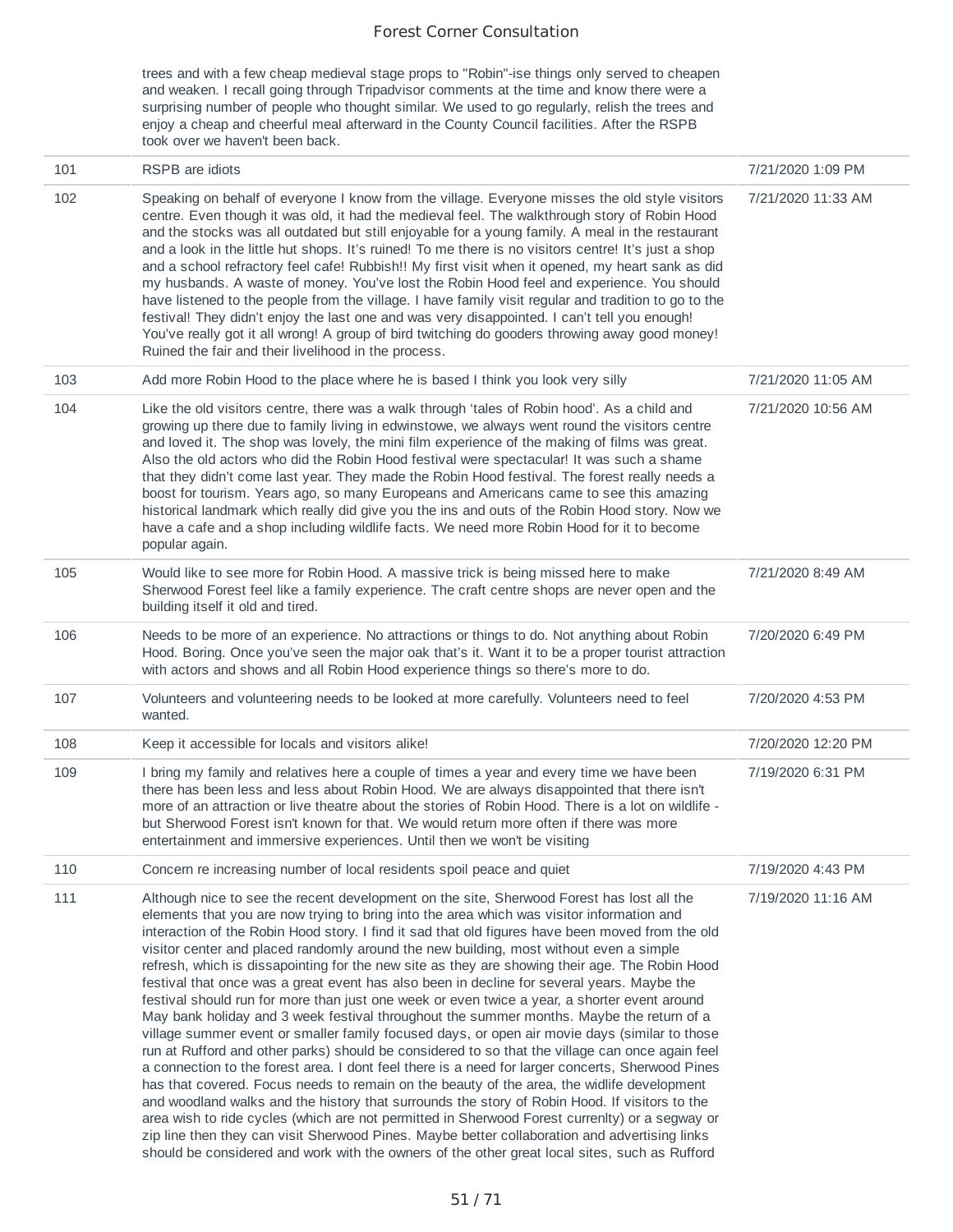Park, Clumber Park, Sherwood Pines along with Sherwood Forest should be considered to develop visitor interest for all sites with in the Sherwood area as a whole would be beneficial for all.

| 112 | None                                                                                                                                                                                                                                                                                                                                                                                                                                                                                                                                  | 7/19/2020 10:51 AM |
|-----|---------------------------------------------------------------------------------------------------------------------------------------------------------------------------------------------------------------------------------------------------------------------------------------------------------------------------------------------------------------------------------------------------------------------------------------------------------------------------------------------------------------------------------------|--------------------|
| 113 | As well as the legendary Robin Hood story, I think the legend of the forest itself is a huge<br>attraction that needs to be carefully nurtured to allow people to escape the digital age and<br>commercial pressures of modern life to reconnect with nature. As Robin Hood and his band of<br>men lived in the forest, wouldn't it be a great way to engage with that story if visitors were able<br>to experience what life in the forest may have been like for them (den building area for children<br>/ bush camping workshops?) | 7/19/2020 7:57 AM  |
| 114 | This idea seems to be somewhat like closing the stable door etc. Too little, too late. !                                                                                                                                                                                                                                                                                                                                                                                                                                              | 7/18/2020 4:54 PM  |
| 115 | Longer car park opening hours. Accessible toilets                                                                                                                                                                                                                                                                                                                                                                                                                                                                                     | 7/18/2020 4:00 PM  |
| 116 | Maybe have a public meeting so you can answer questions about the master plan. Extend the<br>Robin Hood line and upgrade ollerton roundabout before putting more strain on the local<br>infrastructure.                                                                                                                                                                                                                                                                                                                               | 7/18/2020 4:00 PM  |
| 117 | More focus is need on making the village a vibrant community space. However more also<br>needs to be done to make residents engaged. As all the investment will be wasted if the<br>residents don't engage and create community events in the future.                                                                                                                                                                                                                                                                                 | 7/18/2020 3:03 PM  |
| 118 | Love the idea of showcasing local growers/farmers with a farm shop or farmers market and<br>giving local craftsmen space to work                                                                                                                                                                                                                                                                                                                                                                                                      | 7/15/2020 8:21 AM  |
| 119 | Robin Hood, Robin Hood, Robin Hood and pagan themes. The Greenman, Herne The Hunter as<br>depicted in "Robin Of Sherwood". Stimulate mystery and imagination.                                                                                                                                                                                                                                                                                                                                                                         | 7/15/2020 12:45 AM |
| 120 | It doesn't needs anything                                                                                                                                                                                                                                                                                                                                                                                                                                                                                                             | 7/14/2020 3:15 PM  |
| 121 | Links to former colliery site and increased access to land very exciting. Strengthening Robin<br>Hood experience and economic history of local community also much needed                                                                                                                                                                                                                                                                                                                                                             | 7/13/2020 5:40 PM  |
| 122 | The Sherwood brand should be used to help unlock better outcomes across the landscape for<br>nature and not just a hook for local economic growth. It would be great to see the Forest<br>Corner as a meaningful statement of sustainable development that puts nature and wildlife<br>truly at it's heart and not just an advert for attracting visitors.                                                                                                                                                                            | 7/13/2020 3:25 PM  |
| 123 | Living in the area for 40 years and the whole heart has gone. Overpriced, overcrowded place.                                                                                                                                                                                                                                                                                                                                                                                                                                          | 7/12/2020 5:10 PM  |
| 124 | You seem to have forgotten the forest is the jewel. Moving to the current location has removed<br>people from the forest. Was that the intention?                                                                                                                                                                                                                                                                                                                                                                                     | 7/12/2020 3:17 PM  |
| 125 | Put parking for folk who can't walk very well near the major oak                                                                                                                                                                                                                                                                                                                                                                                                                                                                      | 7/12/2020 1:11 PM  |
| 126 | All proposals should be put to Edwinstowe residents for consultation, and any<br>modifications/building on the site should be sympathetic and carbon neutral                                                                                                                                                                                                                                                                                                                                                                          | 7/12/2020 10:20 AM |
| 127 | More guide tours at affordable prices.                                                                                                                                                                                                                                                                                                                                                                                                                                                                                                | 7/11/2020 11:31 PM |
| 128 | Can you do something about the man who walks his dog completely nude in the forest and on<br>budby heath. Its quite disturbing when your out trying to relax and see nature                                                                                                                                                                                                                                                                                                                                                           | 7/11/2020 7:11 PM  |
| 129 | With the development show apart from my comments above generally good, but if housing<br>becomes part of it expect strong local opposition.                                                                                                                                                                                                                                                                                                                                                                                           | 7/11/2020 2:55 PM  |
| 130 | Haven't read it yet.                                                                                                                                                                                                                                                                                                                                                                                                                                                                                                                  | 7/11/2020 1:30 PM  |
| 131 | None                                                                                                                                                                                                                                                                                                                                                                                                                                                                                                                                  | 7/10/2020 6:38 PM  |
| 132 | Regular feedback to local people, both negative and positive, is essential to keep local<br>residents on side                                                                                                                                                                                                                                                                                                                                                                                                                         | 7/10/2020 3:48 PM  |
| 133 | More seating. Longer parking hours. Bigger and better events                                                                                                                                                                                                                                                                                                                                                                                                                                                                          | 7/10/2020 12:17 PM |
| 134 | I believe we the legend of Robin Hood and the history of the area is what mainly attracts<br>visitors. This area is extremely lacking at the moment and working on that alone I feel would<br>make visitors leave happy.                                                                                                                                                                                                                                                                                                              | 7/10/2020 9:06 AM  |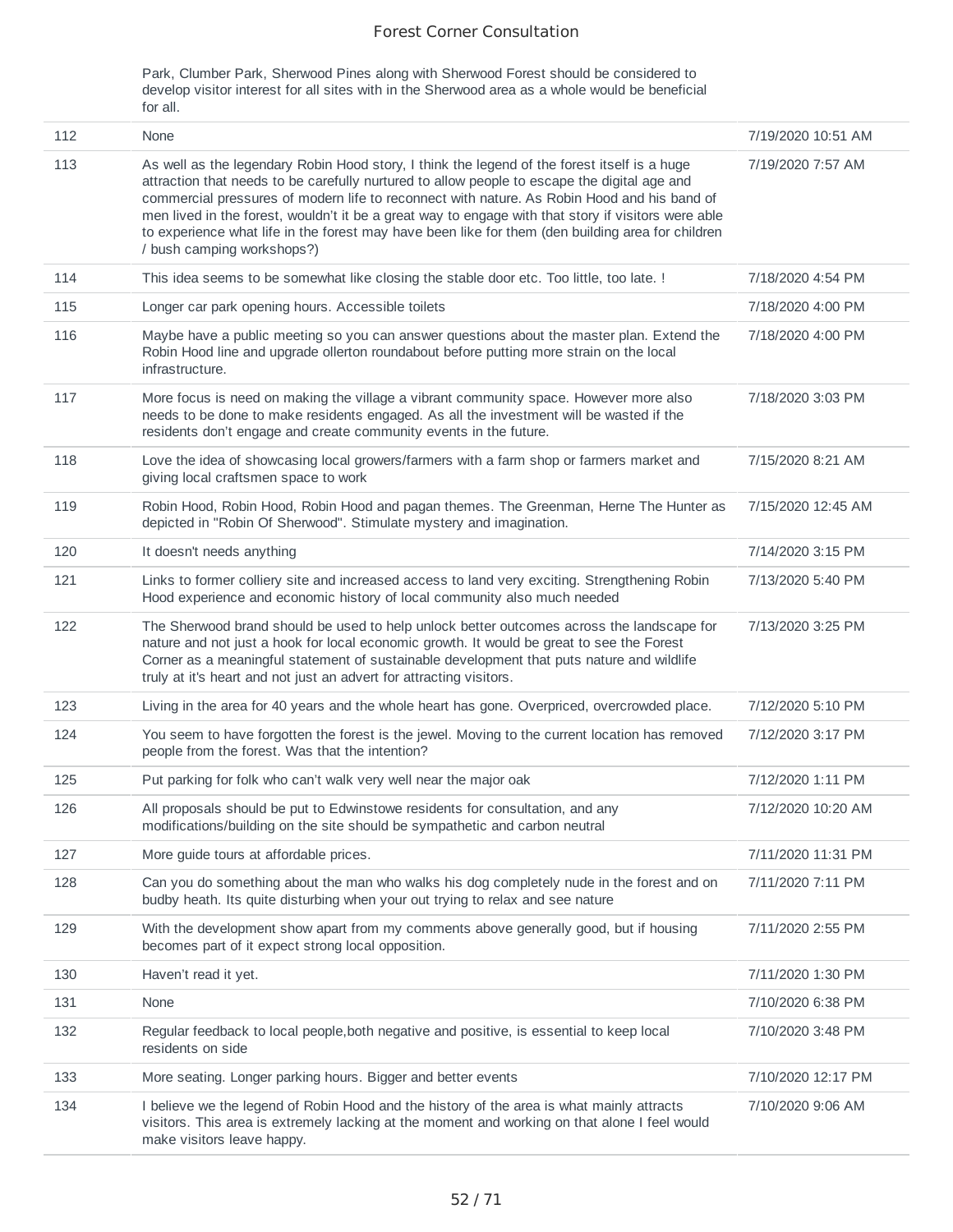| 135 | This needs to be a world class destination that befits the world's awareness of Robin Hood.                                                                                                                                                                                                                                                                                                                                                                                                                                                                                                                           | 7/10/2020 6:23 AM |
|-----|-----------------------------------------------------------------------------------------------------------------------------------------------------------------------------------------------------------------------------------------------------------------------------------------------------------------------------------------------------------------------------------------------------------------------------------------------------------------------------------------------------------------------------------------------------------------------------------------------------------------------|-------------------|
| 136 | Very strong emphasis on Robin Hood legend                                                                                                                                                                                                                                                                                                                                                                                                                                                                                                                                                                             | 7/10/2020 5:01 AM |
| 137 | Need to make more of the Robin Hood connection, a total missed opportunity - much more<br>investment in that and link nature with it                                                                                                                                                                                                                                                                                                                                                                                                                                                                                  | 7/10/2020 1:20 AM |
| 138 | The Robin Hood part of the experience should be at the forefront                                                                                                                                                                                                                                                                                                                                                                                                                                                                                                                                                      | 7/9/2020 10:25 PM |
| 139 | Public transport in and out of village needs adressing                                                                                                                                                                                                                                                                                                                                                                                                                                                                                                                                                                | 7/9/2020 9:23 PM  |
| 140 | since the new visitor centre opened the story of Robin Hood has disappeared and it is what<br>this area is known for. You've alienated many                                                                                                                                                                                                                                                                                                                                                                                                                                                                           | 7/9/2020 9:20 PM  |
| 141 | Don't run before you can walk                                                                                                                                                                                                                                                                                                                                                                                                                                                                                                                                                                                         | 7/9/2020 8:49 PM  |
| 142 | I'm unsure if I have actually seen the master plan or not!!! What I have seen the Master plan is<br>scant, can see layout plan but info is brief - what is the detail to the proposal?                                                                                                                                                                                                                                                                                                                                                                                                                                | 7/9/2020 8:33 PM  |
| 143 | Yo much leave our forest alone to be enjoyed as it is for peace and quiet for animal lovers                                                                                                                                                                                                                                                                                                                                                                                                                                                                                                                           | 7/9/2020 8:09 PM  |
| 144 | Need toilets in car park                                                                                                                                                                                                                                                                                                                                                                                                                                                                                                                                                                                              | 7/9/2020 6:33 PM  |
| 145 | As a family we would like to see more events celebrating everything local. - Local music<br>festival - local farmers market - produce from allotments & local farms - Theatre shows sharing<br>the the tales of Robin Hood The venues for the event should not interfere with the the existing<br>cricket pitch                                                                                                                                                                                                                                                                                                       | 7/9/2020 4:26 PM  |
| 146 | The master plan is pretty vague in the way it intends to meet its objectives and desires                                                                                                                                                                                                                                                                                                                                                                                                                                                                                                                              | 7/9/2020 3:58 PM  |
| 147 | Clear signage and paths wud be good and more entertainment and things 2 do. It's currently<br>not much of a day out. More sports hire facilities, activities to take part in, Robin Hood<br>tour/performance of sum kind. Thank you                                                                                                                                                                                                                                                                                                                                                                                   | 7/9/2020 3:03 PM  |
| 148 | Mainly I feel we need more about the Robin Hood Story. This is SHOULD be the main focal<br>point at the forest and currently, it's like the story is of no importance. Maybe there could be<br>some sort of attraction for families and adults to visit to bring in a new audience but still have<br>the cultural story behind it.                                                                                                                                                                                                                                                                                    | 7/9/2020 2:50 PM  |
| 149 | There is a need for a more Robin Hood themed attractions                                                                                                                                                                                                                                                                                                                                                                                                                                                                                                                                                              | 7/9/2020 2:45 PM  |
| 150 | The forest is lovely, and people who live reasonably locally will always visit anyway, but when<br>it comes to people from further afield, what sets it apart from any other woodland in this<br>country is the Robin Hood connection, and we really need to make more of this all year round,<br>not just during the festival.                                                                                                                                                                                                                                                                                       | 7/9/2020 2:18 PM  |
| 151 | RSPB needs a better car park fit for purpose                                                                                                                                                                                                                                                                                                                                                                                                                                                                                                                                                                          | 7/9/2020 2:11 PM  |
| 152 | Haven't seen it                                                                                                                                                                                                                                                                                                                                                                                                                                                                                                                                                                                                       | 7/9/2020 1:49 PM  |
| 153 | I am very interested to see developments for public access on the former Thoresby colliery<br>waste tip expanding out north. A well established but un-sanctioned track, used by walkers,<br>horses and bikes (and motorcycles) run east-west to the north of the heap, parallel to the<br>A616. Connecting to this would be wise, and would open up a range of opportunities. Further,<br>the cycle link between Edwinstowe and Ollerton is impeded with the only permitted route being<br>on the A6075, dissuading, or forcing families to share the route with fast traffic (50mph) is still<br>fast for children. | 7/9/2020 1:41 PM  |
| 154 | Advertise what's available in the edwinstowe village and work together                                                                                                                                                                                                                                                                                                                                                                                                                                                                                                                                                | 7/9/2020 1:38 PM  |
| 155 | None                                                                                                                                                                                                                                                                                                                                                                                                                                                                                                                                                                                                                  | 7/9/2020 1:29 PM  |
| 156 | The legend of Robin Hood really needs to be a focal point of Sherwood Forest. He is known all<br>around the world and is a superb advocate for the forest                                                                                                                                                                                                                                                                                                                                                                                                                                                             | 7/9/2020 1:26 PM  |
| 157 | great consultation on line event - very well presented                                                                                                                                                                                                                                                                                                                                                                                                                                                                                                                                                                | 7/9/2020 1:02 PM  |
| 158 | Priority should be made to residents for free parking and access in and around the village and<br>forest                                                                                                                                                                                                                                                                                                                                                                                                                                                                                                              | 7/9/2020 12:51 PM |
| 159 | Please grant permission for the plans for a steam locomotive attraction within the area.                                                                                                                                                                                                                                                                                                                                                                                                                                                                                                                              | 7/9/2020 12:40 PM |
|     |                                                                                                                                                                                                                                                                                                                                                                                                                                                                                                                                                                                                                       |                   |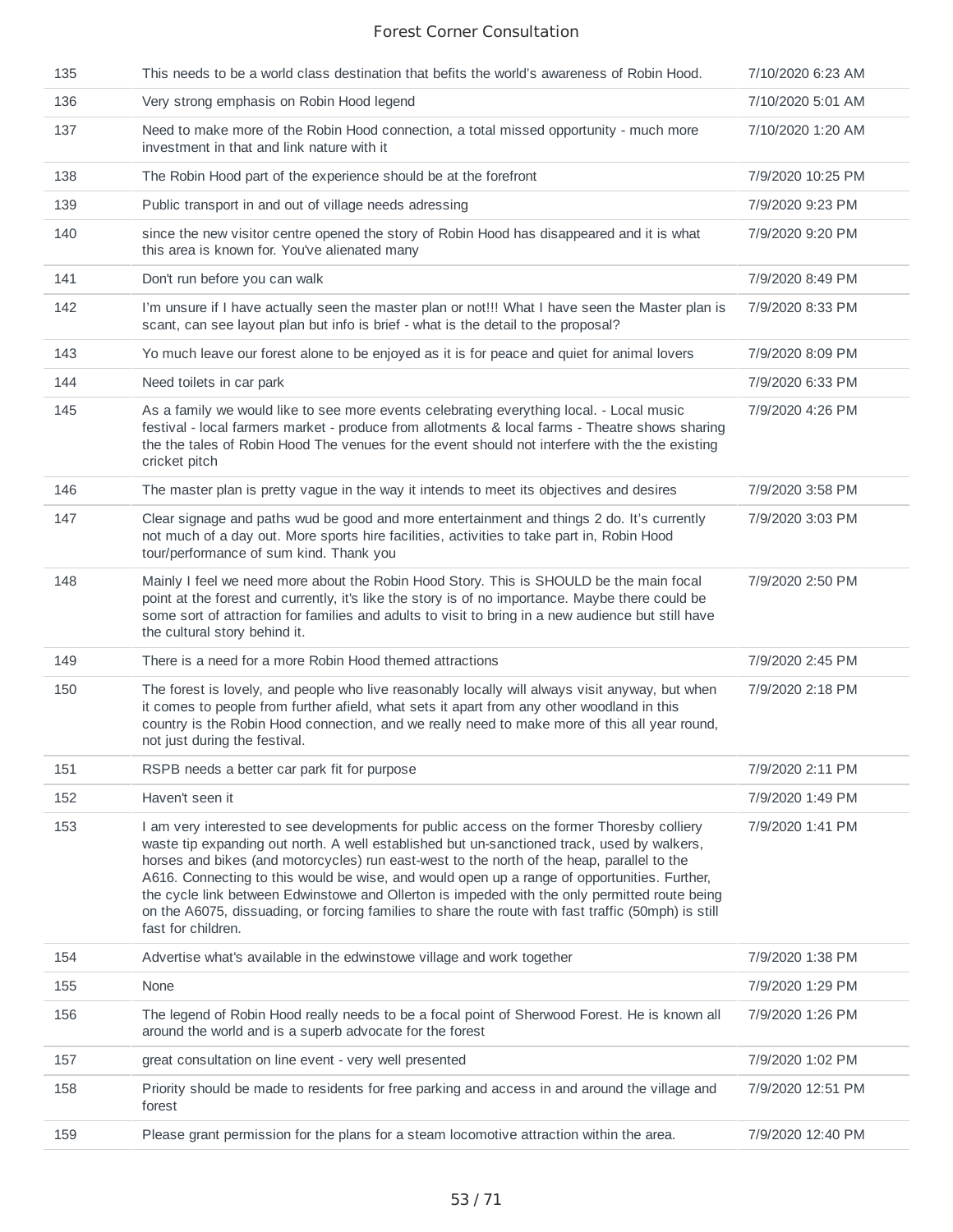| 160 | The current public transport links are poor from some areas of the village leaving residents who  | 7/9/2020 12:20 PM |
|-----|---------------------------------------------------------------------------------------------------|-------------------|
|     | need to use a bus to get there unable to visit (i.e. the bus from one area of the village doesn't |                   |
|     | go to Forest Corner and even if they get off in the village, the buses are timetabled in such a   |                   |
|     | way that there is a very long wait to get another which goes to Forest Corner)                    |                   |

| 161 | none                                                                                                                                                                                                                                                                                                                                                                                                                                                                                                                                                                                                                                                                                                                                                                                                                                                                                                                                                                                                                                                                                                                                                                                                                                                                      | 7/9/2020 11:55 AM |
|-----|---------------------------------------------------------------------------------------------------------------------------------------------------------------------------------------------------------------------------------------------------------------------------------------------------------------------------------------------------------------------------------------------------------------------------------------------------------------------------------------------------------------------------------------------------------------------------------------------------------------------------------------------------------------------------------------------------------------------------------------------------------------------------------------------------------------------------------------------------------------------------------------------------------------------------------------------------------------------------------------------------------------------------------------------------------------------------------------------------------------------------------------------------------------------------------------------------------------------------------------------------------------------------|-------------------|
| 162 | We have a beautiful and world-renowned resource that should be open to all. I can see the<br>commercial potential but please do not spoil our neighbourhood and our access to this for<br>financial gain. I pray that a balance can be found that allows those of us who have chosen to<br>live here the right to enjoy our village and our backyard forest                                                                                                                                                                                                                                                                                                                                                                                                                                                                                                                                                                                                                                                                                                                                                                                                                                                                                                               | 7/9/2020 11:36 AM |
| 163 | Please retain Robin Hood. It is part of this village and it has been ignored and pushed aside by<br>others. It is his home and valued by the whole world.                                                                                                                                                                                                                                                                                                                                                                                                                                                                                                                                                                                                                                                                                                                                                                                                                                                                                                                                                                                                                                                                                                                 | 7/9/2020 7:48 AM  |
| 164 | They need to do something or they won't get any visitors                                                                                                                                                                                                                                                                                                                                                                                                                                                                                                                                                                                                                                                                                                                                                                                                                                                                                                                                                                                                                                                                                                                                                                                                                  | 7/8/2020 10:40 PM |
| 165 | Would like to see an immersive permanent Robin Hood themed attraction - like the tales of<br>Robin Hood which closed down in 2009 in Nottingham city centre. There is not enough at the<br>moment telling the story.                                                                                                                                                                                                                                                                                                                                                                                                                                                                                                                                                                                                                                                                                                                                                                                                                                                                                                                                                                                                                                                      | 7/8/2020 10:38 PM |
| 166 | cabins or glamping tents in the woods you could stay in could be a quirky feature - all robin<br>hood themed of course The event/wedding venue would need to look less like a conference<br>block building, and more dainty-something quirky.                                                                                                                                                                                                                                                                                                                                                                                                                                                                                                                                                                                                                                                                                                                                                                                                                                                                                                                                                                                                                             | 7/8/2020 9:00 PM  |
| 167 | Definitely more to do with Robin Hood and more Robin Hood experiences                                                                                                                                                                                                                                                                                                                                                                                                                                                                                                                                                                                                                                                                                                                                                                                                                                                                                                                                                                                                                                                                                                                                                                                                     | 7/8/2020 8:38 PM  |
| 168 | Needs to create higher paid employment for locals and the young locals. Make it unique has<br>the legend itself no American theme parks. But cultural events , musical festivals and theatre                                                                                                                                                                                                                                                                                                                                                                                                                                                                                                                                                                                                                                                                                                                                                                                                                                                                                                                                                                                                                                                                              | 7/8/2020 7:18 PM  |
| 169 | Spread out activities towards pit tip walk and Ollerton Heath                                                                                                                                                                                                                                                                                                                                                                                                                                                                                                                                                                                                                                                                                                                                                                                                                                                                                                                                                                                                                                                                                                                                                                                                             | 7/8/2020 7:14 PM  |
| 170 | More could be made of the old pit tip area for a walk long the top as at Vicar Water linking with<br>the heathland at Cocklode woods. This would disperse the crowds away from the forested area<br>and protect the wildlife.                                                                                                                                                                                                                                                                                                                                                                                                                                                                                                                                                                                                                                                                                                                                                                                                                                                                                                                                                                                                                                             | 7/8/2020 6:44 PM  |
| 171 | As I looked at it on my phone, I couldn't really understand where things are due to screen size                                                                                                                                                                                                                                                                                                                                                                                                                                                                                                                                                                                                                                                                                                                                                                                                                                                                                                                                                                                                                                                                                                                                                                           | 7/8/2020 4:02 PM  |
| 172 | Personally, I have a concern that Sherwood forest will loose it's individuality and that the site is<br>not designed to contain a lot of attractions.                                                                                                                                                                                                                                                                                                                                                                                                                                                                                                                                                                                                                                                                                                                                                                                                                                                                                                                                                                                                                                                                                                                     | 7/8/2020 3:56 PM  |
| 173 | N/A                                                                                                                                                                                                                                                                                                                                                                                                                                                                                                                                                                                                                                                                                                                                                                                                                                                                                                                                                                                                                                                                                                                                                                                                                                                                       | 7/8/2020 3:23 PM  |
| 174 | Boutique hotel/farmers market/arts installations and the development of the Robin Hood<br>theme, all great ideas                                                                                                                                                                                                                                                                                                                                                                                                                                                                                                                                                                                                                                                                                                                                                                                                                                                                                                                                                                                                                                                                                                                                                          | 7/8/2020 11:29 AM |
| 175 | n/a                                                                                                                                                                                                                                                                                                                                                                                                                                                                                                                                                                                                                                                                                                                                                                                                                                                                                                                                                                                                                                                                                                                                                                                                                                                                       | 7/8/2020 9:34 AM  |
| 176 | Free access to all.                                                                                                                                                                                                                                                                                                                                                                                                                                                                                                                                                                                                                                                                                                                                                                                                                                                                                                                                                                                                                                                                                                                                                                                                                                                       | 7/8/2020 8:31 AM  |
| 177 | The development needs to be world class, eq the Robin Hood festival is very nice but it needs<br>a complete overhaul to be considered a professional and class attraction for visitors from<br>across the UK and the rest of the world. The existing facility for food and toilets is way too<br>small and needs more space and a much wider food offering. We need mobile caterers dotted<br>throughout the forest too plus toilets actually INSIDE the forest are very important. Near the<br>Major Oak area would be a good point.                                                                                                                                                                                                                                                                                                                                                                                                                                                                                                                                                                                                                                                                                                                                     | 7/8/2020 8:30 AM  |
| 178 | Concerns about area: Car park is a joke. Attendants at bus drop off spend more time arguing<br>with queue of traffic and we have to dodge this queue of angry drivers! Zebra crossing - cars<br>do not stop! They fly down that road. Its an accident waiting to happen. Either drop the speed<br>to 30 near the old bus car park or at least change to a green man. On a drivers note Kids<br>pop round that car park hedge on scooters and scare the wits out of you! Not enough space<br>there to be safe! Poor fairground (3). They've weathered so many storms and their new area<br>(shoved in the car park) not particularly serene and fun. Needs: Bus from center Parcs<br>collection and drop offjust once per break More child friendly shops/collectables Thaymar or<br>newfield dairy local ice cream! Fables and the pubs need pop up tents during<br>holidays/festivals. The cafe cannot cope and it's not the best. Little craft markets for local folk<br>that don't cos an arm and a leg. Play area that's interesting! Look at Rufford and chatsworth!<br>Folk have better play areas at home than that dark miserable area. Toilets!!! The major oak<br>needs it's own visitors centre! Small building with toilets and refreshments and some history | 7/8/2020 8:27 AM  |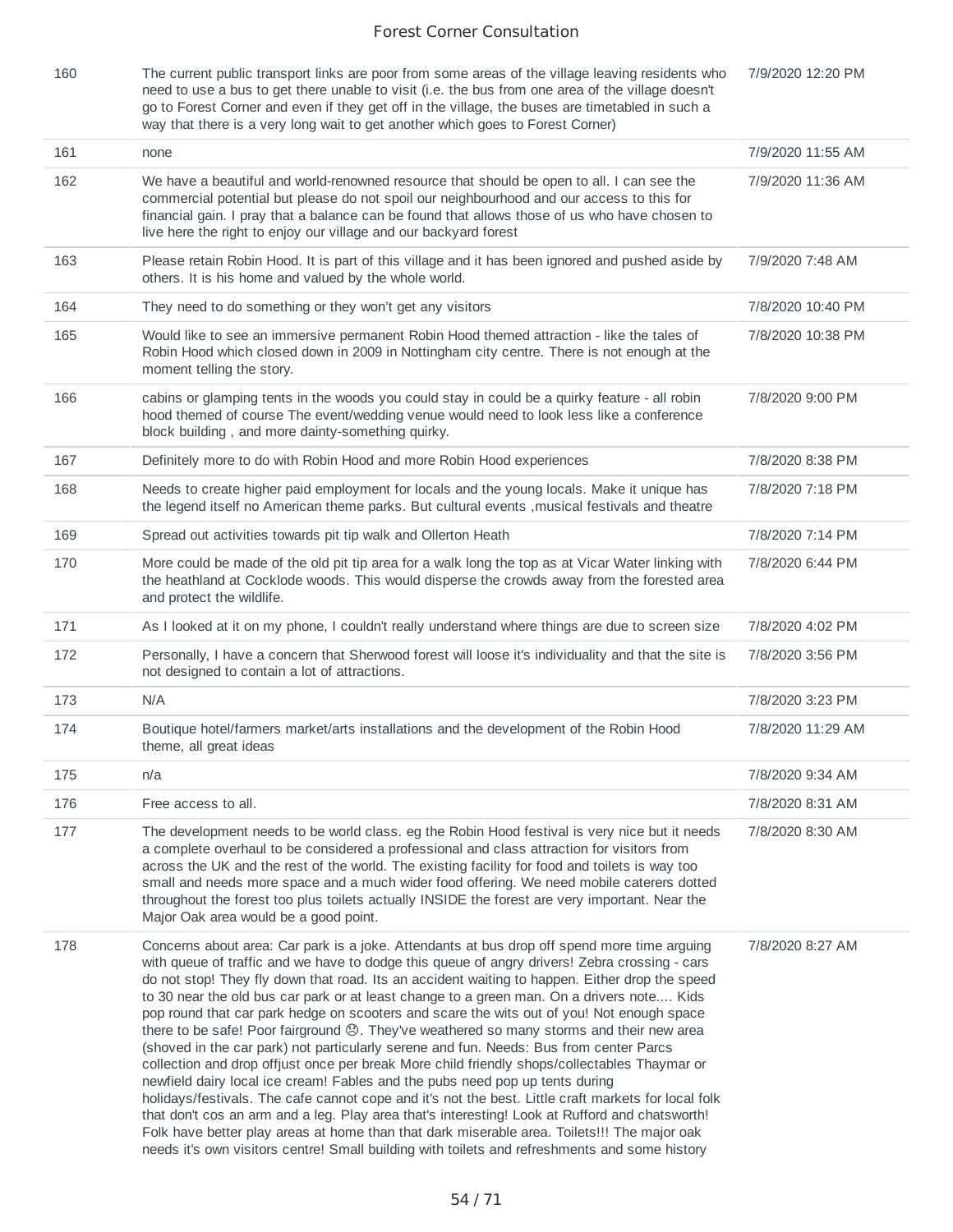|     | just about "the tree" and the forest and its history. What happened there during the war. Budby<br>common, Swiss cottage, Parliament Oak etc. Sorry I've not seen the masterplan But as<br>someone who grew up here This is what it needs to be taken forward!                                                                                                                                                                                                                                                                                                                                                                                                                                                                                                                                                                                                                                                                                                                                                                                                                                                                                                                        |                   |
|-----|---------------------------------------------------------------------------------------------------------------------------------------------------------------------------------------------------------------------------------------------------------------------------------------------------------------------------------------------------------------------------------------------------------------------------------------------------------------------------------------------------------------------------------------------------------------------------------------------------------------------------------------------------------------------------------------------------------------------------------------------------------------------------------------------------------------------------------------------------------------------------------------------------------------------------------------------------------------------------------------------------------------------------------------------------------------------------------------------------------------------------------------------------------------------------------------|-------------------|
| 179 | There needs to be greater involvement with local residents for such a major development.                                                                                                                                                                                                                                                                                                                                                                                                                                                                                                                                                                                                                                                                                                                                                                                                                                                                                                                                                                                                                                                                                              | 7/8/2020 8:12 AM  |
| 180 | Go for it - you've only just made a start with the new visitor centre and you will need to do a lot<br>more to win back local support. We have people travel from all over the world to visit Sherwood<br>Forest and at the minute it is embarrassing to provide them with an overpriced gift shop, poor<br>food and too much info on nature and not Robin Hood.                                                                                                                                                                                                                                                                                                                                                                                                                                                                                                                                                                                                                                                                                                                                                                                                                      | 7/8/2020 8:03 AM  |
| 181 | The inclusion of a picnic area away from the current RSPB area. A natural hedge barrier along<br>the side of the main road. Better facilities for local school children. Better parking options.<br>More links and story telling of Robin Hood and the legend the village was famous for.                                                                                                                                                                                                                                                                                                                                                                                                                                                                                                                                                                                                                                                                                                                                                                                                                                                                                             | 7/8/2020 8:00 AM  |
| 182 | Making sure that it's family oriented. Plenty of things about Robin Hood. Make it a fun<br>experience for all the family                                                                                                                                                                                                                                                                                                                                                                                                                                                                                                                                                                                                                                                                                                                                                                                                                                                                                                                                                                                                                                                              | 7/8/2020 7:46 AM  |
| 183 | Be bold, be professional, think world class. Build it properly and people will come. Facilitates<br>and the user experience needs to be very much enhanced. The new visitor centre is ok for the<br>locals and a few visitors but nowhere near good enough as a world class venue. As you agree,<br>the legend of Robin Hood is known the world over and should be celebrated properly and<br>professionally. What we offer currently is amateurish and totally inadequate. The legend is<br>almost hidden in the trees.                                                                                                                                                                                                                                                                                                                                                                                                                                                                                                                                                                                                                                                              | 7/8/2020 7:36 AM  |
| 184 | N/a                                                                                                                                                                                                                                                                                                                                                                                                                                                                                                                                                                                                                                                                                                                                                                                                                                                                                                                                                                                                                                                                                                                                                                                   | 7/8/2020 7:22 AM  |
| 185 |                                                                                                                                                                                                                                                                                                                                                                                                                                                                                                                                                                                                                                                                                                                                                                                                                                                                                                                                                                                                                                                                                                                                                                                       | 7/8/2020 6:47 AM  |
| 186 | Some reference to anything Robin Hood would be great. It's like he never existed in Sherwood<br>woods anymore                                                                                                                                                                                                                                                                                                                                                                                                                                                                                                                                                                                                                                                                                                                                                                                                                                                                                                                                                                                                                                                                         | 7/8/2020 12:25 AM |
| 187 | Look at other successful wilderness projects. Bring the wildlife right to the public - hideouts - to<br>watch the wildlife. Educate - more costume reinactment events - Visitors will spend more time<br>googling about Robin Hood as they really don't get the info in any exciting way when visiting                                                                                                                                                                                                                                                                                                                                                                                                                                                                                                                                                                                                                                                                                                                                                                                                                                                                                | 7/7/2020 11:15 PM |
| 188 | Would like to see the fair more in keeping with the Robin Hood Theme, I regularly visit with<br>Grandchildren, perhaps some grant could be given to update it.                                                                                                                                                                                                                                                                                                                                                                                                                                                                                                                                                                                                                                                                                                                                                                                                                                                                                                                                                                                                                        | 7/7/2020 11:11 PM |
| 189 | Some of the proposed ideas & links don't make much sense. It looks like proposing to lose the<br>cricket pitch. Create a path that sacrifices a popular allotment. Possibly creating a road to the<br>new housing estate that surely should have been involved in the development plans? Some of<br>the ideas seem to be robbing ideas from already existing businesses in the areaie, Sherwood<br>pines & Rufford Park.                                                                                                                                                                                                                                                                                                                                                                                                                                                                                                                                                                                                                                                                                                                                                              | 7/7/2020 11:06 PM |
| 190 | Need more dog poo bins                                                                                                                                                                                                                                                                                                                                                                                                                                                                                                                                                                                                                                                                                                                                                                                                                                                                                                                                                                                                                                                                                                                                                                | 7/7/2020 11:02 PM |
| 191 | Low on content, high on random, meaningless pictures.                                                                                                                                                                                                                                                                                                                                                                                                                                                                                                                                                                                                                                                                                                                                                                                                                                                                                                                                                                                                                                                                                                                                 | 7/7/2020 10:55 PM |
| 192 | A proper Map of the forest for people from abroad maybe in different languages too people in<br>costume (medieval) also during events lots of stalls to sell Robin Hood and RSPB gifts.                                                                                                                                                                                                                                                                                                                                                                                                                                                                                                                                                                                                                                                                                                                                                                                                                                                                                                                                                                                               | 7/7/2020 10:54 PM |
| 193 | None                                                                                                                                                                                                                                                                                                                                                                                                                                                                                                                                                                                                                                                                                                                                                                                                                                                                                                                                                                                                                                                                                                                                                                                  | 7/7/2020 10:53 PM |
| 194 | As comments above - a plan for the area is so long overdue. My sister and I walk her dog at<br>least once per week and discuss how good the area could be in terms of the 'Robin Hoodness'!<br>There are so many opportunities that have been missed and we think that the knocking down<br>of the old visitor centre and car park to replace it with what is there has completely wiped out<br>any atmosphere of Robin Hood. It used to be lovely to walk from the craft centre to the Major<br>Oak - call at the cafe and toilets halfway round, then continue back. Who wants to go to the<br>cafe where it is now- it was much better where it used to be. I was relieved that they kept the<br>old posters, but that's all the new centre has going for it. It's an unwelcoming soulless place -<br>uncomfortable furniture, awful food and overpriced. The old centre had become tatty - but at<br>least it had atmosphere and the feel of a little village. The new one is like a motorway service<br>station. The whole village would benefit from this plan. We see visitors wandering round<br>looking for 'Robin Hood' and he's nowhere to be found at the moment. So sad. | 7/7/2020 10:52 PM |
| 195 | Car parking prices reduced so that more visitors able to visit                                                                                                                                                                                                                                                                                                                                                                                                                                                                                                                                                                                                                                                                                                                                                                                                                                                                                                                                                                                                                                                                                                                        | 7/7/2020 10:28 PM |
| 196 | A outdoor bar/place for live music would be a nice addition. I would really like the Robin Hood                                                                                                                                                                                                                                                                                                                                                                                                                                                                                                                                                                                                                                                                                                                                                                                                                                                                                                                                                                                                                                                                                       | 7/7/2020 10:21 PM |
|     |                                                                                                                                                                                                                                                                                                                                                                                                                                                                                                                                                                                                                                                                                                                                                                                                                                                                                                                                                                                                                                                                                                                                                                                       |                   |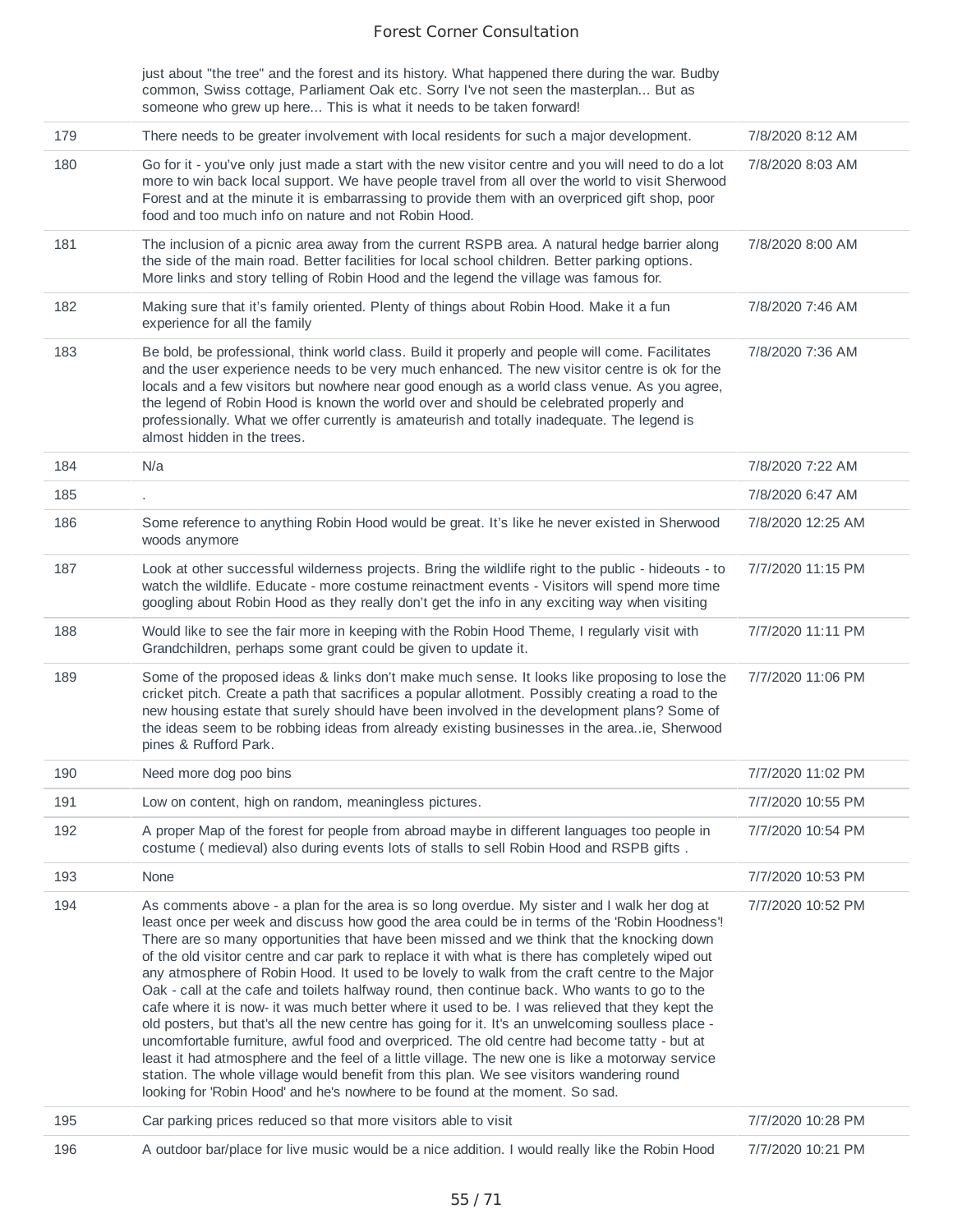experience to return and for there to be more on wildlife. I'm a primary school teacher and brought my class on a trip this year. To be honest it wasn't that interesting for the children they mainly spent the time on the play area! If it was more like the old one though I feel they would have gotten more out of it, educational and enjoyment.

| 197 | Na                                                                                                                                                                                                                                                                                                                                                                                                                                                                                                                                                                                                 | 7/7/2020 10:13 PM |
|-----|----------------------------------------------------------------------------------------------------------------------------------------------------------------------------------------------------------------------------------------------------------------------------------------------------------------------------------------------------------------------------------------------------------------------------------------------------------------------------------------------------------------------------------------------------------------------------------------------------|-------------------|
| 198 | Overall maintenance of the forest. Making sure paths are maintained and sign posted.<br>Personally, I believe the major oak area should have more than a sign and some benches                                                                                                                                                                                                                                                                                                                                                                                                                     | 7/7/2020 10:10 PM |
| 199 | Really needs the legend of Robin Hood bringing back to the forefront of Edwinstowe as there is<br>nothing left at the visitor centre except a few green hats & wooden bow & arrows, this is what<br>the village is known for and we are not making the most of it.                                                                                                                                                                                                                                                                                                                                 | 7/7/2020 10:10 PM |
| 200 | The site does not want to become a theme park that is over commercialised so any<br>developments need to enhance rather than revolutionise the area.                                                                                                                                                                                                                                                                                                                                                                                                                                               | 7/7/2020 9:44 PM  |
| 201 | Make it more accessible for prams and wheelchairs. Not have the visitor centre feel like a<br>motorway services. To say it's run by rspb nothing to attract birds near to seating areas like<br>there used to be. And have catering near to major oak as this is a popular resting area for a lot<br>of people                                                                                                                                                                                                                                                                                     | 7/7/2020 9:43 PM  |
| 202 | Talking to people about it. On line is fine but it stifles creative thinking. Involve the residents of<br>the village. I think you will find there are many creative people who would be very interested in<br>helping to put not only Sherwood Forest but also Edwinstowe on the map                                                                                                                                                                                                                                                                                                              | 7/7/2020 9:42 PM  |
| 203 | Provide good toilet facilities!                                                                                                                                                                                                                                                                                                                                                                                                                                                                                                                                                                    | 7/7/2020 9:13 PM  |
| 204 | Robin hood line rail link into Edwinstowe is a must                                                                                                                                                                                                                                                                                                                                                                                                                                                                                                                                                | 7/7/2020 9:11 PM  |
| 205 | N                                                                                                                                                                                                                                                                                                                                                                                                                                                                                                                                                                                                  | 7/7/2020 9:11 PM  |
| 206 | Rail link needs to be explored and line relaid towards old colliery site and station built nearer<br>forest corner (the rails have only recently been lifted)                                                                                                                                                                                                                                                                                                                                                                                                                                      | 7/7/2020 9:06 PM  |
| 207 | It is important that the spirit of the area is maintained, and does not become over<br>commercialised such as areas like sherwood pines have become. The residents of<br>Edwinstowe, and surrounding villages such as Budby need to be considered in any plans.<br>During busy festival periods the village suffers from tourist traffic, so better road links away<br>from the village would be useful. Ensuring the education around the forest is improved would<br>go a long way in ensuring less damage to the natural environment.                                                           | 7/7/2020 8:56 PM  |
| 208 | There really should be better refreshments at the major oak. This must be a huge lost revenue<br>stream. There is an ice cream van at peak times but hot and cold drinks and snacks would be<br>much welcomed after a walk there                                                                                                                                                                                                                                                                                                                                                                   | 7/7/2020 8:55 PM  |
| 209 | Wider community development focusing on housing and shopping availability to local residents<br>already. Phone signal, currently appalling in the area and would not be acceptable to visitors<br>coming to the area. Where I lived in very rural Wales previously was much better than around<br>here.                                                                                                                                                                                                                                                                                            | 7/7/2020 8:50 PM  |
| 210 | <b>GET PEOPLE PLANTING TREES.</b>                                                                                                                                                                                                                                                                                                                                                                                                                                                                                                                                                                  | 7/7/2020 8:45 PM  |
| 211 | needs to be a good inexpensive day out with links to Robin Hood and links to other parts of<br>Nottingham ie the castle. Also village needs to be able to be part of the plan and part of the<br>experience to bring work to the area (hospitality and retail)                                                                                                                                                                                                                                                                                                                                     | 7/7/2020 8:41 PM  |
| 212 | To increase footfall in the forest could you make an arrangement with Centre Parcs/other<br>holiday villages to have bus tours to the forest, perhaps with lunch included and tours or even<br>a guided cycle ride from the holiday venue to the forest?                                                                                                                                                                                                                                                                                                                                           | 7/7/2020 8:37 PM  |
| 213 | We do feel that the development on the colliery site is going to overwhelm Edwinstowe itself<br>and whatever is done at the Forest Corner. A missed opportunity. Much more should have<br>been done with the overall area. A simple example is the car parking which is a miserable<br>looking area - so much could have been done with landscaping to make it feel part of the<br>forest. A lot of people are very disappointed with how things have changed. People from all<br>over the World come to the area as a Robin Hood attraction and I am sure they must be more<br>than disappointed. | 7/7/2020 8:25 PM  |
| 214 | Would like more to do with Robin Hood. People come from other countries to experience Robin                                                                                                                                                                                                                                                                                                                                                                                                                                                                                                        | 7/7/2020 8:18 PM  |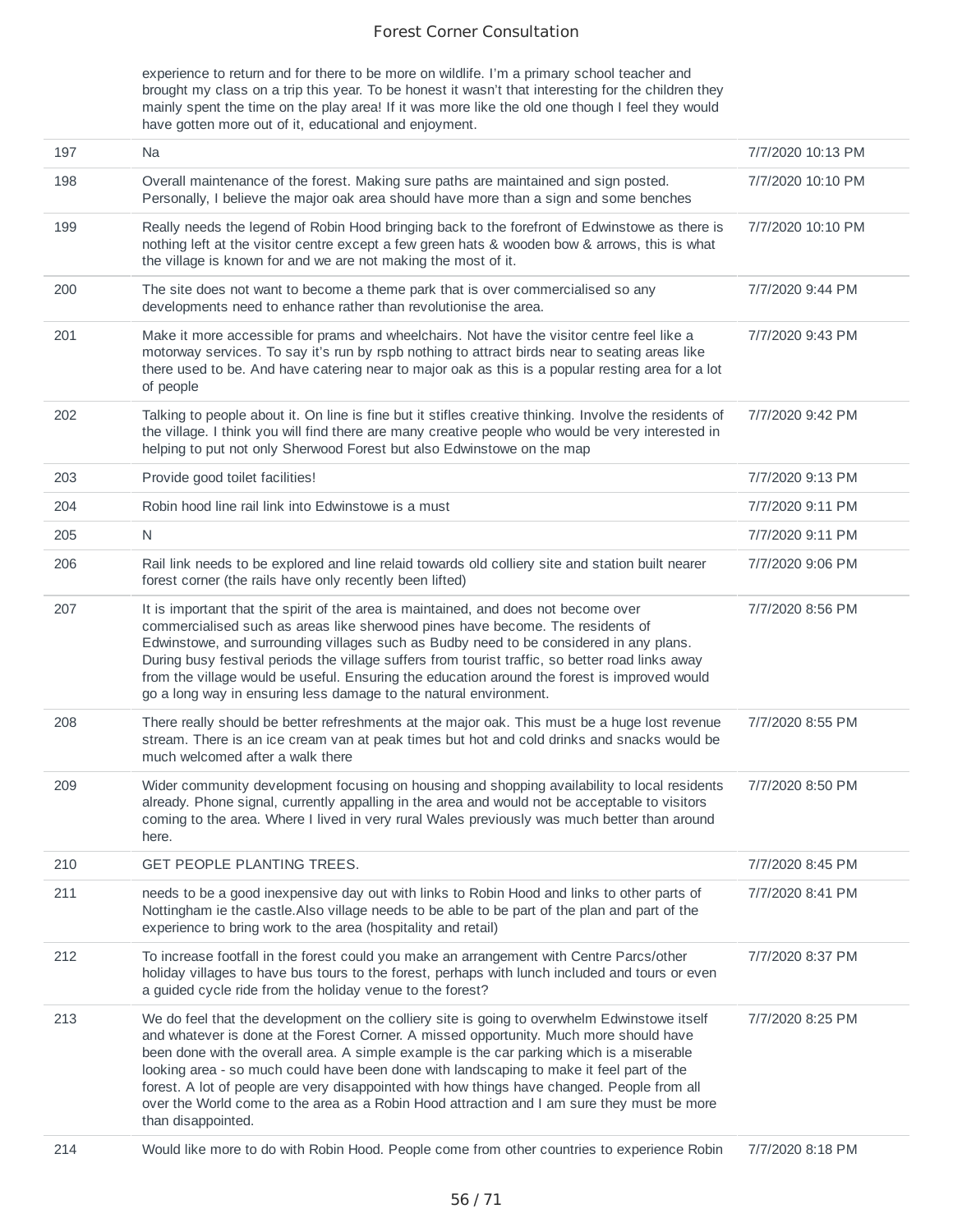Hood tale. It is mostly why people visit Edwinstowe. Unfortunately since RSPB took over, sadly Robin Hood has almost disappeared. Edwinstowe survives on our ledgend that is Robin Hood.

| 215 | Long overdue development to build upon our heritage and bring visitor's (and income) To the<br>area                                                                                                                                        | 7/7/2020 8:05 PM |
|-----|--------------------------------------------------------------------------------------------------------------------------------------------------------------------------------------------------------------------------------------------|------------------|
| 216 | I would like to know how to be more involved and how this is being done locally?                                                                                                                                                           | 7/7/2020 7:57 PM |
| 217 | There needs to be far more information about robinhood. He is the main attraction and hardly<br>anything about him                                                                                                                         | 7/7/2020 7:47 PM |
| 218 | Don't build houses on it.                                                                                                                                                                                                                  | 7/7/2020 7:45 PM |
| 219 | The cricket ground is one of the best settings. More should be done to keep an active cricket<br>scene going Also lighting on the road up to the visitor centre could be better for dog walkers in<br>the winter                           | 7/7/2020 7:43 PM |
| 220 | Not read it yet                                                                                                                                                                                                                            | 7/7/2020 7:40 PM |
| 221 | The small things need sorting first such as improving staffing and customer service.                                                                                                                                                       | 7/7/2020 7:20 PM |
| 222 | Please put nature first in all decision making. More trees, wildflowers, habits and wildlife<br>projection please.                                                                                                                         | 7/7/2020 7:13 PM |
| 223 | None                                                                                                                                                                                                                                       | 7/7/2020 7:12 PM |
| 224 | none                                                                                                                                                                                                                                       | 7/7/2020 4:53 PM |
| 225 | Improve cycle routes linking Sherwood Forest, Sherwood Heath and Ollerton; and provide an<br>alternative link from Sherwood Forest yo Sherwood Pines via Edwinstowe centre. Need to<br>drive some I'd that footfall into Edwinstowe shops. | 7/7/2020 4:36 PM |
| 226 | Keep it natural                                                                                                                                                                                                                            | 7/7/2020 4:01 PM |
| 227 | Need to focus on Robin Hood as that's what most visitors associate Sherwood Forest with. It's<br>never been maximised to its full potential - same can be said of Nottingham Castle.                                                       | 7/7/2020 3:52 PM |
| 228 | Please target families. More picnic points, more playing areas. Some picnic points with cover<br>from sun etc.                                                                                                                             | 7/7/2020 3:33 PM |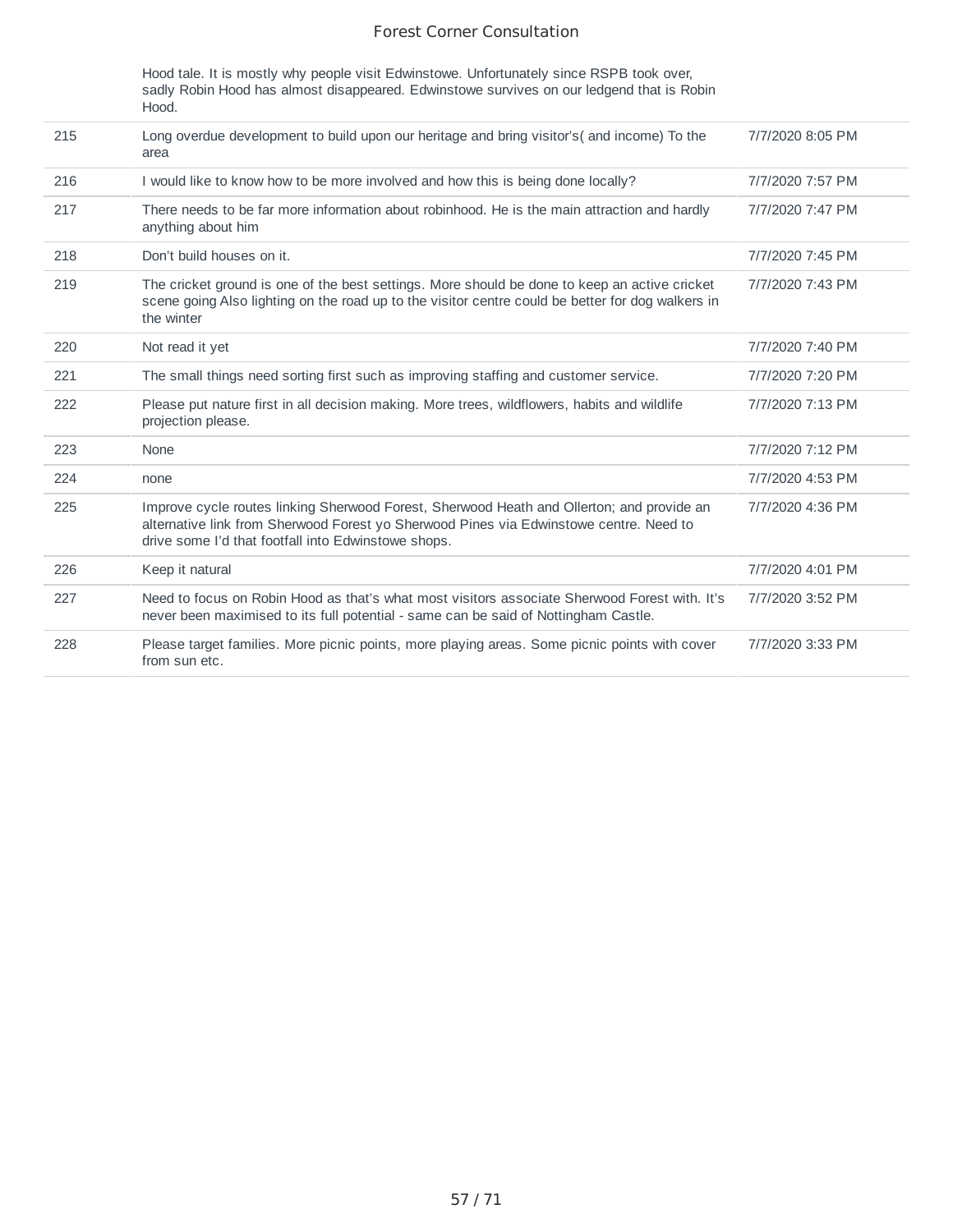# Q13 As a stakeholder, which of the following are you mainly involved with at Sherwood Forest? Please choose all that mainly apply.

Answered: 25 Skipped: 519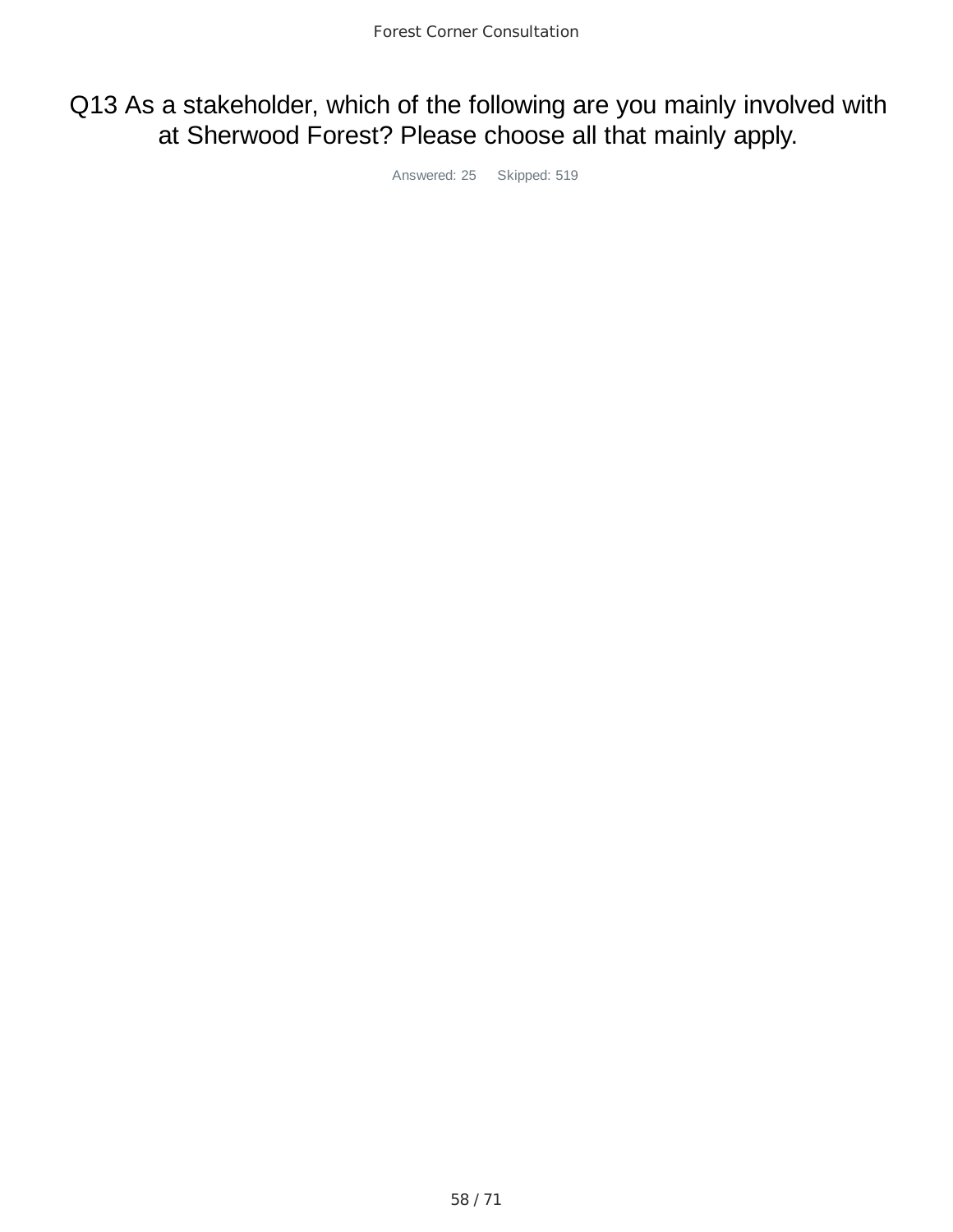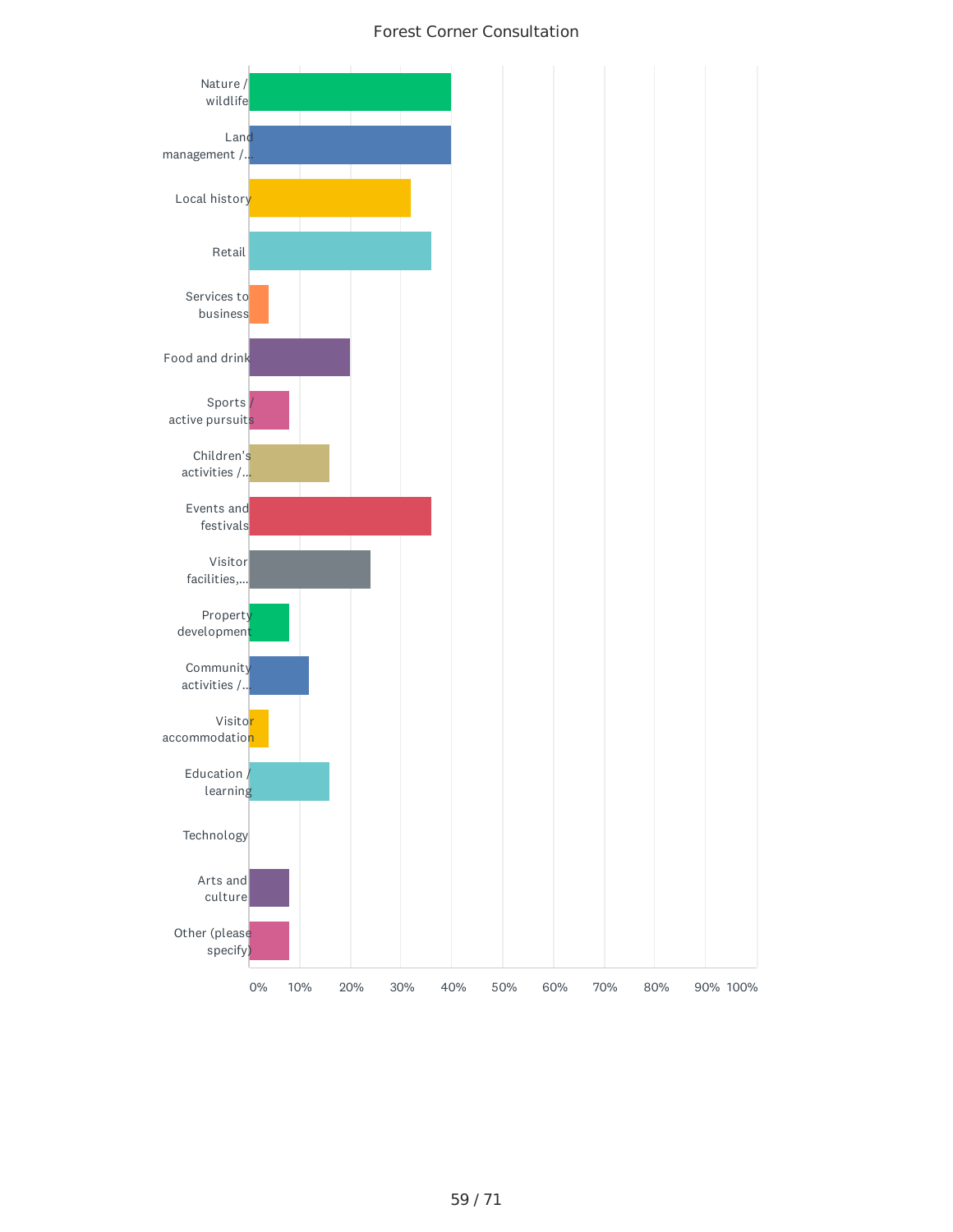| <b>ANSWER CHOICES</b>                                  |                                       |        | <b>RESPONSES</b>   |                |
|--------------------------------------------------------|---------------------------------------|--------|--------------------|----------------|
| Nature / wildlife                                      |                                       | 40.00% |                    | 10             |
|                                                        | Land management / forestry            | 40.00% |                    | 10             |
| Local history                                          |                                       | 32.00% |                    | 8              |
| Retail                                                 |                                       | 36.00% |                    | 9              |
| Services to business                                   |                                       | 4.00%  |                    | $\mathbf{1}$   |
| Food and drink                                         |                                       | 20.00% |                    | 5              |
| Sports / active pursuits                               |                                       | 8.00%  |                    | 2              |
|                                                        | Children's activities / entertainment | 16.00% |                    | $\overline{4}$ |
| Events and festivals                                   |                                       | 36.00% |                    | 9              |
| Visitor facilities, e.g. car parking, toilets, signage |                                       | 24.00% |                    | 6              |
| Property development                                   |                                       | 8.00%  |                    | 2              |
| Community activities / groups / clubs                  |                                       | 12.00% |                    | 3              |
| Visitor accommodation                                  |                                       | 4.00%  |                    | $\mathbf{1}$   |
| Education / learning                                   |                                       | 16.00% |                    | $\overline{4}$ |
| Technology                                             |                                       | 0.00%  |                    | $\mathbf 0$    |
| Arts and culture                                       |                                       | 8.00%  |                    | 2              |
| Other (please specify)                                 |                                       | 8.00%  |                    | 2              |
| <b>Total Respondents: 25</b>                           |                                       |        |                    |                |
|                                                        |                                       |        |                    |                |
| #                                                      | <b>OTHER (PLEASE SPECIFY)</b>         |        | <b>DATE</b>        |                |
| 1                                                      | Visiting school educational provision |        | 7/30/2020 10:06 AM |                |

2 St Marys Church and Robin Hood **7/9/2020 6:30 PM**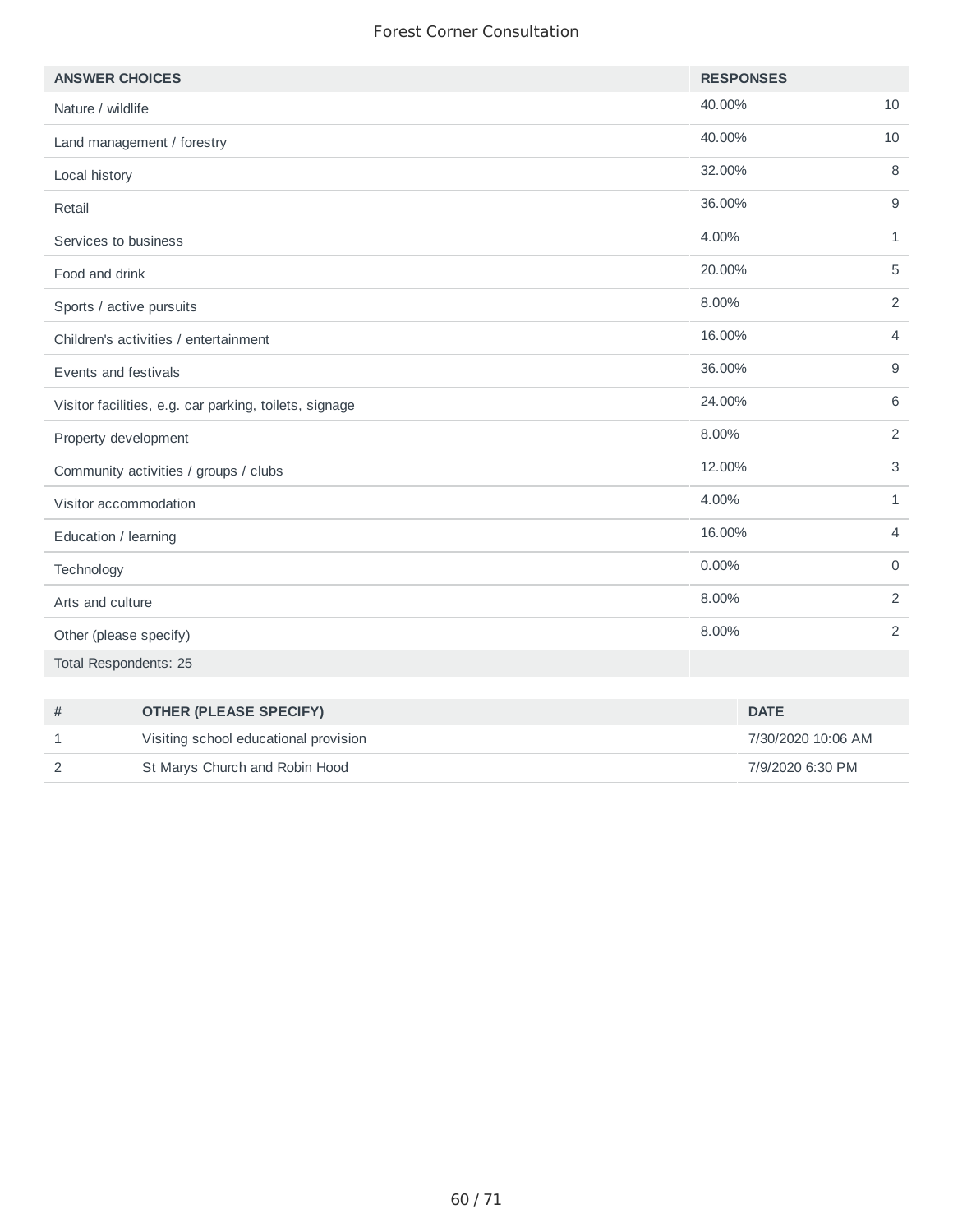# Q14 As a stakeholder, which of the following would be your priorities for developing the offer of Sherwood Forest?

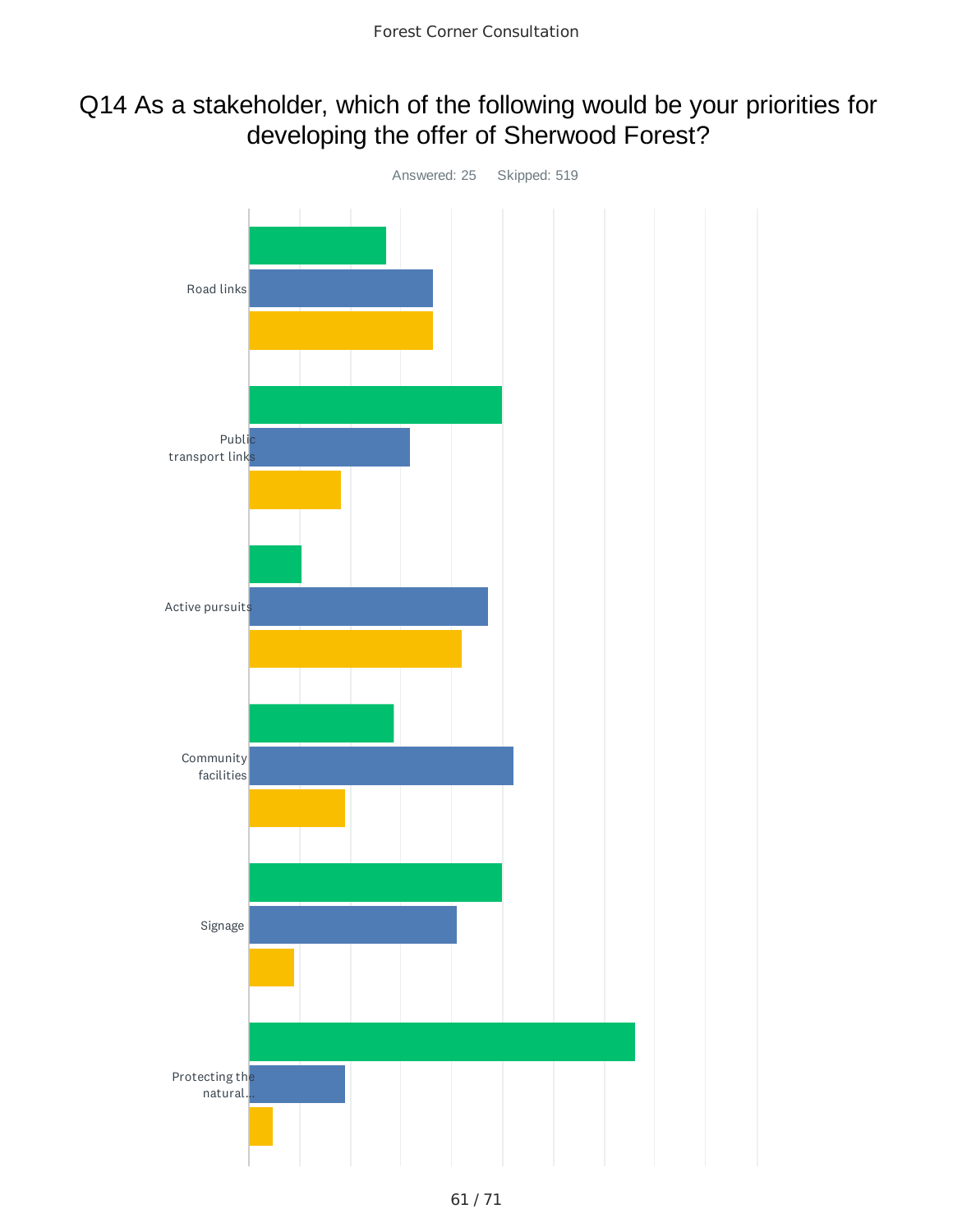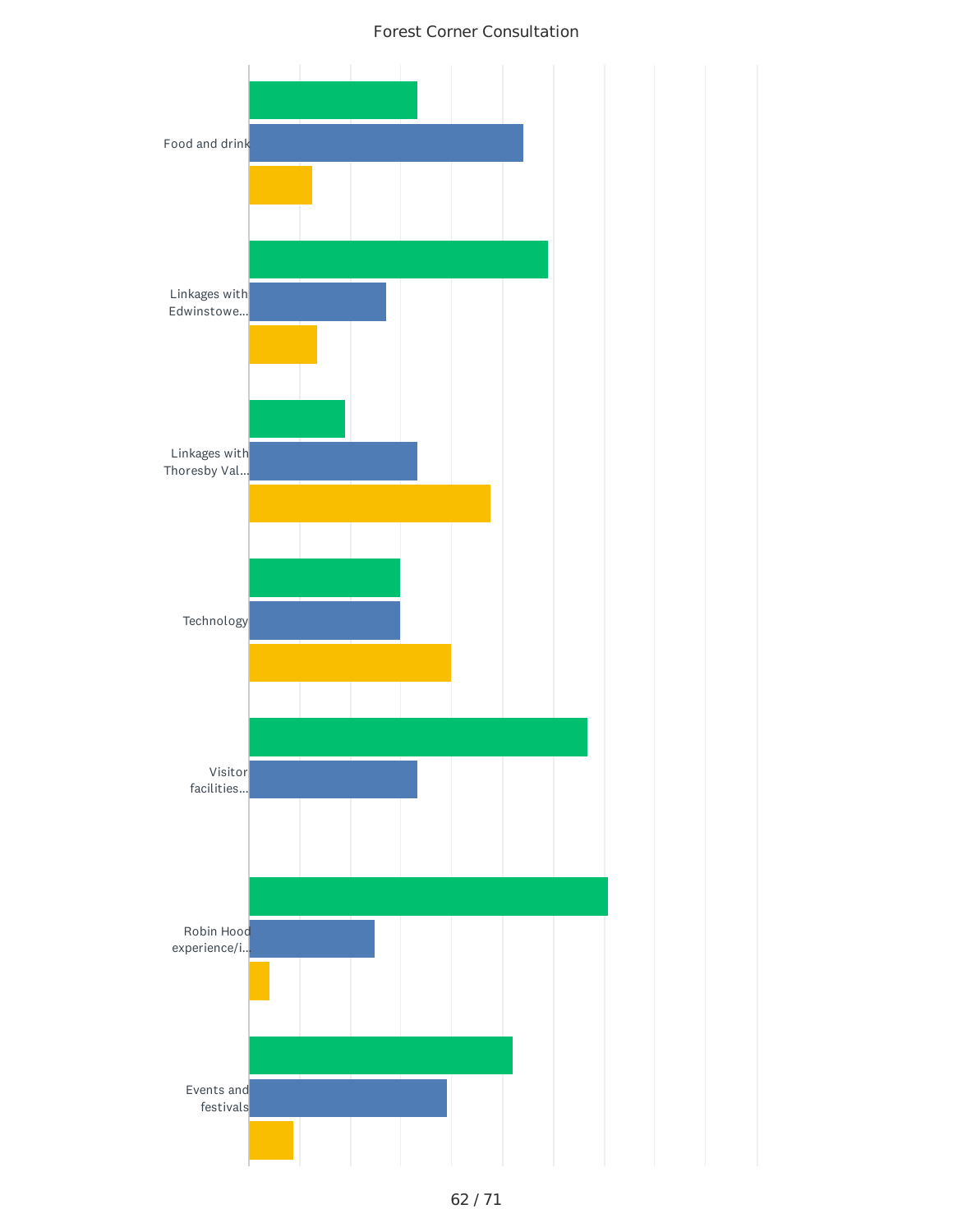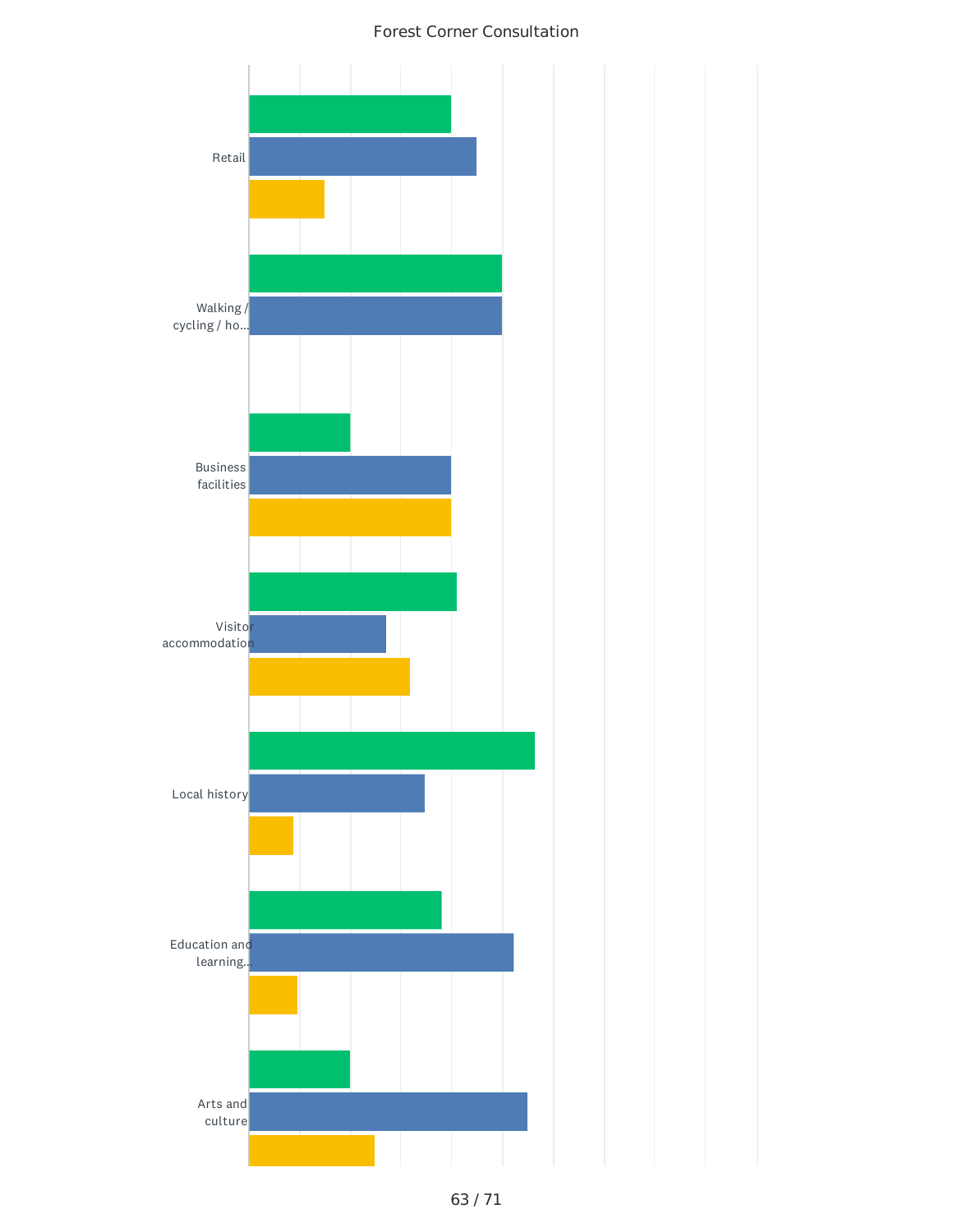

## **A** High priority **Priority A** Not a priority

|                                                            | <b>HIGH</b><br><b>PRIORITY</b> | <b>PRIORITY</b>          | <b>NOT A</b><br><b>PRIORITY</b> | <b>TOTAL</b> | <b>WEIGHTED</b><br><b>AVERAGE</b> |
|------------------------------------------------------------|--------------------------------|--------------------------|---------------------------------|--------------|-----------------------------------|
| Road links                                                 | 27.27%<br>6                    | 36.36%<br>8              | 36.36%<br>8                     | 22           | 0.91                              |
| Public transport links                                     | 50.00%<br>11                   | 31.82%<br>$\overline{7}$ | 18.18%<br>$\overline{4}$        | 22           | 1.32                              |
| Active pursuits                                            | 10.53%<br>2                    | 47.37%<br>9              | 42.11%<br>8                     | 19           | 0.68                              |
| Community facilities                                       | 28.57%<br>6                    | 52.38%<br>11             | 19.05%<br>4                     | 21           | 1.10                              |
| Signage                                                    | 50.00%<br>11                   | 40.91%<br>9              | 9.09%<br>2                      | 22           | 1.41                              |
| Protecting the natural environment and wildlife            | 76.19%<br>16                   | 19.05%<br>4              | 4.76%<br>1                      | 21           | 1.71                              |
| Food and drink                                             | 33.33%<br>8                    | 54.17%<br>13             | 12.50%<br>3                     | 24           | 1.21                              |
| Linkages with Edwinstowe village                           | 59.09%<br>13                   | 27.27%<br>6              | 13.64%<br>3                     | 22           | 1.45                              |
| Linkages with Thoresby Vale development                    | 19.05%<br>4                    | 33.33%<br>7              | 47.62%<br>10                    | 21           | 0.71                              |
| Technology                                                 | 30.00%<br>6                    | 30.00%<br>6              | 40.00%<br>8                     | 20           | 0.90                              |
| Visitor facilities (e.g. car parking, toilets,<br>signage) | 66.67%<br>16                   | 33.33%<br>8              | 0.00%<br>0                      | 24           | 1.67                              |
| Robin Hood experience/interpretation                       | 70.83%<br>17                   | 25.00%<br>6              | 4.17%<br>1                      | 24           | 1.67                              |
| Events and festivals                                       | 52.17%<br>12                   | 39.13%<br>9              | 8.70%<br>2                      | 23           | 1.43                              |
| Retail                                                     | 40.00%<br>8                    | 45.00%<br>9              | 15.00%<br>3                     | 20           | 1.25                              |
| Walking / cycling / horse riding routes and<br>links       | 50.00%<br>11                   | 50.00%<br>11             | 0.00%<br>0                      | 22           | 1.50                              |
| <b>Business facilities</b>                                 | 20.00%<br>4                    | 40.00%<br>8              | 40.00%<br>8                     | 20           | 0.80                              |
| Visitor accommodation                                      | 40.91%<br>9                    | 27.27%<br>6              | 31.82%<br>$\overline{7}$        | 22           | 1.09                              |
| Local history                                              | 56.52%<br>13                   | 34.78%<br>8              | 8.70%<br>2                      | 23           | 1.48                              |
| Education and learning facilities                          | 38.10%<br>8                    | 52.38%<br>11             | 9.52%<br>2                      | 21           | 1.29                              |
| Arts and culture                                           | 20.00%<br>4                    | 55.00%<br>11             | 25.00%<br>5                     | $20\,$       | 0.95                              |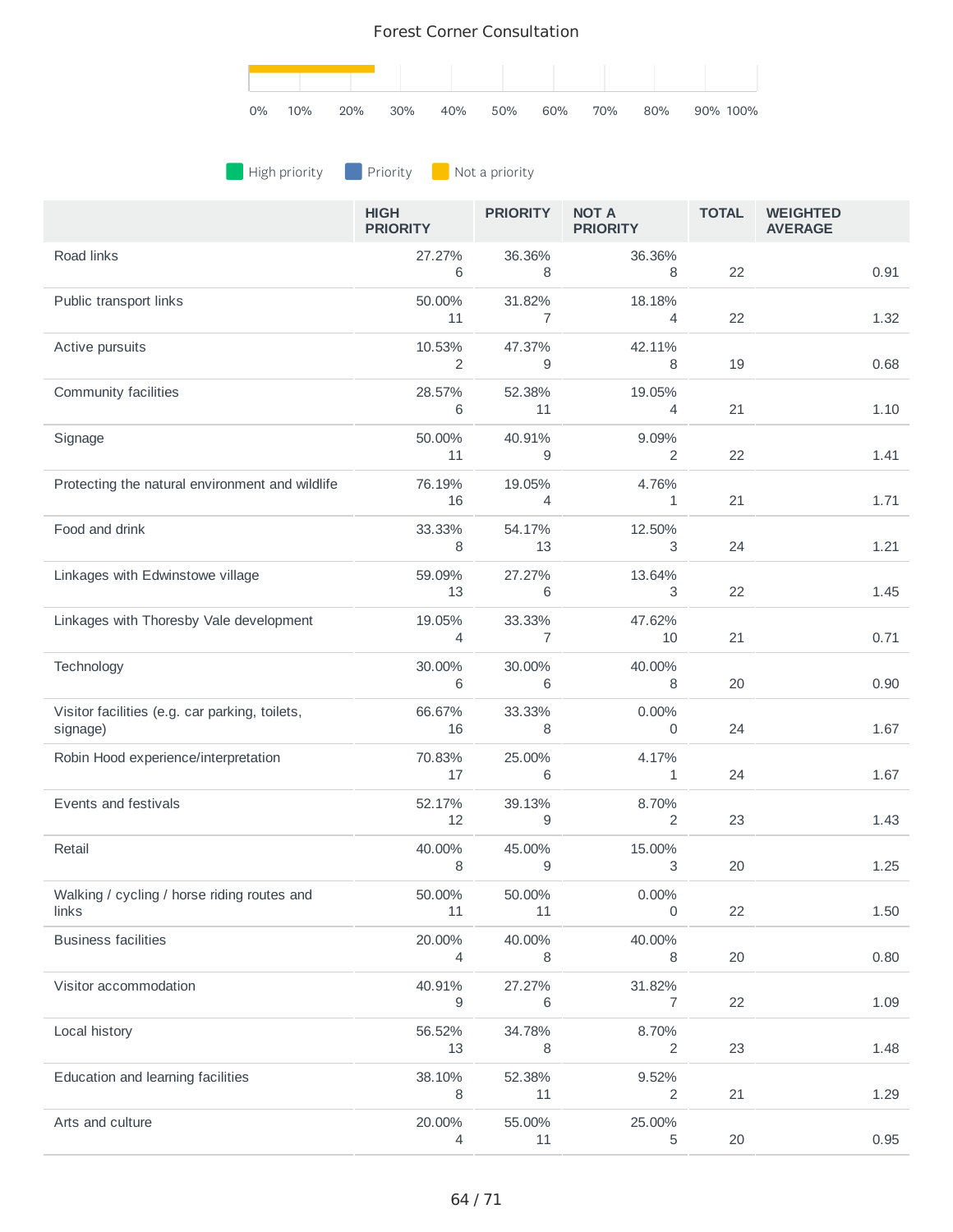| # | <b>OTHER (PLEASE SPECIFY)</b>                                                                                                                                                                                                                                                                                             | <b>DATE</b>        |
|---|---------------------------------------------------------------------------------------------------------------------------------------------------------------------------------------------------------------------------------------------------------------------------------------------------------------------------|--------------------|
|   | believe very strongly that it is wrong to concentrate development in one or two 'honeypot'<br>sites, or to encourage tourists to see Sherwood Forest as only the small area of woodland near<br>Forest Corner. The economic benefits - and burdens - of tourism need to be spread over the<br>whole of Sherwood District. | 7/14/2020 12:40 PM |
|   | Housing and employment development                                                                                                                                                                                                                                                                                        | 7/7/2020 7:50 PM   |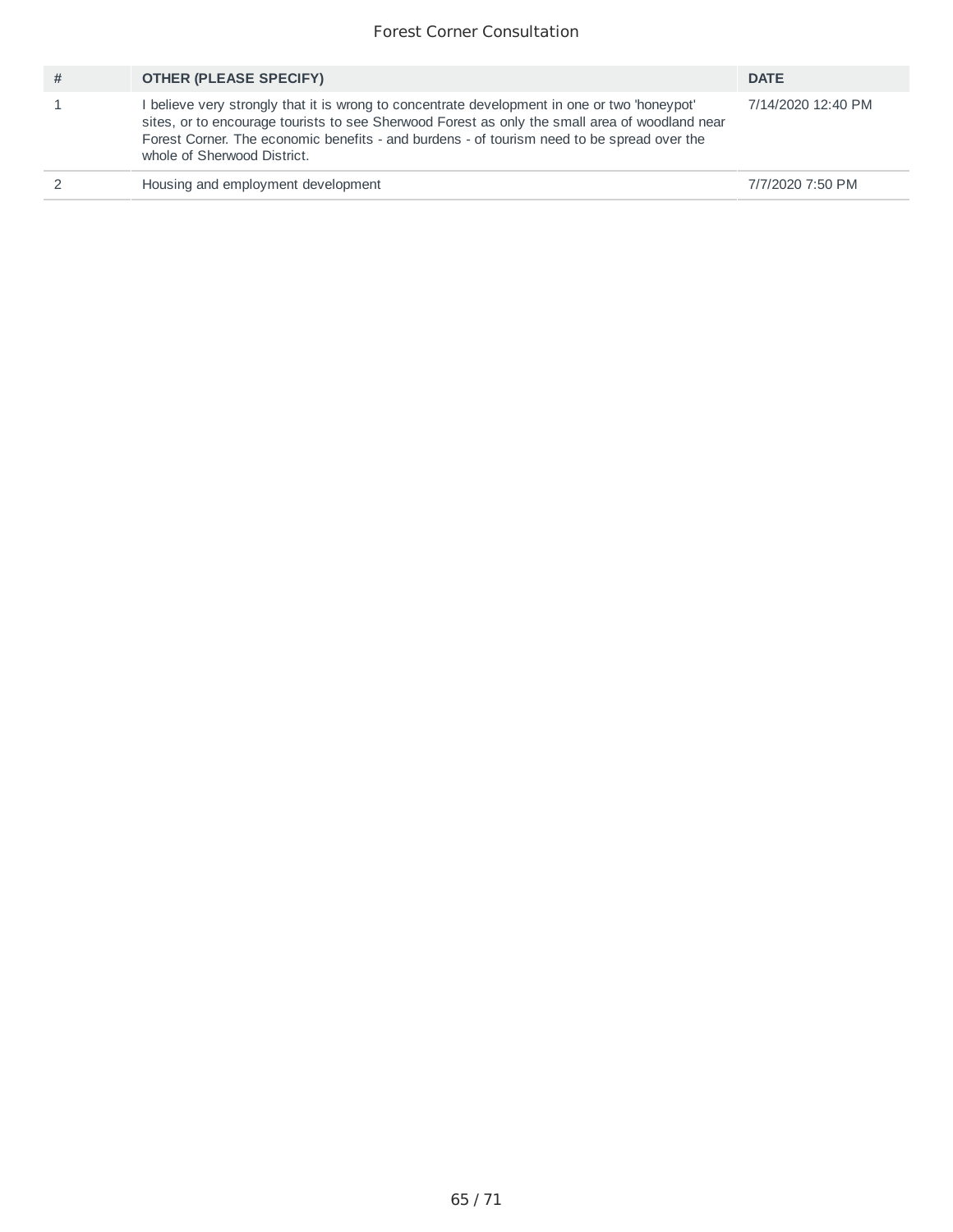# Q15 As a stakeholder, what concerns do you have, if any, about potential developments at Forest Corner?

Answered: 21 Skipped: 523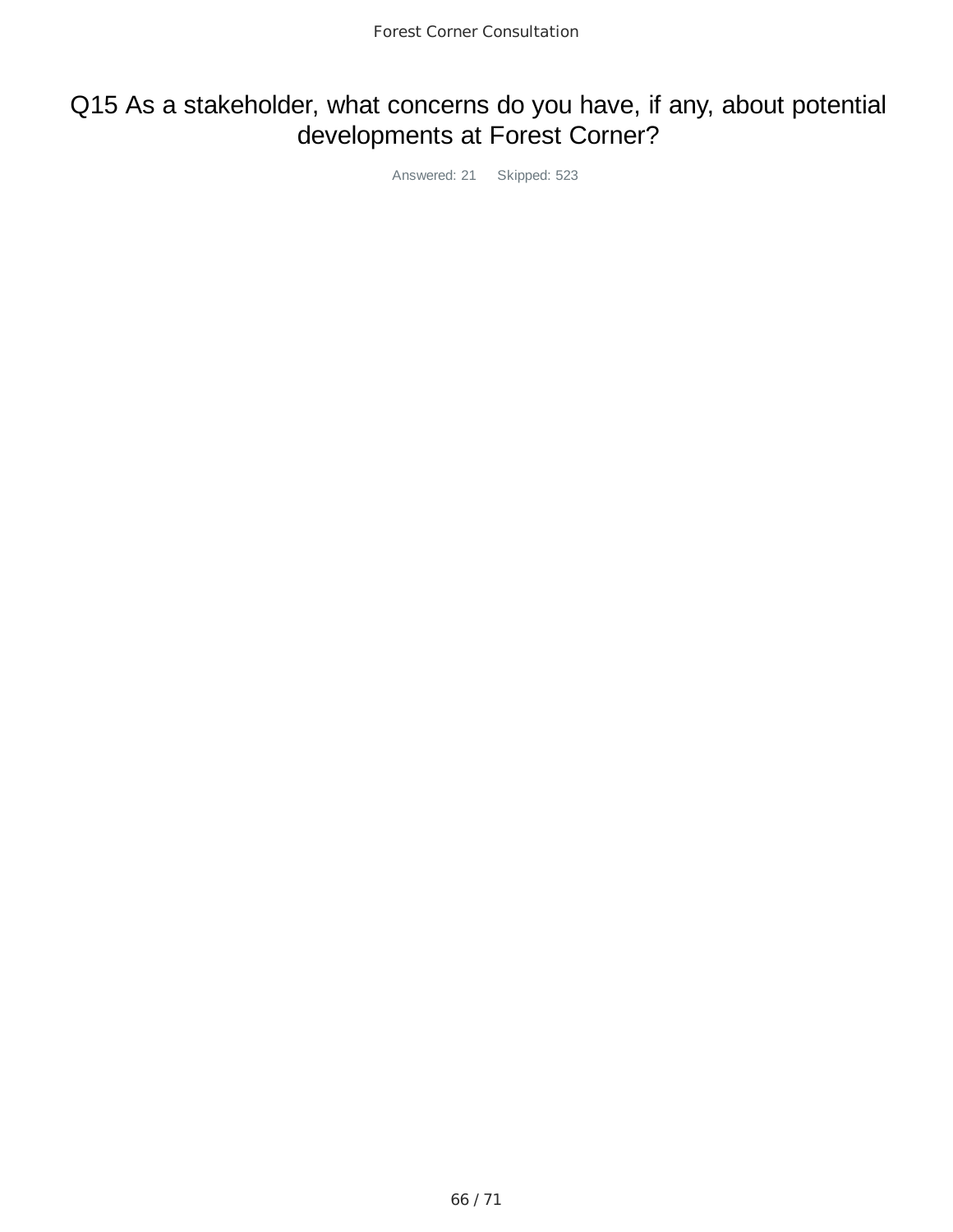| #              | <b>RESPONSES</b>                                                                                                                                                                                                                                                                                                                                                                                                                                                                                                                                                                                                                                                                                                                                                                                                                                                                                                                                                                                                                                                                                                                                                                                                                                                                                                                                                                                                                                                  | <b>DATE</b>        |
|----------------|-------------------------------------------------------------------------------------------------------------------------------------------------------------------------------------------------------------------------------------------------------------------------------------------------------------------------------------------------------------------------------------------------------------------------------------------------------------------------------------------------------------------------------------------------------------------------------------------------------------------------------------------------------------------------------------------------------------------------------------------------------------------------------------------------------------------------------------------------------------------------------------------------------------------------------------------------------------------------------------------------------------------------------------------------------------------------------------------------------------------------------------------------------------------------------------------------------------------------------------------------------------------------------------------------------------------------------------------------------------------------------------------------------------------------------------------------------------------|--------------------|
| $\mathbf{1}$   | There seems to be a lot planned for what is not a massive area. Yes, promote the legend, but<br>the forest also needs peace to thrive. Treat is as olden times, an occasional festival etc<br>otherwise, yes, have activities but low key.                                                                                                                                                                                                                                                                                                                                                                                                                                                                                                                                                                                                                                                                                                                                                                                                                                                                                                                                                                                                                                                                                                                                                                                                                        | 8/1/2020 10:52 AM  |
| 2              | My concern is that the Sherwood Forest Art and Craft centre will be left behind and over<br>looked. It's never been a priority when it comes to maintaining and promoting the Craft Centre                                                                                                                                                                                                                                                                                                                                                                                                                                                                                                                                                                                                                                                                                                                                                                                                                                                                                                                                                                                                                                                                                                                                                                                                                                                                        | 7/31/2020 10:36 PM |
| 3              | That the broader history of Sherwood is not recognised.                                                                                                                                                                                                                                                                                                                                                                                                                                                                                                                                                                                                                                                                                                                                                                                                                                                                                                                                                                                                                                                                                                                                                                                                                                                                                                                                                                                                           | 7/30/2020 3:11 PM  |
| 4              | Duplication of the existing educational provision provided in partnership between NCC and the<br>RSPB,                                                                                                                                                                                                                                                                                                                                                                                                                                                                                                                                                                                                                                                                                                                                                                                                                                                                                                                                                                                                                                                                                                                                                                                                                                                                                                                                                            | 7/30/2020 10:06 AM |
| 5              | Robin Hood is central to the development, but it does not have to take place entirely at Forest<br>Corner. There can be tremendous opportunities to use the wider Sherwood Forest sites to<br>promote the legend - develop the attract and diverse approach. There is a risk that the Forest<br>Corner cannot sustain a major development as there are limits (currently) on road space, car<br>parking. There is also a need to ensure that the importance of the National Nature Reserve is<br>not compromised.                                                                                                                                                                                                                                                                                                                                                                                                                                                                                                                                                                                                                                                                                                                                                                                                                                                                                                                                                 | 7/27/2020 5:11 PM  |
| 6              | That the international reputation of Sherwood Forest is not included in the new plan, we depend<br>on tourism and the brand of Robin Hood is a good, already excisting one.                                                                                                                                                                                                                                                                                                                                                                                                                                                                                                                                                                                                                                                                                                                                                                                                                                                                                                                                                                                                                                                                                                                                                                                                                                                                                       | 7/25/2020 6:28 PM  |
| $\overline{7}$ | Costs of infrastructure and local concerns from landowners                                                                                                                                                                                                                                                                                                                                                                                                                                                                                                                                                                                                                                                                                                                                                                                                                                                                                                                                                                                                                                                                                                                                                                                                                                                                                                                                                                                                        | 7/22/2020 3:57 PM  |
| 8              | The proposed re-siting of the cricket ground is currently earmarked for what is a sloping site on<br>the north side of the new link road. This is far from ideal. Directly to the south of the link road<br>this area is flatter and more suitable to accommodate a field of that size. This area is also<br>earmarked for an overspill carpark as is the northern site So there would be no compromise.<br>On another note though, the suggested area does have the potential for occasional flooding<br>during the winter season. As cricket is a summer sport, this however would not be a problem.<br>As it is the aspiration to intensify the use of the car park's and attract more footfall, then this<br>would not be ideal.                                                                                                                                                                                                                                                                                                                                                                                                                                                                                                                                                                                                                                                                                                                              | 7/16/2020 8:24 PM  |
| 9              | As early as the 80s the County Council and key stakeholders in Sherwood Forest (the whole<br>Landscape Character area NOT just the 450 acre country park near Forest Corner were<br>flagging up the dangers of concentrating all tourism development into one or two' honeypot'<br>sites. See the original 'Sherwood Initiative' report and the County Council's 1990s Tourism<br>Strategy which came to the same conclusion. Birklands, Bilahaugh and Budby South Forest<br>are fragile, recovering areas of former Sherwood Forest and tourism here needs to be<br>controlled. Thus can be done 'painlessly' by encouraging developments elsewhere eg put a<br>new Robin Hood exhibition elsewhere in the Sherwood District eg Ollerton Hall, Thoresby<br>Courtyard, or the proposed new forest lodge development at Vexation Lane. Tourists then see<br>multiple attractions and are likely to stay overnight in the area, spending more. Links between<br>sites eg by 5G driverless shuttle would vastly encourage this. Concentrate everything at<br>Forest Corner and you merely exacerbate existing congestion and multi user conflicts. The<br>busy corner is already used by cemetery visitors, craft centre visitors, RSPB centre visitors,<br>cricket club users, parents for drop off of children to St Mary's school, and walkers using the<br>woodland. Increased congestion will not benefit Edwinstowe and parking will be a major<br>difficulty. | 7/14/2020 12:40 PM |
| 10             | Footfall into the village. Development of Robin Hood experience, importance of St St Mary's<br>Church I the village Signage Access to the Craft Centre and parking Development of the<br>RobinHood Legend in reference to a visitors centre Footfall into the village                                                                                                                                                                                                                                                                                                                                                                                                                                                                                                                                                                                                                                                                                                                                                                                                                                                                                                                                                                                                                                                                                                                                                                                             | 7/11/2020 2:49 PM  |
| 11             | More Robin Hood needed Parking charges too high. Road network poor. Easier access needed<br>for less mobile, perhaps via Landtrain?                                                                                                                                                                                                                                                                                                                                                                                                                                                                                                                                                                                                                                                                                                                                                                                                                                                                                                                                                                                                                                                                                                                                                                                                                                                                                                                               | 7/9/2020 6:30 PM   |
| 12             | Car parking, meeting visitor expectations, being true to the area, keeping the essence of the<br>forest and natural environment.                                                                                                                                                                                                                                                                                                                                                                                                                                                                                                                                                                                                                                                                                                                                                                                                                                                                                                                                                                                                                                                                                                                                                                                                                                                                                                                                  | 7/9/2020 6:17 PM   |
| 13             | Balancing encouraging visitors and the impact of increased footfall and disturbance on the<br>environment/ wildlife. Managing visitor expectations of visiting a NNR, SSSI and places in the<br>countryside. Not just creating an amusument/ tourist attraction at detriment to the nature on<br>site. Offering activites that like segway, horse/ bike trails better suited to neighbouring<br>sherwood pines/ Centre parks not a NNR and SSSI                                                                                                                                                                                                                                                                                                                                                                                                                                                                                                                                                                                                                                                                                                                                                                                                                                                                                                                                                                                                                   | 7/9/2020 3:54 PM   |
| 14             | - Wildlife disturbance & environmental damage/destruction - Insufficient links to the Robin                                                                                                                                                                                                                                                                                                                                                                                                                                                                                                                                                                                                                                                                                                                                                                                                                                                                                                                                                                                                                                                                                                                                                                                                                                                                                                                                                                       | 7/9/2020 3:47 PM   |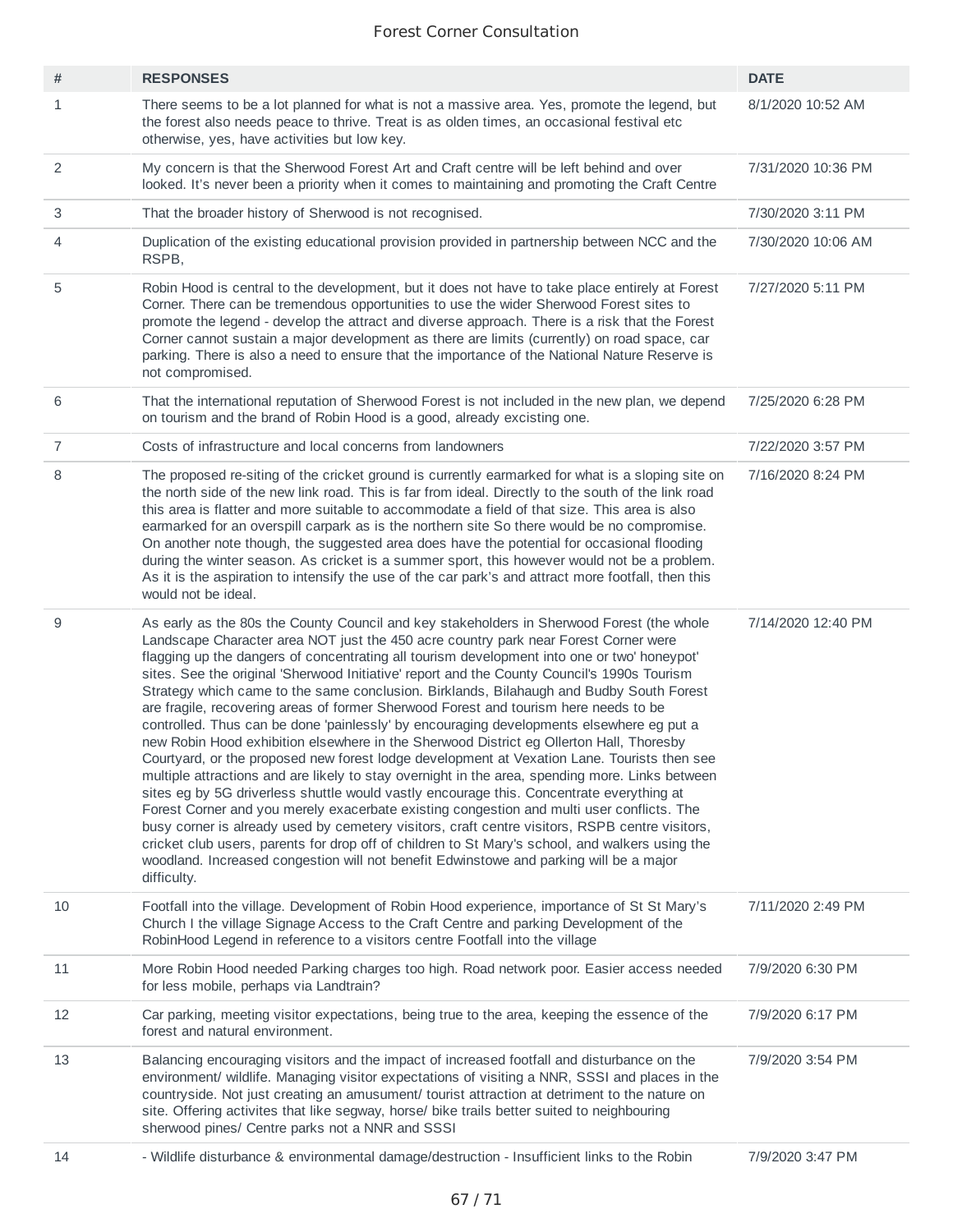|    | Hood legend and folklore                                                                                                                                                                                                                                                                                                                                                                                                                                                                                                                                                                                       |                  |
|----|----------------------------------------------------------------------------------------------------------------------------------------------------------------------------------------------------------------------------------------------------------------------------------------------------------------------------------------------------------------------------------------------------------------------------------------------------------------------------------------------------------------------------------------------------------------------------------------------------------------|------------------|
| 15 | Parking charges                                                                                                                                                                                                                                                                                                                                                                                                                                                                                                                                                                                                | 7/9/2020 8:49 AM |
| 16 | Robin Hood needs to be at the for front of any developments. My concern would be that he<br>gets forgotten.                                                                                                                                                                                                                                                                                                                                                                                                                                                                                                    | 7/8/2020 9:12 PM |
| 17 | Car parking st thd Craft centre needs to remain and preferably free. Improved signage.<br>Commitment to ongoing maintenance of existing facilities. Parking capacity should be<br>extended if visitor numbers are to increase. RSPB need to actively communicate with other<br>stakeholders as they said they would when the visitor centre opened.                                                                                                                                                                                                                                                            | 7/8/2020 8:55 PM |
| 18 | Retaining car parking for craft centre for loyal customers without having to pay for a days<br>parking to just visit and collect goods. If there is to be a charge for parking then have a short<br>term option. Long term commitment to Sherwood Forest Arts and Craft Centre maintenance -<br>facilities could do with being updated to attract more visitors. More parking likely to be required<br>if increasing visitor numbers as RSPB car park is often full on sunny weekend days. All parts<br>of Forest Corner need to work together - RSPB, Craft centre etc working together to mutual<br>benefit. | 7/8/2020 8:55 PM |
| 19 | Advertise businesses that already exist.                                                                                                                                                                                                                                                                                                                                                                                                                                                                                                                                                                       | 7/7/2020 9:18 PM |
| 20 | none                                                                                                                                                                                                                                                                                                                                                                                                                                                                                                                                                                                                           | 7/7/2020 3:53 PM |
| 21 | That it is the same old same old. It needs something new, fresh and exciting that will really<br>capture the imagination                                                                                                                                                                                                                                                                                                                                                                                                                                                                                       | 7/7/2020 3:05 PM |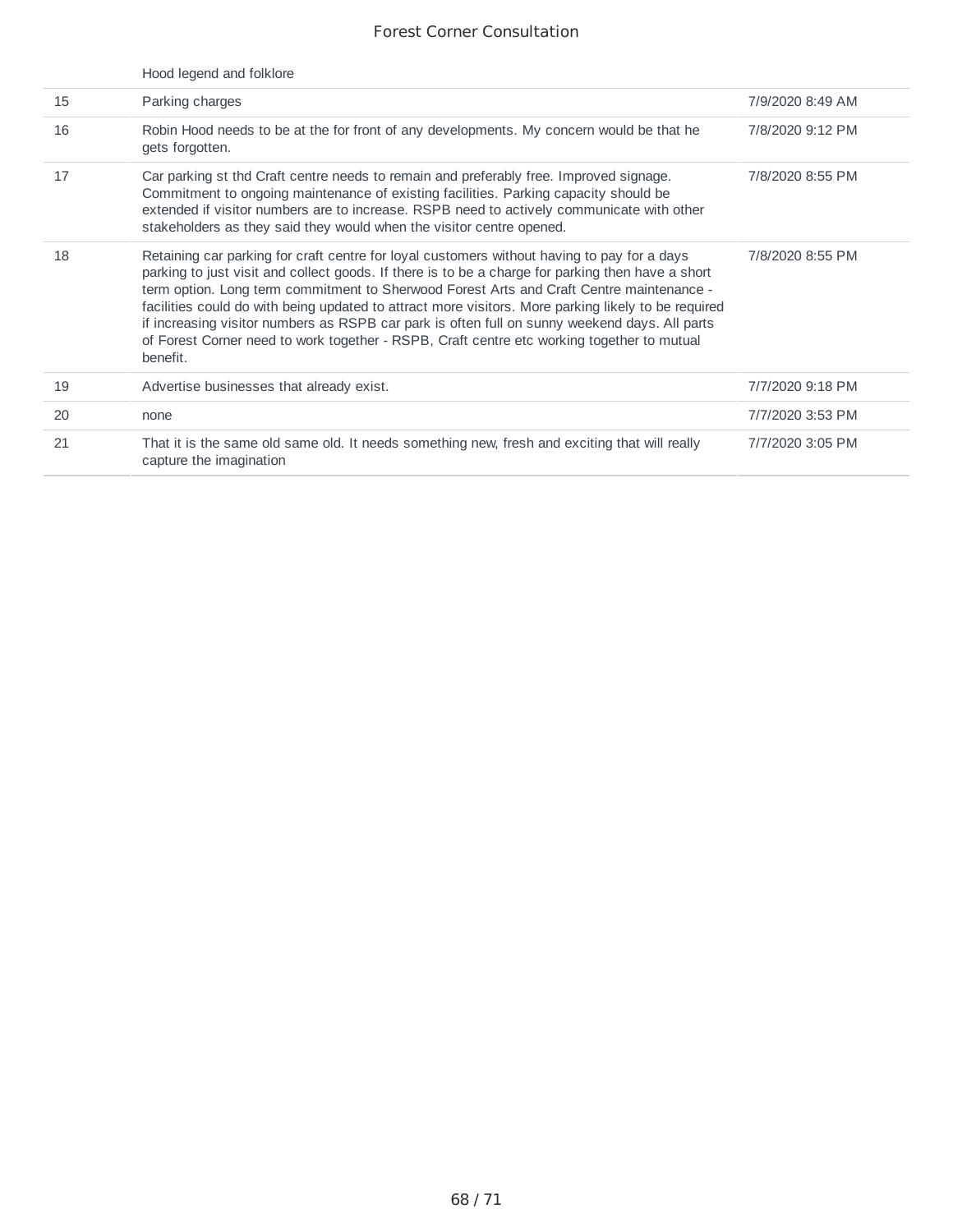## Q16 Please provide any other comments you would like to make, as a stakeholder, on the Forest Corner Masterplan.

Answered: 15 Skipped: 529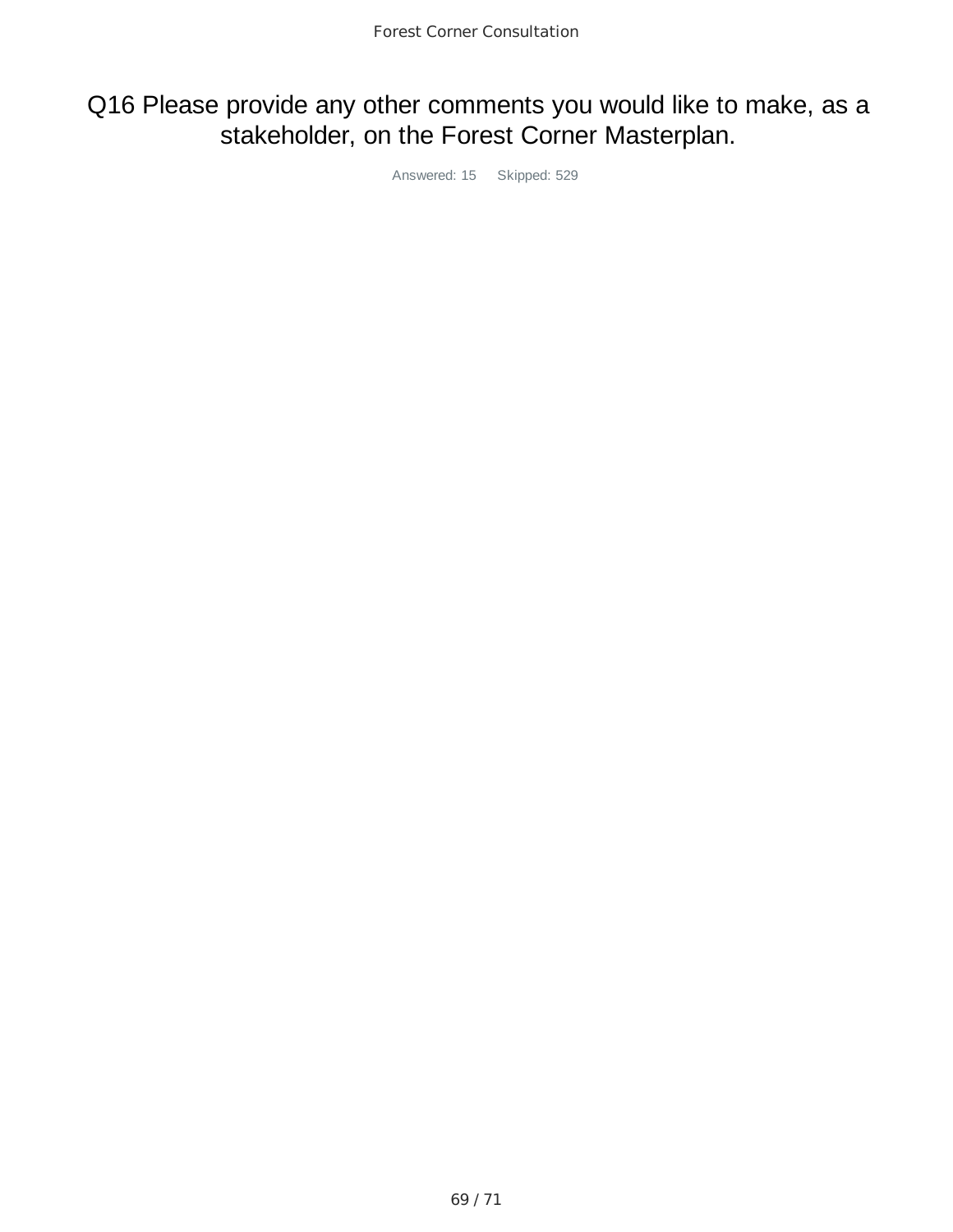| #              | <b>RESPONSES</b>                                                                                                                                                                                                                                                                                                                                                                                                                                                                                                                                                                                                                                                                                                                                                                                                                                                                                                                                                                                                                                                                                                                                                                                                                                                                                                                                                                                                                                                                                                                                           | <b>DATE</b>        |
|----------------|------------------------------------------------------------------------------------------------------------------------------------------------------------------------------------------------------------------------------------------------------------------------------------------------------------------------------------------------------------------------------------------------------------------------------------------------------------------------------------------------------------------------------------------------------------------------------------------------------------------------------------------------------------------------------------------------------------------------------------------------------------------------------------------------------------------------------------------------------------------------------------------------------------------------------------------------------------------------------------------------------------------------------------------------------------------------------------------------------------------------------------------------------------------------------------------------------------------------------------------------------------------------------------------------------------------------------------------------------------------------------------------------------------------------------------------------------------------------------------------------------------------------------------------------------------|--------------------|
| 1              | There is no longer adequate information about the remarkable history of Sherwood Forest<br>beyond the legends of Robin Hood. This site should be an information hub for the wider<br>Sherwood area, promoting other sites of historical, environmental and recreational interest. We<br>can boost the local economy by encouraging visitors who have come to see the Major Oak<br>and the 'home of Robin Hood' to return to Sherwood for further day visits or longer vacations.                                                                                                                                                                                                                                                                                                                                                                                                                                                                                                                                                                                                                                                                                                                                                                                                                                                                                                                                                                                                                                                                           | 7/30/2020 3:11 PM  |
| 2              | As a provider of educational activities for schools and families based at the St John's Hut<br>opposite Forest Corner, we are very excited to see what support we can provide to the<br>Masterplan. We currently have over 7000 children and families visit the Forest each year to<br>learn predominantly about Robin Hood and the natural world, through the delivery of a<br>comprehensive education package delivered by qualified teachers from NCC's Notts Outdoors<br>Team                                                                                                                                                                                                                                                                                                                                                                                                                                                                                                                                                                                                                                                                                                                                                                                                                                                                                                                                                                                                                                                                          | 7/30/2020 10:06 AM |
| 3              | There needs to be a real strategic approach requiring transparency and collaboration between<br>the various sectoral interests so that a clear, coherent and comprehensive plan can be<br>created.                                                                                                                                                                                                                                                                                                                                                                                                                                                                                                                                                                                                                                                                                                                                                                                                                                                                                                                                                                                                                                                                                                                                                                                                                                                                                                                                                         | 7/27/2020 5:11 PM  |
| 4              | All partners need to be on board with the vision which needs to be aligned with local public and<br>political ambitions, but also deliverable and sustainable in all senses of the word.                                                                                                                                                                                                                                                                                                                                                                                                                                                                                                                                                                                                                                                                                                                                                                                                                                                                                                                                                                                                                                                                                                                                                                                                                                                                                                                                                                   | 7/22/2020 3:57 PM  |
| 5              | Development of a Robin Hood all year round exhibition - to compliment the current Nottingham<br>city Castle development -would be a major tourism asset for Newark and Sherwood (and<br>Nottinghamshire). But it should not be at Forest Corner - strategically it is the wrong location,<br>despite the fact that Newark & Sherwood controls a number of buildings there. The latter<br>presents a danger in that it potentially prevents a more holistic view of tourism development in<br>Notts. Fragmentation and 'thinking local' rather than wide-picture has dogged Sherwood Forest<br>in the past. It would be sensible to consult stakeholders such as the Sherwood Forest Trust,<br>who have staff that were in past years involved in the various past projects that failed to come<br>to fruition, (eg the plan by Discovery Attractions for an outdoor Robin Hood theme park on<br>Naish's Field.) That way past experience can avoid future mistakes. Please also do not fall<br>into the trap of presenting Sherwood Forest as just one small patch of woodland. In terms of<br>character landscape, history and tourism potential, Sherwood Forest should be seen as at<br>least the whole of Sherwood District and potentially The Dukeries. It thus becomes a major<br>tourism destination with far greater potential reach. Further muddling the widespread<br>misunderstanding about where Sherwood Forest is (is it a suburb of Nottingham for example)<br>helps no-one. Forest Corner is important, but it is not "Sherwood Forest." | 7/14/2020 12:40 PM |
| 6              | The opportunity to be able to have an input in the development and communication to<br>residents of Edwinstowe of plans. Opportunity for them to be listened to.                                                                                                                                                                                                                                                                                                                                                                                                                                                                                                                                                                                                                                                                                                                                                                                                                                                                                                                                                                                                                                                                                                                                                                                                                                                                                                                                                                                           | 7/11/2020 2:49 PM  |
| $\overline{7}$ | Signage to other community interest points.                                                                                                                                                                                                                                                                                                                                                                                                                                                                                                                                                                                                                                                                                                                                                                                                                                                                                                                                                                                                                                                                                                                                                                                                                                                                                                                                                                                                                                                                                                                | 7/9/2020 6:30 PM   |
| 8              | I would like to see existing buildings and open spaces brought and kept in good repair. These<br>areas to be developed to meet their full potential before any new buildings are considered.<br>Adequate parking with reasonable variable charges.                                                                                                                                                                                                                                                                                                                                                                                                                                                                                                                                                                                                                                                                                                                                                                                                                                                                                                                                                                                                                                                                                                                                                                                                                                                                                                         | 7/9/2020 6:17 PM   |
| 9              | The Main car park should have a cheaper short stay area and CRUCIALLY the Arts and Crafts<br>Centre car park should be kept open and free of charge. Particularly to facilitate the collection<br>of orders.                                                                                                                                                                                                                                                                                                                                                                                                                                                                                                                                                                                                                                                                                                                                                                                                                                                                                                                                                                                                                                                                                                                                                                                                                                                                                                                                               | 7/9/2020 8:49 AM   |
| 10             | The Art and Craft Centre is in desperate need of an upgrade. It is always forgotten about and<br>no money ever gets spent on it. It needs a much needed revamp to encourage people to it.                                                                                                                                                                                                                                                                                                                                                                                                                                                                                                                                                                                                                                                                                                                                                                                                                                                                                                                                                                                                                                                                                                                                                                                                                                                                                                                                                                  | 7/8/2020 9:12 PM   |
| 11             | Increasing visitor numbers and supporting existing local businesses is essential. The RSPB<br>visitor centre does not seem to be as focused on the legend of Robin Hood, as the old centre<br>was as this is the feedback I receive from visitors frequently. More needs to he done to<br>promote the Legend.                                                                                                                                                                                                                                                                                                                                                                                                                                                                                                                                                                                                                                                                                                                                                                                                                                                                                                                                                                                                                                                                                                                                                                                                                                              | 7/8/2020 8:55 PM   |
| 12             | Anything that can increase visitor numbers to the area is great news for existing businesses.<br>Having a greater focus on Robin Hood and taking advantage of that great brand / legend is<br>critical - whilst the RSPB building is great they've taken away a lot of the history that would be<br>great to get back.                                                                                                                                                                                                                                                                                                                                                                                                                                                                                                                                                                                                                                                                                                                                                                                                                                                                                                                                                                                                                                                                                                                                                                                                                                     | 7/8/2020 8:55 PM   |
| 13             | Not enough emphasis on development                                                                                                                                                                                                                                                                                                                                                                                                                                                                                                                                                                                                                                                                                                                                                                                                                                                                                                                                                                                                                                                                                                                                                                                                                                                                                                                                                                                                                                                                                                                         | 7/7/2020 7:50 PM   |
| 14             | like it                                                                                                                                                                                                                                                                                                                                                                                                                                                                                                                                                                                                                                                                                                                                                                                                                                                                                                                                                                                                                                                                                                                                                                                                                                                                                                                                                                                                                                                                                                                                                    | 7/7/2020 3:53 PM   |